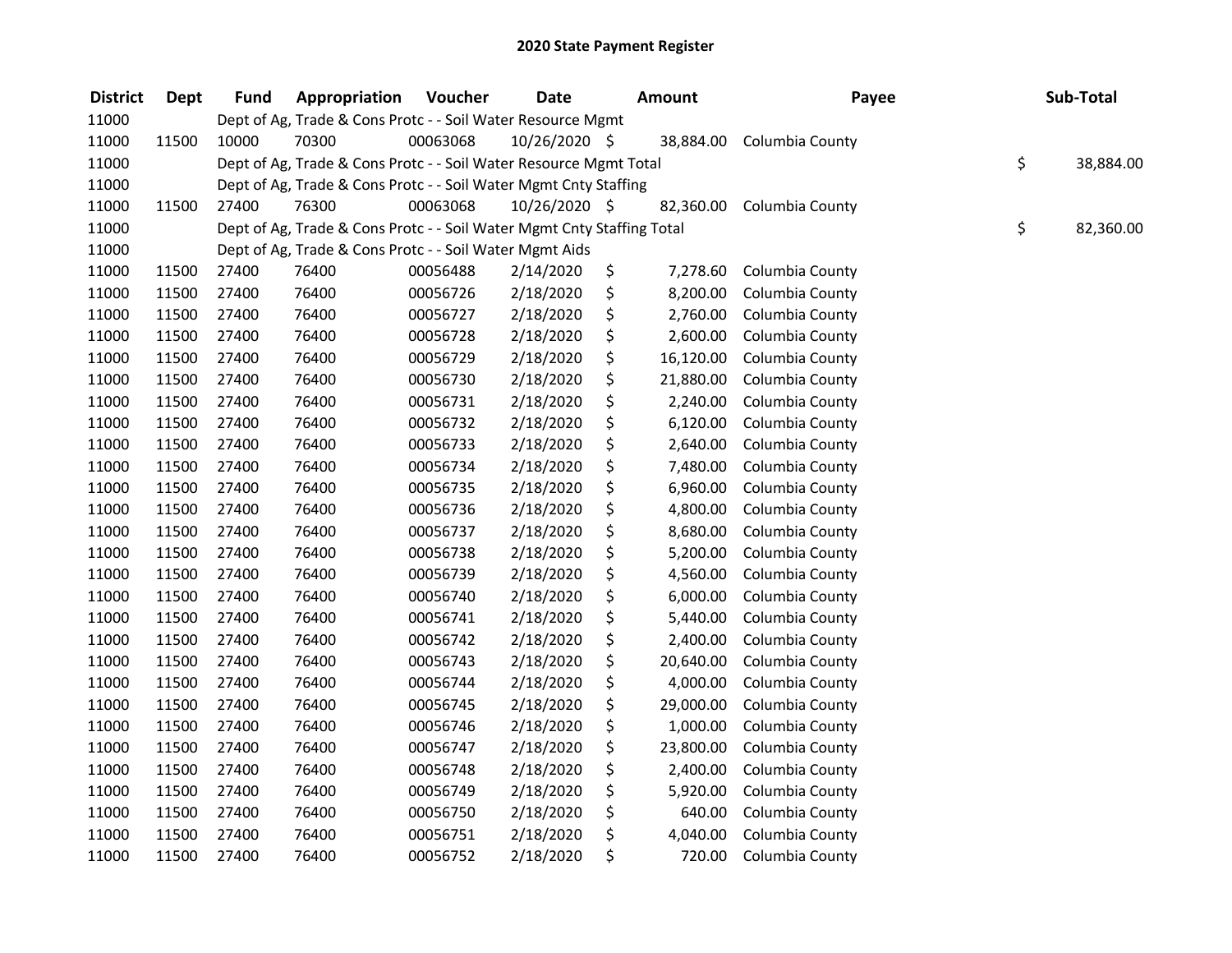| <b>District</b> | <b>Dept</b> | <b>Fund</b> | Appropriation                                                     | Voucher  | Date       | <b>Amount</b>   | Payee           | Sub-Total        |
|-----------------|-------------|-------------|-------------------------------------------------------------------|----------|------------|-----------------|-----------------|------------------|
| 11000           | 11500       | 27400       | 76400                                                             | 00056753 | 2/18/2020  | \$<br>3,520.00  | Columbia County |                  |
| 11000           | 11500       | 27400       | 76400                                                             | 00056754 | 2/18/2020  | \$<br>680.00    | Columbia County |                  |
| 11000           | 11500       | 27400       | 76400                                                             | 00056755 | 2/18/2020  | \$<br>1,600.00  | Columbia County |                  |
| 11000           | 11500       | 27400       | 76400                                                             | 00056756 | 2/18/2020  | \$<br>2,080.00  | Columbia County |                  |
| 11000           | 11500       | 27400       | 76400                                                             | 00056757 | 2/18/2020  | \$<br>1,520.00  | Columbia County |                  |
| 11000           | 11500       | 27400       | 76400                                                             | 00056758 | 2/18/2020  | \$<br>1,440.00  | Columbia County |                  |
| 11000           | 11500       | 27400       | 76400                                                             | 00056759 | 2/18/2020  | \$<br>2,440.00  | Columbia County |                  |
| 11000           | 11500       | 27400       | 76400                                                             | 00056760 | 2/18/2020  | \$<br>20,520.00 | Columbia County |                  |
| 11000           | 11500       | 27400       | 76400                                                             | 00056761 | 2/18/2020  | \$<br>2,640.00  | Columbia County |                  |
| 11000           | 11500       | 27400       | 76400                                                             | 00056762 | 2/18/2020  | \$<br>3,120.00  | Columbia County |                  |
| 11000           | 11500       | 27400       | 76400                                                             | 00056763 | 2/18/2020  | \$<br>3,119.00  | Columbia County |                  |
| 11000           |             |             | Dept of Ag, Trade & Cons Protc - - Soil Water Mgmt Aids Total     |          |            |                 |                 | \$<br>256,197.60 |
| 11000           |             |             | Dept of Ag, Trade & Cons Protc - - Agriculture-Soil & Water       |          |            |                 |                 |                  |
| 11000           | 11500       | 36300       | <b>WE100</b>                                                      | 00056718 | 2/18/2020  | \$<br>2,200.45  | Columbia County |                  |
| 11000           | 11500       | 36300       | <b>WE100</b>                                                      | 00056719 | 2/18/2020  | \$<br>21,280.61 | Columbia County |                  |
| 11000           | 11500       | 36300       | <b>WE100</b>                                                      | 00056720 | 2/18/2020  | \$<br>40,605.79 | Columbia County |                  |
| 11000           | 11500       | 36300       | <b>WE100</b>                                                      | 00056721 | 2/18/2020  | \$<br>5,054.00  | Columbia County |                  |
| 11000           | 11500       | 36300       | <b>WE100</b>                                                      | 00056722 | 2/18/2020  | \$<br>899.50    | Columbia County |                  |
| 11000           | 11500       | 36300       | <b>WE100</b>                                                      | 00056723 | 2/18/2020  | \$<br>12,354.73 | Columbia County |                  |
| 11000           | 11500       | 36300       | <b>WE100</b>                                                      | 00056724 | 2/19/2020  | \$<br>16,427.92 | Columbia County |                  |
| 11000           |             |             | Dept of Ag, Trade & Cons Protc - - Agriculture-Soil & Water Total |          |            |                 |                 | \$<br>98,823.00  |
| 11000           |             |             | Dept of Natural Resources - - Gen Program Ops-State Funds         |          |            |                 |                 |                  |
| 11000           | 37000       | 21200       | 16100                                                             | 00378266 | 1/10/2020  | \$<br>45.05     | Columbia County |                  |
| 11000           | 37000       | 21200       | 16100                                                             | 00378268 | 1/10/2020  | \$<br>75.00     | Columbia County |                  |
| 11000           | 37000       | 21200       | 16100                                                             | 00394752 | 4/1/2020   | \$<br>66.30     | Columbia County |                  |
| 11000           | 37000       | 21200       | 16100                                                             | 00402554 | 5/1/2020   | \$<br>498.71    | Columbia County |                  |
| 11000           | 37000       | 21200       | 16100                                                             | 00408051 | 5/11/2020  | \$<br>61.15     | Columbia County |                  |
| 11000           | 37000       | 21200       | 16100                                                             | 00408053 | 5/11/2020  | \$<br>172.60    | Columbia County |                  |
| 11000           | 37000       | 21200       | 16100                                                             | 00419450 | 7/17/2020  | \$<br>10.00     | Columbia County |                  |
| 11000           | 37000       | 21200       | 16100                                                             | 00419451 | 7/17/2020  | \$<br>36.55     | Columbia County |                  |
| 11000           | 37000       | 21200       | 16100                                                             | 00419475 | 7/17/2020  | \$<br>303.95    | Columbia County |                  |
| 11000           | 37000       | 21200       | 16100                                                             | 00428510 | 8/28/2020  | \$<br>275.00    | Columbia County |                  |
| 11000           | 37000       | 21200       | 16100                                                             | 00431676 | 9/17/2020  | \$<br>974.81    | Columbia County |                  |
| 11000           | 37000       | 21200       | 16100                                                             | 00436902 | 9/23/2020  | \$<br>2,924.43  | Columbia County |                  |
| 11000           | 37000       | 21200       | 16100                                                             | 00443047 | 11/13/2020 | \$<br>2,657.31  | Columbia County |                  |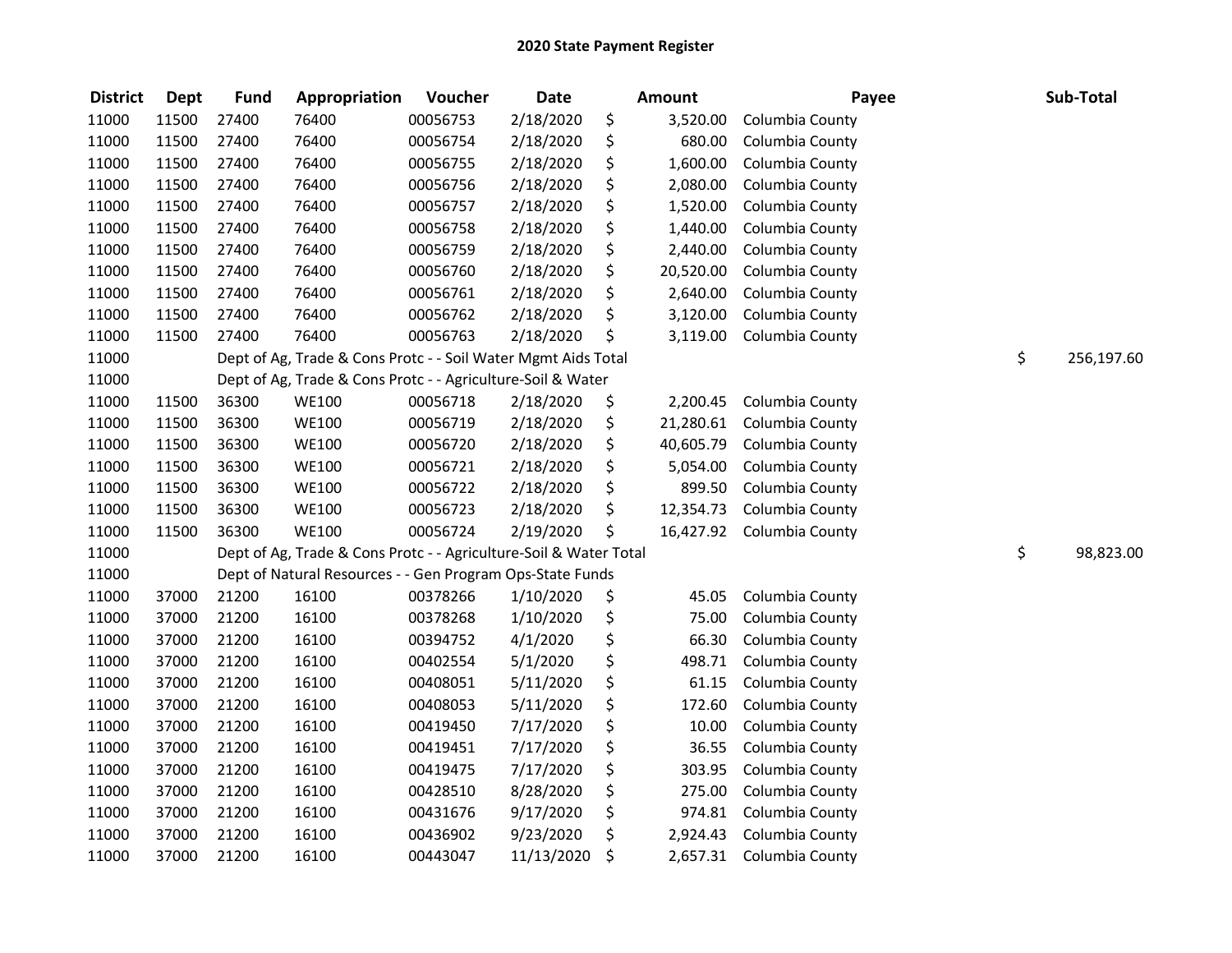| <b>District</b> | <b>Dept</b> | <b>Fund</b> | Appropriation                                                      | Voucher  | <b>Date</b>   |      | Amount    | Payee                     | Sub-Total        |
|-----------------|-------------|-------------|--------------------------------------------------------------------|----------|---------------|------|-----------|---------------------------|------------------|
| 11000           | 37000       | 21200       | 16100                                                              | 00447121 | 11/17/2020    | \$   | 275.00    | Columbia County           |                  |
| 11000           | 37000       | 21200       | 16100                                                              | 00449084 | 12/17/2020 \$ |      |           | 1,261.57 Columbia County  |                  |
| 11000           |             |             | Dept of Natural Resources - - Gen Program Ops-State Funds Total    |          |               |      |           |                           | \$<br>9,637.43   |
| 11000           |             |             | Dept of Natural Resources - - GPO--State Funds                     |          |               |      |           |                           |                  |
| 11000           | 37000       | 21200       | 36100                                                              | 00399490 | 4/9/2020      | \$   | 792.19    | Columbia County           |                  |
| 11000           | 37000       | 21200       | 36100                                                              | 00424781 | 7/16/2020     | \$   | 792.19    | Columbia County           |                  |
| 11000           | 37000       | 21200       | 36100                                                              | 00435994 | 10/2/2020     | \$   | 792.19    | Columbia County           |                  |
| 11000           | 37000       | 21200       | 36100                                                              | 00452038 | 12/15/2020    | \$   | 792.19    | Columbia County           |                  |
| 11000           |             |             | Dept of Natural Resources - - GPO--State Funds Total               |          |               |      |           |                           | \$<br>3,168.76   |
| 11000           |             |             | Dept of Natural Resources - - GPO -Federal Funds                   |          |               |      |           |                           |                  |
| 11000           | 37000       | 21200       | 38100                                                              | 00393904 | 3/10/2020     | \$   |           | 3,572.97 Columbia County  |                  |
| 11000           |             |             | Dept of Natural Resources - - GPO -Federal Funds Total             |          |               |      |           |                           | \$<br>3,572.97   |
| 11000           |             |             | Dept of Natural Resources - - Venison Processing                   |          |               |      |           |                           |                  |
| 11000           | 37000       | 21200       | 54900                                                              | 00392400 | 3/18/2020     | \$   | 2,220.00  | Columbia County           |                  |
| 11000           |             |             | Dept of Natural Resources - - Venison Processing Total             |          |               |      |           |                           | \$<br>2,220.00   |
| 11000           |             |             | Dept of Natural Resources - - Enf A - Boating Enforcement          |          |               |      |           |                           |                  |
| 11000           | 37000       | 21200       | 55000                                                              | 00393904 | 3/10/2020     | \$   | 7,320.23  | Columbia County           |                  |
| 11000           |             |             | Dept of Natural Resources - - Enf A - Boating Enforcement Total    |          |               |      |           |                           | \$<br>7,320.23   |
| 11000           |             |             | Dept of Natural Resources - - Wildlife Damage Claims & Abat        |          |               |      |           |                           |                  |
| 11000           | 37000       | 21200       | 55300                                                              | 00392400 | 3/18/2020     | - \$ |           | 24,266.22 Columbia County |                  |
| 11000           |             |             | Dept of Natural Resources - - Wildlife Damage Claims & Abat Total  |          |               |      |           |                           | \$<br>24,266.22  |
| 11000           |             |             | Dept of Natural Resources - - Resaids - County Cons Aids           |          |               |      |           |                           |                  |
| 11000           | 37000       | 21200       | 56300                                                              | 00389893 | 2/18/2020     | \$   | 2,087.50  | Columbia County           |                  |
| 11000           | 37000       | 21200       | 56300                                                              | 00389895 | 2/18/2020     | \$   | 2,084.41  | Columbia County           |                  |
| 11000           |             |             | Dept of Natural Resources - - Resaids - County Cons Aids Total     |          |               |      |           |                           | \$<br>4,171.91   |
| 11000           |             |             | Dept of Natural Resources - - Ra- Cnty Snow Trail & Area Aid       |          |               |      |           |                           |                  |
| 11000           | 37000       | 21200       | 57400                                                              | 00382898 | 1/17/2020     | \$   | 39,450.00 | Columbia County           |                  |
| 11000           | 37000       | 21200       | 57400                                                              | 00431957 | 8/26/2020     | \$   | 40,920.00 | Columbia County           |                  |
| 11000           | 37000       | 21200       | 57400                                                              | 00454161 | 12/29/2020 \$ |      | 39,450.00 | Columbia County           |                  |
| 11000           |             |             | Dept of Natural Resources - - Ra- Cnty Snow Trail & Area Aid Total |          |               |      |           |                           | \$<br>119,820.00 |
| 11000           |             |             | Dept of Natural Resources - - Resaids - Pymt In Lieu Tax Fed       |          |               |      |           |                           |                  |
| 11000           | 37000       | 21200       | 58400                                                              | 00439056 | 10/1/2020     | \$   | 548.00    | Columbia County           |                  |
| 11000           | 37000       | 21200       | 58400                                                              | 00443352 | 10/22/2020 \$ |      | 515.00    | Columbia County           |                  |
| 11000           |             |             | Dept of Natural Resources - - Resaids - Pymt In Lieu Tax Fed Total |          |               |      |           |                           | \$<br>1,063.00   |
| 11000           |             |             | Dept of Natural Resources - - Ea - Lake Protection                 |          |               |      |           |                           |                  |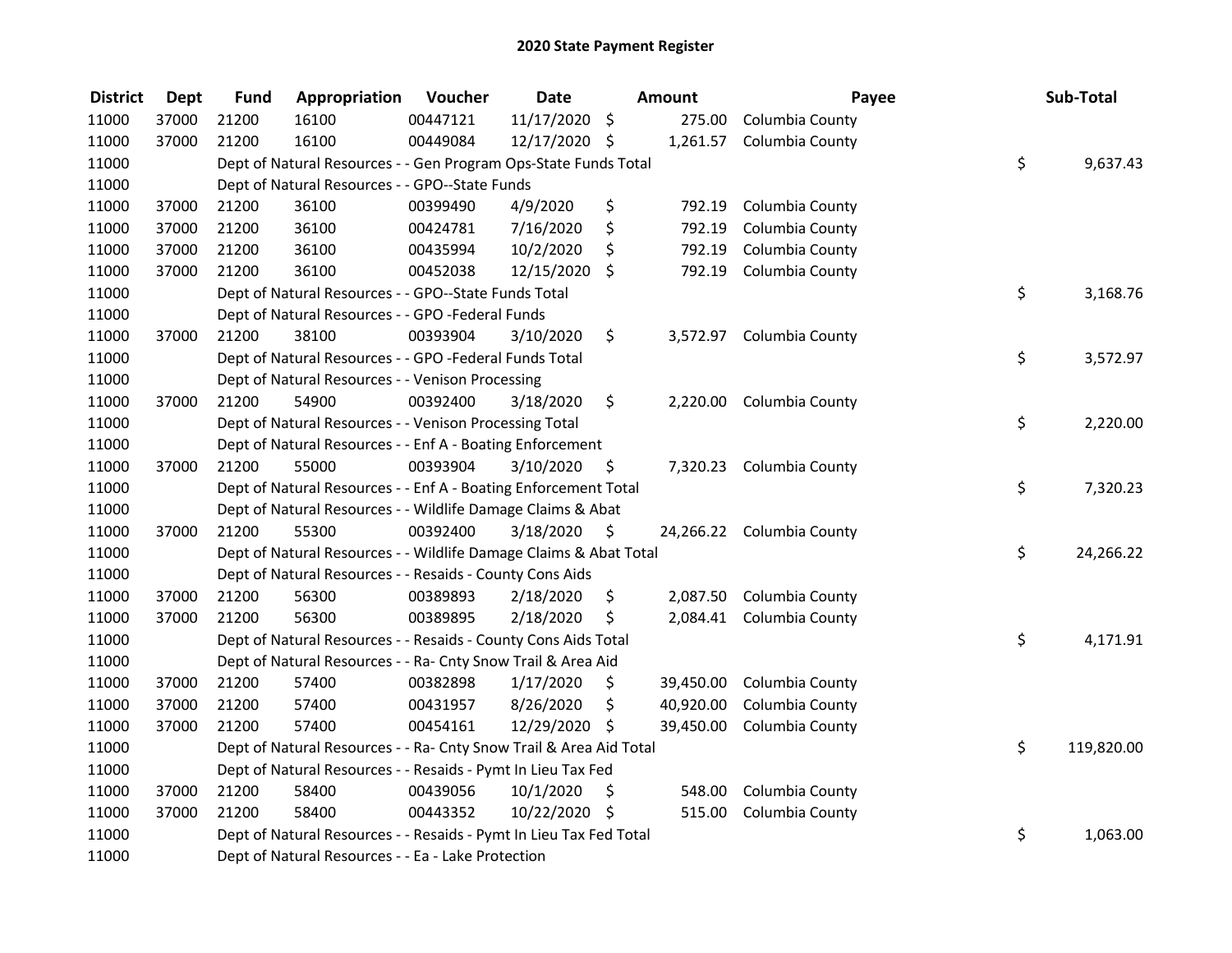| <b>District</b> | <b>Dept</b> | <b>Fund</b> | Appropriation                                                      | Voucher  | <b>Date</b> |      | <b>Amount</b> | Payee                      | Sub-Total        |
|-----------------|-------------|-------------|--------------------------------------------------------------------|----------|-------------|------|---------------|----------------------------|------------------|
| 11000           | 37000       | 21200       | 66300                                                              | 00406045 | 4/24/2020   | \$   | 17,420.00     | Columbia County            |                  |
| 11000           | 37000       | 21200       | 66300                                                              | 00406046 | 4/24/2020   | \$   | 11,729.88     | Columbia County            |                  |
| 11000           |             |             | Dept of Natural Resources - - Ea - Lake Protection Total           |          |             |      |               |                            | \$<br>29,149.88  |
| 11000           |             |             | Dept of Natural Resources - - Petrostorage Envr Remd Awards        |          |             |      |               |                            |                  |
| 11000           | 37000       | 27200       | 66700                                                              | 00388761 | 2/7/2020    | \$   | 1,047.48      | Columbia County            |                  |
| 11000           | 37000       | 27200       | 66700                                                              | 00410515 | 5/18/2020   | \$   | 3,471.92      | Columbia County            |                  |
| 11000           | 37000       | 27200       | 66700                                                              | 00411333 | 5/27/2020   | \$   | 2,586.70      | Columbia County            |                  |
| 11000           | 37000       | 27200       | 66700                                                              | 00425903 | 7/22/2020   | \$   | 1,921.22      | Columbia County            |                  |
| 11000           | 37000       | 27200       | 66700                                                              | 00427982 | 8/5/2020    | \$   | 9,495.43      | Columbia County            |                  |
| 11000           | 37000       | 27200       | 66700                                                              | 00433374 | 9/2/2020    | \$   | 109.16        | Columbia County            |                  |
| 11000           | 37000       | 27200       | 66700                                                              | 00434139 | 9/9/2020    | \$   | 170,128.88    | Columbia County            |                  |
| 11000           | 37000       | 27200       | 66700                                                              | 00436695 | 9/22/2020   | \$   | 648.71        | Columbia County            |                  |
| 11000           | 37000       | 27200       | 66700                                                              | 00437011 | 9/25/2020   | \$   | 39,261.97     | Columbia County            |                  |
| 11000           | 37000       | 27200       | 66700                                                              | 00445159 | 11/4/2020   | \$   | 410.38        | Columbia County            |                  |
| 11000           |             |             | Dept of Natural Resources - - Petrostorage Envr Remd Awards Total  |          |             |      |               |                            | \$<br>229,081.85 |
| 11000           |             |             | Dept of Natural Resources - - Fin Asst For Responsible Units       |          |             |      |               |                            |                  |
| 11000           | 37000       | 27400       | 67000                                                              | 00412752 | 5/29/2020   | \$   | 127,359.89    | Columbia County            |                  |
| 11000           |             |             | Dept of Natural Resources - - Fin Asst For Responsible Units Total |          |             |      |               |                            | \$<br>127,359.89 |
| 11000           |             |             | Dept of Natural Resources - - Recycling Consolidation Grants       |          |             |      |               |                            |                  |
| 11000           | 37000       | 27400       | 67300                                                              | 00412752 | 5/29/2020   | - \$ |               | 10,618.03 Columbia County  |                  |
| 11000           |             |             | Dept of Natural Resources - - Recycling Consolidation Grants Total |          |             |      |               |                            | \$<br>10,618.03  |
| 11000           |             |             | Dept of Natural Resources - - Land Acquisition                     |          |             |      |               |                            |                  |
| 11000           | 37000       | 36300       | TA100                                                              | 00379684 | 1/3/2020    | \$   | 3.00          | Columbia County            |                  |
| 11000           | 37000       | 36300       | TA100                                                              | 00406040 | 4/24/2020   | \$   | 54,437.00     | Columbia County            |                  |
| 11000           |             |             | Dept of Natural Resources - - Land Acquisition Total               |          |             |      |               |                            | \$<br>54,440.00  |
| 11000           |             |             | Dept of Natural Resources - - Dnr-Nonpoint Source                  |          |             |      |               |                            |                  |
| 11000           | 37000       | 36300       | <b>TF100</b>                                                       | 00395290 | 3/11/2020   | \$   |               | 150,000.00 Columbia County |                  |
| 11000           |             |             | Dept of Natural Resources - - Dnr-Nonpoint Source Total            |          |             |      |               |                            | \$<br>150,000.00 |
| 11000           |             |             | WI Dept of Transportation - - Eldly&Disa Co/Aid Sf                 |          |             |      |               |                            |                  |
| 11000           | 39500       | 21100       | 16800                                                              | 00485739 | 1/28/2020   | \$   | 152,532.00    | Columbia County            |                  |
| 11000           | 39500       | 21100       | 16800                                                              | 00520778 | 5/1/2020    | \$   | 707.52        | Columbia County            |                  |
| 11000           |             |             | WI Dept of Transportation - - Eldly&Disa Co/Aid Sf Total           |          |             |      |               |                            | \$<br>153,239.52 |
| 11000           |             |             | WI Dept of Transportation - - Trans Aids To Co.-Sf                 |          |             |      |               |                            |                  |
| 11000           | 39500       | 21100       | 19000                                                              | 00475434 | 1/6/2020    | \$   | 449,837.45    | Columbia County            |                  |
| 11000           | 39500       | 21100       | 19000                                                              | 00542281 | 7/6/2020    | \$   | 899,674.90    | Columbia County            |                  |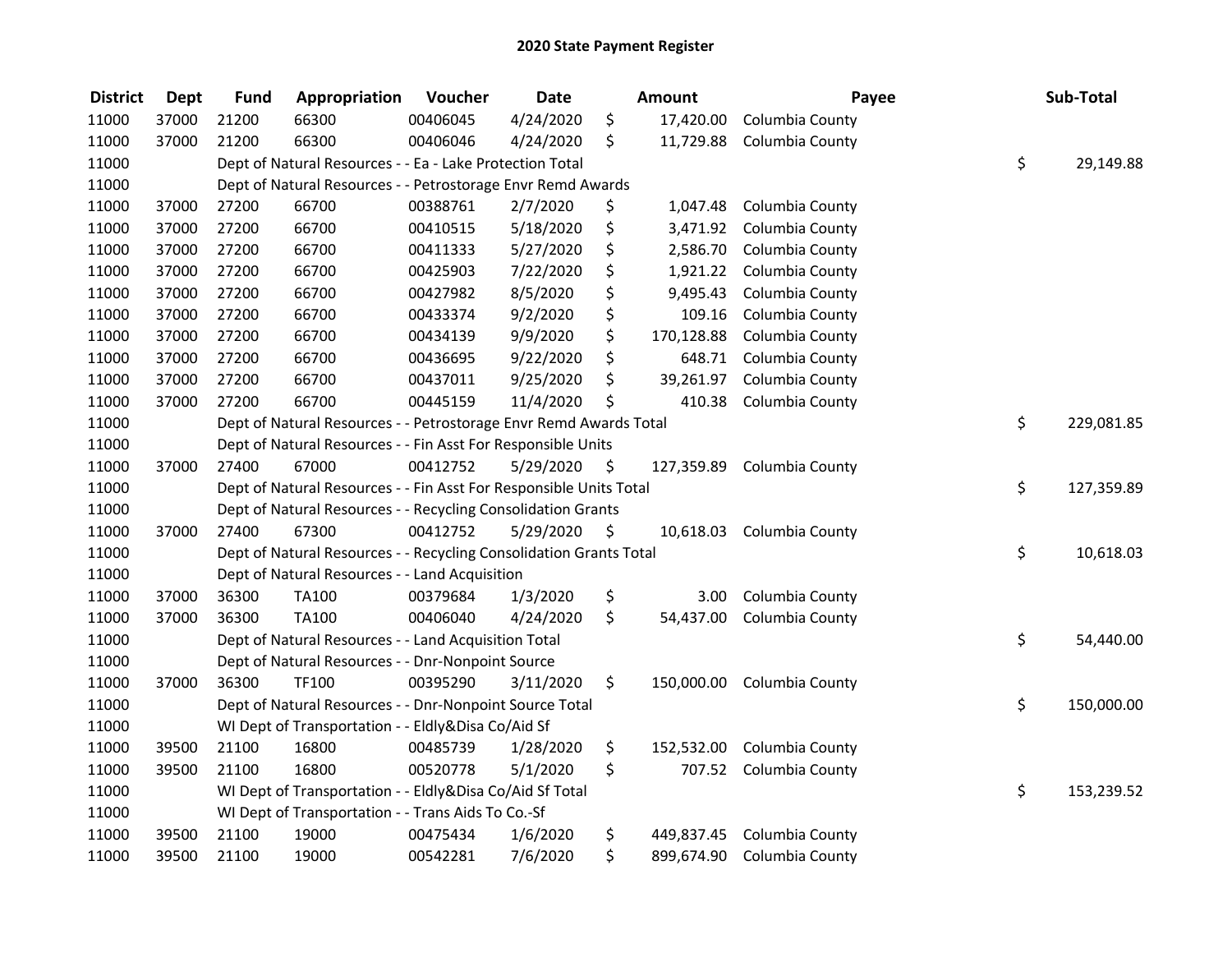| <b>District</b> | <b>Dept</b> | <b>Fund</b> | Appropriation                                                      | Voucher  | <b>Date</b> | <b>Amount</b>    | Payee                    | Sub-Total          |
|-----------------|-------------|-------------|--------------------------------------------------------------------|----------|-------------|------------------|--------------------------|--------------------|
| 11000           | 39500       | 21100       | 19000                                                              | 00585107 | 10/5/2020   | \$<br>449,837.45 | Columbia County          |                    |
| 11000           |             |             | WI Dept of Transportation - - Trans Aids To Co.-Sf Total           |          |             |                  |                          | \$<br>1,799,349.80 |
| 11000           |             |             | WI Dept of Transportation - - Transportation Improvement, St       |          |             |                  |                          |                    |
| 11000           | 39500       | 21100       | 22200                                                              | 00488495 | 2/4/2020    | \$<br>748.09     | Columbia County          |                    |
| 11000           | 39500       | 21100       | 22200                                                              | 00501990 | 3/12/2020   | \$<br>(626.91)   | Columbia County          |                    |
| 11000           | 39500       | 21100       | 22200                                                              | 00503720 | 3/19/2020   | \$<br>35,879.99  | Columbia County          |                    |
| 11000           |             |             | WI Dept of Transportation - - Transportation Improvement, St Total |          |             |                  |                          | \$<br>36,001.17    |
| 11000           |             |             | WI Dept of Transportation - - Rr Serv Asst-Sf                      |          |             |                  |                          |                    |
| 11000           | 39500       | 21100       | 26200                                                              | 00484088 | 2/7/2020    | \$<br>7.00       | Columbia County          |                    |
| 11000           |             |             | WI Dept of Transportation - - Rr Serv Asst-Sf Total                |          |             |                  |                          | \$<br>7.00         |
| 11000           |             |             | WI Dept of Transportation - - Local Rds, Grants Sf                 |          |             |                  |                          |                    |
| 11000           | 39500       | 21100       | 27000                                                              | 00582625 | 9/14/2020   | \$<br>400,000.00 | Columbia County          |                    |
| 11000           |             |             | WI Dept of Transportation - - Local Rds, Grants Sf Total           |          |             |                  |                          | \$<br>400,000.00   |
| 11000           |             |             | WI Dept of Transportation - - Loc Rd Imp Prg St Fd                 |          |             |                  |                          |                    |
| 11000           | 39500       | 21100       | 27800                                                              | 00555791 | 7/31/2020   | \$               | 5,861.92 Columbia County |                    |
| 11000           |             |             | WI Dept of Transportation - - Loc Rd Imp Prg St Fd Total           |          |             |                  |                          | \$<br>5,861.92     |
| 11000           |             |             | WI Dept of Transportation - - St Hwy Rehab, Sf                     |          |             |                  |                          |                    |
| 11000           | 39500       | 21100       | 36300                                                              | 00483365 | 1/31/2020   | \$<br>3.00       | Columbia County          |                    |
| 11000           | 39500       | 21100       | 36300                                                              | 00514637 | 5/1/2020    | \$<br>40.00      | Columbia County          |                    |
| 11000           |             |             | WI Dept of Transportation - - St Hwy Rehab, Sf Total               |          |             |                  |                          | \$<br>43.00        |
| 11000           |             |             | WI Dept of Transportation - - Hwy Mgmt & Opers Sf                  |          |             |                  |                          |                    |
| 11000           | 39500       | 21100       | 36500                                                              | 00488495 | 2/4/2020    | \$<br>1,209.13   | Columbia County          |                    |
| 11000           | 39500       | 21100       | 36500                                                              | 00501990 | 3/12/2020   | \$<br>324.00     | Columbia County          |                    |
| 11000           | 39500       | 21100       | 36500                                                              | 00516345 | 4/17/2020   | \$<br>1.01       | Columbia County          |                    |
| 11000           | 39500       | 21100       | 36500                                                              | 00525751 | 5/13/2020   | \$<br>648.00     | Columbia County          |                    |
| 11000           | 39500       | 21100       | 36500                                                              | 00526964 | 5/15/2020   | \$<br>282.19     | Columbia County          |                    |
| 11000           | 39500       | 21100       | 36500                                                              | 00530910 | 5/29/2020   | \$<br>324.00     | Columbia County          |                    |
| 11000           | 39500       | 21100       | 36500                                                              | 00544827 | 6/29/2020   | \$<br>324.00     | Columbia County          |                    |
| 11000           | 39500       | 21100       | 36500                                                              | 00558512 | 7/31/2020   | \$<br>324.00     | Columbia County          |                    |
| 11000           | 39500       | 21100       | 36500                                                              | 00584002 | 9/17/2020   | \$<br>487.53     | Columbia County          |                    |
| 11000           | 39500       | 21100       | 36500                                                              | 00606940 | 10/28/2020  | \$<br>459.00     | Columbia County          |                    |
| 11000           | 39500       | 21100       | 36500                                                              | 00614447 | 11/12/2020  | \$<br>61.31      | Columbia County          |                    |
| 11000           | 39500       | 21100       | 36500                                                              | 00625053 | 12/9/2020   | \$<br>3,877.78   | Columbia County          |                    |
| 11000           |             |             | WI Dept of Transportation - - Hwy Mgmt & Opers Sf Total            |          |             |                  |                          | \$<br>8,321.95     |
| 11000           |             |             | WI Dept of Transportation - - Routine Maint Sf                     |          |             |                  |                          |                    |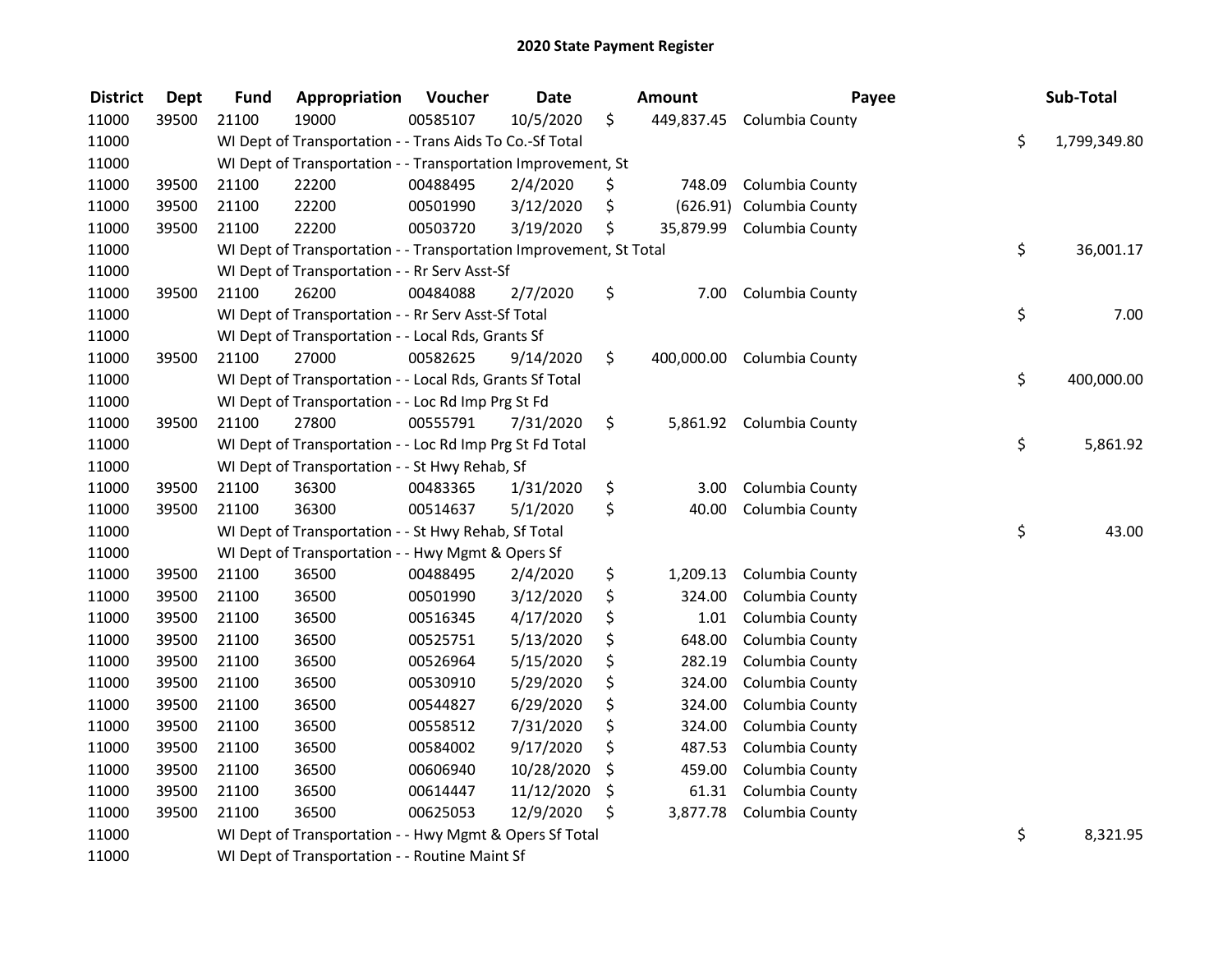| <b>District</b> | <b>Dept</b> | <b>Fund</b> | Appropriation | Voucher  | <b>Date</b> | Amount           | Payee           | Sub-Total |
|-----------------|-------------|-------------|---------------|----------|-------------|------------------|-----------------|-----------|
| 11000           | 39500       | 21100       | 36800         | 00488495 | 2/4/2020    | \$<br>417,592.94 | Columbia County |           |
| 11000           | 39500       | 21100       | 36800         | 00492537 | 2/20/2020   | \$<br>147,685.73 | Columbia County |           |
| 11000           | 39500       | 21100       | 36800         | 00492538 | 2/20/2020   | \$<br>38,319.46  | Columbia County |           |
| 11000           | 39500       | 21100       | 36800         | 00501990 | 3/12/2020   | \$<br>578,497.70 | Columbia County |           |
| 11000           | 39500       | 21100       | 36800         | 00509715 | 3/31/2020   | \$<br>6,132.32   | Columbia County |           |
| 11000           | 39500       | 21100       | 36800         | 00510263 | 4/1/2020    | \$<br>27,224.48  | Columbia County |           |
| 11000           | 39500       | 21100       | 36800         | 00513574 | 4/10/2020   | \$<br>300.24     | Columbia County |           |
| 11000           | 39500       | 21100       | 36800         | 00516345 | 4/17/2020   | \$<br>31,573.21  | Columbia County |           |
| 11000           | 39500       | 21100       | 36800         | 00516871 | 4/20/2020   | \$<br>270,599.18 | Columbia County |           |
| 11000           | 39500       | 21100       | 36800         | 00521341 | 5/1/2020    | \$<br>3,847.67   | Columbia County |           |
| 11000           | 39500       | 21100       | 36800         | 00521918 | 5/4/2020    | \$<br>45,344.25  | Columbia County |           |
| 11000           | 39500       | 21100       | 36800         | 00525751 | 5/13/2020   | \$<br>70,490.40  | Columbia County |           |
| 11000           | 39500       | 21100       | 36800         | 00526964 | 5/15/2020   | \$<br>36,235.63  | Columbia County |           |
| 11000           | 39500       | 21100       | 36800         | 00530910 | 5/29/2020   | \$<br>27,601.61  | Columbia County |           |
| 11000           | 39500       | 21100       | 36800         | 00544827 | 6/29/2020   | \$<br>33,053.04  | Columbia County |           |
| 11000           | 39500       | 21100       | 36800         | 00546834 | 7/6/2020    | \$<br>657,159.43 | Columbia County |           |
| 11000           | 39500       | 21100       | 36800         | 00546835 | 7/6/2020    | \$<br>271,980.15 | Columbia County |           |
| 11000           | 39500       | 21100       | 36800         | 00549222 | 7/10/2020   | \$<br>4,221.04   | Columbia County |           |
| 11000           | 39500       | 21100       | 36800         | 00549223 | 7/10/2020   | \$<br>223.68     | Columbia County |           |
| 11000           | 39500       | 21100       | 36800         | 00552325 | 7/15/2020   | \$<br>425,752.28 | Columbia County |           |
| 11000           | 39500       | 21100       | 36800         | 00555924 | 7/27/2020   | \$<br>303,813.86 | Columbia County |           |
| 11000           | 39500       | 21100       | 36800         | 00558512 | 7/31/2020   | \$<br>11,209.80  | Columbia County |           |
| 11000           | 39500       | 21100       | 36800         | 00574160 | 8/26/2020   | \$<br>61,671.35  | Columbia County |           |
| 11000           | 39500       | 21100       | 36800         | 00579067 | 9/9/2020    | \$<br>82,872.32  | Columbia County |           |
| 11000           | 39500       | 21100       | 36800         | 00579068 | 9/9/2020    | \$<br>5,529.97   | Columbia County |           |
| 11000           | 39500       | 21100       | 36800         | 00579772 | 9/9/2020    | \$<br>206,972.87 | Columbia County |           |
| 11000           | 39500       | 21100       | 36800         | 00584002 | 9/17/2020   | \$<br>24,538.22  | Columbia County |           |
| 11000           | 39500       | 21100       | 36800         | 00588350 | 9/22/2020   | \$<br>232,001.18 | Columbia County |           |
| 11000           | 39500       | 21100       | 36800         | 00590183 | 9/24/2020   | \$<br>2,611.91   | Columbia County |           |
| 11000           | 39500       | 21100       | 36800         | 00592445 | 9/29/2020   | \$<br>284,524.15 | Columbia County |           |
| 11000           | 39500       | 21100       | 36800         | 00606940 | 10/28/2020  | \$<br>22,300.86  | Columbia County |           |
| 11000           | 39500       | 21100       | 36800         | 00614447 | 11/12/2020  | \$<br>15,106.88  | Columbia County |           |
| 11000           | 39500       | 21100       | 36800         | 00614726 | 11/12/2020  | \$<br>2,894.71   | Columbia County |           |
| 11000           | 39500       | 21100       | 36800         | 00622383 | 12/2/2020   | \$<br>162,019.50 | Columbia County |           |
| 11000           | 39500       | 21100       | 36800         | 00625053 | 12/9/2020   | \$<br>38,782.33  | Columbia County |           |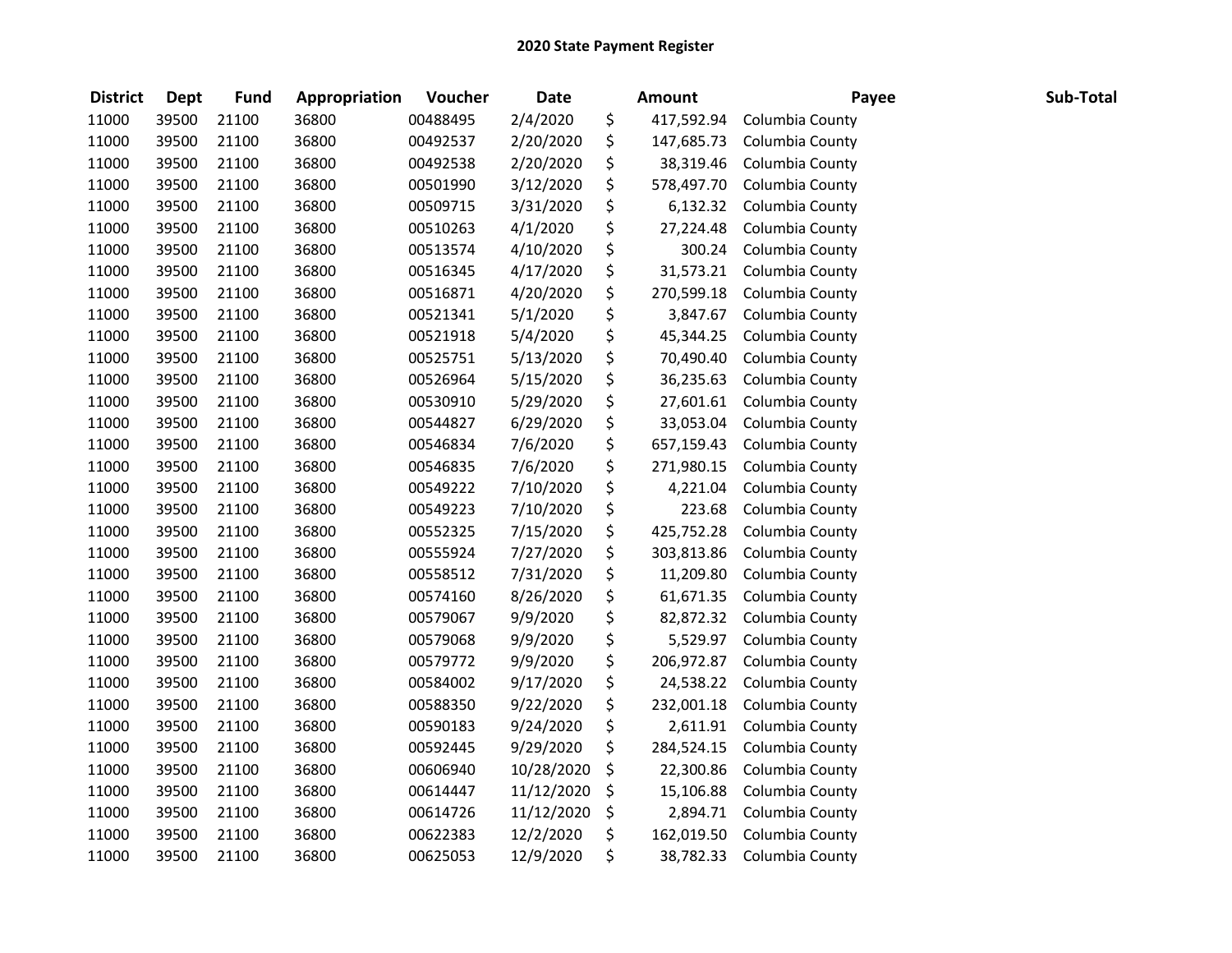| <b>District</b> | <b>Dept</b> | <b>Fund</b> | Appropriation                                                      | Voucher  | <b>Date</b>   | Amount          | Payee           | Sub-Total          |
|-----------------|-------------|-------------|--------------------------------------------------------------------|----------|---------------|-----------------|-----------------|--------------------|
| 11000           | 39500       | 21100       | 36800                                                              | 00628120 | 12/16/2020    | \$<br>5,340.65  | Columbia County |                    |
| 11000           |             |             | WI Dept of Transportation - - Routine Maint Sf Total               |          |               |                 |                 | \$<br>4,556,025.00 |
| 11000           |             |             | WI Dept of Transportation - - Hwy Mgmt & Opers Lf                  |          |               |                 |                 |                    |
| 11000           | 39500       | 21100       | 37500                                                              | 00614447 | 11/12/2020 \$ | 542.82          | Columbia County |                    |
| 11000           |             |             | WI Dept of Transportation - - Hwy Mgmt & Opers Lf Total            |          |               |                 |                 | \$<br>542.82       |
| 11000           |             |             | Department of Corrections - - General Program Operations           |          |               |                 |                 |                    |
| 11000           | 41000       | 10000       | 10100                                                              | 00333254 | 1/8/2020      | \$<br>1,729.75  | Columbia County |                    |
| 11000           | 41000       | 10000       | 10100                                                              | 00337821 | 1/28/2020     | \$<br>1,729.75  | Columbia County |                    |
| 11000           | 41000       | 10000       | 10100                                                              | 00337822 | 1/28/2020     | \$<br>1,729.75  | Columbia County |                    |
| 11000           | 41000       | 10000       | 10100                                                              | 00337825 | 1/28/2020     | \$<br>23.00     | Columbia County |                    |
| 11000           | 41000       | 10000       | 10100                                                              | 00349524 | 3/24/2020     | \$<br>68.00     | Columbia County |                    |
| 11000           | 41000       | 10000       | 10100                                                              | 00359225 | 5/15/2020     | \$<br>796.61    | Columbia County |                    |
| 11000           | 41000       | 10000       | 10100                                                              | 00374289 | 8/6/2020      | \$<br>1,160.00  | Columbia County |                    |
| 11000           | 41000       | 10000       | 10100                                                              | 00374916 | 7/28/2020     | \$<br>1,581.00  | Columbia County |                    |
| 11000           | 41000       | 10000       | 10100                                                              | 00376759 | 8/21/2020     | \$<br>170.00    | Columbia County |                    |
| 11000           | 41000       | 10000       | 10100                                                              | 00389110 | 10/16/2020    | \$<br>23.00     | Columbia County |                    |
| 11000           |             |             | Department of Corrections - - General Program Operations Total     |          |               |                 |                 | \$<br>9,010.86     |
| 11000           |             |             | Department of Corrections - - Reimbursement Claims Of Counti       |          |               |                 |                 |                    |
| 11000           | 41000       | 10000       | 10400                                                              | 00337021 | 1/31/2020     | \$<br>3,085.68  | Columbia County |                    |
| 11000           | 41000       | 10000       | 10400                                                              | 00367075 | 6/25/2020     | \$<br>1,964.83  | Columbia County |                    |
| 11000           |             |             | Department of Corrections - - Reimbursement Claims Of Counti Total |          |               |                 |                 | \$<br>5,050.51     |
| 11000           |             |             | Department of Corrections - - Institutional Repair And Maint       |          |               |                 |                 |                    |
| 11000           | 41000       | 10000       | 11000                                                              | 00333116 | 1/17/2020     | \$<br>86.48     | Columbia County |                    |
| 11000           | 41000       | 10000       | 11000                                                              | 00354375 | 5/1/2020      | \$<br>163.35    | Columbia County |                    |
| 11000           |             |             | Department of Corrections - - Institutional Repair And Maint Total |          |               |                 |                 | \$<br>249.83       |
| 11000           |             |             | Department of Corrections - - Corrections Contracts And Agre       |          |               |                 |                 |                    |
| 11000           | 41000       | 10000       | 11400                                                              | 00335985 | 1/21/2020     | \$<br>4,645.24  | Columbia County |                    |
| 11000           | 41000       | 10000       | 11400                                                              | 00342483 | 2/19/2020     | \$<br>7,271.00  | Columbia County |                    |
| 11000           | 41000       | 10000       | 11400                                                              | 00348404 | 3/18/2020     | \$<br>11,200.12 | Columbia County |                    |
| 11000           | 41000       | 10000       | 11400                                                              | 00354007 | 4/16/2020     | \$<br>8,114.68  | Columbia County |                    |
| 11000           | 41000       | 10000       | 11400                                                              | 00354833 | 4/23/2020     | \$<br>617.52    | Columbia County |                    |
| 11000           | 41000       | 10000       | 11400                                                              | 00359791 | 5/22/2020     | \$<br>3,087.60  | Columbia County |                    |
| 11000           | 41000       | 10000       | 11400                                                              | 00360181 | 5/18/2020     | \$<br>5,917.90  | Columbia County |                    |
| 11000           | 41000       | 10000       | 11400                                                              | 00365521 | 6/23/2020     | \$<br>3,910.96  | Columbia County |                    |
| 11000           | 41000       | 10000       | 11400                                                              | 00366112 | 6/16/2020     | \$<br>5,660.60  | Columbia County |                    |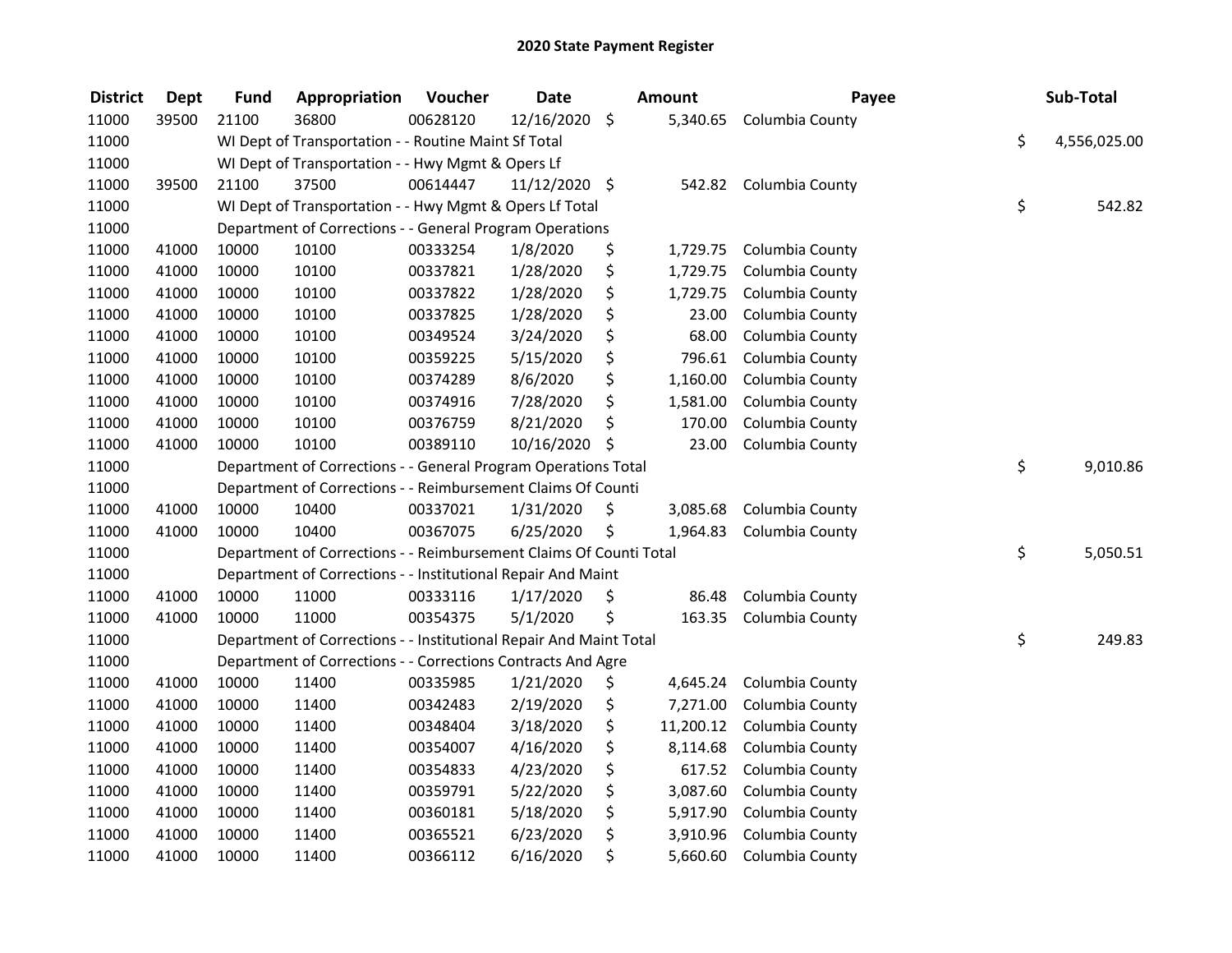| <b>District</b> | <b>Dept</b> | <b>Fund</b> | Appropriation                                                          | Voucher  | <b>Date</b>   |                     | Amount     | Payee                                                                                                         | Sub-Total          |
|-----------------|-------------|-------------|------------------------------------------------------------------------|----------|---------------|---------------------|------------|---------------------------------------------------------------------------------------------------------------|--------------------|
| 11000           | 41000       | 10000       | 11400                                                                  | 00371225 | 7/13/2020     | \$                  | 3,602.20   | Columbia County                                                                                               |                    |
| 11000           | 41000       | 10000       | 11400                                                                  | 00372820 | 7/17/2020     | \$                  | 2,881.76   | Columbia County                                                                                               |                    |
| 11000           | 41000       | 10000       | 11400                                                                  | 00378027 | 8/18/2020     | \$                  | 6,226.66   | Columbia County                                                                                               |                    |
| 11000           | 41000       | 10000       | 11400                                                                  | 00384550 | 9/22/2020     | \$                  | 5,030.54   | Columbia County                                                                                               |                    |
| 11000           | 41000       | 10000       | 11400                                                                  | 00389654 | 10/20/2020    | \$                  | 4,624.92   | Columbia County                                                                                               |                    |
| 11000           | 41000       | 10000       | 11400                                                                  | 00395329 | 11/19/2020    | \$                  | 6,194.66   | Columbia County                                                                                               |                    |
| 11000           | 41000       | 10000       | 11400                                                                  | 00400252 | 12/18/2020    | \$                  | 257.30     | Columbia County                                                                                               |                    |
| 11000           | 41000       | 10000       | 11400                                                                  | 00400617 | 12/21/2020 \$ |                     | 12,813.54  | Columbia County                                                                                               |                    |
| 11000           |             |             | Department of Corrections - - Corrections Contracts And Agre Total     |          |               |                     |            |                                                                                                               | \$<br>92,057.20    |
| 11000           |             |             |                                                                        |          |               |                     |            | Department of Corrections - - Reimbursing Counties For Probation, Extended Supervision And Parole Holds       |                    |
| 11000           | 41000       | 10000       | 11600                                                                  | 00392699 | 11/5/2020     | $\ddot{\mathsf{S}}$ |            | 59,280.00 Columbia County                                                                                     |                    |
| 11000           |             |             |                                                                        |          |               |                     |            | Department of Corrections - - Reimbursing Counties For Probation, Extended Supervision And Parole Holds Total | \$<br>59,280.00    |
| 11000           |             |             | Child Abuse & Neglect Prev Bd - - General Aids                         |          |               |                     |            |                                                                                                               |                    |
| 11000           | 43300       | 10000       | 99000                                                                  | 00002355 | 4/24/2020     | \$                  |            | 12,607.25 Columbia County                                                                                     |                    |
| 11000           |             |             | Child Abuse & Neglect Prev Bd - - General Aids Total                   |          |               |                     |            |                                                                                                               | \$<br>12,607.25    |
| 11000           |             |             | Department of Health Services - - State/Federal Aids                   |          |               |                     |            |                                                                                                               |                    |
| 11000           | 43500       | 10000       | 00000                                                                  | 92007    | $1/1/2020$ \$ |                     | 87,034.00  | Columbia County                                                                                               |                    |
| 11000           | 43500       | 10000       | 00000                                                                  | 92008    | $2/1/2020$ \$ |                     | 97,470.00  | Columbia County                                                                                               |                    |
| 11000           | 43500       | 10000       | 00000                                                                  | 92009    | $3/1/2020$ \$ |                     | 178,043.00 | Columbia County                                                                                               |                    |
| 11000           | 43500       | 10000       | 00000                                                                  | 92010    | $4/1/2020$ \$ |                     | 101,461.00 | Columbia County                                                                                               |                    |
| 11000           | 43500       | 10000       | 00000                                                                  | 92011    | $5/1/2020$ \$ |                     | 430,070.00 | Columbia County                                                                                               |                    |
| 11000           | 43500       | 10000       | 00000                                                                  | 92012    | $6/1/2020$ \$ |                     | 106,838.00 | Columbia County                                                                                               |                    |
| 11000           | 43500       | 10000       | 00000                                                                  | 92100    | 7/1/2020 \$   |                     | 424,432.00 | Columbia County                                                                                               |                    |
| 11000           | 43500       | 10000       | 00000                                                                  | 92101    | $8/1/2020$ \$ |                     | 288,940.00 | Columbia County                                                                                               |                    |
| 11000           | 43500       | 10000       | 00000                                                                  | 92102    | $9/1/2020$ \$ |                     | 505,009.00 | Columbia County                                                                                               |                    |
| 11000           | 43500       | 10000       | 00000                                                                  | 92103    | 10/1/2020 \$  |                     | 128,727.00 | Columbia County                                                                                               |                    |
| 11000           | 43500       | 10000       | 00000                                                                  | 92104    | 11/1/2020 \$  |                     | 260,832.00 | Columbia County                                                                                               |                    |
| 11000           | 43500       | 10000       | 00000                                                                  | 92105    | 12/1/2020 \$  |                     | 248,060.00 | Columbia County                                                                                               |                    |
| 11000           |             |             | Department of Health Services - - State/Federal Aids Total             |          |               |                     |            |                                                                                                               | \$<br>2,856,916.00 |
| 11000           |             |             | Department of Health Services - - Public Health Dispensaries And       |          |               |                     |            |                                                                                                               |                    |
| 11000           | 43500       | 10000       | 10700                                                                  | 00333496 | 1/6/2020      | \$                  | 221.50     | Columbia County                                                                                               |                    |
| 11000           | 43500       | 10000       | 10700                                                                  | 00353410 | 4/9/2020      | \$                  | 28.44      | Columbia County                                                                                               |                    |
| 11000           |             |             | Department of Health Services - - Public Health Dispensaries And Total |          |               |                     |            |                                                                                                               | \$<br>249.94       |
| 11000           |             |             | Department of Health Services - - General Program Operations           |          |               |                     |            |                                                                                                               |                    |
| 11000           | 43500       | 10000       | 40100                                                                  | 00364118 | 6/23/2020     | \$                  | 1.50       | Columbia County                                                                                               |                    |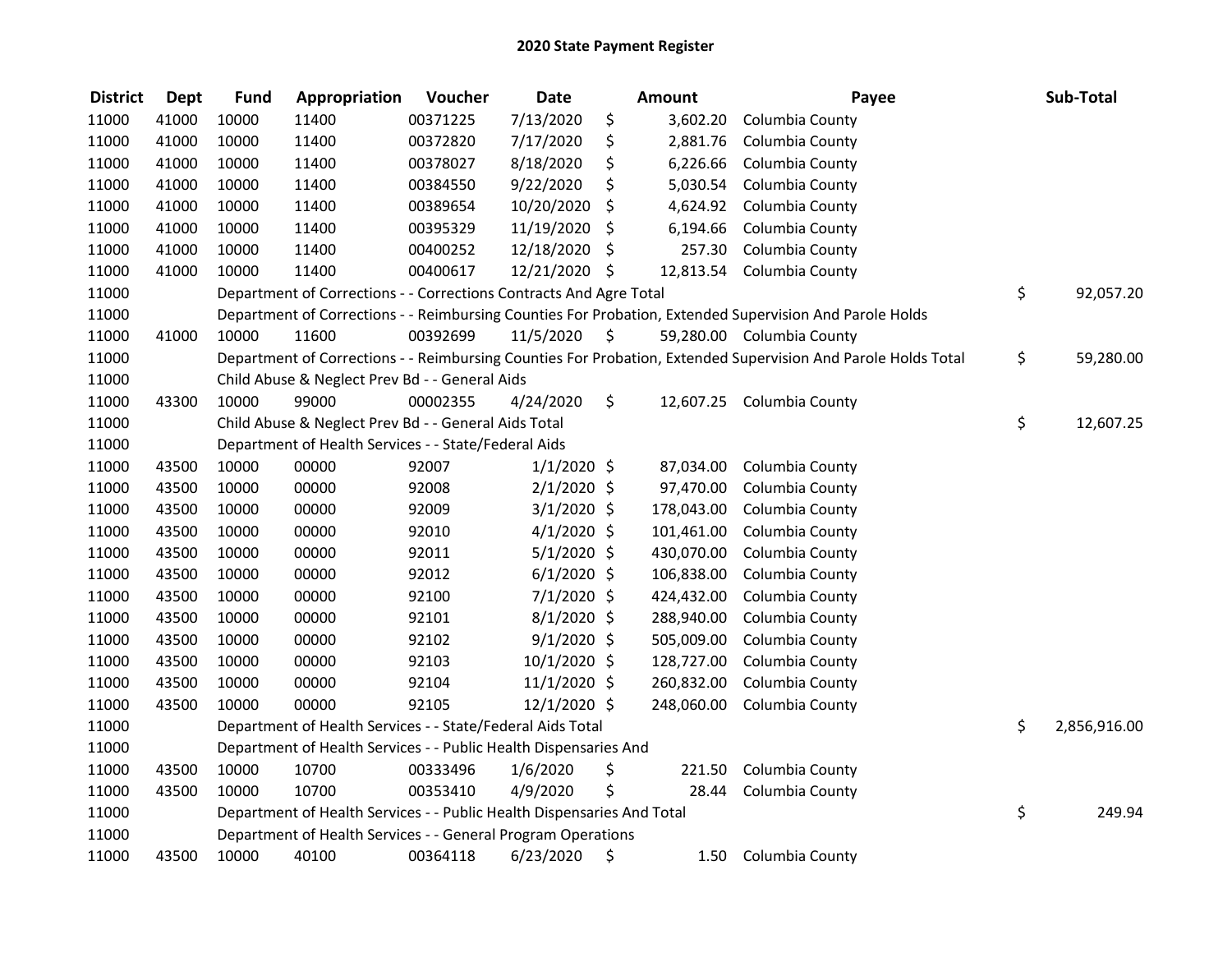| <b>District</b> | Dept  | <b>Fund</b> | Appropriation                                                          | Voucher  | <b>Date</b>   |      | <b>Amount</b> | Payee                    | Sub-Total      |
|-----------------|-------|-------------|------------------------------------------------------------------------|----------|---------------|------|---------------|--------------------------|----------------|
| 11000           | 43500 | 10000       | 40100                                                                  | 00365099 | 6/30/2020     | \$   | 1.50          | Columbia County          |                |
| 11000           | 43500 | 10000       | 40100                                                                  | 00366761 | 7/8/2020      | \$   | 1.50          | Columbia County          |                |
| 11000           | 43500 | 10000       | 40100                                                                  | 00374712 | 8/26/2020     | \$   | 1.50          | Columbia County          |                |
| 11000           | 43500 | 10000       | 40100                                                                  | 00376170 | 9/1/2020      | \$   | 1.50          | Columbia County          |                |
| 11000           | 43500 | 10000       | 40100                                                                  | 00376171 | 9/1/2020      | \$   | 1.50          | Columbia County          |                |
| 11000           | 43500 | 10000       | 40100                                                                  | 00381387 | 9/29/2020     | \$   | 1.50          | Columbia County          |                |
| 11000           |       |             | Department of Health Services - - General Program Operations Total     |          |               |      |               |                          | \$<br>10.50    |
| 11000           |       |             | Department of Health Services - - Medical Assistance State Admin       |          |               |      |               |                          |                |
| 11000           | 43500 | 10000       | 44000                                                                  | 00364118 | 6/23/2020     | \$   | 1.50          | Columbia County          |                |
| 11000           | 43500 | 10000       | 44000                                                                  | 00365099 | 6/30/2020     | \$   | 1.50          | Columbia County          |                |
| 11000           | 43500 | 10000       | 44000                                                                  | 00366761 | 7/8/2020      | \$   | 1.50          | Columbia County          |                |
| 11000           | 43500 | 10000       | 44000                                                                  | 00374712 | 8/26/2020     | \$   | 1.50          | Columbia County          |                |
| 11000           | 43500 | 10000       | 44000                                                                  | 00376170 | 9/1/2020      | \$   | 1.50          | Columbia County          |                |
| 11000           | 43500 | 10000       | 44000                                                                  | 00376171 | 9/1/2020      | \$   | 1.50          | Columbia County          |                |
| 11000           | 43500 | 10000       | 44000                                                                  | 00381387 | 9/29/2020     | \$   | 1.50          | Columbia County          |                |
| 11000           |       |             | Department of Health Services - - Medical Assistance State Admin Total |          |               |      |               |                          | \$<br>10.50    |
| 11000           |       |             | Department of Health Services - - Nursing Facility Resident Prot       |          |               |      |               |                          |                |
| 11000           | 43500 | 10000       | 62100                                                                  | 00368621 | 7/17/2020     | \$   | 3,750.00      | Columbia County          |                |
| 11000           |       |             | Department of Health Services - - Nursing Facility Resident Prot Total |          |               |      |               |                          | \$<br>3,750.00 |
| 11000           |       |             | Department of Health Services - - Administrative And Support-Fis       |          |               |      |               |                          |                |
| 11000           | 43500 | 10000       | 82100                                                                  | 00373966 | 8/21/2020     | - \$ | 5.00          | Columbia County          |                |
| 11000           |       |             | Department of Health Services - - Administrative And Support-Fis Total |          |               |      |               |                          | \$<br>5.00     |
| 11000           |       |             | Department of Health Services - - Local Assistance Clearing            |          |               |      |               |                          |                |
| 11000           | 43500 | 10000       | 90300                                                                  | 00396891 | 12/16/2020 \$ |      |               | 1,419.00 Columbia County |                |
| 11000           |       |             | Department of Health Services - - Local Assistance Clearing Total      |          |               |      |               |                          | \$<br>1,419.00 |
| 11000           |       |             | Dept of Children and Families - - Fees For Administrative Servic       |          |               |      |               |                          |                |
| 11000           | 43700 | 10000       | 23100                                                                  | 00065087 | 1/27/2020     | \$   | 145.00        | Columbia County          |                |
| 11000           | 43700 | 10000       | 23100                                                                  | 00069700 | 5/1/2020      | \$   | 110.00        | Columbia County          |                |
| 11000           | 43700 | 10000       | 23100                                                                  | 00072992 | 7/23/2020     | \$   | 25.00         | Columbia County          |                |
| 11000           | 43700 | 10000       | 23100                                                                  | 00076507 | 10/22/2020    | \$   | 5.00          | Columbia County          |                |
| 11000           |       |             | Dept of Children and Families - - Fees For Administrative Servic Total |          |               |      |               |                          | \$<br>285.00   |
| 11000           |       |             | Dept of Children and Families - - General Aids                         |          |               |      |               |                          |                |
| 11000           | 43700 | 10000       | 99000                                                                  | 00064488 | 1/6/2020      | \$   | 33,162.35     | Columbia County          |                |
| 11000           | 43700 | 10000       | 99000                                                                  | 00065339 | 1/30/2020     | \$   | 182,836.07    | Columbia County          |                |
| 11000           | 43700 | 10000       | 99000                                                                  | 00065638 | 2/5/2020      | \$   | 1,424.77      | Columbia County          |                |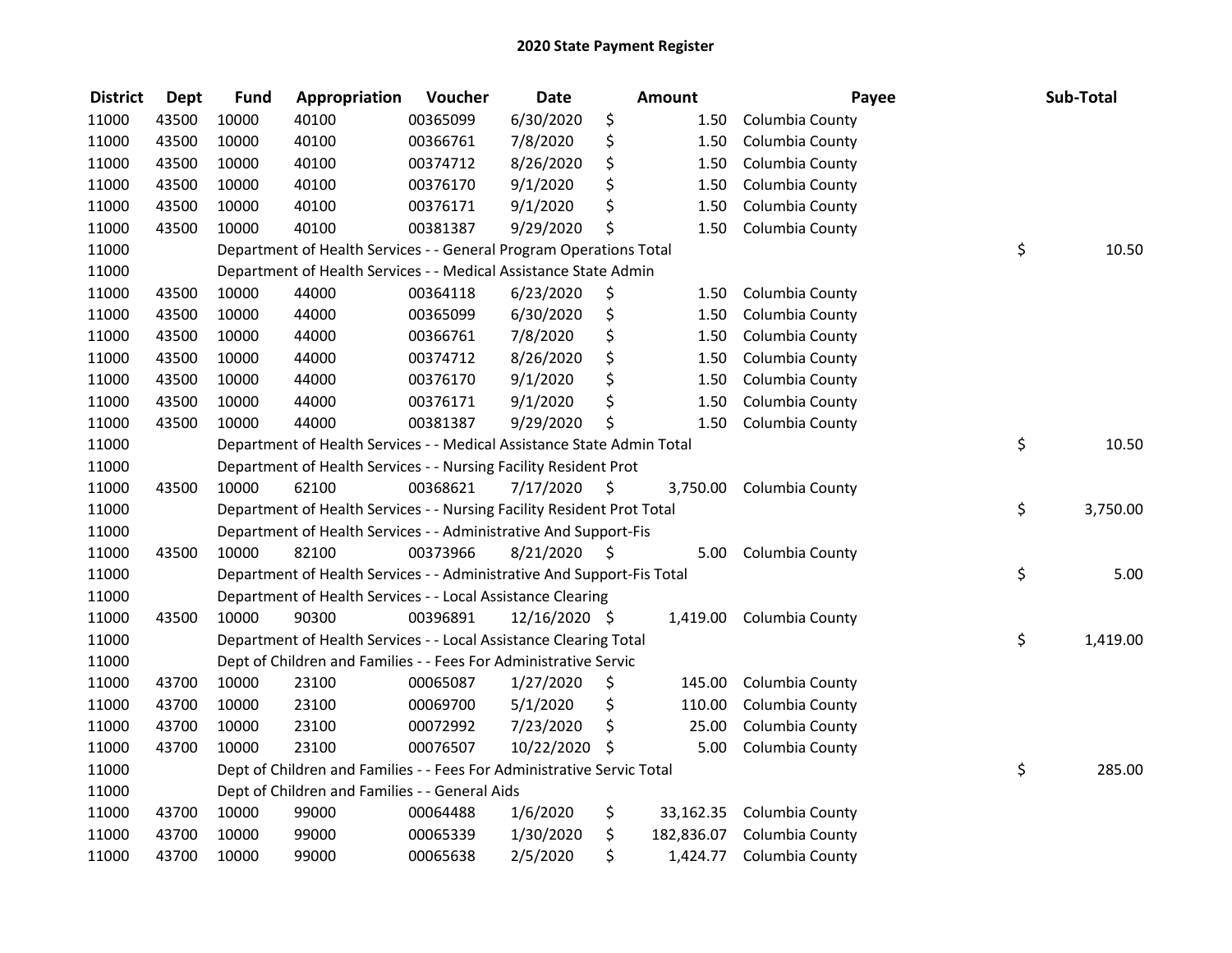| <b>District</b> | <b>Dept</b> | <b>Fund</b> | Appropriation                                        | Voucher  | Date       | <b>Amount</b>    | Payee           | Sub-Total          |
|-----------------|-------------|-------------|------------------------------------------------------|----------|------------|------------------|-----------------|--------------------|
| 11000           | 43700       | 10000       | 99000                                                | 00066768 | 3/3/2020   | \$<br>8,554.13   | Columbia County |                    |
| 11000           | 43700       | 10000       | 99000                                                | 00066815 | 3/5/2020   | \$<br>20,569.92  | Columbia County |                    |
| 11000           | 43700       | 10000       | 99000                                                | 00066908 | 3/5/2020   | \$<br>88.25      | Columbia County |                    |
| 11000           | 43700       | 10000       | 99000                                                | 00068239 | 4/6/2020   | \$<br>157,666.02 | Columbia County |                    |
| 11000           | 43700       | 10000       | 99000                                                | 00068240 | 4/3/2020   | \$<br>230,235.91 | Columbia County |                    |
| 11000           | 43700       | 10000       | 99000                                                | 00068738 | 4/10/2020  | \$<br>66.39      | Columbia County |                    |
| 11000           | 43700       | 10000       | 99000                                                | 00069351 | 4/30/2020  | \$<br>222,445.76 | Columbia County |                    |
| 11000           | 43700       | 10000       | 99000                                                | 00069859 | 5/5/2020   | \$<br>657.62     | Columbia County |                    |
| 11000           | 43700       | 10000       | 99000                                                | 00069884 | 5/5/2020   | \$<br>220.50     | Columbia County |                    |
| 11000           | 43700       | 10000       | 99000                                                | 00070029 | 5/8/2020   | \$<br>6,620.00   | Columbia County |                    |
| 11000           | 43700       | 10000       | 99000                                                | 00070822 | 6/4/2020   | \$<br>67,042.72  | Columbia County |                    |
| 11000           | 43700       | 10000       | 99000                                                | 00070848 | 6/5/2020   | \$<br>27,363.06  | Columbia County |                    |
| 11000           | 43700       | 10000       | 99000                                                | 00072013 | 6/30/2020  | \$<br>14,907.26  | Columbia County |                    |
| 11000           | 43700       | 10000       | 99000                                                | 00072302 | 7/6/2020   | \$<br>30,686.98  | Columbia County |                    |
| 11000           | 43700       | 10000       | 99000                                                | 00073309 | 7/30/2020  | \$<br>186,469.52 | Columbia County |                    |
| 11000           | 43700       | 10000       | 99000                                                | 00073543 | 8/5/2020   | \$<br>6,387.93   | Columbia County |                    |
| 11000           | 43700       | 10000       | 99000                                                | 00073862 | 8/12/2020  | \$<br>37,106.00  | Columbia County |                    |
| 11000           | 43700       | 10000       | 99000                                                | 00074163 | 8/20/2020  | \$<br>26,902.48  | Columbia County |                    |
| 11000           | 43700       | 10000       | 99000                                                | 00074652 | 9/8/2020   | \$<br>24,371.46  | Columbia County |                    |
| 11000           | 43700       | 10000       | 99000                                                | 00074774 | 9/10/2020  | \$<br>791,649.00 | Columbia County |                    |
| 11000           | 43700       | 10000       | 99000                                                | 00075071 | 9/17/2020  | \$<br>67,125.00  | Columbia County |                    |
| 11000           | 43700       | 10000       | 99000                                                | 00075072 | 9/17/2020  | \$<br>1,504.00   | Columbia County |                    |
| 11000           | 43700       | 10000       | 99000                                                | 00075196 | 9/18/2020  | \$<br>37,368.38  | Columbia County |                    |
| 11000           | 43700       | 10000       | 99000                                                | 00075834 | 10/1/2020  | \$<br>153.03     | Columbia County |                    |
| 11000           | 43700       | 10000       | 99000                                                | 00075891 | 10/5/2020  | \$<br>47,950.75  | Columbia County |                    |
| 11000           | 43700       | 10000       | 99000                                                | 00076784 | 10/30/2020 | \$<br>184,399.33 | Columbia County |                    |
| 11000           | 43700       | 10000       | 99000                                                | 00077011 | 11/5/2020  | \$<br>47,493.61  | Columbia County |                    |
| 11000           | 43700       | 10000       | 99000                                                | 00077143 | 11/6/2020  | \$<br>17,866.00  | Columbia County |                    |
| 11000           | 43700       | 10000       | 99000                                                | 00077239 | 11/10/2020 | \$<br>7,145.00   | Columbia County |                    |
| 11000           | 43700       | 10000       | 99000                                                | 00078144 | 12/4/2020  | \$<br>6,380.00   | Columbia County |                    |
| 11000           | 43700       | 10000       | 99000                                                | 00078230 | 12/7/2020  | \$<br>27,854.44  | Columbia County |                    |
| 11000           |             |             | Dept of Children and Families - - General Aids Total |          |            |                  |                 | \$<br>2,522,673.64 |
| 11000           |             |             | Dept of Workforce Development - - Auxiliary Services |          |            |                  |                 |                    |
| 11000           | 44500       | 10000       | 13000                                                | 00304243 | 11/3/2020  | \$<br>40.00      | Columbia County |                    |
| 11000           | 44500       | 10000       | 13000                                                | 00307374 | 12/2/2020  | \$<br>65.00      | Columbia County |                    |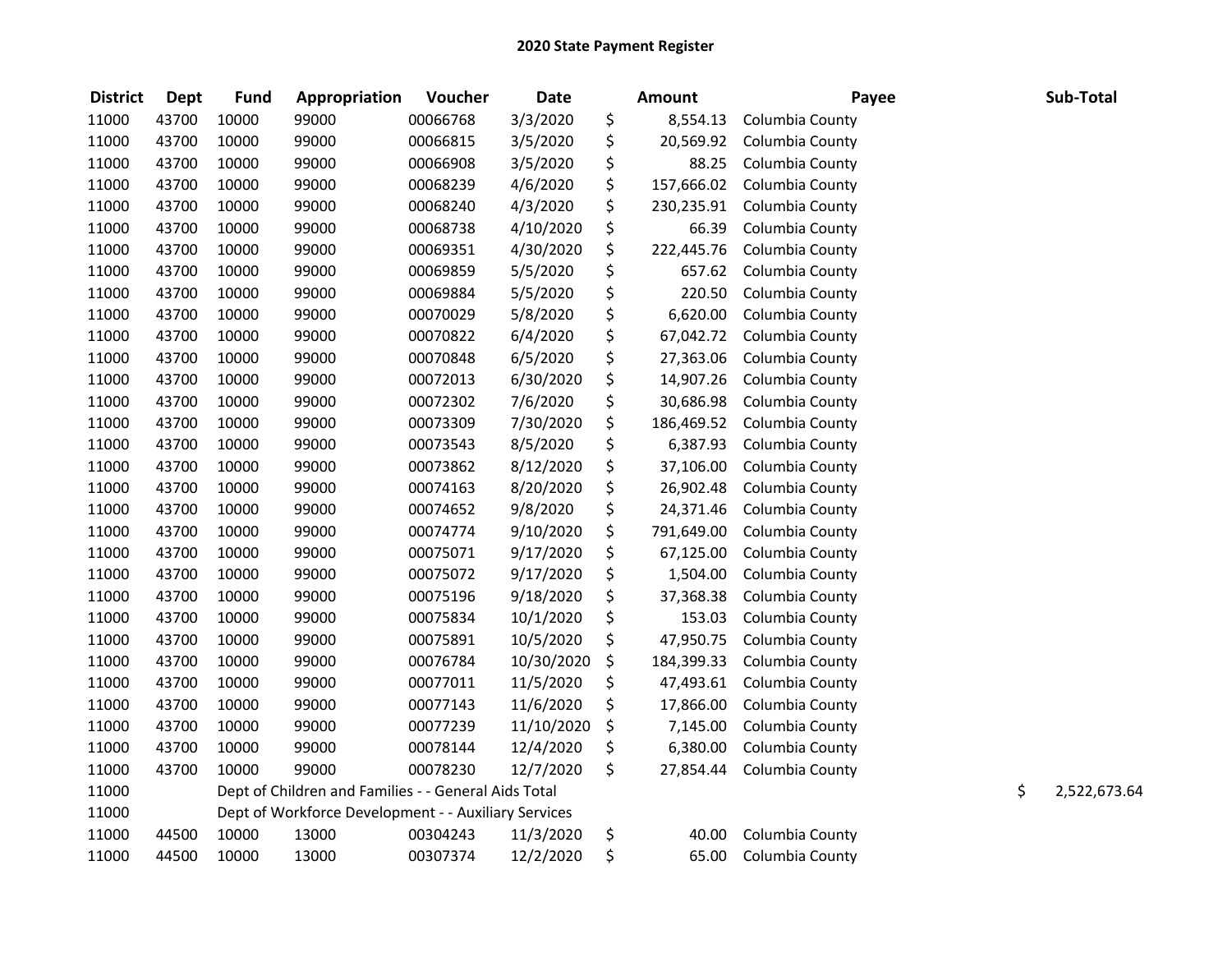| <b>District</b> | <b>Dept</b> | <b>Fund</b> | Appropriation                                                         | Voucher  | <b>Date</b> | <b>Amount</b>   | Payee           | Sub-Total       |
|-----------------|-------------|-------------|-----------------------------------------------------------------------|----------|-------------|-----------------|-----------------|-----------------|
| 11000           |             |             | Dept of Workforce Development - - Auxiliary Services Total            |          |             |                 |                 | \$<br>105.00    |
| 11000           |             |             | Dept of Workforce Development - - Ui Admin Fed                        |          |             |                 |                 |                 |
| 11000           | 44500       | 10000       | 15100                                                                 | 00267617 | 1/14/2020   | \$<br>55.00     | Columbia County |                 |
| 11000           | 44500       | 10000       | 15100                                                                 | 00270858 | 2/4/2020    | \$<br>45.00     | Columbia County |                 |
| 11000           | 44500       | 10000       | 15100                                                                 | 00275588 | 3/3/2020    | \$<br>40.00     | Columbia County |                 |
| 11000           | 44500       | 10000       | 15100                                                                 | 00280572 | 4/2/2020    | \$<br>120.00    | Columbia County |                 |
| 11000           | 44500       | 10000       | 15100                                                                 | 00284469 | 5/4/2020    | \$<br>65.00     | Columbia County |                 |
| 11000           | 44500       | 10000       | 15100                                                                 | 00287318 | 6/2/2020    | \$<br>30.00     | Columbia County |                 |
| 11000           | 44500       | 10000       | 15100                                                                 | 00290138 | 7/2/2020    | \$<br>40.00     | Columbia County |                 |
| 11000           | 44500       | 10000       | 15100                                                                 | 00293578 | 8/4/2020    | \$<br>30.00     | Columbia County |                 |
| 11000           | 44500       | 10000       | 15100                                                                 | 00296610 | 9/2/2020    | \$<br>40.00     | Columbia County |                 |
| 11000           | 44500       | 10000       | 15100                                                                 | 00300281 | 10/2/2020   | \$<br>65.00     | Columbia County |                 |
| 11000           |             |             | Dept of Workforce Development - - Ui Admin Fed Total                  |          |             |                 |                 | \$<br>530.00    |
| 11000           |             |             | Dept of Workforce Development - - Wc Ops Uninsured Emplyr Admin       |          |             |                 |                 |                 |
| 11000           | 44500       | 22700       | 17700                                                                 | 00281678 | 4/13/2020   | \$<br>40.00     | Columbia County |                 |
| 11000           | 44500       | 22700       | 17700                                                                 | 00282169 | 4/15/2020   | \$<br>15.00     | Columbia County |                 |
| 11000           | 44500       | 22700       | 17700                                                                 | 00282170 | 4/15/2020   | \$<br>40.00     | Columbia County |                 |
| 11000           | 44500       | 22700       | 17700                                                                 | 00282171 | 4/15/2020   | \$<br>45.00     | Columbia County |                 |
| 11000           | 44500       | 22700       | 17700                                                                 | 00282172 | 4/15/2020   | \$<br>45.00     | Columbia County |                 |
| 11000           | 44500       | 22700       | 17700                                                                 | 00296950 | 9/3/2020    | \$<br>10.00     | Columbia County |                 |
| 11000           | 44500       | 22700       | 17700                                                                 | 00296951 | 9/3/2020    | \$<br>10.00     | Columbia County |                 |
| 11000           | 44500       | 22700       | 17700                                                                 | 00296954 | 9/4/2020    | \$<br>5.00      | Columbia County |                 |
| 11000           |             |             | Dept of Workforce Development - - Wc Ops Uninsured Emplyr Admin Total |          |             |                 |                 | \$<br>210.00    |
| 11000           |             |             | Department of Justice - - Drug Trafficking Resp Grants                |          |             |                 |                 |                 |
| 11000           | 45500       | 10000       | 20800                                                                 | 00068248 | 1/30/2020   | \$<br>205.50    | Columbia County |                 |
| 11000           | 45500       | 10000       | 20800                                                                 | 00078765 | 1/24/2020   | \$<br>29,558.00 | Columbia County |                 |
| 11000           |             |             | Department of Justice - - Drug Trafficking Resp Grants Total          |          |             |                 |                 | \$<br>29,763.50 |
| 11000           |             |             | Department of Justice - - Crime Laboratories, Dna                     |          |             |                 |                 |                 |
| 11000           | 45500       | 10000       | 22100                                                                 | 00085808 | 7/15/2020   | \$<br>10.00     | Columbia County |                 |
| 11000           | 45500       | 10000       | 22100                                                                 | 00085809 | 7/16/2020   | \$<br>3,310.00  | Columbia County |                 |
| 11000           |             |             | Department of Justice - - Crime Laboratories, Dna Total               |          |             |                 |                 | \$<br>3,320.00  |
| 11000           |             |             | Department of Justice - - Law Enforcement Train, Local                |          |             |                 |                 |                 |
| 11000           | 45500       | 10000       | 23100                                                                 | 00082947 | 7/16/2020   | \$<br>1,970.54  | Columbia County |                 |
| 11000           | 45500       | 10000       | 23100                                                                 | 00091360 | 12/4/2020   | \$<br>12,320.00 | Columbia County |                 |
| 11000           |             |             | Department of Justice - - Law Enforcement Train, Local Total          |          |             |                 |                 | \$<br>14,290.54 |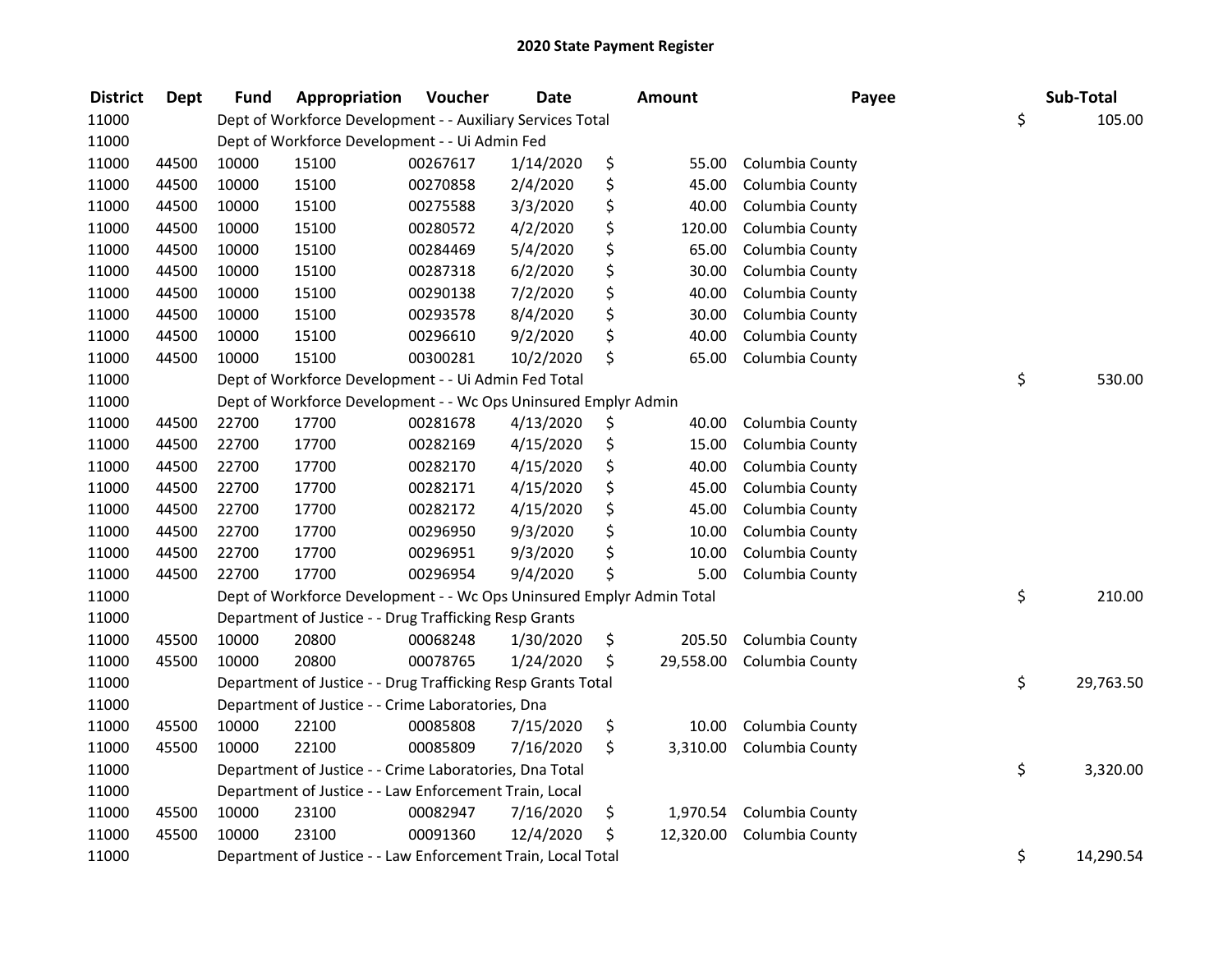| <b>District</b> | <b>Dept</b> | <b>Fund</b> | Appropriation                                                       | Voucher  | <b>Date</b> | <b>Amount</b>   | Payee                     | Sub-Total        |
|-----------------|-------------|-------------|---------------------------------------------------------------------|----------|-------------|-----------------|---------------------------|------------------|
| 11000           |             |             | Department of Justice - - Inter And Intra-Agency Assist             |          |             |                 |                           |                  |
| 11000           | 45500       | 10000       | 23300                                                               | 00083555 | 5/14/2020   | \$<br>9,037.50  | Columbia County           |                  |
| 11000           | 45500       | 10000       | 23300                                                               | 00086473 | 7/27/2020   | \$<br>2,512.50  | Columbia County           |                  |
| 11000           | 45500       | 10000       | 23300                                                               | 00088257 | 9/21/2020   | \$<br>19,398.00 | Columbia County           |                  |
| 11000           |             |             | Department of Justice - - Inter And Intra-Agency Assist Total       |          |             |                 |                           | \$<br>30,948.00  |
| 11000           |             |             | Department of Justice - - Federal Aid, Local Assistance             |          |             |                 |                           |                  |
| 11000           | 45500       | 10000       | 25100                                                               | 00078806 | 1/24/2020   | \$<br>578.08    | Columbia County           |                  |
| 11000           | 45500       | 10000       | 25100                                                               | 00079816 | 2/13/2020   | \$<br>4,437.00  | Columbia County           |                  |
| 11000           | 45500       | 10000       | 25100                                                               | 00083222 | 5/7/2020    | \$<br>2,055.20  | Columbia County           |                  |
| 11000           | 45500       | 10000       | 25100                                                               | 00083945 | 5/27/2020   | \$<br>793.90    | Columbia County           |                  |
| 11000           | 45500       | 10000       | 25100                                                               | 00086870 | 8/6/2020    | \$<br>1,410.80  | Columbia County           |                  |
| 11000           | 45500       | 10000       | 25100                                                               | 00086888 | 8/6/2020    | \$<br>434.50    | Columbia County           |                  |
| 11000           | 45500       | 10000       | 25100                                                               | 00088026 | 9/10/2020   | \$<br>2,197.95  | Columbia County           |                  |
| 11000           | 45500       | 10000       | 25100                                                               | 00090241 | 11/9/2020   | \$<br>3,400.62  | Columbia County           |                  |
| 11000           | 45500       | 10000       | 25100                                                               | 00090607 | 11/16/2020  | \$<br>2,688.41  | Columbia County           |                  |
| 11000           |             |             | Department of Justice - - Federal Aid, Local Assistance Total       |          |             |                 |                           | \$<br>17,996.46  |
| 11000           |             |             | Department of Justice - - Alt Prosecution Alcohol Drugs             |          |             |                 |                           |                  |
| 11000           | 45500       | 10000       | 27100                                                               | 00082610 | 4/27/2020   | \$<br>67,937.22 | Columbia County           |                  |
| 11000           | 45500       | 10000       | 27100                                                               | 00083509 | 5/15/2020   | \$<br>36,360.81 | Columbia County           |                  |
| 11000           | 45500       | 10000       | 27100                                                               | 00086191 | 7/17/2020   | \$<br>48,944.02 | Columbia County           |                  |
| 11000           | 45500       | 10000       | 27100                                                               | 00089632 | 11/4/2020   | \$              | 48,780.91 Columbia County |                  |
| 11000           |             |             | Department of Justice - - Alt Prosecution Alcohol Drugs Total       |          |             |                 |                           | \$<br>202,022.96 |
| 11000           |             |             | Department of Justice - - Crime Victim Witness Assist               |          |             |                 |                           |                  |
| 11000           | 45500       | 10000       | 53200                                                               | 00086012 | 7/17/2020   | \$<br>34,170.55 | Columbia County           |                  |
| 11000           |             |             | Department of Justice - - Crime Victim Witness Assist Total         |          |             |                 |                           | \$<br>34,170.55  |
| 11000           |             |             | Department of Justice - - County Reimb Victim-Witness               |          |             |                 |                           |                  |
| 11000           | 45500       | 10000       | 53900                                                               | 00080465 | 2/26/2020   | \$              | 36,257.20 Columbia County |                  |
| 11000           |             |             | Department of Justice - - County Reimb Victim-Witness Total         |          |             |                 |                           | \$<br>36,257.20  |
| 11000           |             |             | Department of Military Affairs - - Mobile Field Force Grants        |          |             |                 |                           |                  |
| 11000           | 46500       | 10000       | 31200                                                               | 00077791 | 5/19/2020   | \$<br>6,566.40  | Columbia County           |                  |
| 11000           |             |             | Department of Military Affairs - - Mobile Field Force Grants Total  |          |             |                 |                           | \$<br>6,566.40   |
| 11000           |             |             | Department of Military Affairs - - Local Emer Planning Grants       |          |             |                 |                           |                  |
| 11000           | 46500       | 10000       | 33700                                                               | 00073922 | 2/13/2020   | \$<br>26,370.00 | Columbia County           |                  |
| 11000           |             |             | Department of Military Affairs - - Local Emer Planning Grants Total |          |             |                 |                           | \$<br>26,370.00  |
| 11000           |             |             | Department of Military Affairs - - Federal Aid, Local Assistance    |          |             |                 |                           |                  |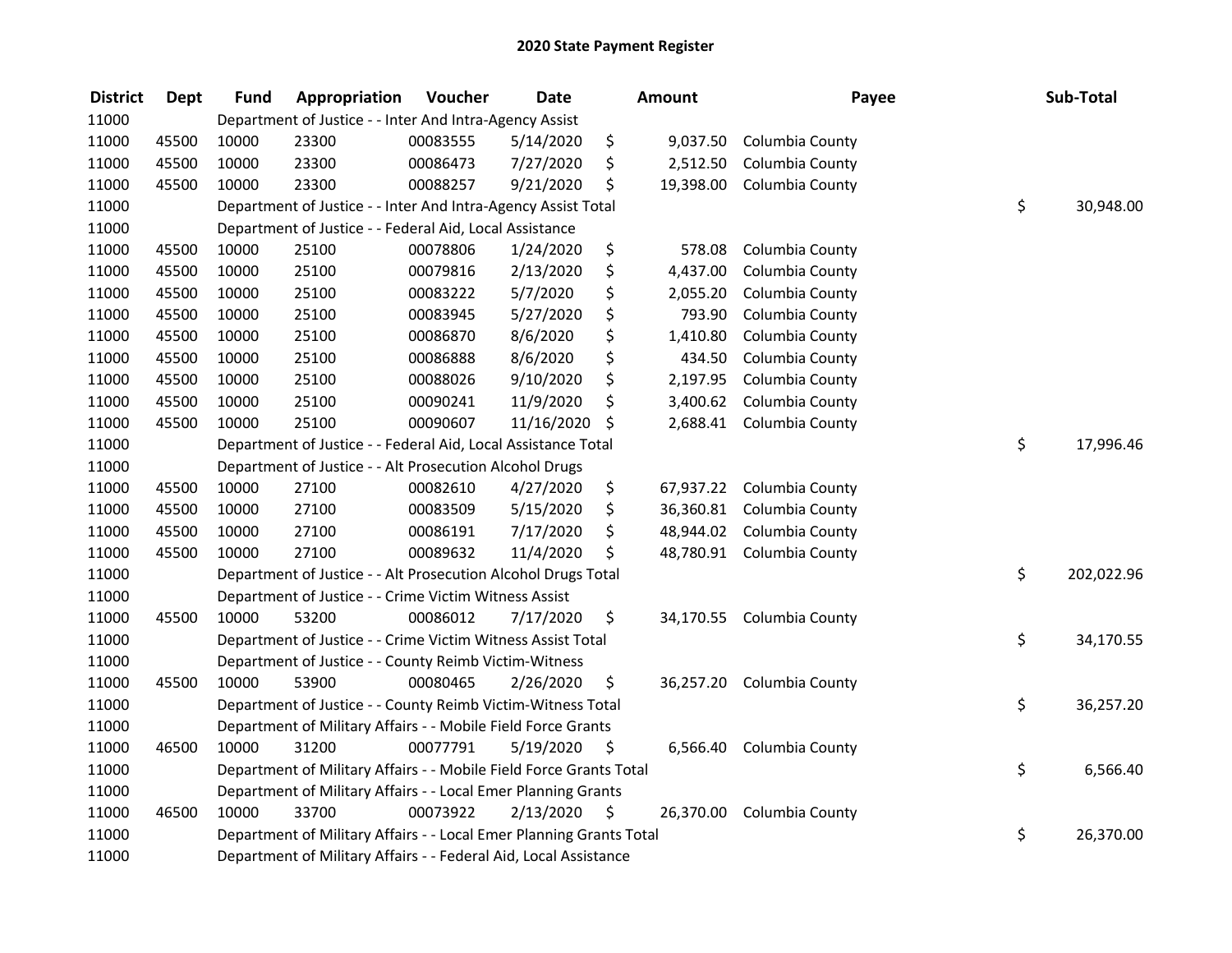| <b>District</b> | <b>Dept</b> | <b>Fund</b> | Appropriation                                                          | Voucher  | <b>Date</b>   | <b>Amount</b>    | Payee           | Sub-Total        |
|-----------------|-------------|-------------|------------------------------------------------------------------------|----------|---------------|------------------|-----------------|------------------|
| 11000           | 46500       | 10000       | 34200                                                                  | 00083066 | 9/18/2020     | \$<br>1,987.37   | Columbia County |                  |
| 11000           | 46500       | 10000       | 34200                                                                  | 00085628 | 11/17/2020 \$ | 10,800.00        | Columbia County |                  |
| 11000           |             |             | Department of Military Affairs - - Federal Aid, Local Assistance Total |          |               |                  |                 | \$<br>12,787.37  |
| 11000           |             |             | Department of Veterans Affairs - - County Grants                       |          |               |                  |                 |                  |
| 11000           | 48500       | 58200       | 26700                                                                  | 00077440 | 2/24/2020     | \$<br>11,500.00  | Columbia County |                  |
| 11000           |             |             | Department of Veterans Affairs - - County Grants Total                 |          |               |                  |                 | \$<br>11,500.00  |
| 11000           |             |             | Department of Administration - - Federal Aid                           |          |               |                  |                 |                  |
| 11000           | 50500       | 10000       | 14200                                                                  | 00126589 | 8/11/2020     | \$<br>246,088.55 | Columbia County |                  |
| 11000           | 50500       | 10000       | 14200                                                                  | 00129756 | 10/1/2020     | \$<br>156,141.31 | Columbia County |                  |
| 11000           | 50500       | 10000       | 14200                                                                  | 00134253 | 12/9/2020     | \$<br>548,452.98 | Columbia County |                  |
| 11000           |             |             | Department of Administration - - Federal Aid Total                     |          |               |                  |                 | \$<br>950,682.84 |
| 11000           |             |             | Department of Administration - - Federal Aid, Local Assistance         |          |               |                  |                 |                  |
| 11000           | 50500       | 10000       | 74300                                                                  | 00115498 | 1/15/2020     | \$<br>53,106.00  | Columbia County |                  |
| 11000           | 50500       | 10000       | 74300                                                                  | 00116078 | 1/24/2020     | \$<br>109,730.00 | Columbia County |                  |
| 11000           | 50500       | 10000       | 74300                                                                  | 00116860 | 2/3/2020      | \$<br>34,965.00  | Columbia County |                  |
| 11000           | 50500       | 10000       | 74300                                                                  | 00117183 | 2/12/2020     | \$<br>8,919.00   | Columbia County |                  |
| 11000           | 50500       | 10000       | 74300                                                                  | 00117187 | 2/12/2020     | \$<br>33,860.00  | Columbia County |                  |
| 11000           | 50500       | 10000       | 74300                                                                  | 00118027 | 3/4/2020      | \$<br>33,000.00  | Columbia County |                  |
| 11000           | 50500       | 10000       | 74300                                                                  | 00118182 | 3/4/2020      | \$<br>36,334.00  | Columbia County |                  |
| 11000           | 50500       | 10000       | 74300                                                                  | 00118714 | 3/6/2020      | \$<br>64,848.00  | Columbia County |                  |
| 11000           | 50500       | 10000       | 74300                                                                  | 00119587 | 3/24/2020     | \$<br>60,048.00  | Columbia County |                  |
| 11000           | 50500       | 10000       | 74300                                                                  | 00120629 | 4/20/2020     | \$<br>115,641.00 | Columbia County |                  |
| 11000           | 50500       | 10000       | 74300                                                                  | 00122549 | 5/21/2020     | \$<br>51,189.00  | Columbia County |                  |
| 11000           | 50500       | 10000       | 74300                                                                  | 00123080 | 6/3/2020      | \$<br>29,095.00  | Columbia County |                  |
| 11000           | 50500       | 10000       | 74300                                                                  | 00123085 | 6/3/2020      | \$<br>23,850.00  | Columbia County |                  |
| 11000           | 50500       | 10000       | 74300                                                                  | 00125141 | 7/9/2020      | \$<br>41,067.00  | Columbia County |                  |
| 11000           | 50500       | 10000       | 74300                                                                  | 00125185 | 7/9/2020      | \$<br>40,175.00  | Columbia County |                  |
| 11000           | 50500       | 10000       | 74300                                                                  | 00127121 | 8/18/2020     | \$<br>47,868.00  | Columbia County |                  |
| 11000           | 50500       | 10000       | 74300                                                                  | 00127811 | 9/2/2020      | \$<br>150,847.00 | Columbia County |                  |
| 11000           | 50500       | 10000       | 74300                                                                  | 00128077 | 9/8/2020      | \$<br>61,545.00  | Columbia County |                  |
| 11000           | 50500       | 10000       | 74300                                                                  | 00128455 | 9/15/2020     | \$<br>8,848.00   | Columbia County |                  |
| 11000           | 50500       | 10000       | 74300                                                                  | 00128922 | 9/25/2020     | \$<br>550.00     | Columbia County |                  |
| 11000           | 50500       | 10000       | 74300                                                                  | 00128925 | 9/25/2020     | \$<br>78,572.00  | Columbia County |                  |
| 11000           | 50500       | 10000       | 74300                                                                  | 00129057 | 9/25/2020     | \$<br>57,935.00  | Columbia County |                  |
| 11000           | 50500       | 10000       | 74300                                                                  | 00130531 | 10/13/2020    | \$<br>15,255.00  | Columbia County |                  |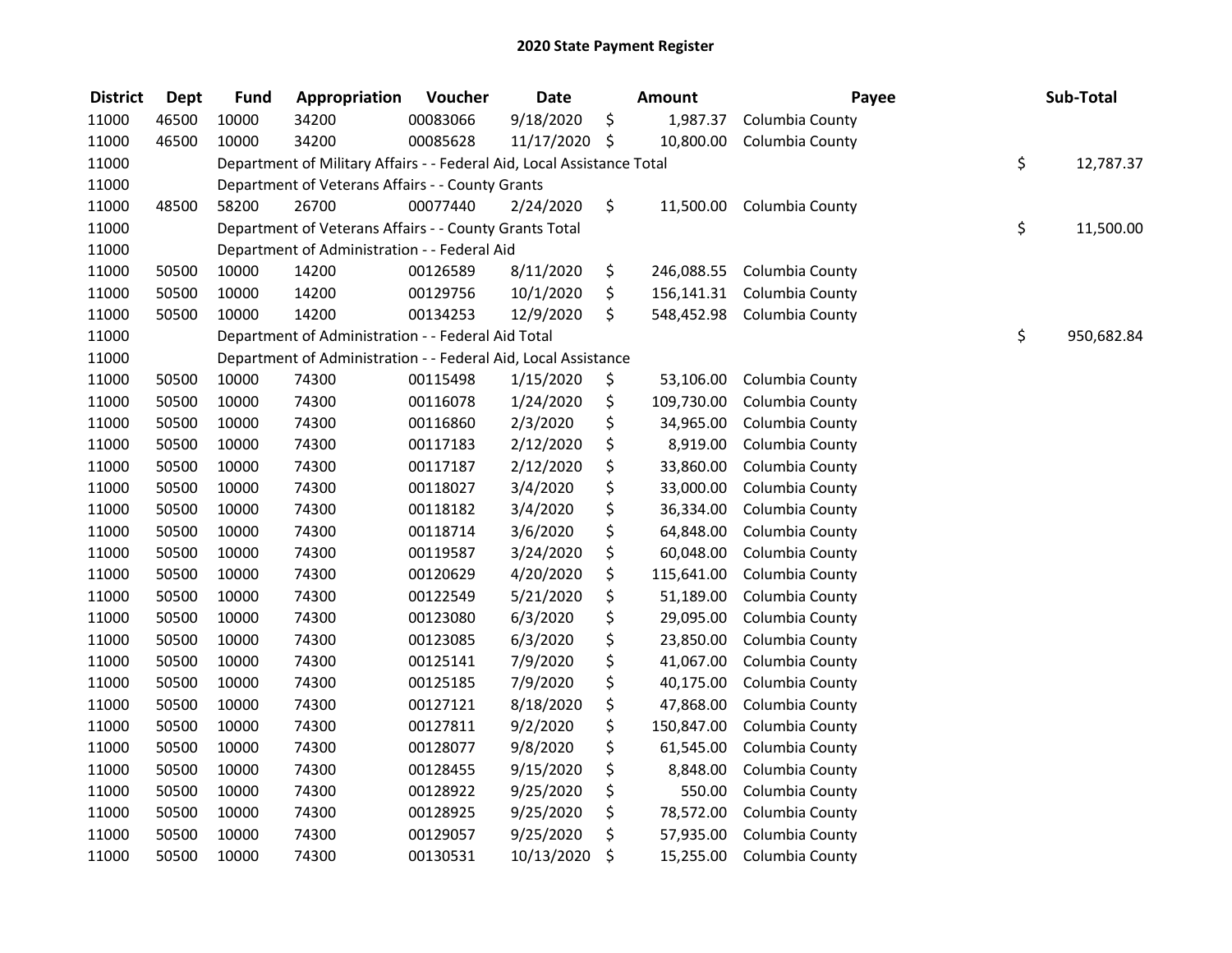| <b>District</b> | <b>Dept</b> | <b>Fund</b> | Appropriation                                                         | Voucher  | <b>Date</b>   | <b>Amount</b>    | Payee                     | Sub-Total          |
|-----------------|-------------|-------------|-----------------------------------------------------------------------|----------|---------------|------------------|---------------------------|--------------------|
| 11000           | 50500       | 10000       | 74300                                                                 | 00130871 | 10/21/2020    | \$<br>11,211.94  | Columbia County           |                    |
| 11000           | 50500       | 10000       | 74300                                                                 | 00132655 | 11/17/2020    | \$<br>111,392.14 | Columbia County           |                    |
| 11000           | 50500       | 10000       | 74300                                                                 | 00132657 | 11/17/2020    | \$<br>30,143.94  | Columbia County           |                    |
| 11000           | 50500       | 10000       | 74300                                                                 | 00133341 | 11/27/2020    | \$<br>35,510.61  | Columbia County           |                    |
| 11000           | 50500       | 10000       | 74300                                                                 | 00133342 | 11/27/2020    | \$<br>34,422.00  | Columbia County           |                    |
| 11000           | 50500       | 10000       | 74300                                                                 | 00133802 | 12/7/2020     | \$<br>95,292.50  | Columbia County           |                    |
| 11000           | 50500       | 10000       | 74300                                                                 | 00133887 | 12/8/2020     | \$<br>8,626.00   | Columbia County           |                    |
| 11000           | 50500       | 10000       | 74300                                                                 | 00137159 | 12/30/2020    | \$<br>1,673.31   | Columbia County           |                    |
| 11000           | 50500       | 10000       | 74300                                                                 | 00137292 | 12/30/2020 \$ |                  | 76,802.72 Columbia County |                    |
| 11000           |             |             | Department of Administration - - Federal Aid, Local Assistance Total  |          |               |                  |                           | \$<br>1,562,322.16 |
| 11000           |             |             | Department of Administration - - Low-Income Assistance Grants         |          |               |                  |                           |                    |
| 11000           | 50500       | 23500       | 37100                                                                 | 00115862 | 1/15/2020     | \$<br>12,517.76  | Columbia County           |                    |
| 11000           | 50500       | 23500       | 37100                                                                 | 00118354 | 3/2/2020      | \$<br>4,489.26   | Columbia County           |                    |
| 11000           | 50500       | 23500       | 37100                                                                 | 00119389 | 3/17/2020     | \$<br>9,384.79   | Columbia County           |                    |
| 11000           | 50500       | 23500       | 37100                                                                 | 00120987 | 4/15/2020     | \$<br>4,684.41   | Columbia County           |                    |
| 11000           | 50500       | 23500       | 37100                                                                 | 00123107 | 5/29/2020     | \$<br>6,147.79   | Columbia County           |                    |
| 11000           | 50500       | 23500       | 37100                                                                 | 00123932 | 6/16/2020     | \$<br>9,993.80   | Columbia County           |                    |
| 11000           | 50500       | 23500       | 37100                                                                 | 00126113 | 7/29/2020     | \$<br>6,543.95   | Columbia County           |                    |
| 11000           | 50500       | 23500       | 37100                                                                 | 00127897 | 8/31/2020     | \$<br>2,802.40   | Columbia County           |                    |
| 11000           | 50500       | 23500       | 37100                                                                 | 00129596 | 9/29/2020     | \$<br>15,171.51  | Columbia County           |                    |
| 11000           | 50500       | 23500       | 37100                                                                 | 00131681 | 10/29/2020    | \$<br>7,676.08   | Columbia County           |                    |
| 11000           | 50500       | 23500       | 37100                                                                 | 00133606 | 12/1/2020     | \$<br>8,966.43   | Columbia County           |                    |
| 11000           | 50500       | 23500       | 37100                                                                 | 00137225 | 12/22/2020    | \$<br>3,318.20   | Columbia County           |                    |
| 11000           |             |             | Department of Administration - - Low-Income Assistance Grants Total   |          |               |                  |                           | \$<br>91,696.38    |
| 11000           |             |             | Department of Administration - - Land Information Program; Loca       |          |               |                  |                           |                    |
| 11000           | 50500       | 26900       | 17300                                                                 | 00117285 | 2/13/2020     | \$<br>1,000.00   | Columbia County           |                    |
| 11000           | 50500       | 26900       | 17300                                                                 | 00119414 | 4/2/2020      | \$<br>18,648.00  | Columbia County           |                    |
| 11000           | 50500       | 26900       | 17300                                                                 | 00122433 | 5/14/2020     | \$<br>20,000.00  | Columbia County           |                    |
| 11000           | 50500       | 26900       | 17300                                                                 | 00132701 | 11/12/2020 \$ | 20,000.00        | Columbia County           |                    |
| 11000           |             |             | Department of Administration - - Land Information Program; Loca Total |          |               |                  |                           | \$<br>59,648.00    |
| 11000           |             |             | Elections Commission - - 2018 Hava Election Security                  |          |               |                  |                           |                    |
| 11000           | 51000       | 22000       | 18200                                                                 | 00003075 | 1/30/2020     | \$<br>500.00     | Columbia County           |                    |
| 11000           | 51000       | 22000       | 18200                                                                 | 00004213 | 8/14/2020     | \$<br>48,340.70  | Columbia County           |                    |
| 11000           | 51000       | 22000       | 18200                                                                 | 00004961 | 12/11/2020    | \$<br>10,000.00  | Columbia County           |                    |
| 11000           |             |             | Elections Commission - - 2018 Hava Election Security Total            |          |               |                  |                           | \$<br>58,840.70    |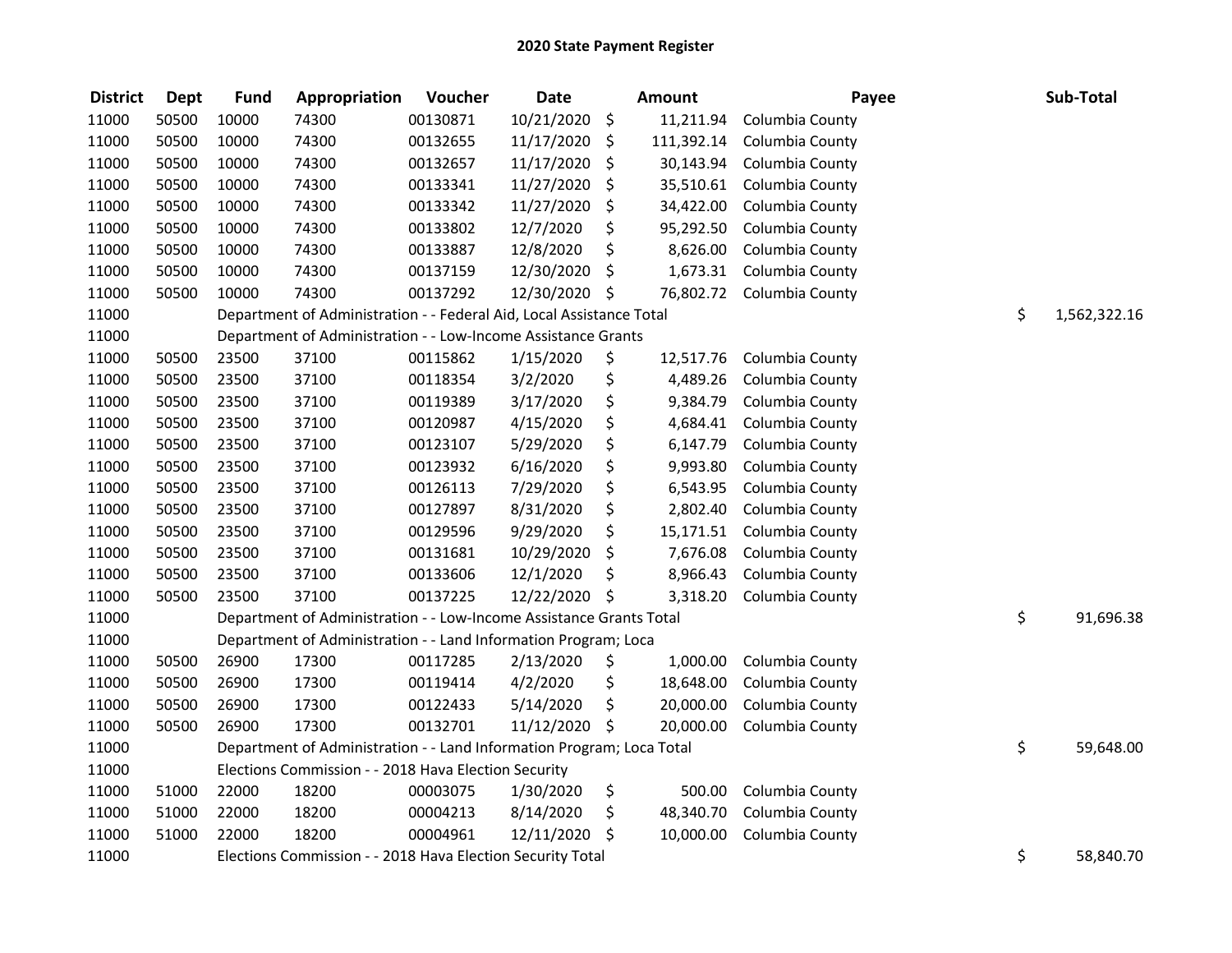| <b>District</b> | <b>Dept</b> | <b>Fund</b> | Appropriation | Voucher  | <b>Date</b> |     | <b>Amount</b> | Payee                                                                                             | Sub-Total |
|-----------------|-------------|-------------|---------------|----------|-------------|-----|---------------|---------------------------------------------------------------------------------------------------|-----------|
| 11000           |             |             |               |          |             |     |               | Public Defender Board - - Transcript, Discovery and Records Provided to the Public Defender Board |           |
| 11000           | 55000       | 10000       | 10600         | 00228571 | 1/3/2020    | \$  | 5.00          | Columbia County                                                                                   |           |
| 11000           | 55000       | 10000       | 10600         | 00228572 | 1/3/2020    | \$  | 5.00          | Columbia County                                                                                   |           |
| 11000           | 55000       | 10000       | 10600         | 00234821 | 2/14/2020   | \$  | 5.00          | Columbia County                                                                                   |           |
| 11000           | 55000       | 10000       | 10600         | 00235640 | 2/21/2020   | \$  | 18.60         | Columbia County                                                                                   |           |
| 11000           | 55000       | 10000       | 10600         | 00235641 | 2/21/2020   | \$  | 2,519.40      | Columbia County                                                                                   |           |
| 11000           | 55000       | 10000       | 10600         | 00238113 | 3/13/2020   | \$  | 5.00          | Columbia County                                                                                   |           |
| 11000           | 55000       | 10000       | 10600         | 00241201 | 4/1/2020    | \$  | 10.00         | Columbia County                                                                                   |           |
| 11000           | 55000       | 10000       | 10600         | 00241202 | 4/1/2020    | \$  | 5.00          | Columbia County                                                                                   |           |
| 11000           | 55000       | 10000       | 10600         | 00241203 | 4/1/2020    | \$  | 5.00          | Columbia County                                                                                   |           |
| 11000           | 55000       | 10000       | 10600         | 00247368 | 5/13/2020   | \$  | 5.00          | Columbia County                                                                                   |           |
| 11000           | 55000       | 10000       | 10600         | 00247373 | 5/13/2020   | \$  | 5.00          | Columbia County                                                                                   |           |
| 11000           | 55000       | 10000       | 10600         | 00250063 | 6/8/2020    | \$  | 129.40        | Columbia County                                                                                   |           |
| 11000           | 55000       | 10000       | 10600         | 00253126 | 6/23/2020   | \$  | 5.00          | Columbia County                                                                                   |           |
| 11000           | 55000       | 10000       | 10600         | 00253127 | 6/23/2020   | \$  | 5.00          | Columbia County                                                                                   |           |
| 11000           | 55000       | 10000       | 10600         | 00253128 | 6/23/2020   | \$  | 2,967.00      | Columbia County                                                                                   |           |
| 11000           | 55000       | 10000       | 10600         | 00257588 | 7/31/2020   | \$  | 109.15        | Columbia County                                                                                   |           |
| 11000           | 55000       | 10000       | 10600         | 00260272 | 9/2/2020    | \$  | 1,855.80      | Columbia County                                                                                   |           |
| 11000           | 55000       | 10000       | 10600         | 00264701 | 10/19/2020  | \$  | 5.00          | Columbia County                                                                                   |           |
| 11000           | 55000       | 10000       | 10600         | 00264702 | 10/19/2020  | \$  | 5.00          | Columbia County                                                                                   |           |
| 11000           | 55000       | 10000       | 10600         | 00265157 | 10/23/2020  | \$  | 5.00          | Columbia County                                                                                   |           |
| 11000           | 55000       | 10000       | 10600         | 00265158 | 10/23/2020  | \$  | 5.00          | Columbia County                                                                                   |           |
| 11000           | 55000       | 10000       | 10600         | 00265159 | 10/23/2020  | \$  | 5.00          | Columbia County                                                                                   |           |
| 11000           | 55000       | 10000       | 10600         | 00265160 | 10/23/2020  | \$  | 19.40         | Columbia County                                                                                   |           |
| 11000           | 55000       | 10000       | 10600         | 00270627 | 12/11/2020  | \$  | 5.00          | Columbia County                                                                                   |           |
| 11000           | 55000       | 10000       | 10600         | 00270628 | 12/11/2020  | \$  | 5.00          | Columbia County                                                                                   |           |
| 11000           | 55000       | 10000       | 10600         | 00270629 | 12/11/2020  | \$  | 5.00          | Columbia County                                                                                   |           |
| 11000           | 55000       | 10000       | 10600         | 00270630 | 12/11/2020  | \$  | 2,901.60      | Columbia County                                                                                   |           |
| 11000           | 55000       | 10000       | 10600         | 00270785 | 12/15/2020  | \$  | 0.80          | Columbia County                                                                                   |           |
| 11000           | 55000       | 10000       | 10600         | 00270786 | 12/15/2020  | \$  | 9.00          | Columbia County                                                                                   |           |
| 11000           | 55000       | 10000       | 10600         | 00270790 | 12/15/2020  | \$  | 5.00          | Columbia County                                                                                   |           |
| 11000           | 55000       | 10000       | 10600         | 00270791 | 12/15/2020  | \$  | 5.00          | Columbia County                                                                                   |           |
| 11000           | 55000       | 10000       | 10600         | 00270792 | 12/15/2020  | \$  | 5.00          | Columbia County                                                                                   |           |
| 11000           | 55000       | 10000       | 10600         | 00270796 | 12/15/2020  | \$  | 10.00         | Columbia County                                                                                   |           |
| 11000           | 55000       | 10000       | 10600         | 00270797 | 12/15/2020  | -\$ | 29.40         | Columbia County                                                                                   |           |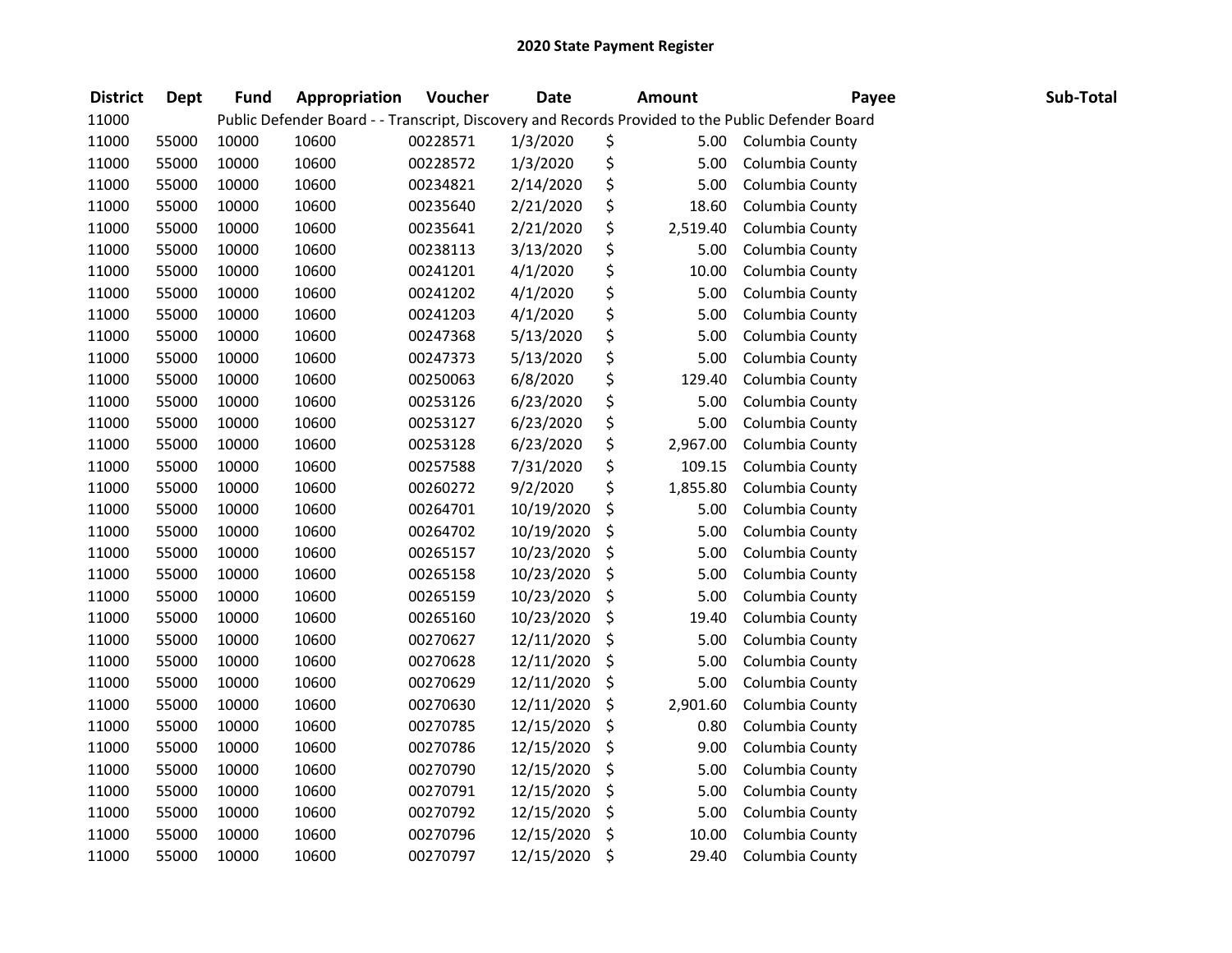| <b>District</b>    | Dept  | <b>Fund</b> | Appropriation                                                         | Voucher  | Date          |     | <b>Amount</b> | Payee                                                                                                   | Sub-Total           |
|--------------------|-------|-------------|-----------------------------------------------------------------------|----------|---------------|-----|---------------|---------------------------------------------------------------------------------------------------------|---------------------|
| 11000              |       |             |                                                                       |          |               |     |               | Public Defender Board - - Transcript, Discovery and Records Provided to the Public Defender Board Total | \$<br>10,684.55     |
| 11000              |       |             | Department of Revenue - - Warrants and Satisfactions                  |          |               |     |               |                                                                                                         |                     |
| 11000              | 56600 | 10000       | 10100                                                                 | 00156458 | 2/7/2020      | \$  | 665.00        | Columbia County                                                                                         |                     |
| 11000              | 56600 | 10000       | 10100                                                                 | 00179751 | 9/11/2020     | \$  | 870.00        | Columbia County                                                                                         |                     |
| 11000              |       |             | Department of Revenue - - Warrants and Satisfactions Total            |          |               |     |               |                                                                                                         | \$<br>1,535.00      |
| 11000              |       |             | Circuit Courts - - Circuit Court Costs                                |          |               |     |               |                                                                                                         |                     |
| 11000              | 62500 | 10000       | 10500                                                                 | 00001745 | 1/17/2020     | \$  | 115,476.00    | Columbia County                                                                                         |                     |
| 11000              | 62500 | 10000       | 10500                                                                 | 00001939 | 7/17/2020     | \$  | 199,054.00    | Columbia County                                                                                         |                     |
| 11000              |       |             | Circuit Courts - - Circuit Court Costs Total                          |          |               |     |               |                                                                                                         | \$<br>314,530.00    |
| 11000              |       |             | Shared Revenue and Tax Relief - - County And Municipal Aid            |          |               |     |               |                                                                                                         |                     |
| 11000              | 83500 | 10000       | 10500                                                                 | 00067745 | 7/27/2020     | S.  | 37,526.64     | Columbia County                                                                                         |                     |
| 11000              | 83500 | 10000       | 10500                                                                 | 00071709 | 11/16/2020 \$ |     | 212,650.93    | Columbia County                                                                                         |                     |
| 11000              |       |             | Shared Revenue and Tax Relief - - County And Municipal Aid Total      |          |               |     |               |                                                                                                         | \$<br>250,177.57    |
| 11000              |       |             | Shared Revenue and Tax Relief - - Exempt Computer Aid                 |          |               |     |               |                                                                                                         |                     |
| 11000              | 83500 | 10000       | 10900                                                                 | 00064583 | 7/27/2020     | \$  | 32,621.20     | Columbia County                                                                                         |                     |
| 11000              |       |             | Shared Revenue and Tax Relief - - Exempt Computer Aid Total           |          |               |     |               |                                                                                                         | \$<br>32,621.20     |
| 11000              |       |             | Shared Revenue and Tax Relief - - Utility Aid                         |          |               |     |               |                                                                                                         |                     |
| 11000              | 83500 | 10000       | 11000                                                                 | 00067745 | 7/27/2020     | \$  | 313,440.60    | Columbia County                                                                                         |                     |
| 11000              | 83500 | 10000       | 11000                                                                 | 00071709 | 11/16/2020    | \$  | 1,804,470.21  | Columbia County                                                                                         |                     |
| 11000              |       |             | Shared Revenue and Tax Relief - - Utility Aid Total                   |          |               |     |               |                                                                                                         | \$<br>2,117,910.81  |
| 11000              |       |             | Shared Revenue and Tax Relief - - Personal Property Aid               |          |               |     |               |                                                                                                         |                     |
| 11000              | 83500 | 10000       | 11100                                                                 | 00059946 | 5/4/2020      | \$  | 144,708.91    | Columbia County                                                                                         |                     |
| 11000              |       |             | Shared Revenue and Tax Relief - - Personal Property Aid Total         |          |               |     |               |                                                                                                         | \$<br>144,708.91    |
| 11000              |       |             | Shared Revenue and Tax Relief - - School Lvy Tx/First Dollar Cr       |          |               |     |               |                                                                                                         |                     |
| 11000              | 83500 | 10000       | 30200                                                                 | 00063915 | 7/27/2020     | \$  | 1,705,119.41  | Columbia County                                                                                         |                     |
| 11000              | 83500 | 10000       | 30200                                                                 | 00067306 | 7/27/2020     | \$. | 9,958,180.33  | Columbia County                                                                                         |                     |
| 11000              |       |             | Shared Revenue and Tax Relief - - School Lvy Tx/First Dollar Cr Total |          |               |     |               |                                                                                                         | \$<br>11,663,299.74 |
| 11000              |       |             | Shared Revenue and Tax Relief - - Lottery & Gaming Credit             |          |               |     |               |                                                                                                         |                     |
| 11000              | 83500 | 52100       | 36300                                                                 | 00055638 | 3/23/2020     | Ŝ.  | 3,026,784.36  | Columbia County                                                                                         |                     |
| 11000              |       |             | Shared Revenue and Tax Relief - - Lottery & Gaming Credit Total       |          |               |     |               |                                                                                                         | \$<br>3,026,784.36  |
| <b>11000 Total</b> |       |             |                                                                       |          |               |     |               |                                                                                                         | \$<br>34,487,402.38 |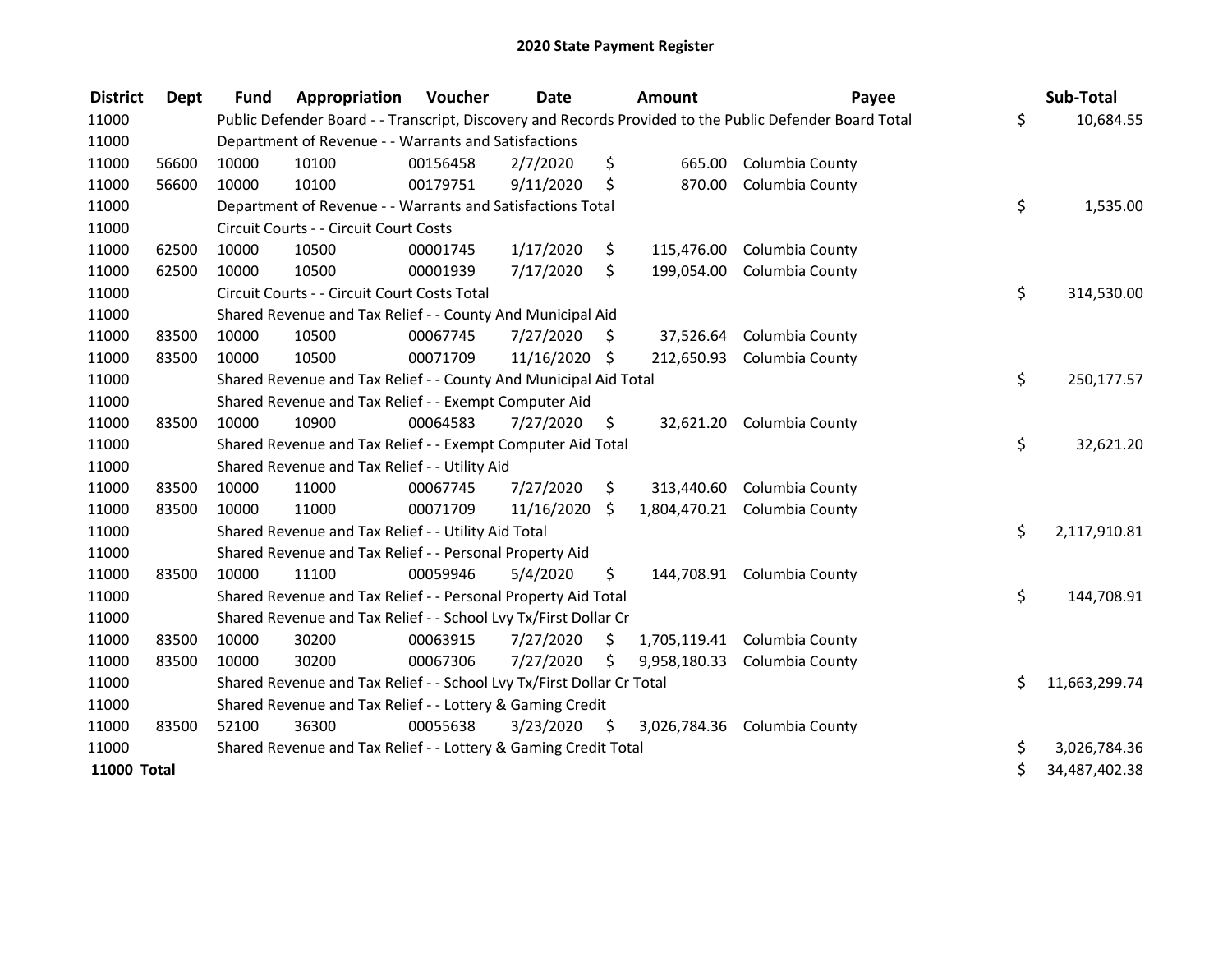| <b>District</b> | <b>Dept</b> | Fund  | Appropriation                                                        | Voucher  | <b>Date</b>   |      | <b>Amount</b> | Payee                       | Sub-Total        |
|-----------------|-------------|-------|----------------------------------------------------------------------|----------|---------------|------|---------------|-----------------------------|------------------|
| 11002           |             |       | Dept of Safety & Prof Services - - Fire Dues Distribution            |          |               |      |               |                             |                  |
| 11002           | 16500       | 10000 | 22500                                                                | 00035819 | 7/20/2020     | \$   |               | 3,877.56 Town Of Arlington  |                  |
| 11002           |             |       | Dept of Safety & Prof Services - - Fire Dues Distribution Total      |          |               |      |               |                             | \$<br>3,877.56   |
| 11002           |             |       | Dept of Natural Resources - - Aids In Lieu Of Taxes - Gener          |          |               |      |               |                             |                  |
| 11002           | 37000       | 10000 | 50300                                                                | 00404487 | 4/21/2020     | \$   |               | 17.31 Town Of Arlington     |                  |
| 11002           |             |       | Dept of Natural Resources - - Aids In Lieu Of Taxes - Gener Total    |          |               |      |               |                             | \$<br>17.31      |
| 11002           |             |       | Dept of Natural Resources - - Resaids - Cnty Forst, Cl & Mfl         |          |               |      |               |                             |                  |
| 11002           | 37000       | 21200 | 57100                                                                | 00416877 | 6/18/2020     | - \$ |               | 69.70 Town Of Arlington     |                  |
| 11002           |             |       | Dept of Natural Resources - - Resaids - Cnty Forst, Cl & Mfl Total   |          |               |      |               |                             | \$<br>69.70      |
| 11002           |             |       | WI Dept of Transportation - - Trns Aids To Mnc.-Sf                   |          |               |      |               |                             |                  |
| 11002           | 39500       | 21100 | 19100                                                                | 00475757 | 1/6/2020      | \$   |               | 29,716.11 Town Of Arlington |                  |
| 11002           | 39500       | 21100 | 19100                                                                | 00505612 | 4/6/2020      | \$   |               | 29,716.11 Town Of Arlington |                  |
| 11002           | 39500       | 21100 | 19100                                                                | 00542604 | 7/6/2020      | \$   |               | 29,716.11 Town Of Arlington |                  |
| 11002           | 39500       | 21100 | 19100                                                                | 00585430 | 10/5/2020     | \$   |               | 29,716.11 Town Of Arlington |                  |
| 11002           |             |       | WI Dept of Transportation - - Trns Aids To Mnc.-Sf Total             |          |               |      |               |                             | \$<br>118,864.44 |
| 11002           |             |       | WI Dept of Transportation - - Hwy Mgmt & Opers Sf                    |          |               |      |               |                             |                  |
| 11002           | 39500       | 21100 | 36500                                                                | 00516726 | 5/15/2020     | \$   |               | 475.00 Town Of Arlington    |                  |
| 11002           |             |       | WI Dept of Transportation - - Hwy Mgmt & Opers Sf Total              |          |               |      |               |                             | \$<br>475.00     |
| 11002           |             |       | Department of Military Affairs - - Major Disaster Assist; Pif        |          |               |      |               |                             |                  |
| 11002           | 46500       | 27200 | 36500                                                                | 00077891 | 5/26/2020     | \$   |               | 31,763.47 Town Of Arlington |                  |
| 11002           |             |       | Department of Military Affairs - - Major Disaster Assist; Pif Total  |          |               |      |               |                             | \$<br>31,763.47  |
| 11002           |             |       | Department of Administration - - Hv Trans Ln Annual Impact Fee       |          |               |      |               |                             |                  |
| 11002           | 50500       | 10000 | 17400                                                                | 00121245 | 5/1/2020      | \$   |               | 45,128.00 Town Of Arlington |                  |
| 11002           | 50500       | 10000 | 17400                                                                | 00121282 | 5/1/2020      | \$   |               | 17,723.00 Town Of Arlington |                  |
| 11002           |             |       | Department of Administration - - Hv Trans Ln Annual Impact Fee Total |          |               |      |               |                             | \$<br>62,851.00  |
| 11002           |             |       | Elections Commission - - 2018 Hava Election Security                 |          |               |      |               |                             |                  |
| 11002           | 51000       | 22000 | 18200                                                                | 00003954 | 7/28/2020     | \$   |               | 768.70 Town Of Arlington    |                  |
| 11002           |             |       | Elections Commission - - 2018 Hava Election Security Total           |          |               |      |               |                             | \$<br>768.70     |
| 11002           |             |       | Shared Revenue and Tax Relief - - County And Municipal Aid           |          |               |      |               |                             |                  |
| 11002           | 83500       | 10000 | 10500                                                                | 00067711 | 7/27/2020     | \$   |               | 1,623.06 Town Of Arlington  |                  |
| 11002           | 83500       | 10000 | 10500                                                                | 00071675 | 11/16/2020 \$ |      |               | 9,197.32 Town Of Arlington  |                  |
| 11002           |             |       | Shared Revenue and Tax Relief - - County And Municipal Aid Total     |          |               |      |               |                             | \$<br>10,820.38  |
| 11002           |             |       | Shared Revenue and Tax Relief - - Exempt Computer Aid                |          |               |      |               |                             |                  |
| 11002           | 83500       | 10000 | 10900                                                                | 00064892 | 7/27/2020     | \$   |               | 90.42 Town Of Arlington     |                  |
| 11002           |             |       | Shared Revenue and Tax Relief - - Exempt Computer Aid Total          |          |               |      |               |                             | \$<br>90.42      |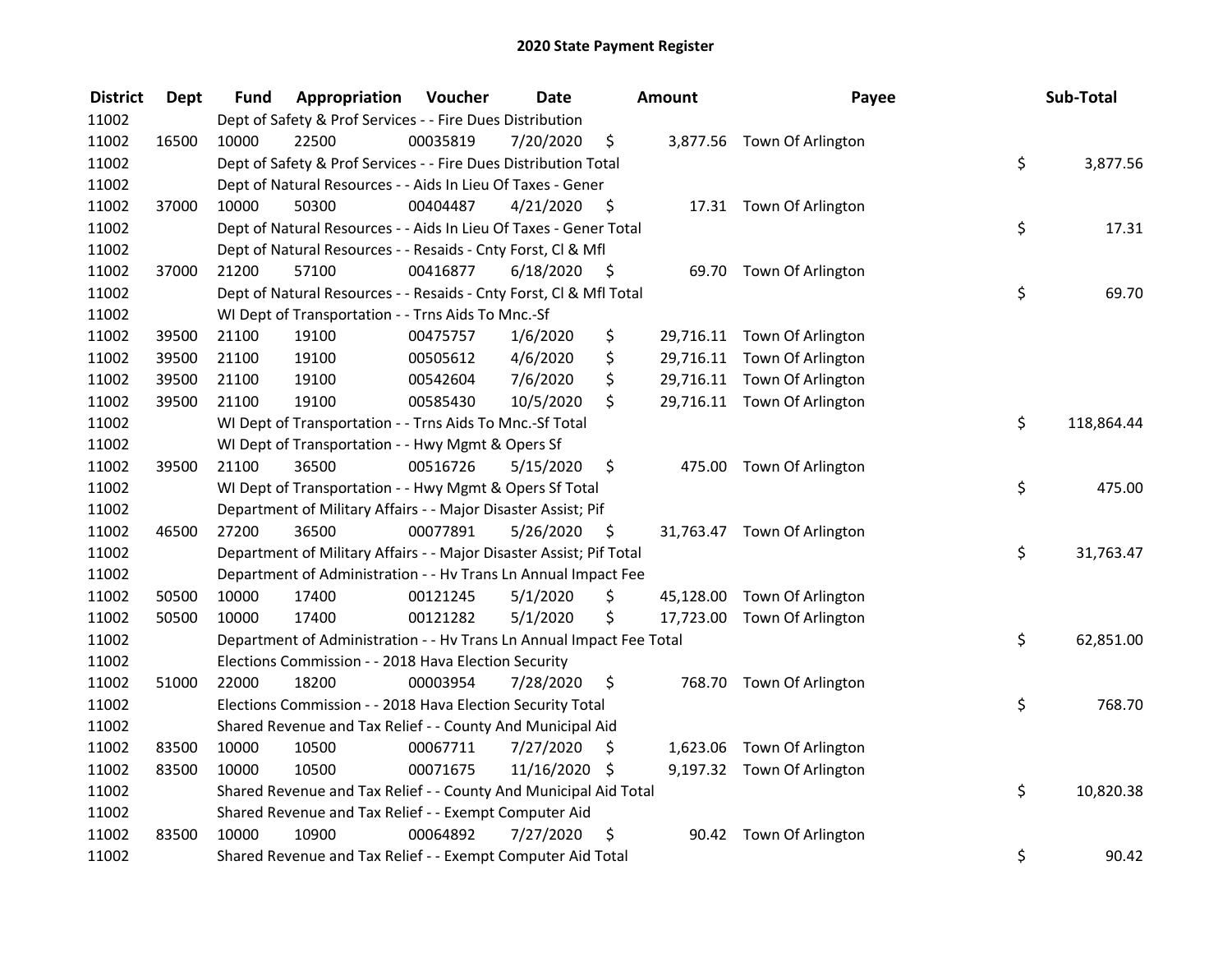| <b>District</b> | Dept  | <b>Fund</b> | Appropriation                                                       | <b>Voucher</b> | <b>Date</b>     | Amount   | Payee             |    | Sub-Total  |
|-----------------|-------|-------------|---------------------------------------------------------------------|----------------|-----------------|----------|-------------------|----|------------|
| 11002           |       |             | Shared Revenue and Tax Relief - - Utility Aid                       |                |                 |          |                   |    |            |
| 11002           | 83500 | 10000       | 11000                                                               | 00067711       | 7/27/2020       | 326.93   | Town Of Arlington |    |            |
| 11002           | 83500 | 10000       | 11000                                                               | 00071675       | $11/16/2020$ \$ | 3.416.29 | Town Of Arlington |    |            |
| 11002           |       |             | Shared Revenue and Tax Relief - - Utility Aid Total                 |                |                 |          |                   |    | 3,743.22   |
| 11002           |       |             | Shared Revenue and Tax Relief - - Personal Property Aid             |                |                 |          |                   |    |            |
| 11002           | 83500 | 10000       | 11100                                                               | 00060261       | 5/4/2020        | 1.642.51 | Town Of Arlington |    |            |
| 11002           |       |             | Shared Revenue and Tax Relief - - Personal Property Aid Total       |                |                 |          |                   |    | 1,642.51   |
| 11002           |       |             | Shared Revenue and Tax Relief - - Payments For Municipal Svcs       |                |                 |          |                   |    |            |
| 11002           | 83500 | 10000       | 50100                                                               | 00054733       | 2/3/2020        | 4.071.06 | Town Of Arlington |    |            |
| 11002           |       |             | Shared Revenue and Tax Relief - - Payments For Municipal Svcs Total |                |                 |          |                   | \$ | 4.071.06   |
| 11002 Total     |       |             |                                                                     |                |                 |          |                   | Ś  | 239,054.77 |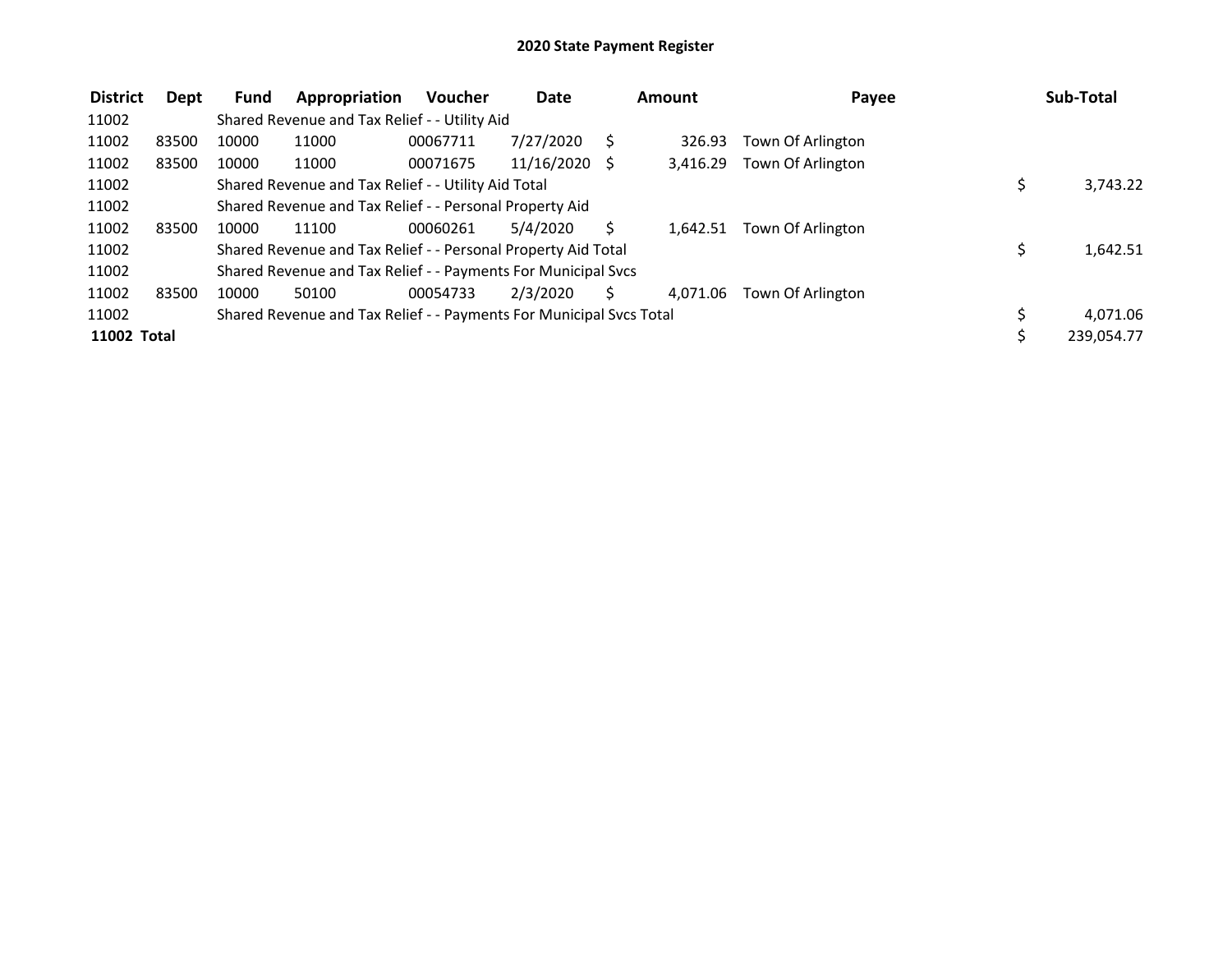| <b>District</b> | Dept  | Fund  | Appropriation                                                      | Voucher  | <b>Date</b> |      | <b>Amount</b> | Payee                       | Sub-Total        |
|-----------------|-------|-------|--------------------------------------------------------------------|----------|-------------|------|---------------|-----------------------------|------------------|
| 11004           |       |       | Dept of Safety & Prof Services - - Fire Dues Distribution          |          |             |      |               |                             |                  |
| 11004           | 16500 | 10000 | 22500                                                              | 00035820 | 7/20/2020   | \$   |               | 7,506.88 Town Of Caledonia  |                  |
| 11004           |       |       | Dept of Safety & Prof Services - - Fire Dues Distribution Total    |          |             |      |               |                             | \$<br>7,506.88   |
| 11004           |       |       | Dept of Natural Resources - - Aids In Lieu Of Taxes - Gener        |          |             |      |               |                             |                  |
| 11004           | 37000 | 10000 | 50300                                                              | 00383844 | 1/21/2020   | \$   | 783.04        | Town Of Caledonia           |                  |
| 11004           | 37000 | 10000 | 50300                                                              | 00383845 | 1/21/2020   | \$   | 503.53        | Town Of Caledonia           |                  |
| 11004           | 37000 | 10000 | 50300                                                              | 00383846 | 1/21/2020   | \$   |               | 5,380.17 Town Of Caledonia  |                  |
| 11004           | 37000 | 10000 | 50300                                                              | 00383847 | 1/21/2020   | \$   | 1,415.38      | Town Of Caledonia           |                  |
| 11004           | 37000 | 10000 | 50300                                                              | 00404003 | 4/21/2020   | \$   |               | 119.52 Town Of Caledonia    |                  |
| 11004           | 37000 | 10000 | 50300                                                              | 00404004 | 4/21/2020   | \$   |               | 1,079.21 Town Of Caledonia  |                  |
| 11004           |       |       | Dept of Natural Resources - - Aids In Lieu Of Taxes - Gener Total  |          |             |      |               |                             | \$<br>9,280.85   |
| 11004           |       |       | Dept of Natural Resources - - Resaids - Cnty Forst, CI & Mfl       |          |             |      |               |                             |                  |
| 11004           | 37000 | 21200 | 57100                                                              | 00416878 | 6/18/2020   | - \$ |               | 698.22 Town Of Caledonia    |                  |
| 11004           |       |       | Dept of Natural Resources - - Resaids - Cnty Forst, Cl & Mfl Total |          |             |      |               |                             | \$<br>698.22     |
| 11004           |       |       | Dept of Natural Resources - - Aids In Lieu Of Taxes - Sum S        |          |             |      |               |                             |                  |
| 11004           | 37000 | 21200 | 57900                                                              | 00404002 | 4/21/2020   | \$   |               | 2,181.67 Town Of Caledonia  |                  |
| 11004           |       |       | Dept of Natural Resources - - Aids In Lieu Of Taxes - Sum S Total  |          |             |      |               |                             | \$<br>2,181.67   |
| 11004           |       |       | WI Dept of Transportation - - Trns Aids To Mnc.-Sf                 |          |             |      |               |                             |                  |
| 11004           | 39500 | 21100 | 19100                                                              | 00475758 | 1/6/2020    | \$   |               | 50,470.74 Town Of Caledonia |                  |
| 11004           | 39500 | 21100 | 19100                                                              | 00505613 | 4/6/2020    | \$   |               | 50,470.74 Town Of Caledonia |                  |
| 11004           | 39500 | 21100 | 19100                                                              | 00542605 | 7/6/2020    | \$   |               | 50,470.74 Town Of Caledonia |                  |
| 11004           | 39500 | 21100 | 19100                                                              | 00585431 | 10/5/2020   | \$   |               | 50,470.74 Town Of Caledonia |                  |
| 11004           |       |       | WI Dept of Transportation - - Trns Aids To Mnc.-Sf Total           |          |             |      |               |                             | \$<br>201,882.96 |
| 11004           |       |       | WI Dept of Transportation - - Loc Rd Imp Prg St Fd                 |          |             |      |               |                             |                  |
| 11004           | 39500 | 21100 | 27800                                                              | 00605484 | 10/26/2020  | \$   |               | 10,285.91 Town Of Caledonia |                  |
| 11004           |       |       | WI Dept of Transportation - - Loc Rd Imp Prg St Fd Total           |          |             |      |               |                             | \$<br>10,285.91  |
| 11004           |       |       | WI Dept of Transportation - - Hwy Mgmt & Opers Sf                  |          |             |      |               |                             |                  |
| 11004           | 39500 | 21100 | 36500                                                              | 00547986 | 7/29/2020   | \$   | 500.00        | Town Of Caledonia           |                  |
| 11004           | 39500 | 21100 | 36500                                                              | 00547988 | 7/29/2020   | \$   | 500.00        | Town Of Caledonia           |                  |
| 11004           | 39500 | 21100 | 36500                                                              | 00584987 | 9/18/2020   | \$   | 500.00        | Town Of Caledonia           |                  |
| 11004           | 39500 | 21100 | 36500                                                              | 00584988 | 9/18/2020   | \$   | 500.00        | Town Of Caledonia           |                  |
| 11004           | 39500 | 21100 | 36500                                                              | 00589451 | 10/16/2020  | -\$  | 500.00        | Town Of Caledonia           |                  |
| 11004           |       |       | WI Dept of Transportation - - Hwy Mgmt & Opers Sf Total            |          |             |      |               |                             | \$<br>2,500.00   |
| 11004           |       |       | Department of Military Affairs - - Major Disaster Assist; Pif      |          |             |      |               |                             |                  |
| 11004           | 46500 | 27200 | 36500                                                              | 00080287 | 7/9/2020    | \$   | 21,133.88     | Town Of Caledonia           |                  |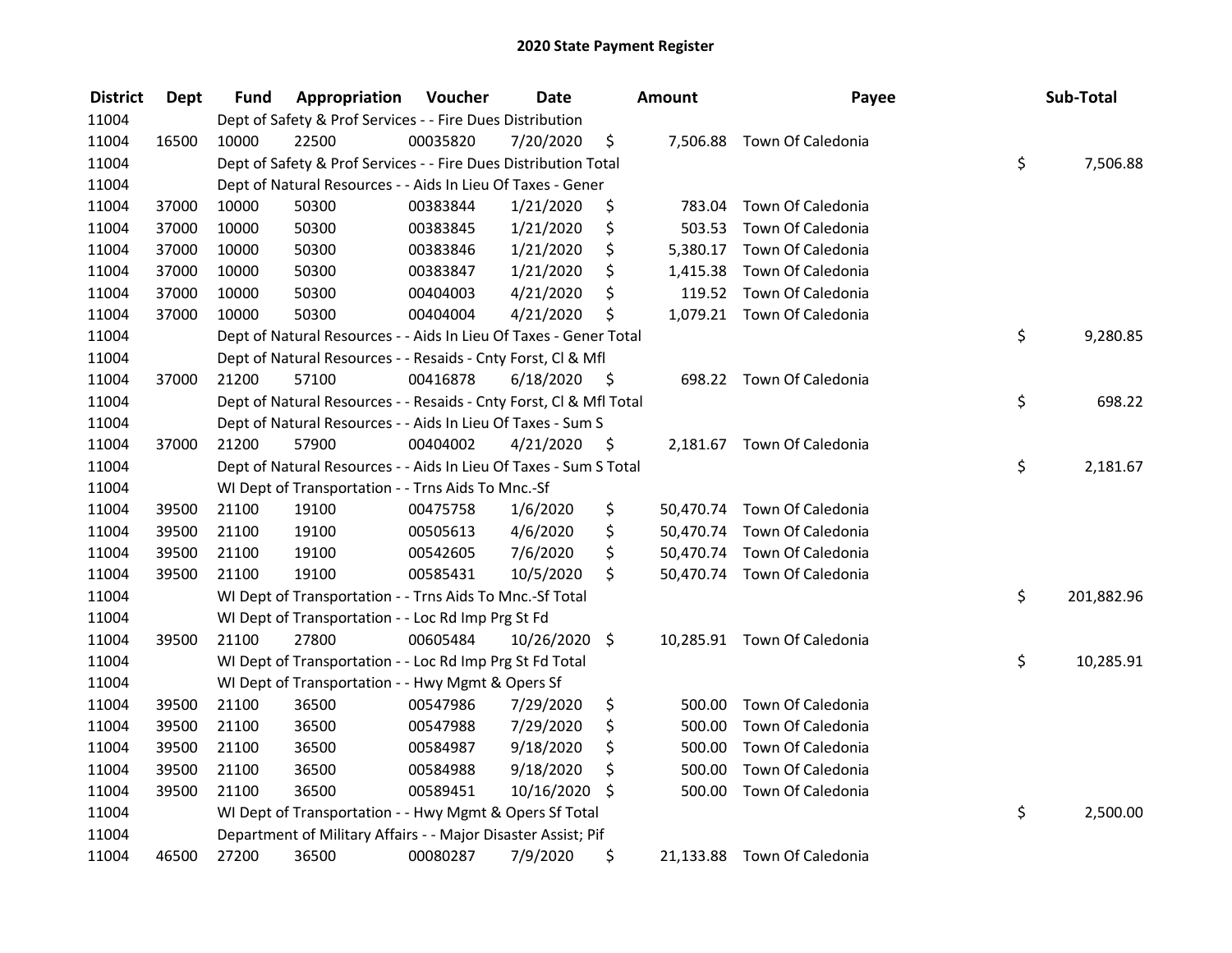| <b>District</b> | Dept  | <b>Fund</b> | Appropriation                                                        | Voucher  | Date          |      | <b>Amount</b> | Payee                       | Sub-Total        |
|-----------------|-------|-------------|----------------------------------------------------------------------|----------|---------------|------|---------------|-----------------------------|------------------|
| 11004           |       |             | Department of Military Affairs - - Major Disaster Assist; Pif Total  |          |               |      |               |                             | \$<br>21,133.88  |
| 11004           |       |             | Department of Administration - - Federal Aid                         |          |               |      |               |                             |                  |
| 11004           | 50500 | 10000       | 14200                                                                | 00129757 | 10/2/2020     | \$   | 1,823.80      | Town Of Caledonia           |                  |
| 11004           | 50500 | 10000       | 14200                                                                | 00134254 | 12/10/2020 \$ |      |               | 10,692.99 Town Of Caledonia |                  |
| 11004           |       |             | Department of Administration - - Federal Aid Total                   |          |               |      |               |                             | \$<br>12,516.79  |
| 11004           |       |             | Department of Administration - - Hv Trans Ln Annual Impact Fee       |          |               |      |               |                             |                  |
| 11004           | 50500 | 10000       | 17400                                                                | 00121247 | 5/1/2020      | S.   |               | 66,119.00 Town Of Caledonia |                  |
| 11004           |       |             | Department of Administration - - Hv Trans Ln Annual Impact Fee Total |          |               |      |               |                             | \$<br>66,119.00  |
| 11004           |       |             | Elections Commission - - 2018 Hava Election Security                 |          |               |      |               |                             |                  |
| 11004           | 51000 | 22000       | 18200                                                                | 00003049 | 1/8/2020      | \$   |               | 500.00 Town Of Caledonia    |                  |
| 11004           | 51000 | 22000       | 18200                                                                | 00003819 | 7/20/2020     | \$   |               | 1,291.20 Town Of Caledonia  |                  |
| 11004           |       |             | Elections Commission - - 2018 Hava Election Security Total           |          |               |      |               |                             | \$<br>1,791.20   |
| 11004           |       |             | Shared Revenue and Tax Relief - - County And Municipal Aid           |          |               |      |               |                             |                  |
| 11004           | 83500 | 10000       | 10500                                                                | 00067712 | 7/27/2020     | S.   |               | 3,369.68 Town Of Caledonia  |                  |
| 11004           | 83500 | 10000       | 10500                                                                | 00071676 | 11/16/2020 \$ |      |               | 19,094.84 Town Of Caledonia |                  |
| 11004           |       |             | Shared Revenue and Tax Relief - - County And Municipal Aid Total     |          |               |      |               |                             | \$<br>22,464.52  |
| 11004           |       |             | Shared Revenue and Tax Relief - - Exempt Computer Aid                |          |               |      |               |                             |                  |
| 11004           | 83500 | 10000       | 10900                                                                | 00064893 | 7/27/2020     | - \$ |               | 135.10 Town Of Caledonia    |                  |
| 11004           |       |             | Shared Revenue and Tax Relief - - Exempt Computer Aid Total          |          |               |      |               |                             | \$<br>135.10     |
| 11004           |       |             | Shared Revenue and Tax Relief - - Utility Aid                        |          |               |      |               |                             |                  |
| 11004           | 83500 | 10000       | 11000                                                                | 00067712 | 7/27/2020     | \$   | 88.97         | Town Of Caledonia           |                  |
| 11004           | 83500 | 10000       | 11000                                                                | 00071676 | 11/16/2020 \$ |      | 1,270.03      | Town Of Caledonia           |                  |
| 11004           |       |             | Shared Revenue and Tax Relief - - Utility Aid Total                  |          |               |      |               |                             | \$<br>1,359.00   |
| 11004           |       |             | Shared Revenue and Tax Relief - - Personal Property Aid              |          |               |      |               |                             |                  |
| 11004           | 83500 | 10000       | 11100                                                                | 00060262 | 5/4/2020      | \$   |               | 3,486.26 Town Of Caledonia  |                  |
| 11004           |       |             | Shared Revenue and Tax Relief - - Personal Property Aid Total        |          |               |      |               |                             | \$<br>3,486.26   |
| 11004           |       |             | Shared Revenue and Tax Relief - - Payments For Municipal Svcs        |          |               |      |               |                             |                  |
| 11004           | 83500 | 10000       | 50100                                                                | 00054674 | 2/3/2020      | \$   |               | 79.70 Town Of Caledonia     |                  |
| 11004           |       |             | Shared Revenue and Tax Relief - - Payments For Municipal Svcs Total  |          |               |      |               |                             | \$<br>79.70      |
| 11004 Total     |       |             |                                                                      |          |               |      |               |                             | \$<br>363,421.94 |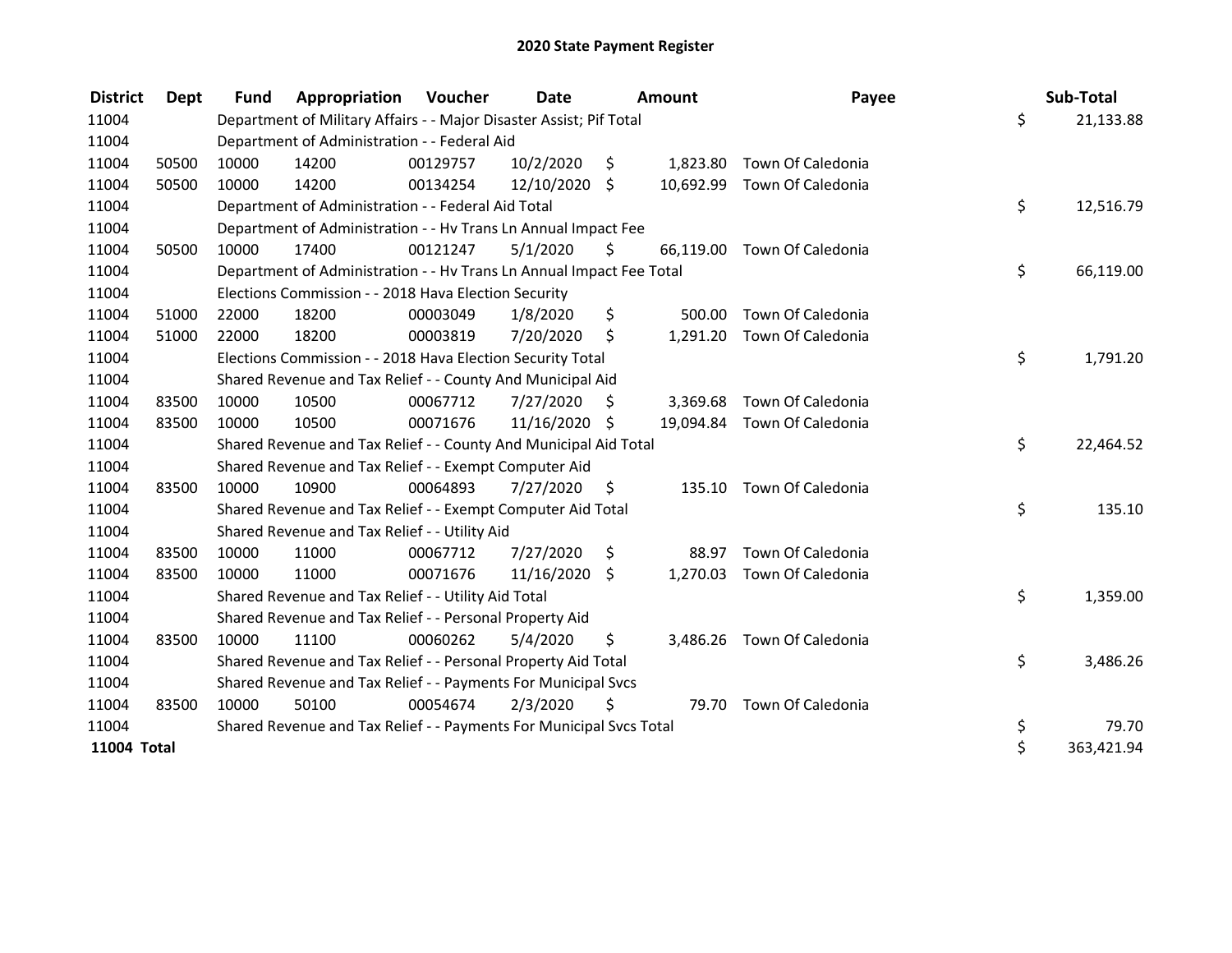| <b>District</b> | Dept  | Fund  | Appropriation                                                      | Voucher  | <b>Date</b>   |      | Amount | Payee                      | Sub-Total        |
|-----------------|-------|-------|--------------------------------------------------------------------|----------|---------------|------|--------|----------------------------|------------------|
| 11006           |       |       | Dept of Safety & Prof Services - - Fire Dues Distribution          |          |               |      |        |                            |                  |
| 11006           | 16500 | 10000 | 22500                                                              | 00035821 | 7/20/2020     | \$   |        | 3,718.31 Town Of Columbus  |                  |
| 11006           |       |       | Dept of Safety & Prof Services - - Fire Dues Distribution Total    |          |               |      |        |                            | \$<br>3,718.31   |
| 11006           |       |       | Dept of Natural Resources - - Aids In Lieu Of Taxes - Gener        |          |               |      |        |                            |                  |
| 11006           | 37000 | 10000 | 50300                                                              | 00383852 | 1/21/2020     | \$   |        | 1,149.82 Town Of Columbus  |                  |
| 11006           | 37000 | 10000 | 50300                                                              | 00404142 | 4/21/2020     | \$   | 108.60 | <b>Town Of Columbus</b>    |                  |
| 11006           |       |       | Dept of Natural Resources - - Aids In Lieu Of Taxes - Gener Total  |          |               |      |        |                            | \$<br>1,258.42   |
| 11006           |       |       | Dept of Natural Resources - - Resaids - Cnty Forst, Cl & Mfl       |          |               |      |        |                            |                  |
| 11006           | 37000 | 21200 | 57100                                                              | 00416879 | 6/18/2020     | - \$ |        | 16.97 Town Of Columbus     |                  |
| 11006           |       |       | Dept of Natural Resources - - Resaids - Cnty Forst, Cl & Mfl Total |          |               |      |        |                            | \$<br>16.97      |
| 11006           |       |       | WI Dept of Transportation - - Trns Aids To Mnc.-Sf                 |          |               |      |        |                            |                  |
| 11006           | 39500 | 21100 | 19100                                                              | 00475759 | 1/6/2020      | \$   |        | 32,764.59 Town Of Columbus |                  |
| 11006           | 39500 | 21100 | 19100                                                              | 00505614 | 4/6/2020      | \$   |        | 32,764.59 Town Of Columbus |                  |
| 11006           | 39500 | 21100 | 19100                                                              | 00542606 | 7/6/2020      | \$   |        | 32,764.59 Town Of Columbus |                  |
| 11006           | 39500 | 21100 | 19100                                                              | 00585432 | 10/5/2020     | \$   |        | 32,764.59 Town Of Columbus |                  |
| 11006           |       |       | WI Dept of Transportation - - Trns Aids To Mnc.-Sf Total           |          |               |      |        |                            | \$<br>131,058.36 |
| 11006           |       |       | Department of Administration - - Federal Aid                       |          |               |      |        |                            |                  |
| 11006           | 50500 | 10000 | 14200                                                              | 00129758 | 10/2/2020     | \$   | 540.98 | Town Of Columbus           |                  |
| 11006           | 50500 | 10000 | 14200                                                              | 00134255 | 12/10/2020 \$ |      |        | 307.50 Town Of Columbus    |                  |
| 11006           |       |       | Department of Administration - - Federal Aid Total                 |          |               |      |        |                            | \$<br>848.48     |
| 11006           |       |       | Elections Commission - - 2018 Hava Election Security               |          |               |      |        |                            |                  |
| 11006           | 51000 | 22000 | 18200                                                              | 00004164 | 8/11/2020     | \$.  |        | 655.40 Town Of Columbus    |                  |
| 11006           |       |       | Elections Commission - - 2018 Hava Election Security Total         |          |               |      |        |                            | \$<br>655.40     |
| 11006           |       |       | Shared Revenue and Tax Relief - - County And Municipal Aid         |          |               |      |        |                            |                  |
| 11006           | 83500 | 10000 | 10500                                                              | 00067713 | 7/27/2020     | S    |        | 3,527.66 Town Of Columbus  |                  |
| 11006           | 83500 | 10000 | 10500                                                              | 00071677 | 11/16/2020 \$ |      |        | 19,990.07 Town Of Columbus |                  |
| 11006           |       |       | Shared Revenue and Tax Relief - - County And Municipal Aid Total   |          |               |      |        |                            | \$<br>23,517.73  |
| 11006           |       |       | Shared Revenue and Tax Relief - - Exempt Computer Aid              |          |               |      |        |                            |                  |
| 11006           | 83500 | 10000 | 10900                                                              | 00064894 | 7/27/2020     | \$   |        | 350.23 Town Of Columbus    |                  |
| 11006           |       |       | Shared Revenue and Tax Relief - - Exempt Computer Aid Total        |          |               |      |        |                            | \$<br>350.23     |
| 11006           |       |       | Shared Revenue and Tax Relief - - Utility Aid                      |          |               |      |        |                            |                  |
| 11006           | 83500 | 10000 | 11000                                                              | 00067713 | 7/27/2020     | \$   |        | 1,159.43 Town Of Columbus  |                  |
| 11006           | 83500 | 10000 | 11000                                                              | 00071677 | 11/16/2020 \$ |      |        | 6,665.10 Town Of Columbus  |                  |
| 11006           |       |       | Shared Revenue and Tax Relief - - Utility Aid Total                |          |               |      |        |                            | \$<br>7,824.53   |
| 11006           |       |       | Shared Revenue and Tax Relief - - Personal Property Aid            |          |               |      |        |                            |                  |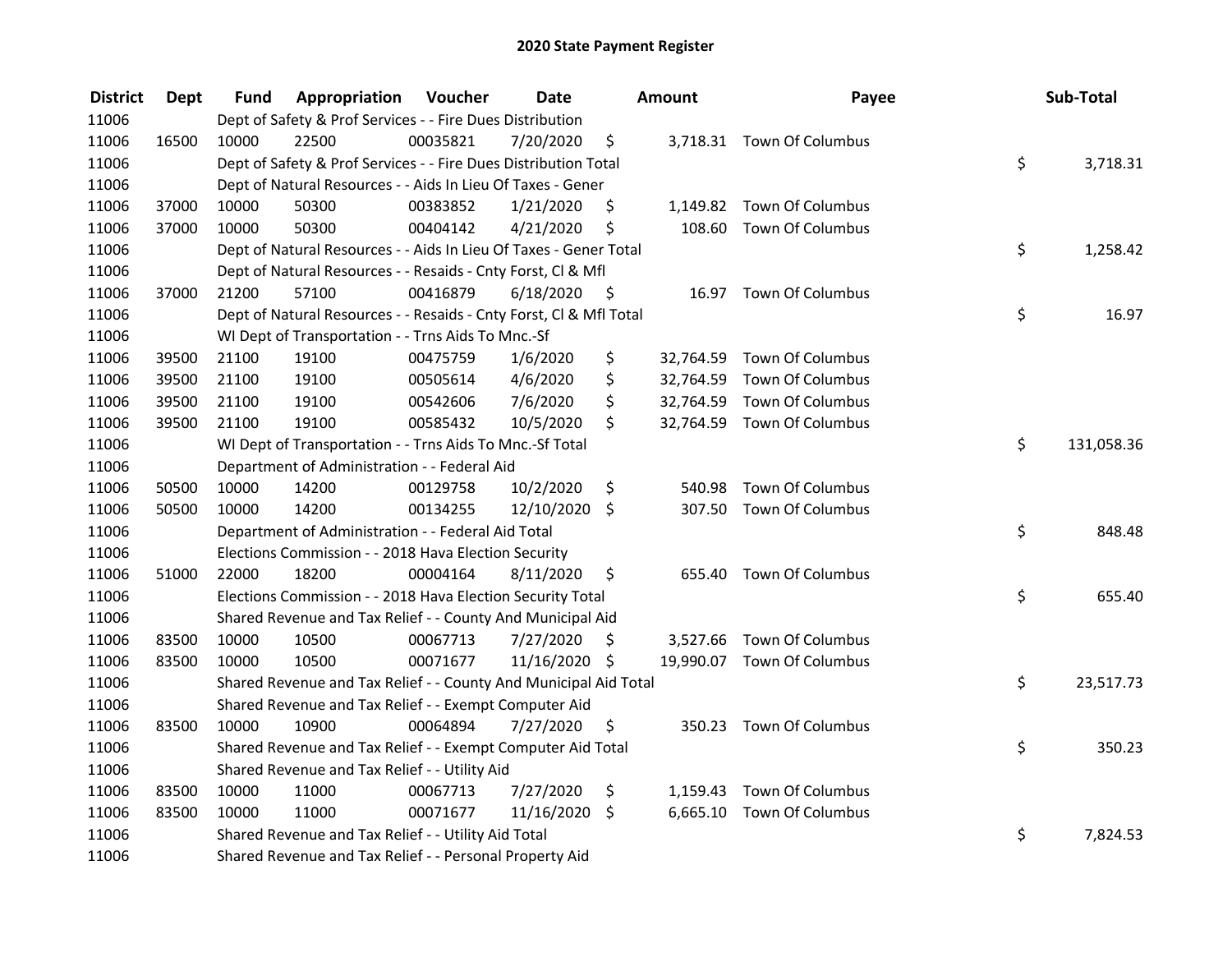| District    | Dept  | Fund  | <b>Appropriation</b>                                          | Voucher  | Date     | Amount | Pavee                  | Sub-Total  |
|-------------|-------|-------|---------------------------------------------------------------|----------|----------|--------|------------------------|------------|
| 11006       | 83500 | 10000 | 11100                                                         | 00060263 | 5/4/2020 |        | 31.33 Town Of Columbus |            |
| 11006       |       |       | Shared Revenue and Tax Relief - - Personal Property Aid Total |          |          |        |                        | 31.33      |
| 11006 Total |       |       |                                                               |          |          |        |                        | 169,279.76 |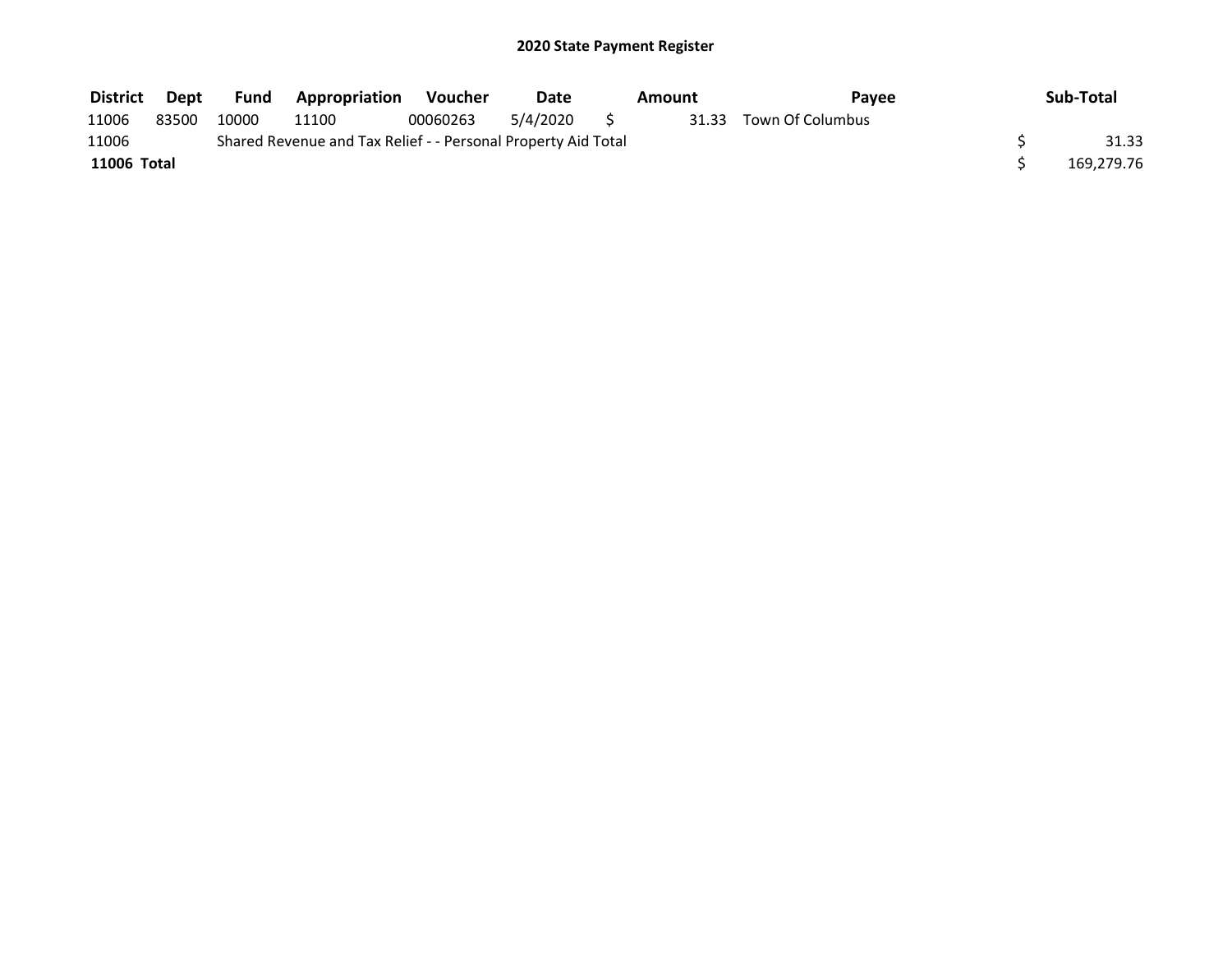| <b>District</b> | Dept  | Fund  | Appropriation                                                      | Voucher  | <b>Date</b>   |      | <b>Amount</b> | Payee                       | Sub-Total       |
|-----------------|-------|-------|--------------------------------------------------------------------|----------|---------------|------|---------------|-----------------------------|-----------------|
| 11008           |       |       | Dept of Safety & Prof Services - - Fire Dues Distribution          |          |               |      |               |                             |                 |
| 11008           | 16500 | 10000 | 22500                                                              | 00035822 | 7/20/2020     | \$   |               | 2,093.17 Town Of Courtland  |                 |
| 11008           |       |       | Dept of Safety & Prof Services - - Fire Dues Distribution Total    |          |               |      |               |                             | \$<br>2,093.17  |
| 11008           |       |       | Dept of Natural Resources - - Aids In Lieu Of Taxes - Gener        |          |               |      |               |                             |                 |
| 11008           | 37000 | 10000 | 50300                                                              | 00383843 | 1/21/2020     | \$   |               | 9,799.16 Town Of Courtland  |                 |
| 11008           | 37000 | 10000 | 50300                                                              | 00403988 | 4/21/2020     | \$   |               | 1,344.63 Town Of Courtland  |                 |
| 11008           |       |       | Dept of Natural Resources - - Aids In Lieu Of Taxes - Gener Total  |          |               |      |               |                             | \$<br>11,143.79 |
| 11008           |       |       | Dept of Natural Resources - - Resaids - Cnty Forst, Cl & Mfl       |          |               |      |               |                             |                 |
| 11008           | 37000 | 21200 | 57100                                                              | 00416880 | 6/18/2020     | - \$ |               | 6.60 Town Of Courtland      |                 |
| 11008           |       |       | Dept of Natural Resources - - Resaids - Cnty Forst, Cl & Mfl Total |          |               |      |               |                             | \$<br>6.60      |
| 11008           |       |       | Dept of Natural Resources - - Aids In Lieu Of Taxes - Sum S        |          |               |      |               |                             |                 |
| 11008           | 37000 | 21200 | 57900                                                              | 00403989 | 4/21/2020     | -\$  | 40.44         | Town Of Courtland           |                 |
| 11008           |       |       | Dept of Natural Resources - - Aids In Lieu Of Taxes - Sum S Total  |          |               |      |               |                             | \$<br>40.44     |
| 11008           |       |       | WI Dept of Transportation - - Trns Aids To Mnc.-Sf                 |          |               |      |               |                             |                 |
| 11008           | 39500 | 21100 | 19100                                                              | 00475760 | 1/6/2020      | \$   | 19,493.19     | Town Of Courtland           |                 |
| 11008           | 39500 | 21100 | 19100                                                              | 00505615 | 4/6/2020      | \$   | 19,493.19     | Town Of Courtland           |                 |
| 11008           | 39500 | 21100 | 19100                                                              | 00542607 | 7/6/2020      | \$   | 19,493.19     | Town Of Courtland           |                 |
| 11008           | 39500 | 21100 | 19100                                                              | 00585433 | 10/5/2020     | \$   |               | 19,493.19 Town Of Courtland |                 |
| 11008           |       |       | WI Dept of Transportation - - Trns Aids To Mnc.-Sf Total           |          |               |      |               |                             | \$<br>77,972.76 |
| 11008           |       |       | Department of Administration - - Federal Aid                       |          |               |      |               |                             |                 |
| 11008           | 50500 | 10000 | 14200                                                              | 00134256 | 12/10/2020 \$ |      |               | 5,604.59 Town Of Courtland  |                 |
| 11008           |       |       | Department of Administration - - Federal Aid Total                 |          |               |      |               |                             | \$<br>5,604.59  |
| 11008           |       |       | Elections Commission - - 2018 Hava Election Security               |          |               |      |               |                             |                 |
| 11008           | 51000 | 22000 | 18200                                                              | 00004591 | 9/18/2020     | \$   |               | 527.80 Town Of Courtland    |                 |
| 11008           |       |       | Elections Commission - - 2018 Hava Election Security Total         |          |               |      |               |                             | \$<br>527.80    |
| 11008           |       |       | Shared Revenue and Tax Relief - - County And Municipal Aid         |          |               |      |               |                             |                 |
| 11008           | 83500 | 10000 | 10500                                                              | 00067714 | 7/27/2020     | S    | 2,198.08      | Town Of Courtland           |                 |
| 11008           | 83500 | 10000 | 10500                                                              | 00071678 | 11/16/2020 \$ |      |               | 12,455.76 Town Of Courtland |                 |
| 11008           |       |       | Shared Revenue and Tax Relief - - County And Municipal Aid Total   |          |               |      |               |                             | \$<br>14,653.84 |
| 11008           |       |       | Shared Revenue and Tax Relief - - Exempt Computer Aid              |          |               |      |               |                             |                 |
| 11008           | 83500 | 10000 | 10900                                                              | 00064895 | 7/27/2020     | \$   |               | 17.67 Town Of Courtland     |                 |
| 11008           |       |       | Shared Revenue and Tax Relief - - Exempt Computer Aid Total        |          |               |      |               |                             | \$<br>17.67     |
| 11008           |       |       | Shared Revenue and Tax Relief - - Utility Aid                      |          |               |      |               |                             |                 |
| 11008           | 83500 | 10000 | 11000                                                              | 00067714 | 7/27/2020     | \$   | 300.46        | Town Of Courtland           |                 |
| 11008           | 83500 | 10000 | 11000                                                              | 00071678 | 11/16/2020    | \$   |               | 1,928.98 Town Of Courtland  |                 |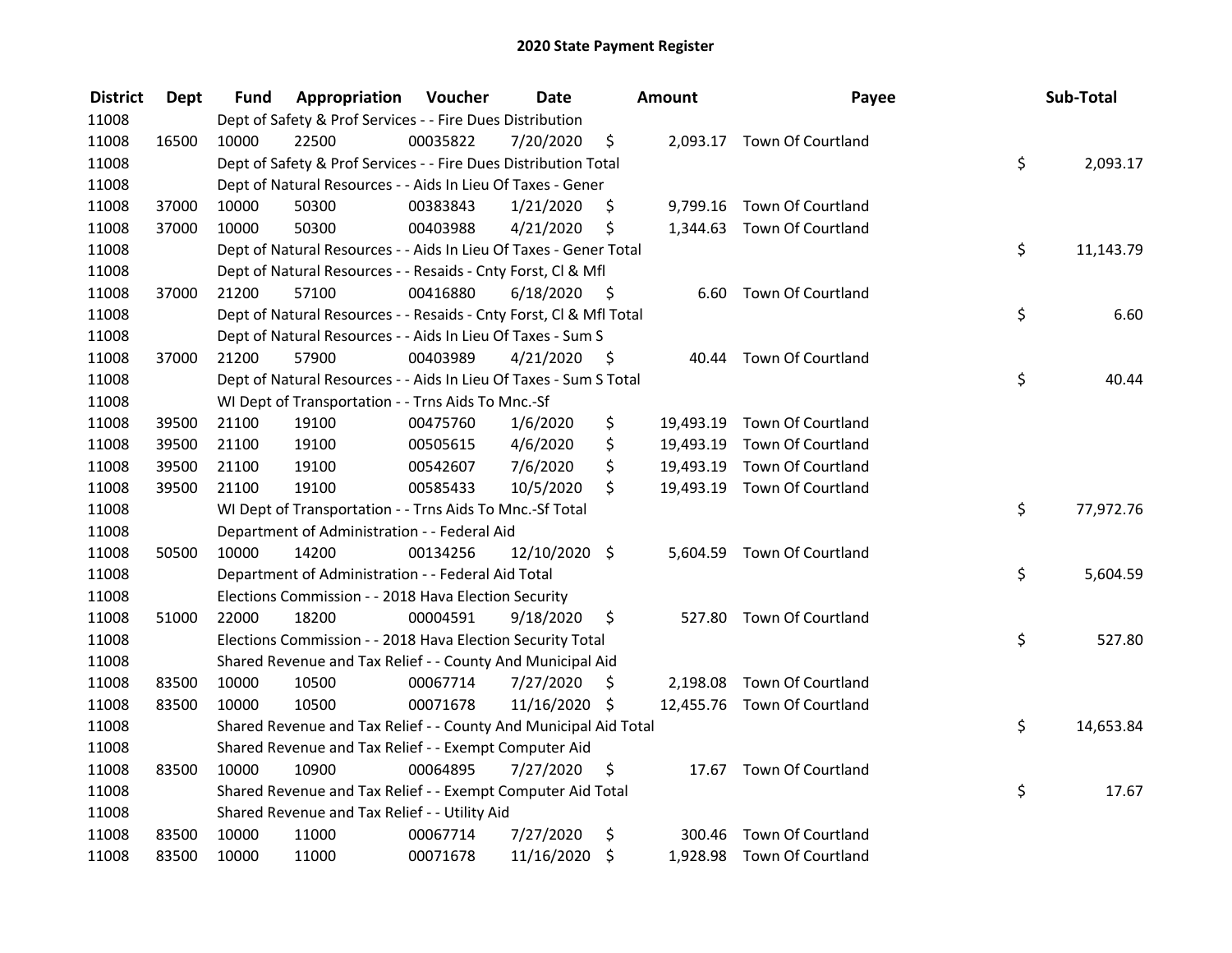| <b>District</b> | <b>Dept</b> | Fund  | Appropriation                                                 | Voucher  | <b>Date</b> |  | Amount | Payee             |  | Sub-Total  |  |  |
|-----------------|-------------|-------|---------------------------------------------------------------|----------|-------------|--|--------|-------------------|--|------------|--|--|
| 11008           |             |       | Shared Revenue and Tax Relief - - Utility Aid Total           |          |             |  |        |                   |  | 2.229.44   |  |  |
| 11008           |             |       | Shared Revenue and Tax Relief - - Personal Property Aid       |          |             |  |        |                   |  |            |  |  |
| 11008           | 83500       | 10000 | 11100                                                         | 00060264 | 5/4/2020    |  | 96.28  | Town Of Courtland |  |            |  |  |
| 11008           |             |       | Shared Revenue and Tax Relief - - Personal Property Aid Total |          |             |  |        |                   |  | 96.28      |  |  |
| 11008 Total     |             |       |                                                               |          |             |  |        |                   |  | 114,386.38 |  |  |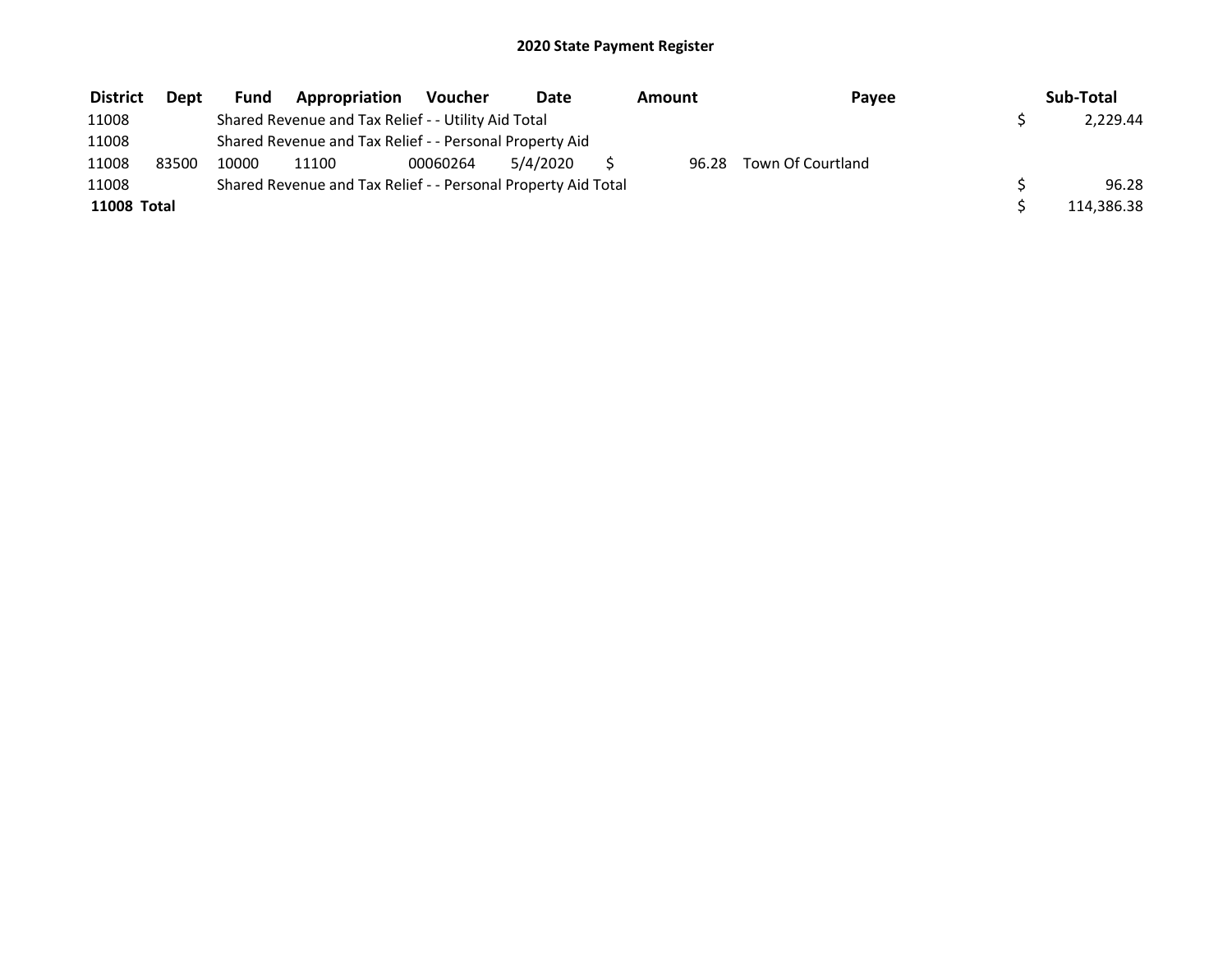| <b>District</b> | <b>Dept</b> | Fund  | Appropriation                                                      | Voucher  | <b>Date</b> |      | <b>Amount</b> | Payee                     | Sub-Total        |
|-----------------|-------------|-------|--------------------------------------------------------------------|----------|-------------|------|---------------|---------------------------|------------------|
| 11010           |             |       | Dept of Safety & Prof Services - - Fire Dues Distribution          |          |             |      |               |                           |                  |
| 11010           | 16500       | 10000 | 22500                                                              | 00035823 | 7/17/2020   | \$   |               | 13,134.85 Town Of Dekorra |                  |
| 11010           |             |       | Dept of Safety & Prof Services - - Fire Dues Distribution Total    |          |             |      |               |                           | \$<br>13,134.85  |
| 11010           |             |       | Dept of Natural Resources - - Aids In Lieu Of Taxes - Gener        |          |             |      |               |                           |                  |
| 11010           | 37000       | 10000 | 50300                                                              | 00383854 | 1/17/2020   | \$   |               | 12,197.07 Town Of Dekorra |                  |
| 11010           | 37000       | 10000 | 50300                                                              | 00383855 | 1/17/2020   | \$   | 4,498.60      | Town Of Dekorra           |                  |
| 11010           | 37000       | 10000 | 50300                                                              | 00404223 | 4/21/2020   | \$   |               | 670.37 Town Of Dekorra    |                  |
| 11010           | 37000       | 10000 | 50300                                                              | 00404225 | 4/21/2020   | \$   | 235.39        | Town Of Dekorra           |                  |
| 11010           |             |       | Dept of Natural Resources - - Aids In Lieu Of Taxes - Gener Total  |          |             |      |               |                           | \$<br>17,601.43  |
| 11010           |             |       | Dept of Natural Resources - - Resaids - Cnty Forst, Cl & Mfl       |          |             |      |               |                           |                  |
| 11010           | 37000       | 21200 | 57100                                                              | 00416881 | 6/18/2020   | - \$ |               | 309.41 Town Of Dekorra    |                  |
| 11010           |             |       | Dept of Natural Resources - - Resaids - Cnty Forst, Cl & Mfl Total |          |             |      |               |                           | \$<br>309.41     |
| 11010           |             |       | Dept of Natural Resources - - Aids In Lieu Of Taxes - Sum S        |          |             |      |               |                           |                  |
| 11010           | 37000       | 21200 | 57900                                                              | 00404224 | 4/21/2020   | \$,  | 335.64        | Town Of Dekorra           |                  |
| 11010           | 37000       | 21200 | 57900                                                              | 00404226 | 4/21/2020   | \$   |               | 18.87 Town Of Dekorra     |                  |
| 11010           |             |       | Dept of Natural Resources - - Aids In Lieu Of Taxes - Sum S Total  |          |             |      |               |                           | \$<br>354.51     |
| 11010           |             |       | WI Dept of Transportation - - Trns Aids To Mnc.-Sf                 |          |             |      |               |                           |                  |
| 11010           | 39500       | 21100 | 19100                                                              | 00475761 | 1/6/2020    | \$   |               | 37,619.82 Town Of Dekorra |                  |
| 11010           | 39500       | 21100 | 19100                                                              | 00505616 | 4/6/2020    | \$   |               | 37,619.82 Town Of Dekorra |                  |
| 11010           | 39500       | 21100 | 19100                                                              | 00542608 | 7/6/2020    | \$   |               | 37,619.82 Town Of Dekorra |                  |
| 11010           | 39500       | 21100 | 19100                                                              | 00585434 | 10/5/2020   | \$   |               | 37,619.82 Town Of Dekorra |                  |
| 11010           |             |       | WI Dept of Transportation - - Trns Aids To Mnc.-Sf Total           |          |             |      |               |                           | \$<br>150,479.28 |
| 11010           |             |       | WI Dept of Transportation - - Hwy Mgmt & Opers Sf                  |          |             |      |               |                           |                  |
| 11010           | 39500       | 21100 | 36500                                                              | 00500226 | 3/6/2020    | \$   | 11,785.13     | Town Of Dekorra           |                  |
| 11010           | 39500       | 21100 | 36500                                                              | 00523469 | 5/29/2020   | \$   | 500.00        | Town Of Dekorra           |                  |
| 11010           | 39500       | 21100 | 36500                                                              | 00541975 | 6/25/2020   | \$   | 12,264.00     | Town Of Dekorra           |                  |
| 11010           | 39500       | 21100 | 36500                                                              | 00557958 | 7/30/2020   | \$   | 7,032.90      | Town Of Dekorra           |                  |
| 11010           | 39500       | 21100 | 36500                                                              | 00634278 | 12/28/2020  | \$   |               | 28,914.90 Town Of Dekorra |                  |
| 11010           |             |       | WI Dept of Transportation - - Hwy Mgmt & Opers Sf Total            |          |             |      |               |                           | \$<br>60,496.93  |
| 11010           |             |       | Department of Administration - - Federal Aid                       |          |             |      |               |                           |                  |
| 11010           | 50500       | 10000 | 14200                                                              | 00134257 | 12/9/2020   | \$   |               | 37,601.56 Town Of Dekorra |                  |
| 11010           |             |       | Department of Administration - - Federal Aid Total                 |          |             |      |               |                           | \$<br>37,601.56  |
| 11010           |             |       | Department of Administration - - Hv Trans Ln Annual Impact Fee     |          |             |      |               |                           |                  |
| 11010           | 50500       | 10000 | 17400                                                              | 00121250 | 5/1/2020    | \$   | 33,923.00     | Town Of Dekorra           |                  |
| 11010           | 50500       | 10000 | 17400                                                              | 00121283 | 5/1/2020    | \$   |               | 12,626.00 Town Of Dekorra |                  |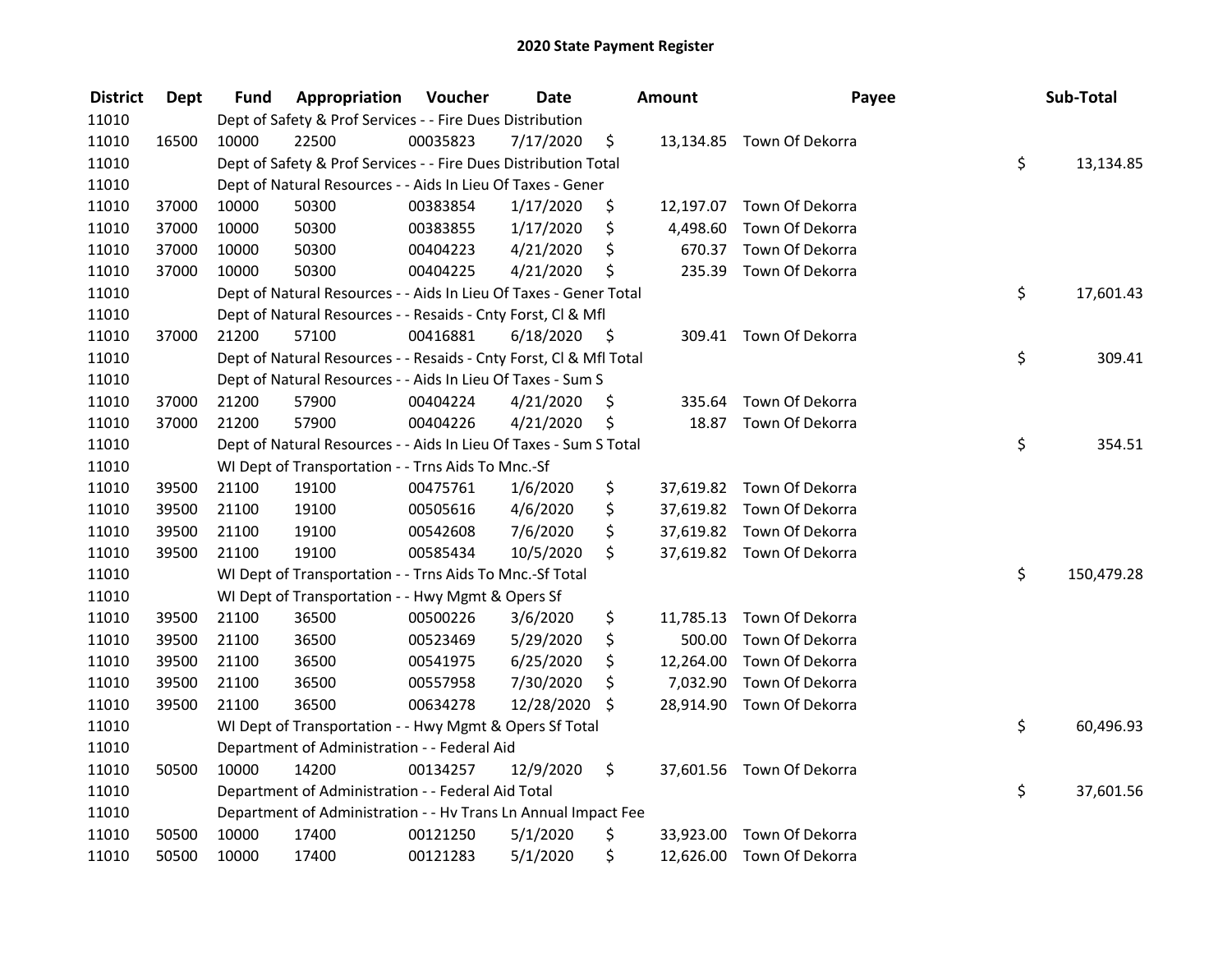| <b>District</b>    | Dept  | <b>Fund</b> | <b>Appropriation Voucher</b>                                         |          | Date            |                | Amount   | Payee                     | Sub-Total        |
|--------------------|-------|-------------|----------------------------------------------------------------------|----------|-----------------|----------------|----------|---------------------------|------------------|
| 11010              |       |             | Department of Administration - - Hv Trans Ln Annual Impact Fee Total |          |                 |                |          |                           | \$<br>46,549.00  |
| 11010              |       |             | Elections Commission - - 2018 Hava Election Security                 |          |                 |                |          |                           |                  |
| 11010              | 51000 | 22000       | 18200                                                                | 00003580 | 6/29/2020       | -\$            | 2,017.20 | Town Of Dekorra           |                  |
| 11010              |       |             | Elections Commission - - 2018 Hava Election Security Total           |          |                 |                |          |                           | \$<br>2,017.20   |
| 11010              |       |             | Shared Revenue and Tax Relief - - County And Municipal Aid           |          |                 |                |          |                           |                  |
| 11010              | 83500 | 10000       | 10500                                                                | 00067715 | 7/27/2020       | $\ddot{\zeta}$ |          | 4,107.68 Town Of Dekorra  |                  |
| 11010              | 83500 | 10000       | 10500                                                                | 00071679 | 11/16/2020 \$   |                |          | 23,276.84 Town Of Dekorra |                  |
| 11010              |       |             | Shared Revenue and Tax Relief - - County And Municipal Aid Total     |          |                 |                |          |                           | \$<br>27,384.52  |
| 11010              |       |             | Shared Revenue and Tax Relief - - Exempt Computer Aid                |          |                 |                |          |                           |                  |
| 11010              | 83500 | 10000       | 10900                                                                | 00064896 | 7/27/2020       | \$             | 115.36   | Town Of Dekorra           |                  |
| 11010              |       |             | Shared Revenue and Tax Relief - - Exempt Computer Aid Total          |          |                 |                |          |                           | \$<br>115.36     |
| 11010              |       |             | Shared Revenue and Tax Relief - - Utility Aid                        |          |                 |                |          |                           |                  |
| 11010              | 83500 | 10000       | 11000                                                                | 00067715 | 7/27/2020       | S.             | 8.16     | Town Of Dekorra           |                  |
| 11010              | 83500 | 10000       | 11000                                                                | 00071679 | $11/16/2020$ \$ |                | 48.73    | Town Of Dekorra           |                  |
| 11010              |       |             | Shared Revenue and Tax Relief - - Utility Aid Total                  |          |                 |                |          |                           | \$<br>56.89      |
| 11010              |       |             | Shared Revenue and Tax Relief - - Personal Property Aid              |          |                 |                |          |                           |                  |
| 11010              | 83500 | 10000       | 11100                                                                | 00060265 | 5/4/2020        | \$             |          | 4,510.69 Town Of Dekorra  |                  |
| 11010              |       |             | Shared Revenue and Tax Relief - - Personal Property Aid Total        |          |                 |                |          |                           | \$<br>4,510.69   |
| 11010              |       |             | Shared Revenue and Tax Relief - - Payments For Municipal Svcs        |          |                 |                |          |                           |                  |
| 11010              | 83500 | 10000       | 50100                                                                | 00054707 | 2/3/2020        | \$             | 3,538.85 | Town Of Dekorra           |                  |
| 11010              |       |             | Shared Revenue and Tax Relief - - Payments For Municipal Svcs Total  |          |                 |                |          |                           | \$<br>3,538.85   |
| 11010              |       |             | Shared Revenue and Tax Relief - - Lottery & Gaming Credit            |          |                 |                |          |                           |                  |
| 11010              | 83500 | 52100       | 36300                                                                | 00055218 | 3/23/2020       | - \$           | 4,365.83 | Town Of Dekorra           |                  |
| 11010              |       |             | Shared Revenue and Tax Relief - - Lottery & Gaming Credit Total      |          |                 |                |          |                           | \$<br>4,365.83   |
| <b>11010 Total</b> |       |             |                                                                      |          |                 |                |          |                           | \$<br>368,516.31 |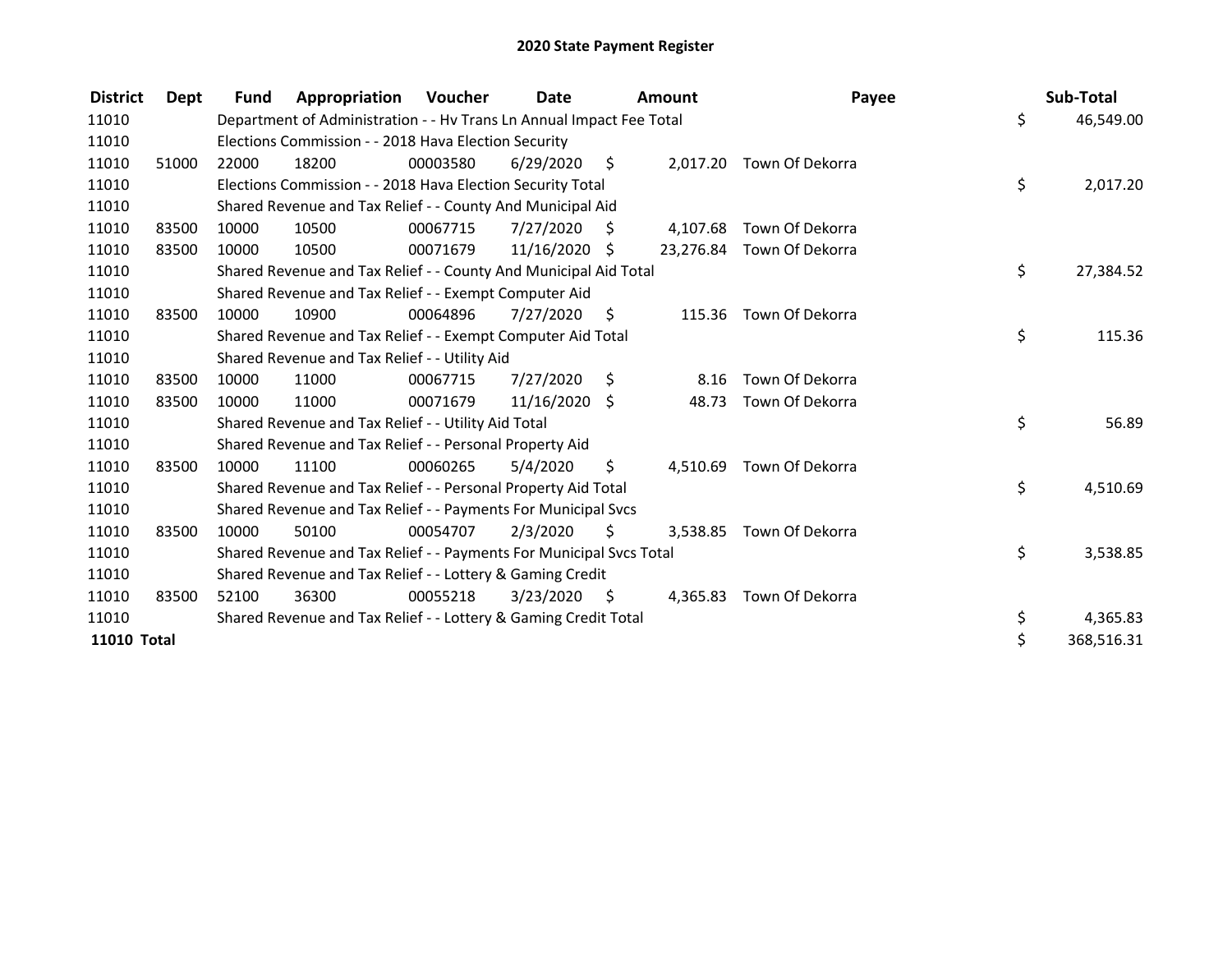| <b>District</b> | <b>Dept</b> | Fund  | Appropriation                                                      | Voucher  | <b>Date</b> |      | <b>Amount</b> | Payee                            | Sub-Total       |
|-----------------|-------------|-------|--------------------------------------------------------------------|----------|-------------|------|---------------|----------------------------------|-----------------|
| 11012           |             |       | Dept of Safety & Prof Services - - Fire Dues Distribution          |          |             |      |               |                                  |                 |
| 11012           | 16500       | 10000 | 22500                                                              | 00035824 | 7/17/2020   | \$   |               | 3,099.19 Town of Fort Winnebago  |                 |
| 11012           |             |       | Dept of Safety & Prof Services - - Fire Dues Distribution Total    |          |             |      |               |                                  | \$<br>3,099.19  |
| 11012           |             |       | Dept of Natural Resources - - Aids In Lieu Of Taxes - Gener        |          |             |      |               |                                  |                 |
| 11012           | 37000       | 10000 | 50300                                                              | 00383864 | 1/17/2020   | \$   | 1,823.40      | Town of Fort Winnebago           |                 |
| 11012           | 37000       | 10000 | 50300                                                              | 00404430 | 4/21/2020   | \$   | 20.00         | Town of Fort Winnebago           |                 |
| 11012           |             |       | Dept of Natural Resources - - Aids In Lieu Of Taxes - Gener Total  |          |             |      |               |                                  | \$<br>1,843.40  |
| 11012           |             |       | Dept of Natural Resources - - General Program Operations --        |          |             |      |               |                                  |                 |
| 11012           | 37000       | 21200 | 25400                                                              | 00380961 | 1/28/2020   | \$   |               | 1,359.28 Town of Fort Winnebago  |                 |
| 11012           |             |       | Dept of Natural Resources - - General Program Operations -- Total  |          |             |      |               |                                  | \$<br>1,359.28  |
| 11012           |             |       | Dept of Natural Resources - - Resaids - Cnty Forst, Cl & Mfl       |          |             |      |               |                                  |                 |
| 11012           | 37000       | 21200 | 57100                                                              | 00416882 | 6/18/2020   | - \$ |               | 215.79 Town of Fort Winnebago    |                 |
| 11012           |             |       | Dept of Natural Resources - - Resaids - Cnty Forst, Cl & Mfl Total |          |             |      |               |                                  | \$<br>215.79    |
| 11012           |             |       | Dept of Natural Resources - - Aids In Lieu Of Taxes - Sum S        |          |             |      |               |                                  |                 |
| 11012           | 37000       | 21200 | 57900                                                              | 00404429 | 4/21/2020   | \$   |               | 1,472.06 Town of Fort Winnebago  |                 |
| 11012           |             |       | Dept of Natural Resources - - Aids In Lieu Of Taxes - Sum S Total  |          |             |      |               |                                  | \$<br>1,472.06  |
| 11012           |             |       | WI Dept of Transportation - - Trns Aids To Mnc.-Sf                 |          |             |      |               |                                  |                 |
| 11012           | 39500       | 21100 | 19100                                                              | 00475762 | 1/6/2020    | \$   |               | 23,868.81 Town of Fort Winnebago |                 |
| 11012           | 39500       | 21100 | 19100                                                              | 00505617 | 4/6/2020    | \$   |               | 23,868.81 Town of Fort Winnebago |                 |
| 11012           | 39500       | 21100 | 19100                                                              | 00542609 | 7/6/2020    | \$   |               | 23,868.81 Town of Fort Winnebago |                 |
| 11012           | 39500       | 21100 | 19100                                                              | 00585435 | 10/5/2020   | \$   |               | 23,868.81 Town of Fort Winnebago |                 |
| 11012           |             |       | WI Dept of Transportation - - Trns Aids To Mnc.-Sf Total           |          |             |      |               |                                  | \$<br>95,475.24 |
| 11012           |             |       | WI Dept of Transportation - - Hwy Mgmt & Opers Sf                  |          |             |      |               |                                  |                 |
| 11012           | 39500       | 21100 | 36500                                                              | 00492491 | 2/28/2020   | \$   | 500.00        | Town of Fort Winnebago           |                 |
| 11012           | 39500       | 21100 | 36500                                                              | 00532430 | 6/25/2020   | \$   |               | 500.00 Town of Fort Winnebago    |                 |
| 11012           |             |       | WI Dept of Transportation - - Hwy Mgmt & Opers Sf Total            |          |             |      |               |                                  | \$<br>1,000.00  |
| 11012           |             |       | Department of Administration - - Federal Aid                       |          |             |      |               |                                  |                 |
| 11012           | 50500       | 10000 | 14200                                                              | 00129759 | 10/1/2020   | \$   |               | 5,486.70 Town of Fort Winnebago  |                 |
| 11012           | 50500       | 10000 | 14200                                                              | 00134258 | 12/9/2020   | \$   |               | 7,594.97 Town of Fort Winnebago  |                 |
| 11012           |             |       | Department of Administration - - Federal Aid Total                 |          |             |      |               |                                  | \$<br>13,081.67 |
| 11012           |             |       | Elections Commission - - 2018 Hava Election Security               |          |             |      |               |                                  |                 |
| 11012           | 51000       | 22000 | 18200                                                              | 00004391 | 9/8/2020    | \$   |               | 819.30 Town of Fort Winnebago    |                 |
| 11012           |             |       | Elections Commission - - 2018 Hava Election Security Total         |          |             |      |               |                                  | \$<br>819.30    |
| 11012           |             |       | Shared Revenue and Tax Relief - - County And Municipal Aid         |          |             |      |               |                                  |                 |
| 11012           | 83500       | 10000 | 10500                                                              | 00067716 | 7/27/2020   | \$   |               | 1,694.13 Town of Fort Winnebago  |                 |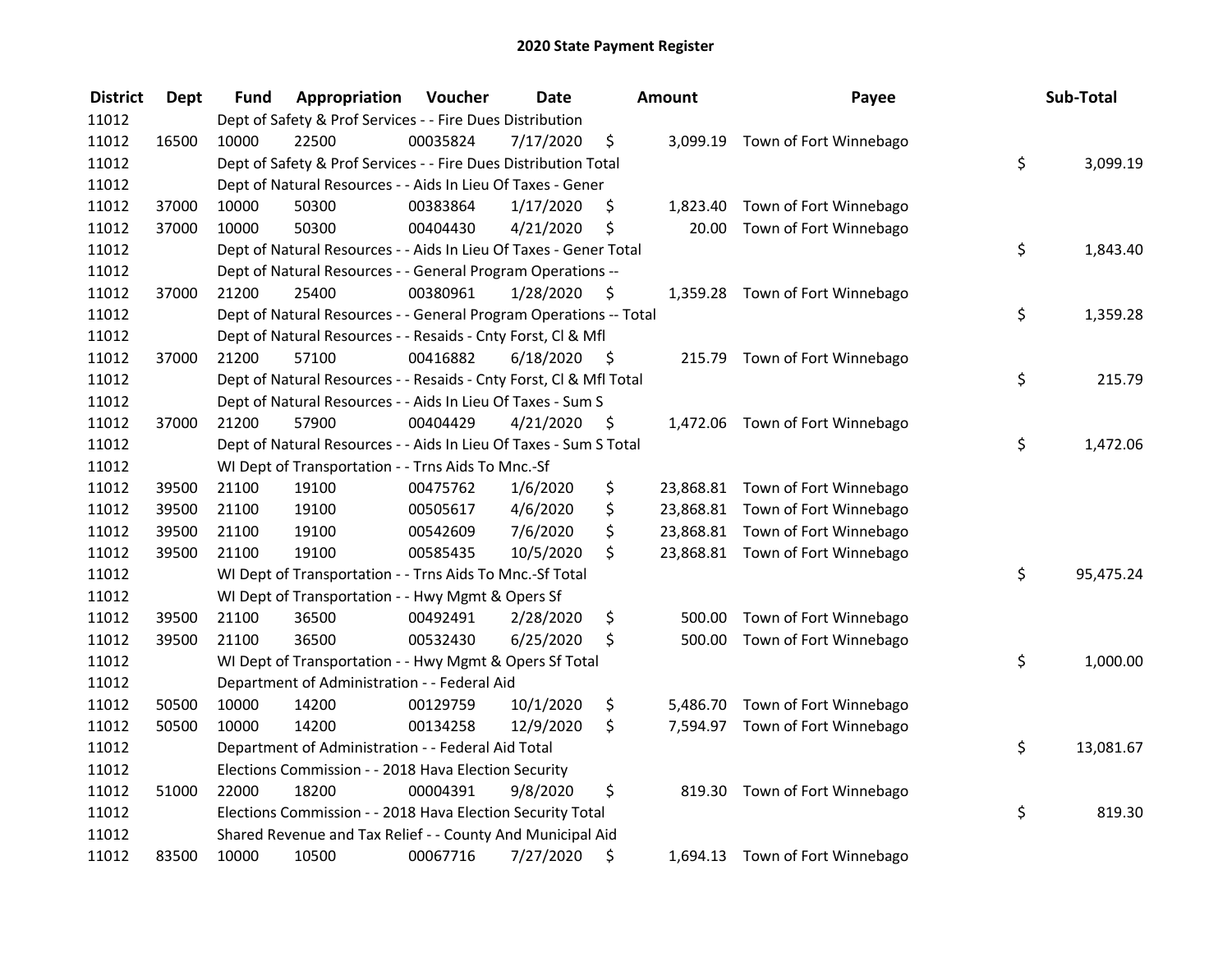| <b>District</b>    | Dept  | <b>Fund</b> | Appropriation                                                    | Voucher  | Date            |              | <b>Amount</b> | Payee                         | Sub-Total        |
|--------------------|-------|-------------|------------------------------------------------------------------|----------|-----------------|--------------|---------------|-------------------------------|------------------|
| 11012              | 83500 | 10000       | 10500                                                            | 00071680 | $11/16/2020$ \$ |              | 9,600.04      | Town of Fort Winnebago        |                  |
| 11012              |       |             | Shared Revenue and Tax Relief - - County And Municipal Aid Total |          |                 |              |               |                               | \$<br>11,294.17  |
| 11012              |       |             | Shared Revenue and Tax Relief - - Exempt Computer Aid            |          |                 |              |               |                               |                  |
| 11012              | 83500 | 10000       | 10900                                                            | 00064897 | 7/27/2020       | - S          | 4.16          | Town of Fort Winnebago        |                  |
| 11012              |       |             | Shared Revenue and Tax Relief - - Exempt Computer Aid Total      |          |                 |              |               |                               | \$<br>4.16       |
| 11012              |       |             | Shared Revenue and Tax Relief - - Utility Aid                    |          |                 |              |               |                               |                  |
| 11012              | 83500 | 10000       | 11000                                                            | 00067716 | 7/27/2020       | <sup>S</sup> | 18.48         | Town of Fort Winnebago        |                  |
| 11012              | 83500 | 10000       | 11000                                                            | 00071680 | $11/16/2020$ \$ |              |               | 107.21 Town of Fort Winnebago |                  |
| 11012              |       |             | Shared Revenue and Tax Relief - - Utility Aid Total              |          |                 |              |               |                               | \$<br>125.69     |
| 11012              |       |             | Shared Revenue and Tax Relief - - Personal Property Aid          |          |                 |              |               |                               |                  |
| 11012              | 83500 | 10000       | 11100                                                            | 00060266 | 5/4/2020        | S            | 474.35        | Town of Fort Winnebago        |                  |
| 11012              |       |             | Shared Revenue and Tax Relief - - Personal Property Aid Total    |          |                 |              |               |                               | 474.35           |
| <b>11012 Total</b> |       |             |                                                                  |          |                 |              |               |                               | \$<br>130,264.30 |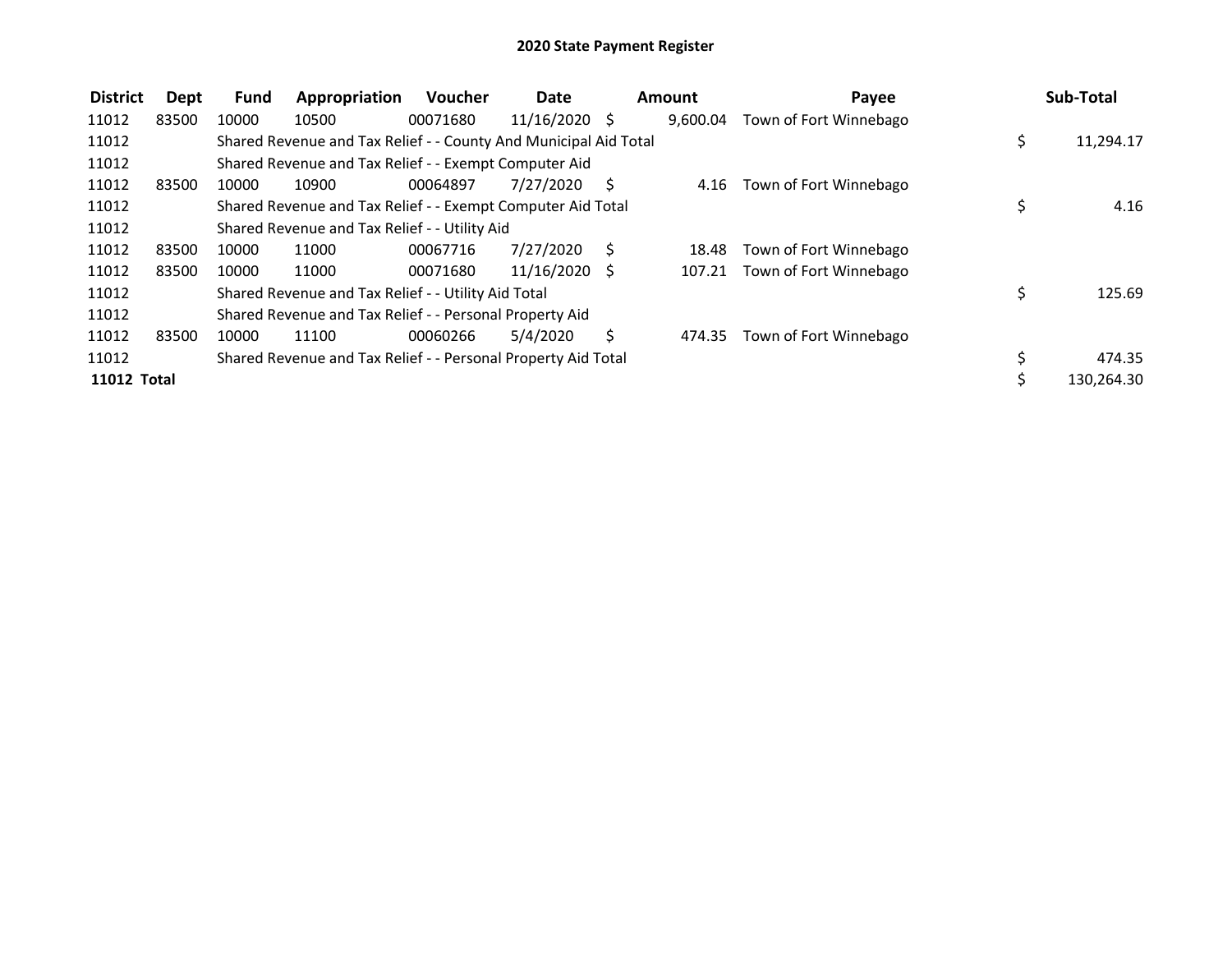| <b>District</b>    | Dept  | <b>Fund</b> | Appropriation                                                      | Voucher  | <b>Date</b>   |      | Amount    | Payee                              | Sub-Total        |
|--------------------|-------|-------------|--------------------------------------------------------------------|----------|---------------|------|-----------|------------------------------------|------------------|
| 11014              |       |             | Dept of Safety & Prof Services - - Fire Dues Distribution          |          |               |      |           |                                    |                  |
| 11014              | 16500 | 10000       | 22500                                                              | 00035825 | 7/20/2020     | \$   |           | 3,724.56 Town Of Fountain Prairie  |                  |
| 11014              |       |             | Dept of Safety & Prof Services - - Fire Dues Distribution Total    |          |               |      |           |                                    | \$<br>3,724.56   |
| 11014              |       |             | Dept of Natural Resources - - Resaids - Cnty Forst, Cl & Mfl       |          |               |      |           |                                    |                  |
| 11014              | 37000 | 21200       | 57100                                                              | 00416883 | 6/18/2020     | - \$ |           | 59.52 Town Of Fountain Prairie     |                  |
| 11014              |       |             | Dept of Natural Resources - - Resaids - Cnty Forst, Cl & Mfl Total |          |               |      |           |                                    | \$<br>59.52      |
| 11014              |       |             | WI Dept of Transportation - - Trns Aids To Mnc.-Sf                 |          |               |      |           |                                    |                  |
| 11014              | 39500 | 21100       | 19100                                                              | 00475763 | 1/6/2020      | \$   | 28,980.27 | Town Of Fountain Prairie           |                  |
| 11014              | 39500 | 21100       | 19100                                                              | 00505618 | 4/6/2020      | \$   |           | 28,980.27 Town Of Fountain Prairie |                  |
| 11014              | 39500 | 21100       | 19100                                                              | 00542610 | 7/6/2020      | \$   |           | 28,980.27 Town Of Fountain Prairie |                  |
| 11014              | 39500 | 21100       | 19100                                                              | 00585436 | 10/5/2020     | \$   |           | 28,980.27 Town Of Fountain Prairie |                  |
| 11014              |       |             | WI Dept of Transportation - - Trns Aids To Mnc.-Sf Total           |          |               |      |           |                                    | \$<br>115,921.08 |
| 11014              |       |             | Department of Administration - - Federal Aid                       |          |               |      |           |                                    |                  |
| 11014              | 50500 | 10000       | 14200                                                              | 00134259 | 12/10/2020 \$ |      |           | 5,272.83 Town Of Fountain Prairie  |                  |
| 11014              |       |             | Department of Administration - - Federal Aid Total                 |          |               |      |           |                                    | \$<br>5,272.83   |
| 11014              |       |             | Elections Commission - - 2018 Hava Election Security               |          |               |      |           |                                    |                  |
| 11014              | 51000 | 22000       | 18200                                                              | 00003400 | 6/26/2020     | \$   | 813.80    | Town Of Fountain Prairie           |                  |
| 11014              |       |             | Elections Commission - - 2018 Hava Election Security Total         |          |               |      |           |                                    | \$<br>813.80     |
| 11014              |       |             | Shared Revenue and Tax Relief - - County And Municipal Aid         |          |               |      |           |                                    |                  |
| 11014              | 83500 | 10000       | 10500                                                              | 00067717 | 7/27/2020     | S    |           | 1,973.01 Town Of Fountain Prairie  |                  |
| 11014              | 83500 | 10000       | 10500                                                              | 00071681 | 11/16/2020 \$ |      |           | 11,180.39 Town Of Fountain Prairie |                  |
| 11014              |       |             | Shared Revenue and Tax Relief - - County And Municipal Aid Total   |          |               |      |           |                                    | \$<br>13,153.40  |
| 11014              |       |             | Shared Revenue and Tax Relief - - Exempt Computer Aid              |          |               |      |           |                                    |                  |
| 11014              | 83500 | 10000       | 10900                                                              | 00064898 | 7/27/2020     | \$   | 208.89    | Town Of Fountain Prairie           |                  |
| 11014              |       |             | Shared Revenue and Tax Relief - - Exempt Computer Aid Total        |          |               |      |           |                                    | \$<br>208.89     |
| 11014              |       |             | Shared Revenue and Tax Relief - - Utility Aid                      |          |               |      |           |                                    |                  |
| 11014              | 83500 | 10000       | 11000                                                              | 00067717 | 7/27/2020     | \$   | 971.19    | Town Of Fountain Prairie           |                  |
| 11014              | 83500 | 10000       | 11000                                                              | 00071681 | 11/16/2020    | \$   |           | 5,787.32 Town Of Fountain Prairie  |                  |
| 11014              |       |             | Shared Revenue and Tax Relief - - Utility Aid Total                |          |               |      |           |                                    | \$<br>6,758.51   |
| 11014              |       |             | Shared Revenue and Tax Relief - - Personal Property Aid            |          |               |      |           |                                    |                  |
| 11014              | 83500 | 10000       | 11100                                                              | 00060267 | 5/4/2020      | \$   |           | 17,708.36 Town Of Fountain Prairie |                  |
| 11014              |       |             | Shared Revenue and Tax Relief - - Personal Property Aid Total      |          |               |      |           |                                    | \$<br>17,708.36  |
| <b>11014 Total</b> |       |             |                                                                    |          |               |      |           |                                    | \$<br>163,620.95 |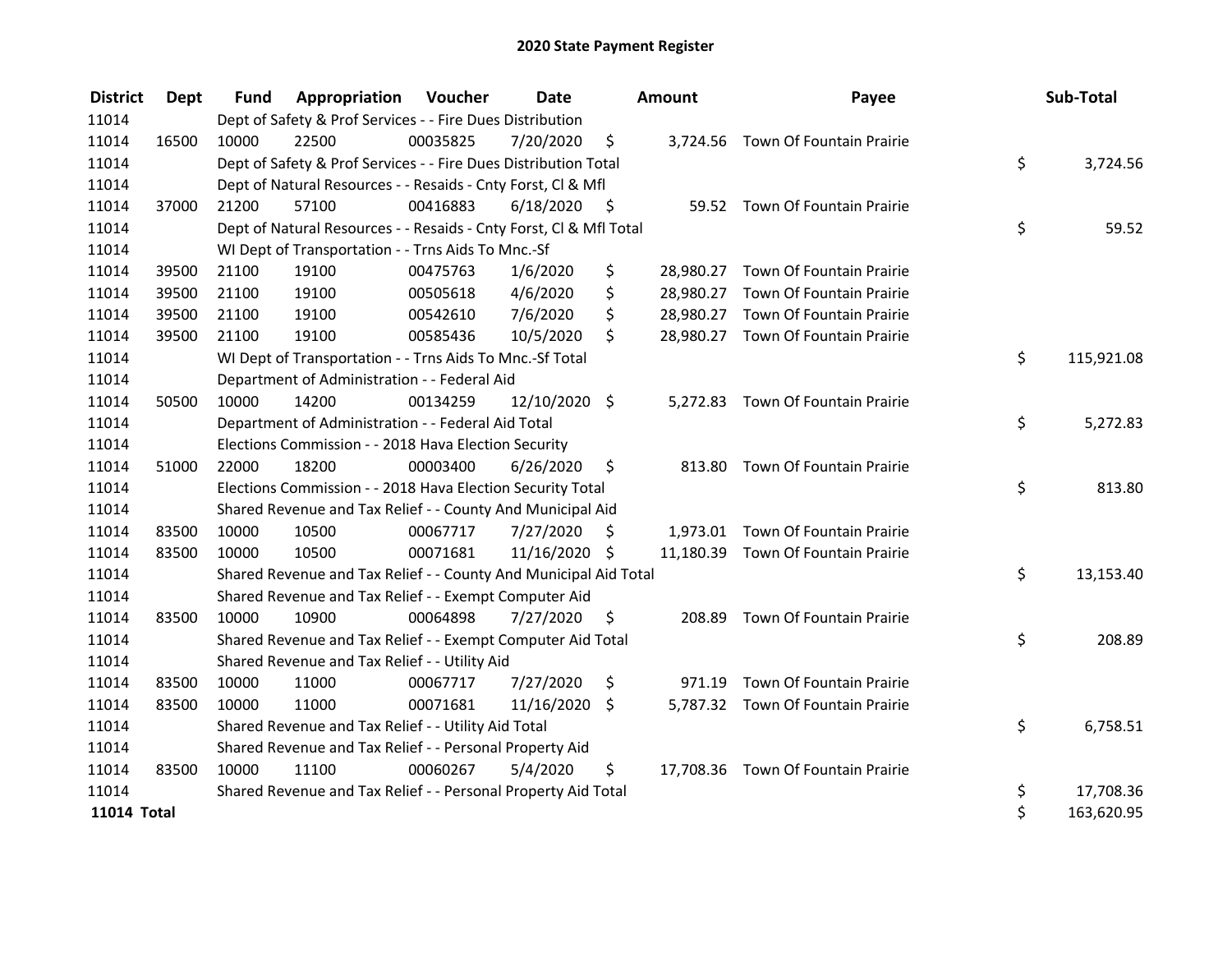| <b>District</b> | Dept  | Fund  | Appropriation                                                      | Voucher  | <b>Date</b>   |      | <b>Amount</b> | Payee                     | Sub-Total        |
|-----------------|-------|-------|--------------------------------------------------------------------|----------|---------------|------|---------------|---------------------------|------------------|
| 11016           |       |       | Dept of Safety & Prof Services - - Fire Dues Distribution          |          |               |      |               |                           |                  |
| 11016           | 16500 | 10000 | 22500                                                              | 00035826 | 7/17/2020     | \$   |               | 2,805.10 Town Of Hampden  |                  |
| 11016           |       |       | Dept of Safety & Prof Services - - Fire Dues Distribution Total    |          |               |      |               |                           | \$<br>2,805.10   |
| 11016           |       |       | Dept of Natural Resources - - Aids In Lieu Of Taxes - Gener        |          |               |      |               |                           |                  |
| 11016           | 37000 | 10000 | 50300                                                              | 00404201 | 4/21/2020     | -\$  |               | 184.07 Town Of Hampden    |                  |
| 11016           |       |       | Dept of Natural Resources - - Aids In Lieu Of Taxes - Gener Total  |          |               |      |               |                           | \$<br>184.07     |
| 11016           |       |       | Dept of Natural Resources - - Resaids - Cnty Forst, Cl & Mfl       |          |               |      |               |                           |                  |
| 11016           | 37000 | 21200 | 57100                                                              | 00416884 | 6/18/2020     | - \$ |               | 24.47 Town Of Hampden     |                  |
| 11016           |       |       | Dept of Natural Resources - - Resaids - Cnty Forst, Cl & Mfl Total |          |               |      |               |                           | \$<br>24.47      |
| 11016           |       |       | Dept of Natural Resources - - Aids In Lieu Of Taxes - Sum S        |          |               |      |               |                           |                  |
| 11016           | 37000 | 21200 | 57900                                                              | 00404200 | 4/21/2020     | - \$ |               | 12.87 Town Of Hampden     |                  |
| 11016           |       |       | Dept of Natural Resources - - Aids In Lieu Of Taxes - Sum S Total  |          |               |      |               |                           | \$<br>12.87      |
| 11016           |       |       | WI Dept of Transportation - - Trns Aids To Mnc.-Sf                 |          |               |      |               |                           |                  |
| 11016           | 39500 | 21100 | 19100                                                              | 00475764 | 1/6/2020      | \$   |               | 27,830.52 Town Of Hampden |                  |
| 11016           | 39500 | 21100 | 19100                                                              | 00505619 | 4/6/2020      | \$   |               | 27,830.52 Town Of Hampden |                  |
| 11016           | 39500 | 21100 | 19100                                                              | 00542611 | 7/6/2020      | \$   |               | 27,830.52 Town Of Hampden |                  |
| 11016           | 39500 | 21100 | 19100                                                              | 00585437 | 10/5/2020     | \$   |               | 27,830.52 Town Of Hampden |                  |
| 11016           |       |       | WI Dept of Transportation - - Trns Aids To Mnc.-Sf Total           |          |               |      |               |                           | \$<br>111,322.08 |
| 11016           |       |       | Department of Administration - - Federal Aid                       |          |               |      |               |                           |                  |
| 11016           | 50500 | 10000 | 14200                                                              | 00134260 | 12/9/2020     | \$   |               | 547.89 Town Of Hampden    |                  |
| 11016           |       |       | Department of Administration - - Federal Aid Total                 |          |               |      |               |                           | \$<br>547.89     |
| 11016           |       |       | Elections Commission - - 2018 Hava Election Security               |          |               |      |               |                           |                  |
| 11016           | 51000 | 22000 | 18200                                                              | 00004035 | 7/31/2020     | \$   |               | 615.80 Town Of Hampden    |                  |
| 11016           |       |       | Elections Commission - - 2018 Hava Election Security Total         |          |               |      |               |                           | \$<br>615.80     |
| 11016           |       |       | Shared Revenue and Tax Relief - - County And Municipal Aid         |          |               |      |               |                           |                  |
| 11016           | 83500 | 10000 | 10500                                                              | 00067718 | 7/27/2020     | S    | 2,076.20      | Town Of Hampden           |                  |
| 11016           | 83500 | 10000 | 10500                                                              | 00071682 | 11/16/2020 \$ |      |               | 11,765.14 Town Of Hampden |                  |
| 11016           |       |       | Shared Revenue and Tax Relief - - County And Municipal Aid Total   |          |               |      |               |                           | \$<br>13,841.34  |
| 11016           |       |       | Shared Revenue and Tax Relief - - Exempt Computer Aid              |          |               |      |               |                           |                  |
| 11016           | 83500 | 10000 | 10900                                                              | 00064899 | 7/27/2020     | \$   | 7.27          | Town Of Hampden           |                  |
| 11016           |       |       | Shared Revenue and Tax Relief - - Exempt Computer Aid Total        |          |               |      |               |                           | \$<br>7.27       |
| 11016           |       |       | Shared Revenue and Tax Relief - - Utility Aid                      |          |               |      |               |                           |                  |
| 11016           | 83500 | 10000 | 11000                                                              | 00067718 | 7/27/2020     | \$   | 87.25         | Town Of Hampden           |                  |
| 11016           | 83500 | 10000 | 11000                                                              | 00071682 | 11/16/2020    | \$   | 497.89        | Town Of Hampden           |                  |
| 11016           |       |       | Shared Revenue and Tax Relief - - Utility Aid Total                |          |               |      |               |                           | \$<br>585.14     |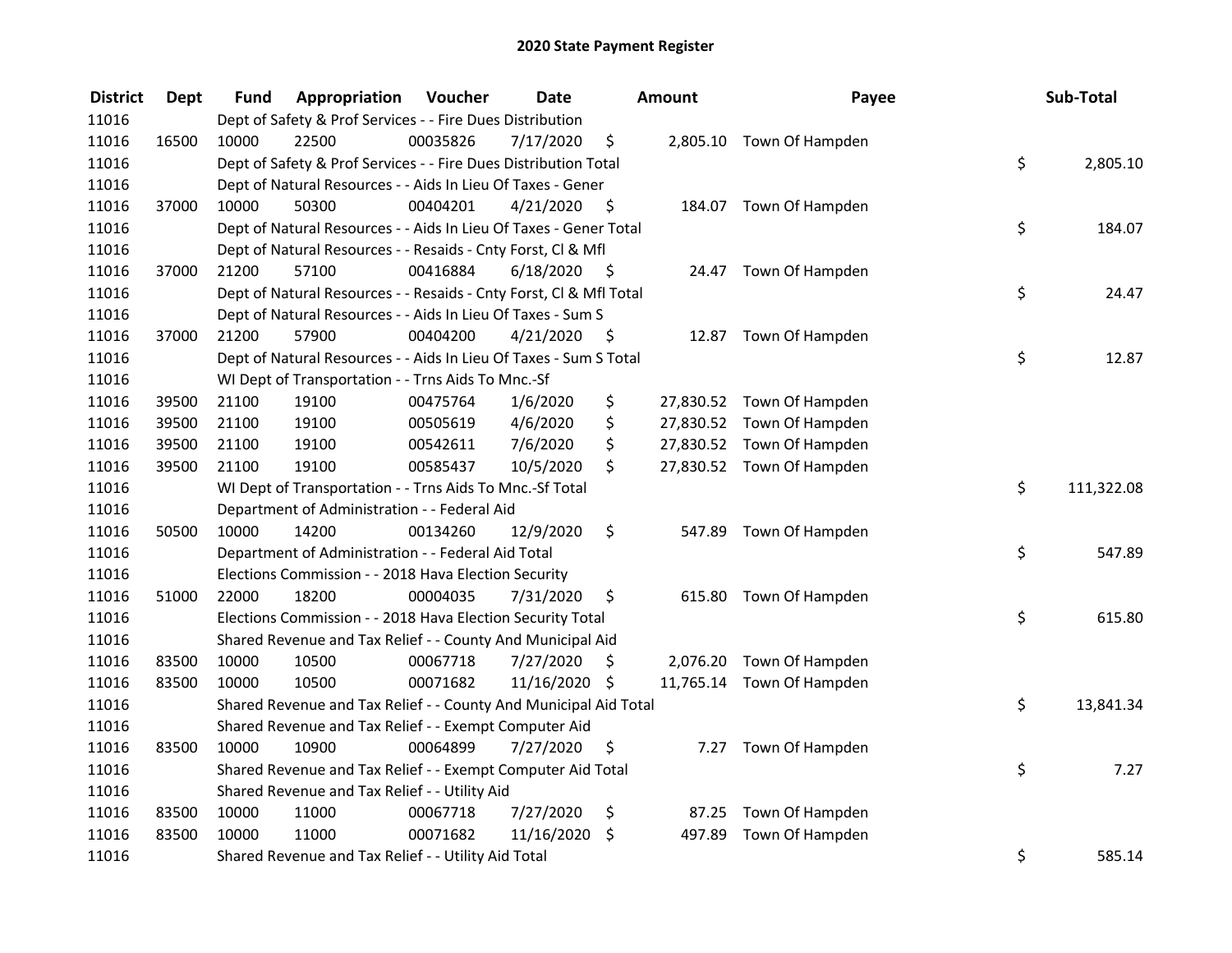| <b>District</b> | <b>Dept</b> | <b>Fund</b> | Appropriation                                                 | Voucher  | Date     | Amount | Payee           | Sub-Total  |
|-----------------|-------------|-------------|---------------------------------------------------------------|----------|----------|--------|-----------------|------------|
| 11016           |             |             | Shared Revenue and Tax Relief - - Personal Property Aid       |          |          |        |                 |            |
| 11016           | 83500       | 10000       | 11100                                                         | 00060268 | 5/4/2020 | 370.61 | Town Of Hampden |            |
| 11016           |             |             | Shared Revenue and Tax Relief - - Personal Property Aid Total |          |          |        |                 | 370.61     |
| 11016 Total     |             |             |                                                               |          |          |        |                 | 130,316.64 |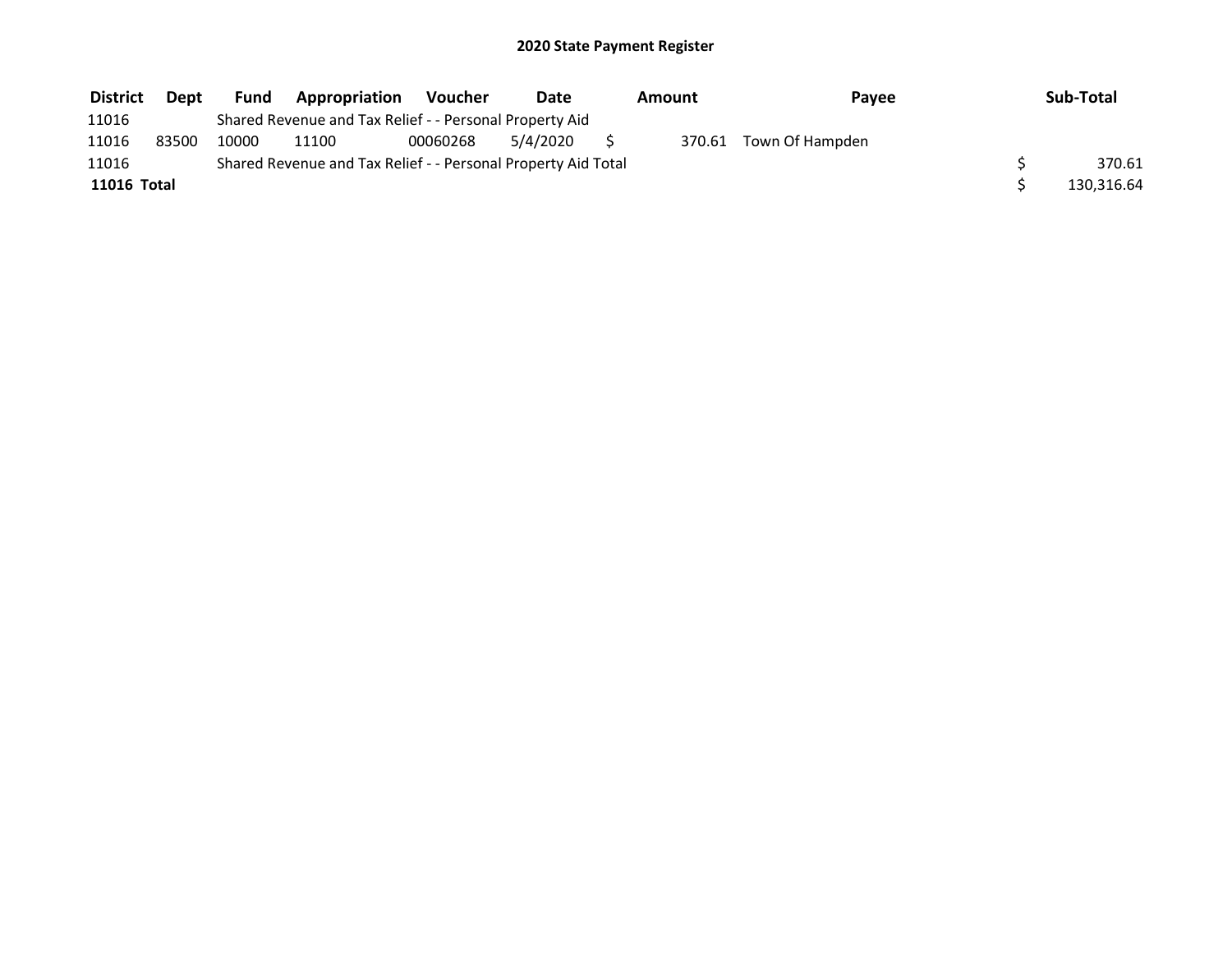| <b>District</b>    | Dept  | <b>Fund</b> | <b>Appropriation Voucher</b>                                        |          | Date          |      | <b>Amount</b> |                          | Payee | Sub-Total  |
|--------------------|-------|-------------|---------------------------------------------------------------------|----------|---------------|------|---------------|--------------------------|-------|------------|
| 11018              |       |             | Dept of Safety & Prof Services - - Fire Dues Distribution           |          |               |      |               |                          |       |            |
| 11018              | 16500 | 10000       | 22500                                                               | 00035827 | 7/20/2020     | \$   |               | 3,301.12 Leeds, Town of  |       |            |
| 11018              |       |             | Dept of Safety & Prof Services - - Fire Dues Distribution Total     |          |               |      |               |                          | \$    | 3,301.12   |
| 11018              |       |             | Dept of Natural Resources - - Resaids - Cnty Forst, Cl & Mfl        |          |               |      |               |                          |       |            |
| 11018              | 37000 | 21200       | 57100                                                               | 00416885 | 6/18/2020     | - \$ | 16.20         | Leeds, Town of           |       |            |
| 11018              |       |             | Dept of Natural Resources - - Resaids - Cnty Forst, Cl & Mfl Total  |          |               |      |               |                          | \$    | 16.20      |
| 11018              |       |             | WI Dept of Transportation - - Trns Aids To Mnc.-Sf                  |          |               |      |               |                          |       |            |
| 11018              | 39500 | 21100       | 19100                                                               | 00475765 | 1/6/2020      | \$   | 31,614.84     | Leeds, Town of           |       |            |
| 11018              | 39500 | 21100       | 19100                                                               | 00505620 | 4/6/2020      | \$   |               | 31,614.84 Leeds, Town of |       |            |
| 11018              | 39500 | 21100       | 19100                                                               | 00542612 | 7/6/2020      | \$   | 31,614.84     | Leeds, Town of           |       |            |
| 11018              | 39500 | 21100       | 19100                                                               | 00585438 | 10/5/2020     | \$   |               | 31,614.84 Leeds, Town of |       |            |
| 11018              |       |             | WI Dept of Transportation - - Trns Aids To Mnc.-Sf Total            |          |               |      |               |                          | \$    | 126,459.36 |
| 11018              |       |             | Elections Commission - - 2018 Hava Election Security                |          |               |      |               |                          |       |            |
| 11018              | 51000 | 22000       | 18200                                                               | 00003544 | 6/30/2020     | \$   |               | 763.20 Leeds, Town of    |       |            |
| 11018              |       |             | Elections Commission - - 2018 Hava Election Security Total          |          |               |      |               |                          | \$    | 763.20     |
| 11018              |       |             | Shared Revenue and Tax Relief - - County And Municipal Aid          |          |               |      |               |                          |       |            |
| 11018              | 83500 | 10000       | 10500                                                               | 00067719 | 7/27/2020     | S    | 1,617.56      | Leeds, Town of           |       |            |
| 11018              | 83500 | 10000       | 10500                                                               | 00071683 | 11/16/2020 \$ |      | 9,166.20      | Leeds, Town of           |       |            |
| 11018              |       |             | Shared Revenue and Tax Relief - - County And Municipal Aid Total    |          |               |      |               |                          | \$    | 10,783.76  |
| 11018              |       |             | Shared Revenue and Tax Relief - - Exempt Computer Aid               |          |               |      |               |                          |       |            |
| 11018              | 83500 | 10000       | 10900                                                               | 00064900 | 7/27/2020     | \$   | 41.57         | Leeds, Town of           |       |            |
| 11018              |       |             | Shared Revenue and Tax Relief - - Exempt Computer Aid Total         |          |               |      |               |                          | \$    | 41.57      |
| 11018              |       |             | Shared Revenue and Tax Relief - - Utility Aid                       |          |               |      |               |                          |       |            |
| 11018              | 83500 | 10000       | 11000                                                               | 00067719 | 7/27/2020     | \$   | 21.34         | Leeds, Town of           |       |            |
| 11018              | 83500 | 10000       | 11000                                                               | 00071683 | 11/16/2020    | \$   | 120.10        | Leeds, Town of           |       |            |
| 11018              |       |             | Shared Revenue and Tax Relief - - Utility Aid Total                 |          |               |      |               |                          | \$    | 141.44     |
| 11018              |       |             | Shared Revenue and Tax Relief - - Personal Property Aid             |          |               |      |               |                          |       |            |
| 11018              | 83500 | 10000       | 11100                                                               | 00060269 | 5/4/2020      | \$   | 2,048.35      | Leeds, Town of           |       |            |
| 11018              |       |             | Shared Revenue and Tax Relief - - Personal Property Aid Total       |          |               |      |               |                          | \$    | 2,048.35   |
| 11018              |       |             | Shared Revenue and Tax Relief - - Payments For Municipal Svcs       |          |               |      |               |                          |       |            |
| 11018              | 83500 | 10000       | 50100                                                               | 00054711 | 2/3/2020      | \$   | 3,965.56      | Leeds, Town of           |       |            |
| 11018              |       |             | Shared Revenue and Tax Relief - - Payments For Municipal Svcs Total |          |               |      |               |                          | \$    | 3,965.56   |
| <b>11018 Total</b> |       |             |                                                                     |          |               |      |               |                          | \$    | 147,520.56 |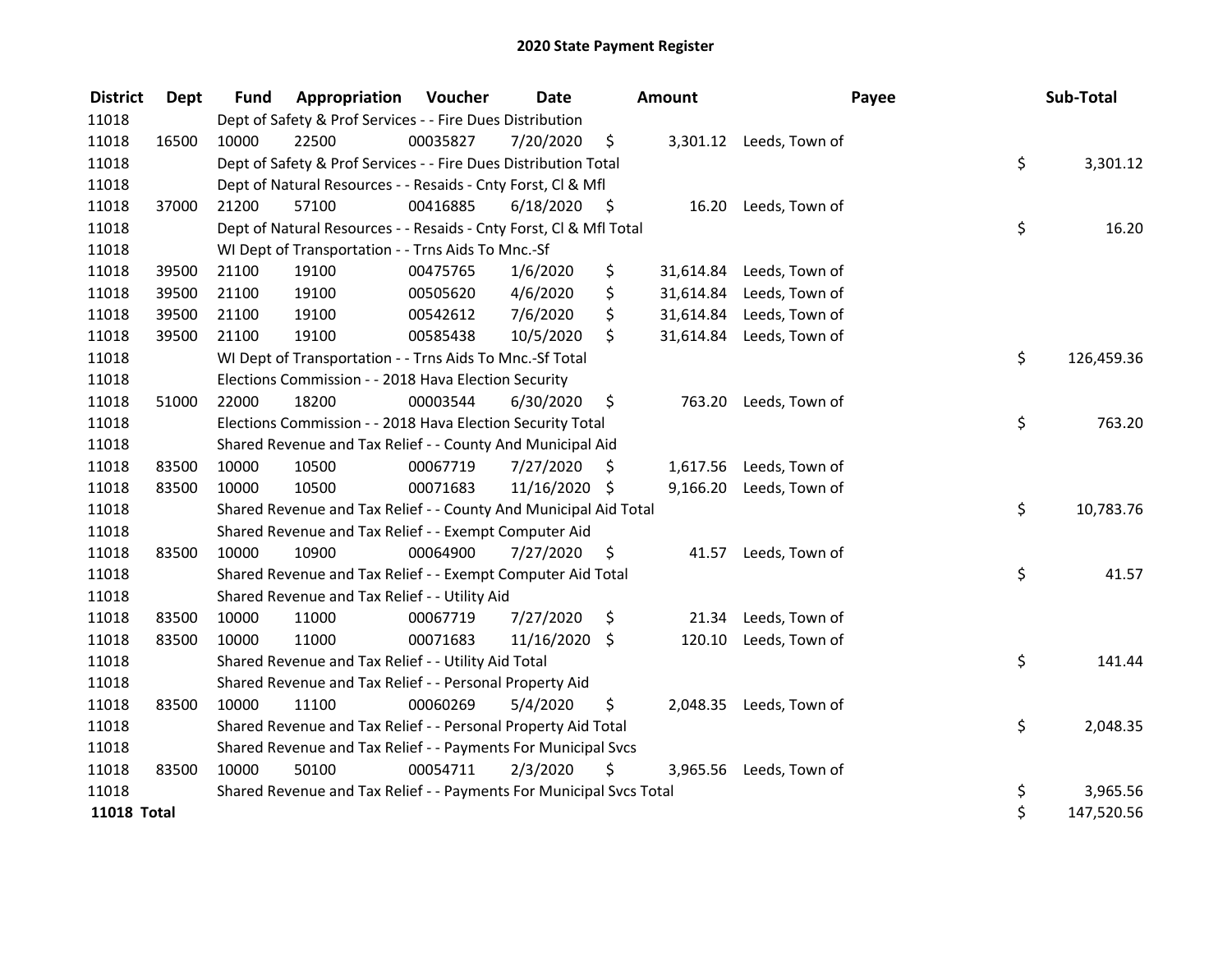| <b>District</b> | <b>Dept</b> | Fund  | Appropriation                                                       | Voucher  | <b>Date</b>   |      | Amount   | Payee                      | Sub-Total        |
|-----------------|-------------|-------|---------------------------------------------------------------------|----------|---------------|------|----------|----------------------------|------------------|
| 11020           |             |       | Dept of Safety & Prof Services - - Fire Dues Distribution           |          |               |      |          |                            |                  |
| 11020           | 16500       | 10000 | 22500                                                               | 00035828 | 7/20/2020     | \$   |          | 4,693.06 Town of Lewiston  |                  |
| 11020           |             |       | Dept of Safety & Prof Services - - Fire Dues Distribution Total     |          |               |      |          |                            | \$<br>4,693.06   |
| 11020           |             |       | Dept of Natural Resources - - Aids In Lieu Of Taxes - Gener         |          |               |      |          |                            |                  |
| 11020           | 37000       | 10000 | 50300                                                               | 00383842 | 1/21/2020     | \$   | 2,534.20 | Town of Lewiston           |                  |
| 11020           | 37000       | 10000 | 50300                                                               | 00403964 | 4/21/2020     | \$   | 6.42     | Town of Lewiston           |                  |
| 11020           | 37000       | 10000 | 50300                                                               | 00403965 | 4/21/2020     | \$   |          | 148.32 Town of Lewiston    |                  |
| 11020           |             |       | Dept of Natural Resources - - Aids In Lieu Of Taxes - Gener Total   |          |               |      |          |                            | \$<br>2,688.94   |
| 11020           |             |       | Dept of Natural Resources - - Resaids - Cnty Forst, Cl & Mfl        |          |               |      |          |                            |                  |
| 11020           | 37000       | 21200 | 57100                                                               | 00416886 | 6/18/2020     | - \$ |          | 864.80 Town of Lewiston    |                  |
| 11020           |             |       | Dept of Natural Resources - - Resaids - Cnty Forst, Cl & Mfl Total  |          |               |      |          |                            | \$<br>864.80     |
| 11020           |             |       | Dept of Natural Resources - - Aids In Lieu Of Taxes - Sum S         |          |               |      |          |                            |                  |
| 11020           | 37000       | 21200 | 57900                                                               | 00403966 | 4/21/2020     | \$.  | 6.48     | Town of Lewiston           |                  |
| 11020           |             |       | Dept of Natural Resources - - Aids In Lieu Of Taxes - Sum S Total   |          |               |      |          |                            | \$<br>6.48       |
| 11020           |             |       | WI Dept of Transportation - - Trns Aids To Mnc.-Sf                  |          |               |      |          |                            |                  |
| 11020           | 39500       | 21100 | 19100                                                               | 00475766 | 1/6/2020      | \$   |          | 30,524.22 Town of Lewiston |                  |
| 11020           | 39500       | 21100 | 19100                                                               | 00505621 | 4/6/2020      | \$   |          | 30,524.22 Town of Lewiston |                  |
| 11020           | 39500       | 21100 | 19100                                                               | 00542613 | 7/6/2020      | \$   |          | 30,524.22 Town of Lewiston |                  |
| 11020           | 39500       | 21100 | 19100                                                               | 00585439 | 10/5/2020     | \$   |          | 30,524.22 Town of Lewiston |                  |
| 11020           |             |       | WI Dept of Transportation - - Trns Aids To Mnc.-Sf Total            |          |               |      |          |                            | \$<br>122,096.88 |
| 11020           |             |       | Department of Military Affairs - - Major Disaster Assist; Pif       |          |               |      |          |                            |                  |
| 11020           | 46500       | 27200 | 36500                                                               | 00077109 | 5/1/2020      | \$   |          | 15,713.69 Town of Lewiston |                  |
| 11020           |             |       | Department of Military Affairs - - Major Disaster Assist; Pif Total |          |               |      |          |                            | \$<br>15,713.69  |
| 11020           |             |       | Elections Commission - - 2018 Hava Election Security                |          |               |      |          |                            |                  |
| 11020           | 51000       | 22000 | 18200                                                               | 00003465 | 6/29/2020     | \$   |          | 1,012.90 Town of Lewiston  |                  |
| 11020           |             |       | Elections Commission - - 2018 Hava Election Security Total          |          |               |      |          |                            | \$<br>1,012.90   |
| 11020           |             |       | Shared Revenue and Tax Relief - - County And Municipal Aid          |          |               |      |          |                            |                  |
| 11020           | 83500       | 10000 | 10500                                                               | 00067720 | 7/27/2020     | \$   |          | 2,598.07 Town of Lewiston  |                  |
| 11020           | 83500       | 10000 | 10500                                                               | 00071684 | 11/16/2020 \$ |      |          | 14,722.40 Town of Lewiston |                  |
| 11020           |             |       | Shared Revenue and Tax Relief - - County And Municipal Aid Total    |          |               |      |          |                            | \$<br>17,320.47  |
| 11020           |             |       | Shared Revenue and Tax Relief - - Exempt Computer Aid               |          |               |      |          |                            |                  |
| 11020           | 83500       | 10000 | 10900                                                               | 00064901 | 7/27/2020     | \$   |          | 307.62 Town of Lewiston    |                  |
| 11020           |             |       | Shared Revenue and Tax Relief - - Exempt Computer Aid Total         |          |               |      |          |                            | \$<br>307.62     |
| 11020           |             |       | Shared Revenue and Tax Relief - - Utility Aid                       |          |               |      |          |                            |                  |
| 11020           | 83500       | 10000 | 11000                                                               | 00067720 | 7/27/2020     | \$   |          | 381.68 Town of Lewiston    |                  |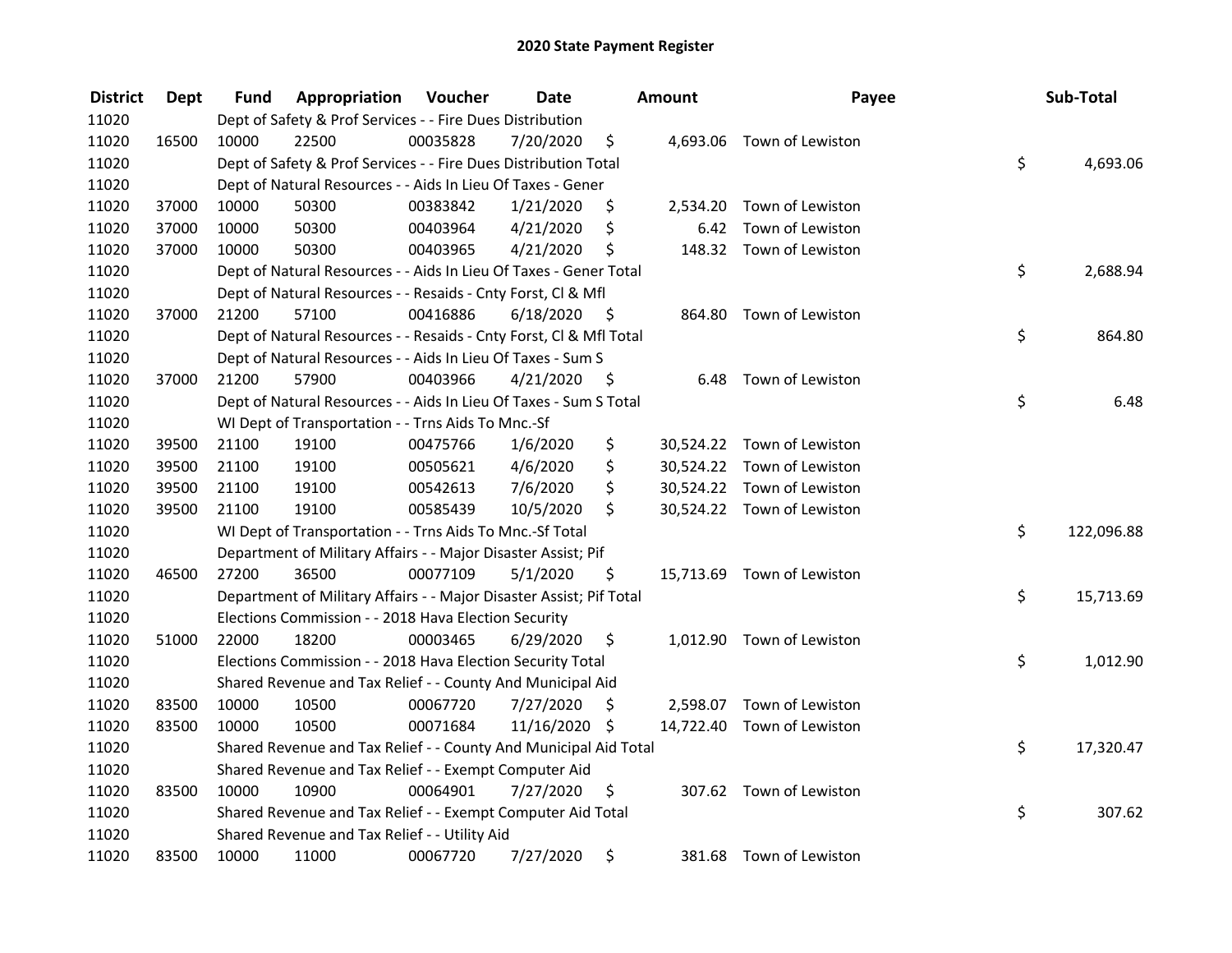| <b>District</b> | Dept  | <b>Fund</b> | Appropriation                                                   | <b>Voucher</b> | <b>Date</b>     | Amount   | Pavee            | Sub-Total  |
|-----------------|-------|-------------|-----------------------------------------------------------------|----------------|-----------------|----------|------------------|------------|
| 11020           | 83500 | 10000       | 11000                                                           | 00071684       | $11/16/2020$ \$ | 2.465.75 | Town of Lewiston |            |
| 11020           |       |             | Shared Revenue and Tax Relief - - Utility Aid Total             |                |                 |          |                  | 2,847.43   |
| 11020           |       |             | Shared Revenue and Tax Relief - - Personal Property Aid         |                |                 |          |                  |            |
| 11020           | 83500 | 10000       | 11100                                                           | 00060270       | 5/4/2020        | 423.50   | Town of Lewiston |            |
| 11020           |       |             | Shared Revenue and Tax Relief - - Personal Property Aid Total   |                |                 |          |                  | 423.50     |
| 11020           |       |             | Shared Revenue and Tax Relief - - Lottery & Gaming Credit       |                |                 |          |                  |            |
| 11020           | 83500 | 52100       | 36300                                                           | 00055219       | 3/23/2020       | 1.952.09 | Town of Lewiston |            |
| 11020           |       |             | Shared Revenue and Tax Relief - - Lottery & Gaming Credit Total |                |                 |          |                  | 1.952.09   |
| 11020 Total     |       |             |                                                                 |                |                 |          |                  | 169,927.86 |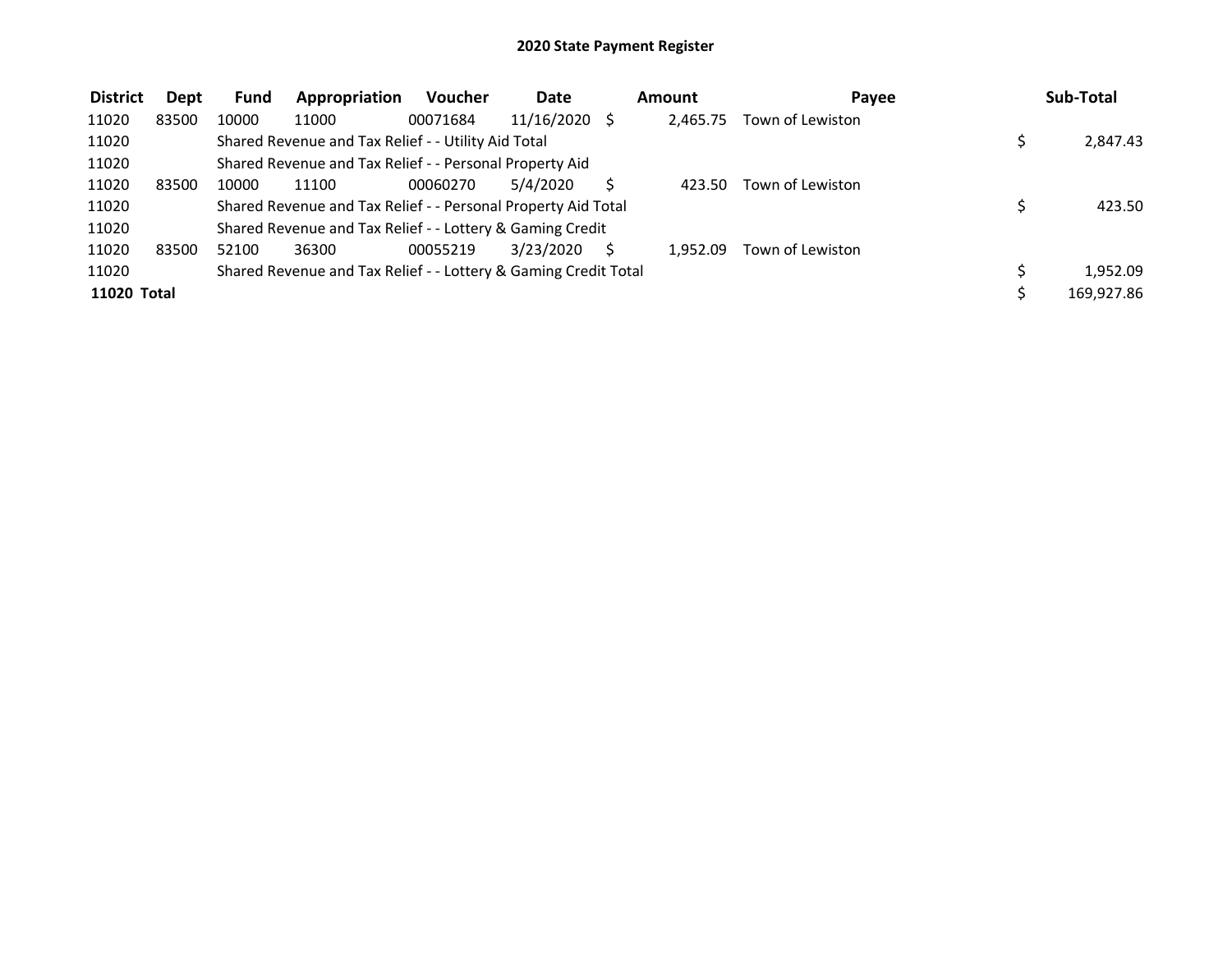| <b>District</b> | Dept  | Fund  | <b>Appropriation Voucher</b>                                       |          | <b>Date</b>   |      | Amount |                        | Payee | Sub-Total       |
|-----------------|-------|-------|--------------------------------------------------------------------|----------|---------------|------|--------|------------------------|-------|-----------------|
| 11022           |       |       | Dept of Safety & Prof Services - - Fire Dues Distribution          |          |               |      |        |                        |       |                 |
| 11022           | 16500 | 10000 | 22500                                                              | 00035829 | 7/20/2020     | \$   |        | 18,541.74 Town Of Lodi |       |                 |
| 11022           |       |       | Dept of Safety & Prof Services - - Fire Dues Distribution Total    |          |               |      |        |                        |       | \$<br>18,541.74 |
| 11022           |       |       | Dept of Natural Resources - - Aids In Lieu Of Taxes - Gener        |          |               |      |        |                        |       |                 |
| 11022           | 37000 | 10000 | 50300                                                              | 00383863 | 1/21/2020     | \$   |        | 2,386.44 Town Of Lodi  |       |                 |
| 11022           | 37000 | 10000 | 50300                                                              | 00404418 | 4/21/2020     | \$   |        | 159.48 Town Of Lodi    |       |                 |
| 11022           |       |       | Dept of Natural Resources - - Aids In Lieu Of Taxes - Gener Total  |          |               |      |        |                        |       | \$<br>2,545.92  |
| 11022           |       |       | Dept of Natural Resources - - Resaids - Cnty Forst, Cl & Mfl       |          |               |      |        |                        |       |                 |
| 11022           | 37000 | 21200 | 57100                                                              | 00416887 | 6/18/2020     | - \$ |        | 442.05 Town Of Lodi    |       |                 |
| 11022           |       |       | Dept of Natural Resources - - Resaids - Cnty Forst, Cl & Mfl Total |          |               |      |        |                        |       | \$<br>442.05    |
| 11022           |       |       | Dept of Natural Resources - - Aids In Lieu Of Taxes - Sum S        |          |               |      |        |                        |       |                 |
| 11022           | 37000 | 21200 | 57900                                                              | 00404419 | 4/21/2020     | - \$ |        | 13.35 Town Of Lodi     |       |                 |
| 11022           |       |       | Dept of Natural Resources - - Aids In Lieu Of Taxes - Sum S Total  |          |               |      |        |                        |       | \$<br>13.35     |
| 11022           |       |       | Dept of Natural Resources - - Fin Asst For Responsible Units       |          |               |      |        |                        |       |                 |
| 11022           | 37000 | 27400 | 67000                                                              | 00412817 | 5/29/2020     | - \$ |        | 9,038.28 Town Of Lodi  |       |                 |
| 11022           |       |       | Dept of Natural Resources - - Fin Asst For Responsible Units Total |          |               |      |        |                        |       | \$<br>9,038.28  |
| 11022           |       |       | Dept of Natural Resources - - Recycling Consolidation Grants       |          |               |      |        |                        |       |                 |
| 11022           | 37000 | 27400 | 67300                                                              | 00412817 | 5/29/2020     | \$   |        | 845.04 Town Of Lodi    |       |                 |
| 11022           |       |       | Dept of Natural Resources - - Recycling Consolidation Grants Total |          |               |      |        |                        |       | \$<br>845.04    |
| 11022           |       |       | WI Dept of Transportation - - Trns Aids To Mnc.-Sf                 |          |               |      |        |                        |       |                 |
| 11022           | 39500 | 21100 | 19100                                                              | 00475767 | 1/6/2020      | \$   |        | 21,391.92 Town Of Lodi |       |                 |
| 11022           | 39500 | 21100 | 19100                                                              | 00505622 | 4/6/2020      | \$   |        | 21,391.92 Town Of Lodi |       |                 |
| 11022           | 39500 | 21100 | 19100                                                              | 00542614 | 7/6/2020      | \$   |        | 21,391.92 Town Of Lodi |       |                 |
| 11022           | 39500 | 21100 | 19100                                                              | 00585440 | 10/5/2020     | \$   |        | 21,391.92 Town Of Lodi |       |                 |
| 11022           |       |       | WI Dept of Transportation - - Trns Aids To Mnc.-Sf Total           |          |               |      |        |                        |       | \$<br>85,567.68 |
| 11022           |       |       | Department of Administration - - Federal Aid                       |          |               |      |        |                        |       |                 |
| 11022           | 50500 | 10000 | 14200                                                              | 00134261 | 12/10/2020 \$ |      |        | 54,355.00 Town Of Lodi |       |                 |
| 11022           |       |       | Department of Administration - - Federal Aid Total                 |          |               |      |        |                        |       | \$<br>54,355.00 |
| 11022           |       |       | Elections Commission - - 2018 Hava Election Security               |          |               |      |        |                        |       |                 |
| 11022           | 51000 | 22000 | 18200                                                              | 00004833 | 11/9/2020     | \$   |        | 2,730.00 Town Of Lodi  |       |                 |
| 11022           |       |       | Elections Commission - - 2018 Hava Election Security Total         |          |               |      |        |                        |       | \$<br>2,730.00  |
| 11022           |       |       | Shared Revenue and Tax Relief - - County And Municipal Aid         |          |               |      |        |                        |       |                 |
| 11022           | 83500 | 10000 | 10500                                                              | 00067721 | 7/27/2020     | \$   |        | 4,897.50 Town Of Lodi  |       |                 |
| 11022           | 83500 | 10000 | 10500                                                              | 00071685 | 11/16/2020    | \$   |        | 27,752.52 Town Of Lodi |       |                 |
| 11022           |       |       | Shared Revenue and Tax Relief - - County And Municipal Aid Total   |          |               |      |        |                        |       | \$<br>32,650.02 |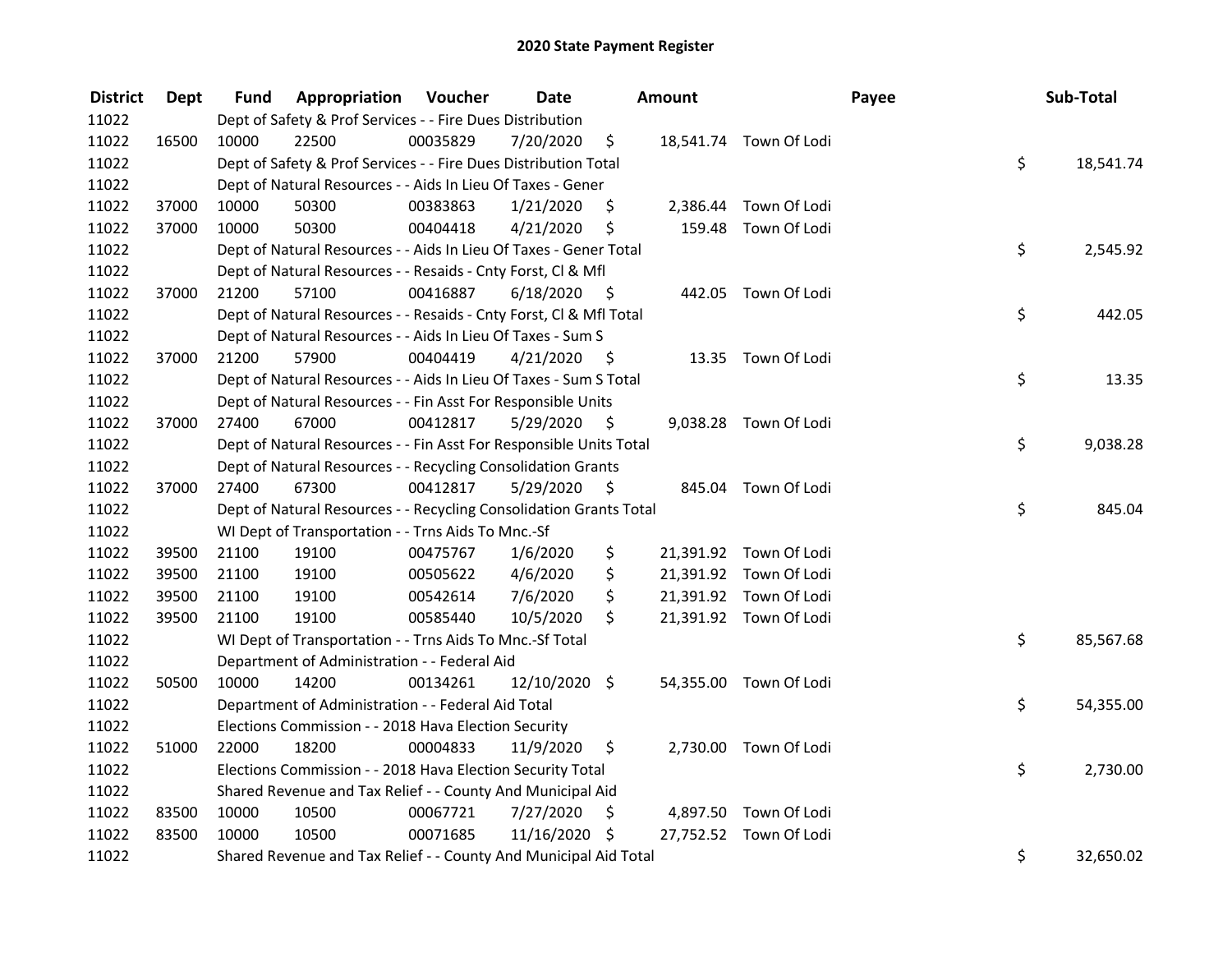| <b>District</b> | Dept  | Fund  | Appropriation                                                                 | Voucher  | Date            |     | <b>Amount</b> |              | Payee | Sub-Total      |
|-----------------|-------|-------|-------------------------------------------------------------------------------|----------|-----------------|-----|---------------|--------------|-------|----------------|
| 11022           |       |       | Shared Revenue and Tax Relief - - Exempt Computer Aid                         |          |                 |     |               |              |       |                |
| 11022           | 83500 | 10000 | 10900                                                                         | 00064902 | 7/27/2020       | S.  | 96.65         | Town Of Lodi |       |                |
| 11022           |       |       | Shared Revenue and Tax Relief - - Exempt Computer Aid Total                   |          |                 |     |               |              |       | \$<br>96.65    |
| 11022           |       |       | Shared Revenue and Tax Relief - - Utility Aid                                 |          |                 |     |               |              |       |                |
| 11022           | 83500 | 10000 | 11000                                                                         | 00067721 | 7/27/2020       | - S | 405.34        | Town Of Lodi |       |                |
| 11022           | 83500 | 10000 | 11000                                                                         | 00071685 | $11/16/2020$ \$ |     | 2,822.60      | Town Of Lodi |       |                |
| 11022           |       |       | Shared Revenue and Tax Relief - - Utility Aid Total                           |          |                 |     |               |              |       | \$<br>3,227.94 |
| 11022           |       |       | Shared Revenue and Tax Relief - - Personal Property Aid                       |          |                 |     |               |              |       |                |
| 11022           | 83500 | 10000 | 11100                                                                         | 00060271 | 5/4/2020        | S.  | 1,363.23      | Town Of Lodi |       |                |
| 11022           |       |       | Shared Revenue and Tax Relief - - Personal Property Aid Total                 |          |                 |     |               |              |       | \$<br>1,363.23 |
| 11022           |       |       | Shared Revenue and Tax Relief - - State Aid; Video Service Provider Fee       |          |                 |     |               |              |       |                |
| 11022           | 83500 | 10000 | 11200                                                                         | 00064100 | 7/27/2020       | - S | 4,715.16      | Town Of Lodi |       |                |
| 11022           |       |       | Shared Revenue and Tax Relief - - State Aid; Video Service Provider Fee Total |          |                 |     |               |              |       | \$<br>4,715.16 |
| 11022           |       |       | Shared Revenue and Tax Relief - - Lottery & Gaming Credit                     |          |                 |     |               |              |       |                |
| 11022           | 83500 | 52100 | 36300                                                                         | 00055220 | 3/23/2020       | - S | 2,316.60      | Town Of Lodi |       |                |
| 11022           |       |       | Shared Revenue and Tax Relief - - Lottery & Gaming Credit Total               |          |                 |     |               |              |       | \$<br>2,316.60 |
| 11022 Total     |       |       |                                                                               |          |                 |     |               |              |       | 218,448.66     |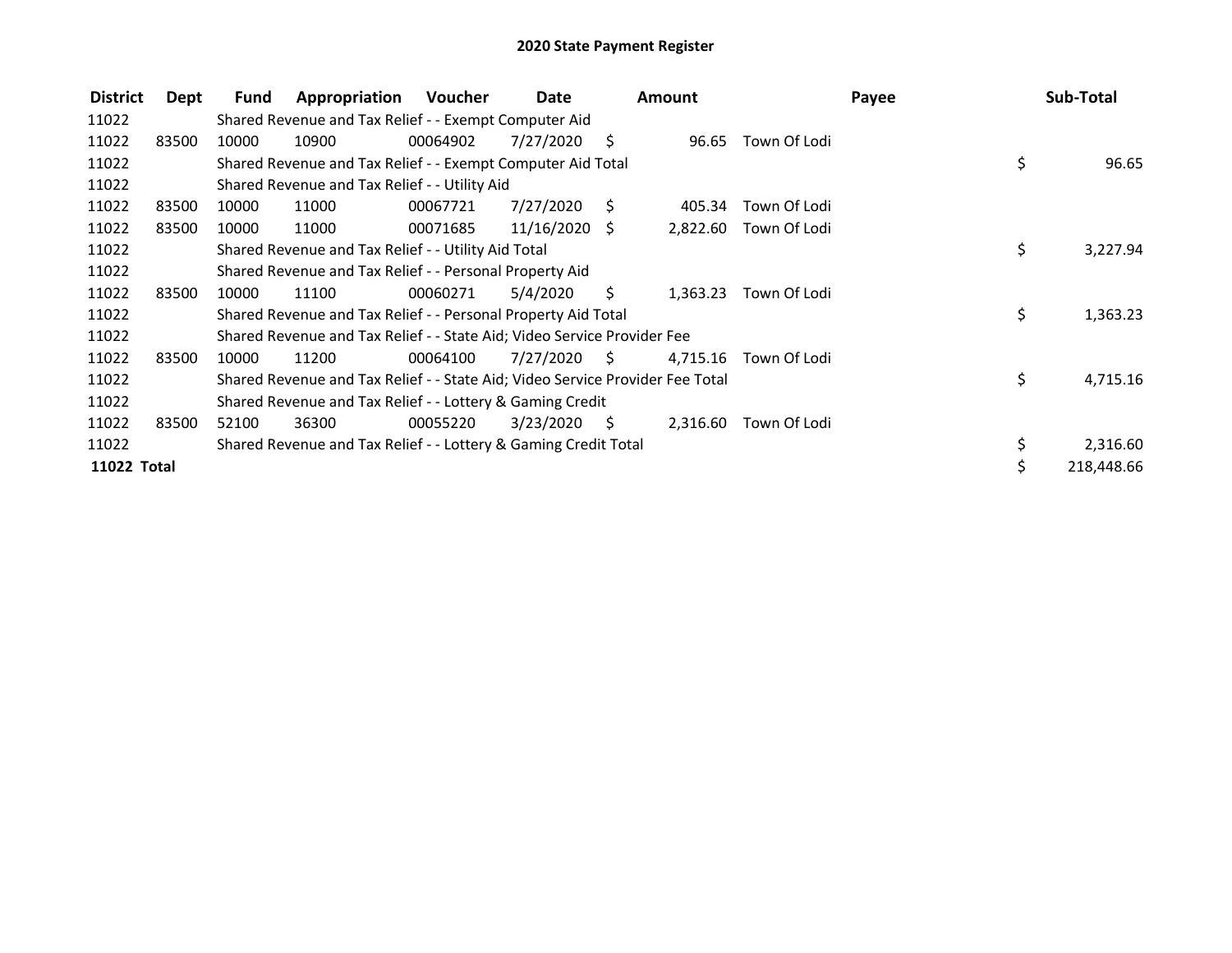| <b>District</b> | <b>Dept</b> | Fund  | <b>Appropriation Voucher</b>                                       |          | <b>Date</b>   |      | Amount    | Payee                      | Sub-Total        |
|-----------------|-------------|-------|--------------------------------------------------------------------|----------|---------------|------|-----------|----------------------------|------------------|
| 11024           |             |       | Dept of Safety & Prof Services - - Fire Dues Distribution          |          |               |      |           |                            |                  |
| 11024           | 16500       | 10000 | 22500                                                              | 00035830 | 7/17/2020     | \$   |           | 4,155.34 Town Of Lowville  |                  |
| 11024           |             |       | Dept of Safety & Prof Services - - Fire Dues Distribution Total    |          |               |      |           |                            | \$<br>4,155.34   |
| 11024           |             |       | Dept of Natural Resources - - Aids In Lieu Of Taxes - Gener        |          |               |      |           |                            |                  |
| 11024           | 37000       | 10000 | 50300                                                              | 00383848 | 1/17/2020     | \$   |           | 11,374.15 Town Of Lowville |                  |
| 11024           | 37000       | 10000 | 50300                                                              | 00404016 | 4/21/2020     | \$   |           | 1,122.74 Town Of Lowville  |                  |
| 11024           | 37000       | 10000 | 50300                                                              | 00404018 | 4/21/2020     | \$   |           | 131.16 Town Of Lowville    |                  |
| 11024           |             |       | Dept of Natural Resources - - Aids In Lieu Of Taxes - Gener Total  |          |               |      |           |                            | \$<br>12,628.05  |
| 11024           |             |       | Dept of Natural Resources - - Resaids - Cnty Forst, Cl & Mfl       |          |               |      |           |                            |                  |
| 11024           | 37000       | 21200 | 57100                                                              | 00416888 | 6/18/2020     | - \$ |           | 111.98 Town Of Lowville    |                  |
| 11024           |             |       | Dept of Natural Resources - - Resaids - Cnty Forst, Cl & Mfl Total |          |               |      |           |                            | \$<br>111.98     |
| 11024           |             |       | Dept of Natural Resources - - Aids In Lieu Of Taxes - Sum S        |          |               |      |           |                            |                  |
| 11024           | 37000       | 21200 | 57900                                                              | 00404017 | 4/21/2020     | - \$ |           | 910.20 Town Of Lowville    |                  |
| 11024           |             |       | Dept of Natural Resources - - Aids In Lieu Of Taxes - Sum S Total  |          |               |      |           |                            | \$<br>910.20     |
| 11024           |             |       | WI Dept of Transportation - - Trns Aids To Mnc.-Sf                 |          |               |      |           |                            |                  |
| 11024           | 39500       | 21100 | 19100                                                              | 00475768 | 1/6/2020      | \$   | 30,333.69 | Town Of Lowville           |                  |
| 11024           | 39500       | 21100 | 19100                                                              | 00505623 | 4/6/2020      | \$   |           | 30,333.69 Town Of Lowville |                  |
| 11024           | 39500       | 21100 | 19100                                                              | 00542615 | 7/6/2020      | \$   |           | 30,333.69 Town Of Lowville |                  |
| 11024           | 39500       | 21100 | 19100                                                              | 00585441 | 10/5/2020     | \$   |           | 30,333.69 Town Of Lowville |                  |
| 11024           |             |       | WI Dept of Transportation - - Trns Aids To Mnc.-Sf Total           |          |               |      |           |                            | \$<br>121,334.76 |
| 11024           |             |       | Department of Administration - - Federal Aid                       |          |               |      |           |                            |                  |
| 11024           | 50500       | 10000 | 14200                                                              | 00134262 | 12/9/2020     | \$   |           | 4,027.95 Town Of Lowville  |                  |
| 11024           |             |       | Department of Administration - - Federal Aid Total                 |          |               |      |           |                            | \$<br>4,027.95   |
| 11024           |             |       | Shared Revenue and Tax Relief - - County And Municipal Aid         |          |               |      |           |                            |                  |
| 11024           | 83500       | 10000 | 10500                                                              | 00067722 | 7/27/2020     | \$.  |           | 2,333.44 Town Of Lowville  |                  |
| 11024           | 83500       | 10000 | 10500                                                              | 00071686 | 11/16/2020 \$ |      |           | 13,222.83 Town Of Lowville |                  |
| 11024           |             |       | Shared Revenue and Tax Relief - - County And Municipal Aid Total   |          |               |      |           |                            | \$<br>15,556.27  |
| 11024           |             |       | Shared Revenue and Tax Relief - - Exempt Computer Aid              |          |               |      |           |                            |                  |
| 11024           | 83500       | 10000 | 10900                                                              | 00064903 | 7/27/2020     | \$.  |           | 1.03 Town Of Lowville      |                  |
| 11024           |             |       | Shared Revenue and Tax Relief - - Exempt Computer Aid Total        |          |               |      |           |                            | \$<br>1.03       |
| 11024           |             |       | Shared Revenue and Tax Relief - - Utility Aid                      |          |               |      |           |                            |                  |
| 11024           | 83500       | 10000 | 11000                                                              | 00067722 | 7/27/2020     | \$   |           | 13.72 Town Of Lowville     |                  |
| 11024           | 83500       | 10000 | 11000                                                              | 00071686 | 11/16/2020 \$ |      |           | 80.41 Town Of Lowville     |                  |
| 11024           |             |       | Shared Revenue and Tax Relief - - Utility Aid Total                |          |               |      |           |                            | \$<br>94.13      |
| 11024           |             |       | Shared Revenue and Tax Relief - - Payments For Municipal Svcs      |          |               |      |           |                            |                  |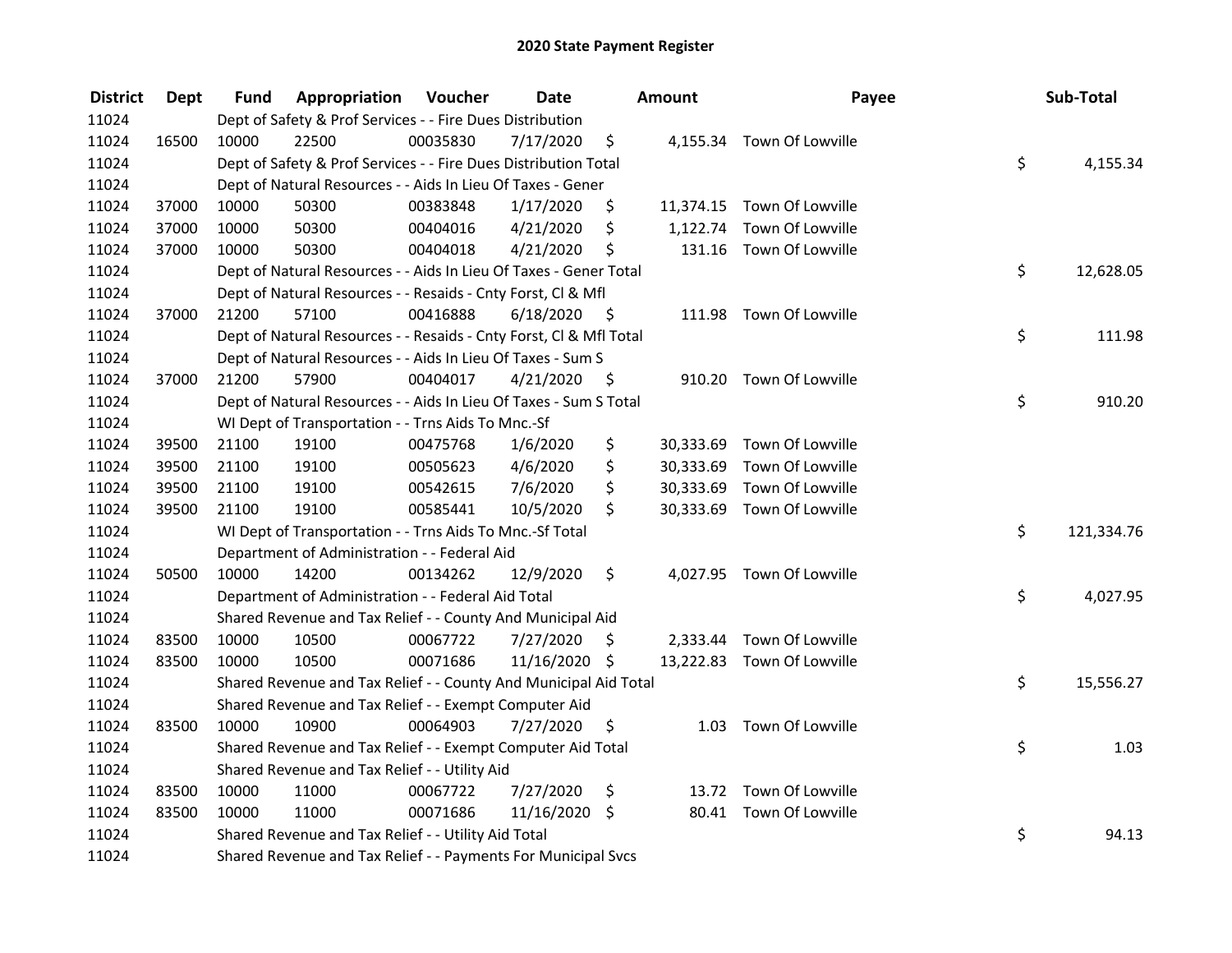| <b>District</b> | Dept  | Fund  | <b>Appropriation</b>                                                | Voucher  | Date<br>Amount |  | Pavee                   | Sub-Total  |
|-----------------|-------|-------|---------------------------------------------------------------------|----------|----------------|--|-------------------------|------------|
| 11024           | 83500 | 10000 | 50100                                                               | 00054677 | 2/3/2020       |  | 459.18 Town Of Lowville |            |
| 11024           |       |       | Shared Revenue and Tax Relief - - Payments For Municipal Svcs Total |          |                |  |                         | 459.18     |
| 11024 Total     |       |       |                                                                     |          |                |  |                         | 159,278.89 |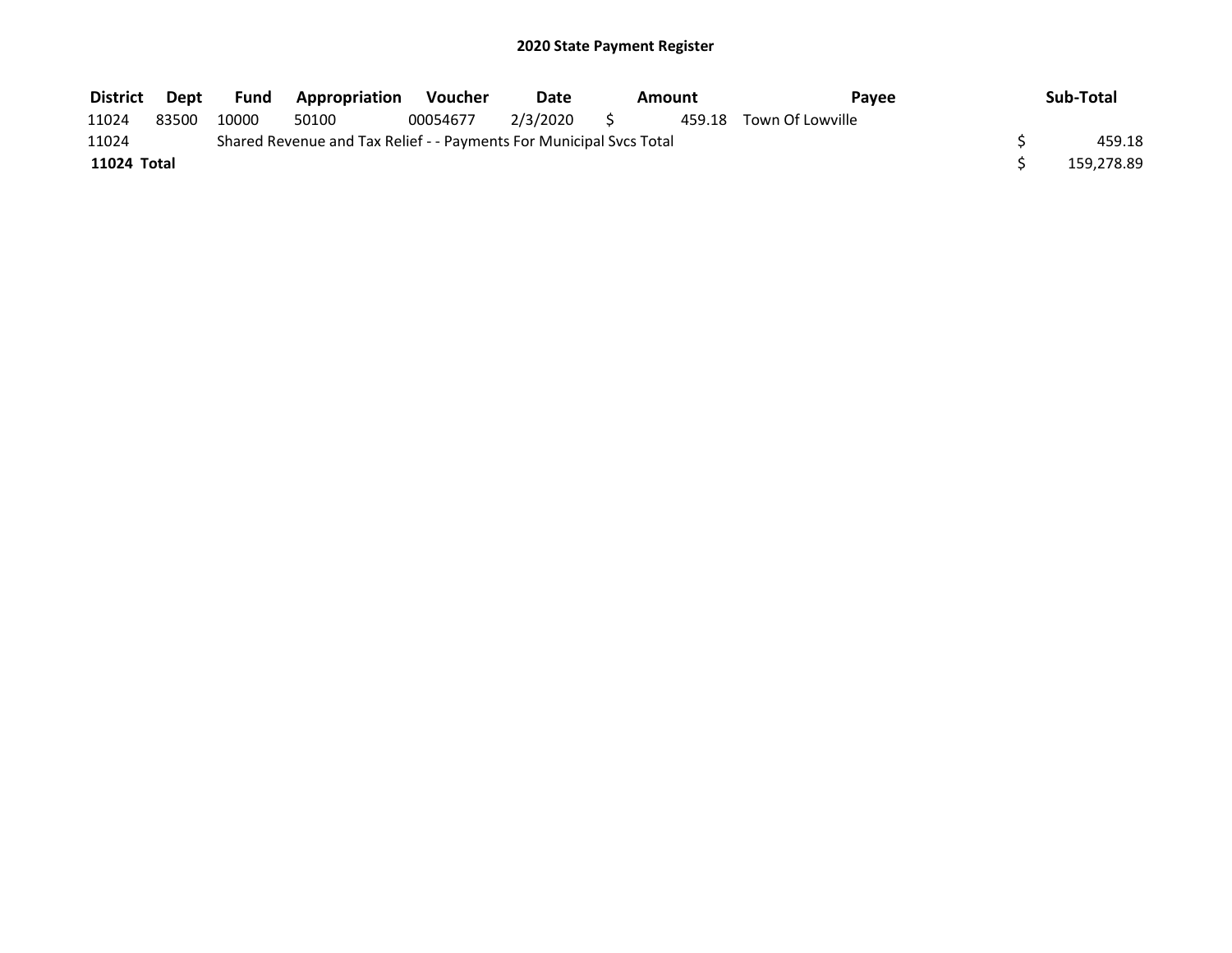| <b>District</b> | <b>Dept</b> | Fund  | Appropriation                                                      | Voucher  | <b>Date</b> |      | Amount    | Payee                       | Sub-Total        |
|-----------------|-------------|-------|--------------------------------------------------------------------|----------|-------------|------|-----------|-----------------------------|------------------|
| 11026           |             |       | Dept of Safety & Prof Services - - Fire Dues Distribution          |          |             |      |           |                             |                  |
| 11026           | 16500       | 10000 | 22500                                                              | 00035831 | 7/20/2020   | \$   |           | 3,597.90 Town Of Marcellon  |                  |
| 11026           |             |       | Dept of Safety & Prof Services - - Fire Dues Distribution Total    |          |             |      |           |                             | \$<br>3,597.90   |
| 11026           |             |       | Dept of Natural Resources - - Aids In Lieu Of Taxes - Gener        |          |             |      |           |                             |                  |
| 11026           | 37000       | 10000 | 50300                                                              | 00383865 | 1/21/2020   | \$   |           | 1,449.44 Town Of Marcellon  |                  |
| 11026           | 37000       | 10000 | 50300                                                              | 00404449 | 4/21/2020   | \$   |           | 215.51 Town Of Marcellon    |                  |
| 11026           |             |       | Dept of Natural Resources - - Aids In Lieu Of Taxes - Gener Total  |          |             |      |           |                             | \$<br>1,664.95   |
| 11026           |             |       | Dept of Natural Resources - - Resaids - Cnty Forst, Cl & Mfl       |          |             |      |           |                             |                  |
| 11026           | 37000       | 21200 | 57100                                                              | 00416889 | 6/18/2020   | - \$ |           | 302.00 Town Of Marcellon    |                  |
| 11026           |             |       | Dept of Natural Resources - - Resaids - Cnty Forst, Cl & Mfl Total |          |             |      |           |                             | \$<br>302.00     |
| 11026           |             |       | WI Dept of Transportation - - Trns Aids To Mnc.-Sf                 |          |             |      |           |                             |                  |
| 11026           | 39500       | 21100 | 19100                                                              | 00475769 | 1/6/2020    | \$   | 29,236.50 | <b>Town Of Marcellon</b>    |                  |
| 11026           | 39500       | 21100 | 19100                                                              | 00505624 | 4/6/2020    | \$   |           | 29,236.50 Town Of Marcellon |                  |
| 11026           | 39500       | 21100 | 19100                                                              | 00542616 | 7/6/2020    | \$   | 29,236.50 | <b>Town Of Marcellon</b>    |                  |
| 11026           | 39500       | 21100 | 19100                                                              | 00585442 | 10/5/2020   | \$   |           | 29,236.50 Town Of Marcellon |                  |
| 11026           |             |       | WI Dept of Transportation - - Trns Aids To Mnc.-Sf Total           |          |             |      |           |                             | \$<br>116,946.00 |
| 11026           |             |       | Department of Administration - - Federal Aid                       |          |             |      |           |                             |                  |
| 11026           | 50500       | 10000 | 14200                                                              | 00134263 | 12/10/2020  | \$   |           | 18,000.00 Town Of Marcellon |                  |
| 11026           |             |       | Department of Administration - - Federal Aid Total                 |          |             |      |           |                             | \$<br>18,000.00  |
| 11026           |             |       | Elections Commission - - 2018 Hava Election Security               |          |             |      |           |                             |                  |
| 11026           | 51000       | 22000 | 18200                                                              | 00004828 | 11/4/2020   | \$   |           | 839.10 Town Of Marcellon    |                  |
| 11026           |             |       | Elections Commission - - 2018 Hava Election Security Total         |          |             |      |           |                             | \$<br>839.10     |
| 11026           |             |       | Shared Revenue and Tax Relief - - County And Municipal Aid         |          |             |      |           |                             |                  |
| 11026           | 83500       | 10000 | 10500                                                              | 00067723 | 7/27/2020   | S    |           | 1,708.91 Town Of Marcellon  |                  |
| 11026           | 83500       | 10000 | 10500                                                              | 00071687 | 11/16/2020  | \$   |           | 9,683.80 Town Of Marcellon  |                  |
| 11026           |             |       | Shared Revenue and Tax Relief - - County And Municipal Aid Total   |          |             |      |           |                             | \$<br>11,392.71  |
| 11026           |             |       | Shared Revenue and Tax Relief - - Exempt Computer Aid              |          |             |      |           |                             |                  |
| 11026           | 83500       | 10000 | 10900                                                              | 00064904 | 7/27/2020   | \$   |           | 8.32 Town Of Marcellon      |                  |
| 11026           |             |       | Shared Revenue and Tax Relief - - Exempt Computer Aid Total        |          |             |      |           |                             | \$<br>8.32       |
| 11026           |             |       | Shared Revenue and Tax Relief - - Utility Aid                      |          |             |      |           |                             |                  |
| 11026           | 83500       | 10000 | 11000                                                              | 00067723 | 7/27/2020   | \$   |           | 261.27 Town Of Marcellon    |                  |
| 11026           | 83500       | 10000 | 11000                                                              | 00071687 | 11/16/2020  | \$   |           | 1,446.43 Town Of Marcellon  |                  |
| 11026           |             |       | Shared Revenue and Tax Relief - - Utility Aid Total                |          |             |      |           |                             | \$<br>1,707.70   |
| 11026           |             |       | Shared Revenue and Tax Relief - - Personal Property Aid            |          |             |      |           |                             |                  |
| 11026           | 83500       | 10000 | 11100                                                              | 00060272 | 5/4/2020    | \$   |           | 68.18 Town Of Marcellon     |                  |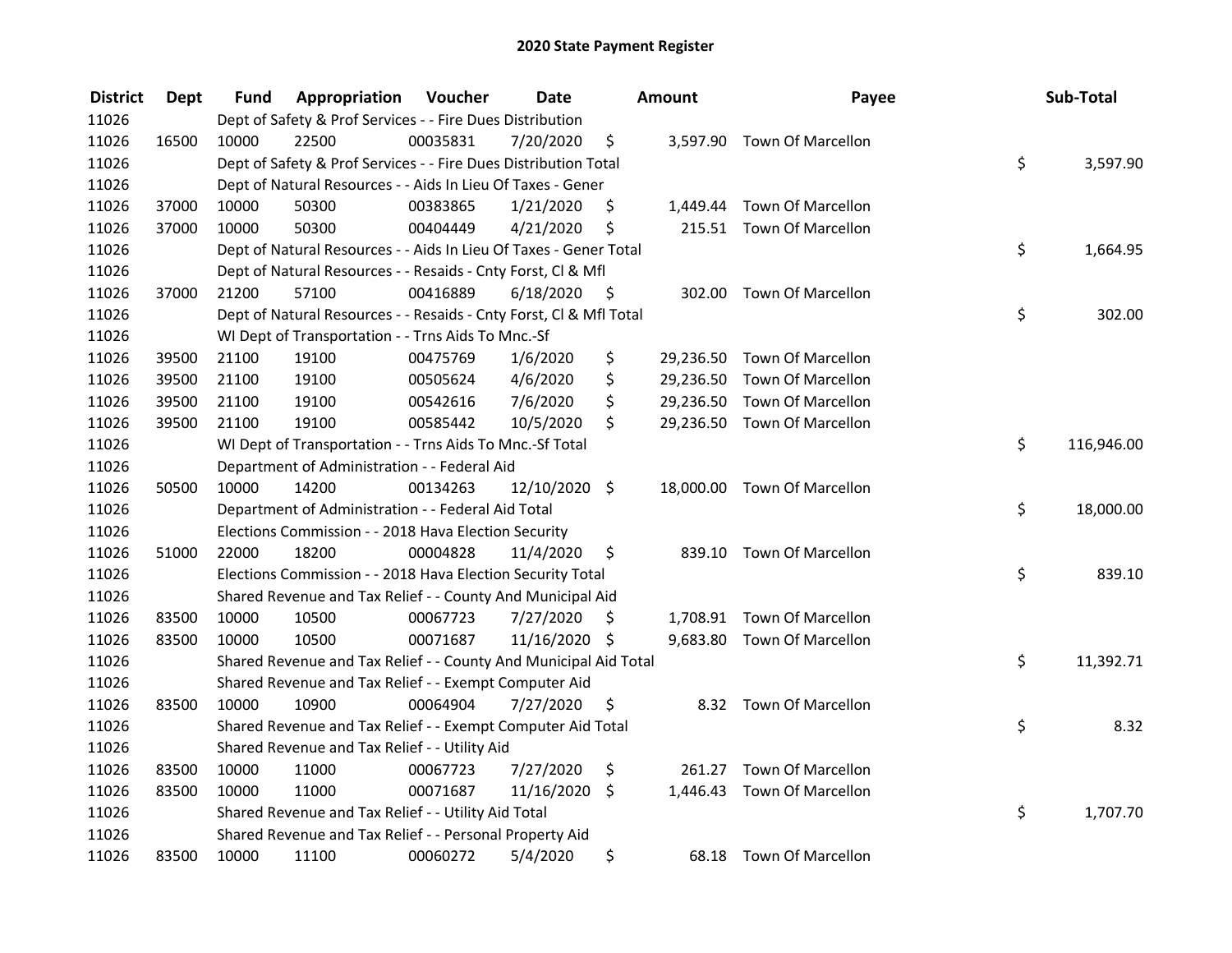| <b>District</b> | Dept | Fund | ' Appropriation                                               | Voucher | <b>Date</b> | Amount | Payee | Sub-Total  |
|-----------------|------|------|---------------------------------------------------------------|---------|-------------|--------|-------|------------|
| 11026           |      |      | Shared Revenue and Tax Relief - - Personal Property Aid Total |         |             |        |       | 68.18      |
| 11026 Total     |      |      |                                                               |         |             |        |       | 154,526.86 |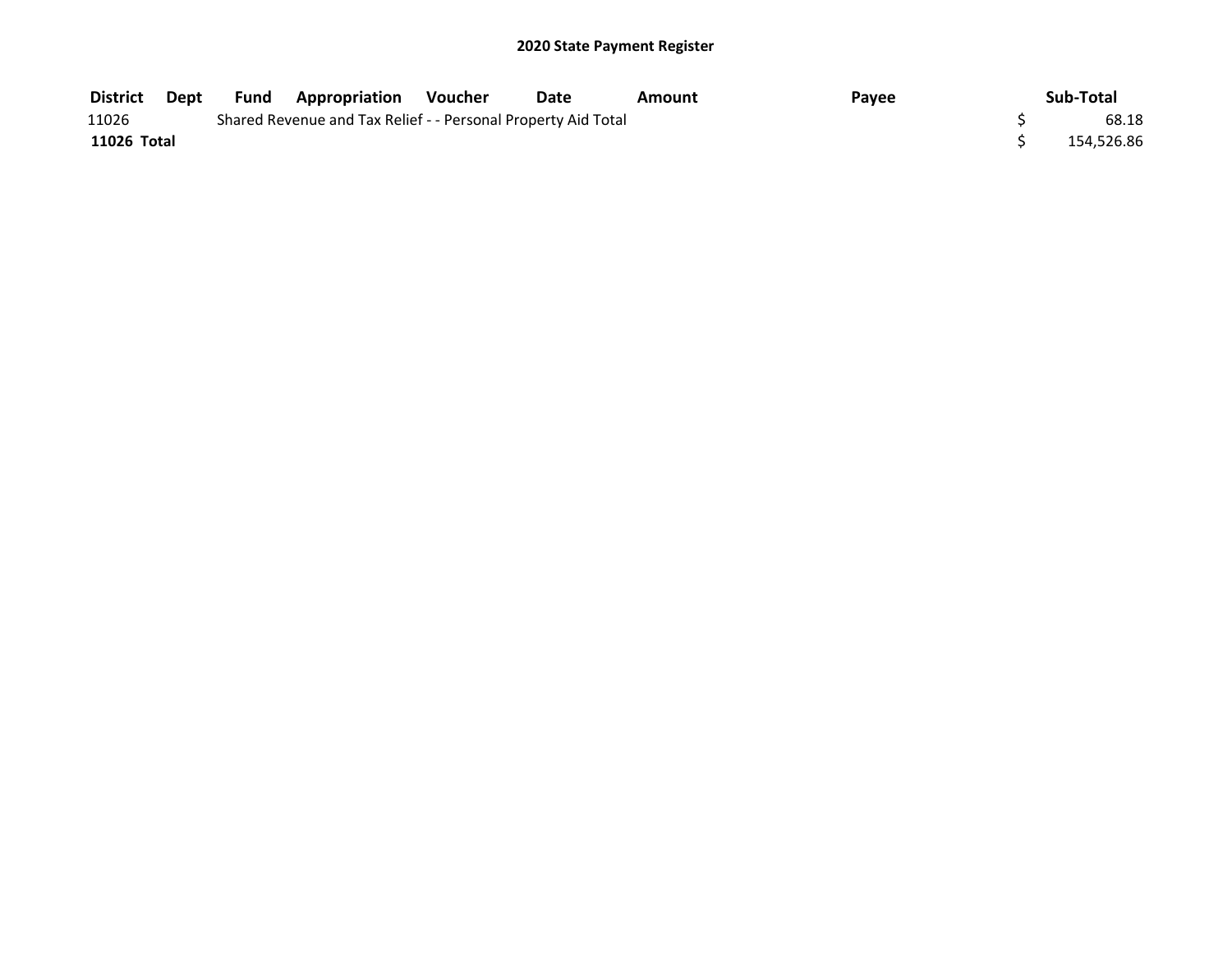| <b>District</b> | <b>Dept</b> | Fund  | Appropriation                                                      | Voucher  | <b>Date</b>   |      | Amount   | Payee                     | Sub-Total       |
|-----------------|-------------|-------|--------------------------------------------------------------------|----------|---------------|------|----------|---------------------------|-----------------|
| 11028           |             |       | Dept of Safety & Prof Services - - Fire Dues Distribution          |          |               |      |          |                           |                 |
| 11028           | 16500       | 10000 | 22500                                                              | 00035832 | 7/20/2020     | \$   |          | 2,486.43 Town of Newport  |                 |
| 11028           |             |       | Dept of Safety & Prof Services - - Fire Dues Distribution Total    |          |               |      |          |                           | \$<br>2,486.43  |
| 11028           |             |       | Dept of Natural Resources - - Resaids - Cnty Forst, Cl & Mfl       |          |               |      |          |                           |                 |
| 11028           | 37000       | 21200 | 57100                                                              | 00416890 | 6/18/2020     | - \$ |          | 188.65 Town of Newport    |                 |
| 11028           |             |       | Dept of Natural Resources - - Resaids - Cnty Forst, CI & Mfl Total |          |               |      |          |                           | \$<br>188.65    |
| 11028           |             |       | Dept of Natural Resources - - Fin Asst For Responsible Units       |          |               |      |          |                           |                 |
| 11028           | 37000       | 27400 | 67000                                                              | 00413463 | 5/29/2020     | - \$ |          | 700.37 Town of Newport    |                 |
| 11028           |             |       | Dept of Natural Resources - - Fin Asst For Responsible Units Total |          |               |      |          |                           | \$<br>700.37    |
| 11028           |             |       | WI Dept of Transportation - - Trns Aids To Mnc.-Sf                 |          |               |      |          |                           |                 |
| 11028           | 39500       | 21100 | 19100                                                              | 00475770 | 1/6/2020      | \$   |          | 19,092.42 Town of Newport |                 |
| 11028           | 39500       | 21100 | 19100                                                              | 00505625 | 4/6/2020      | \$   |          | 19,092.42 Town of Newport |                 |
| 11028           | 39500       | 21100 | 19100                                                              | 00542617 | 7/6/2020      | \$   |          | 19,092.42 Town of Newport |                 |
| 11028           | 39500       | 21100 | 19100                                                              | 00585443 | 10/5/2020     | \$   |          | 19,092.42 Town of Newport |                 |
| 11028           |             |       | WI Dept of Transportation - - Trns Aids To Mnc.-Sf Total           |          |               |      |          |                           | \$<br>76,369.68 |
| 11028           |             |       | Department of Administration - - Federal Aid                       |          |               |      |          |                           |                 |
| 11028           | 50500       | 10000 | 14200                                                              | 00134264 | 12/10/2020 \$ |      | 9,543.00 | Town of Newport           |                 |
| 11028           | 50500       | 10000 | 14200                                                              | 00136149 | 12/17/2020 \$ |      | 122.40   | Town of Newport           |                 |
| 11028           |             |       | Department of Administration - - Federal Aid Total                 |          |               |      |          |                           | \$<br>9,665.40  |
| 11028           |             |       | Elections Commission - - 2018 Hava Election Security               |          |               |      |          |                           |                 |
| 11028           | 51000       | 22000 | 18200                                                              | 00004335 | 8/27/2020     | \$   |          | 675.20 Town of Newport    |                 |
| 11028           |             |       | Elections Commission - - 2018 Hava Election Security Total         |          |               |      |          |                           | \$<br>675.20    |
| 11028           |             |       | Shared Revenue and Tax Relief - - County And Municipal Aid         |          |               |      |          |                           |                 |
| 11028           | 83500       | 10000 | 10500                                                              | 00067724 | 7/27/2020     | S    | 1,019.40 | Town of Newport           |                 |
| 11028           | 83500       | 10000 | 10500                                                              | 00071688 | 11/16/2020 \$ |      |          | 5,776.63 Town of Newport  |                 |
| 11028           |             |       | Shared Revenue and Tax Relief - - County And Municipal Aid Total   |          |               |      |          |                           | \$<br>6,796.03  |
| 11028           |             |       | Shared Revenue and Tax Relief - - Exempt Computer Aid              |          |               |      |          |                           |                 |
| 11028           | 83500       | 10000 | 10900                                                              | 00064905 | 7/27/2020     | \$   |          | 3.11 Town of Newport      |                 |
| 11028           |             |       | Shared Revenue and Tax Relief - - Exempt Computer Aid Total        |          |               |      |          |                           | \$<br>3.11      |
| 11028           |             |       | Shared Revenue and Tax Relief - - Utility Aid                      |          |               |      |          |                           |                 |
| 11028           | 83500       | 10000 | 11000                                                              | 00067724 | 7/27/2020     | \$   | 14.09    | Town of Newport           |                 |
| 11028           | 83500       | 10000 | 11000                                                              | 00071688 | 11/16/2020    | \$   |          | 106.77 Town of Newport    |                 |
| 11028           |             |       | Shared Revenue and Tax Relief - - Utility Aid Total                |          |               |      |          |                           | \$<br>120.86    |
| 11028           |             |       | Shared Revenue and Tax Relief - - Personal Property Aid            |          |               |      |          |                           |                 |
| 11028           | 83500       | 10000 | 11100                                                              | 00060273 | 5/4/2020      | \$   | 813.79   | Town of Newport           |                 |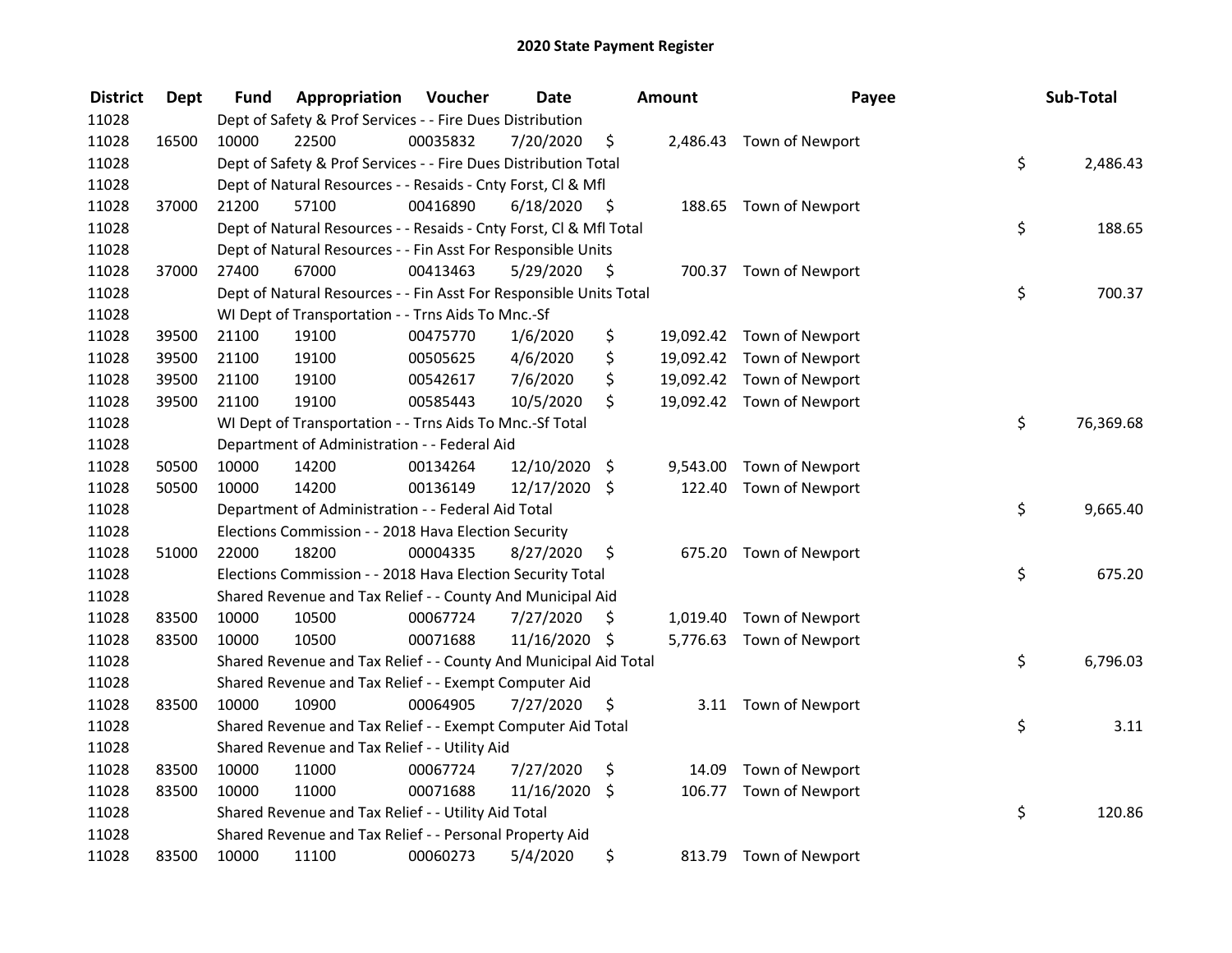| <b>District</b> | <b>Dept</b> | <b>Fund</b> | Appropriation                                                   | <b>Voucher</b> | Date       | Amount |        | Payee           | Sub-Total |
|-----------------|-------------|-------------|-----------------------------------------------------------------|----------------|------------|--------|--------|-----------------|-----------|
| 11028           |             |             | Shared Revenue and Tax Relief - - Personal Property Aid Total   |                |            |        |        |                 | 813.79    |
| 11028           |             |             | Shared Revenue and Tax Relief - - Lottery & Gaming Credit       |                |            |        |        |                 |           |
| 11028           | 83500       | 52100       | 36300                                                           | 00073321       | 11/24/2020 |        | 345.96 | Town of Newport |           |
| 11028           |             |             | Shared Revenue and Tax Relief - - Lottery & Gaming Credit Total |                |            |        |        |                 | 345.96    |
| 11028 Total     |             |             |                                                                 |                |            |        |        |                 | 98,165.48 |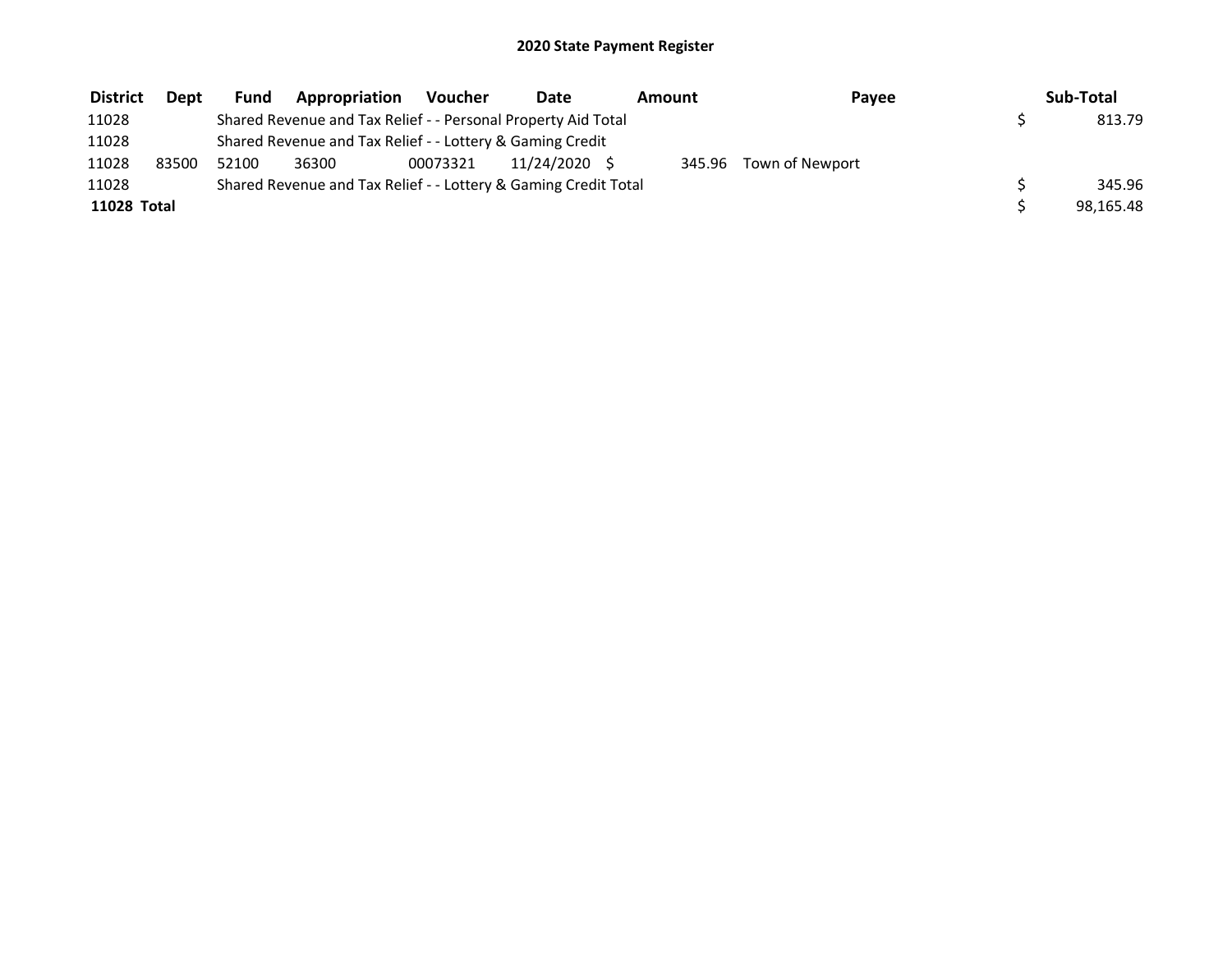| <b>District</b> | <b>Dept</b> | Fund  | <b>Appropriation Voucher</b>                                       |          | <b>Date</b>   |      | Amount | Payee                    | Sub-Total        |
|-----------------|-------------|-------|--------------------------------------------------------------------|----------|---------------|------|--------|--------------------------|------------------|
| 11030           |             |       | Dept of Safety & Prof Services - - Fire Dues Distribution          |          |               |      |        |                          |                  |
| 11030           | 16500       | 10000 | 22500                                                              | 00035833 | 7/20/2020     | \$   |        | 2,819.18 Town Of Otsego  |                  |
| 11030           |             |       | Dept of Safety & Prof Services - - Fire Dues Distribution Total    |          |               |      |        |                          | \$<br>2,819.18   |
| 11030           |             |       | Dept of Natural Resources - - Aids In Lieu Of Taxes - Gener        |          |               |      |        |                          |                  |
| 11030           | 37000       | 10000 | 50300                                                              | 00404280 | 4/21/2020     | - \$ |        | 20.00 Town Of Otsego     |                  |
| 11030           |             |       | Dept of Natural Resources - - Aids In Lieu Of Taxes - Gener Total  |          |               |      |        |                          | \$<br>20.00      |
| 11030           |             |       | Dept of Natural Resources - - Resaids - Cnty Forst, Cl & Mfl       |          |               |      |        |                          |                  |
| 11030           | 37000       | 21200 | 57100                                                              | 00416891 | 6/18/2020     | - \$ |        | 98.74 Town Of Otsego     |                  |
| 11030           |             |       | Dept of Natural Resources - - Resaids - Cnty Forst, Cl & Mfl Total |          |               |      |        |                          | \$<br>98.74      |
| 11030           |             |       | Dept of Natural Resources - - Aids In Lieu Of Taxes - Sum S        |          |               |      |        |                          |                  |
| 11030           | 37000       | 21200 | 57900                                                              | 00404279 | 4/21/2020     | - \$ |        | 520.96 Town Of Otsego    |                  |
| 11030           |             |       | Dept of Natural Resources - - Aids In Lieu Of Taxes - Sum S Total  |          |               |      |        |                          | \$<br>520.96     |
| 11030           |             |       | WI Dept of Transportation - - Trns Aids To Mnc.-Sf                 |          |               |      |        |                          |                  |
| 11030           | 39500       | 21100 | 19100                                                              | 00475771 | 1/6/2020      | \$   |        | 30,984.12 Town Of Otsego |                  |
| 11030           | 39500       | 21100 | 19100                                                              | 00505626 | 4/6/2020      | \$   |        | 30,984.12 Town Of Otsego |                  |
| 11030           | 39500       | 21100 | 19100                                                              | 00542618 | 7/6/2020      | \$   |        | 30,984.12 Town Of Otsego |                  |
| 11030           | 39500       | 21100 | 19100                                                              | 00585444 | 10/5/2020     | \$   |        | 30,984.12 Town Of Otsego |                  |
| 11030           |             |       | WI Dept of Transportation - - Trns Aids To Mnc.-Sf Total           |          |               |      |        |                          | \$<br>123,936.48 |
| 11030           |             |       | Department of Administration - - Federal Aid                       |          |               |      |        |                          |                  |
| 11030           | 50500       | 10000 | 14200                                                              | 00134265 | 12/10/2020 \$ |      |        | 11,250.00 Town Of Otsego |                  |
| 11030           | 50500       | 10000 | 14200                                                              | 00136150 | 12/17/2020 \$ |      |        | 1,193.98 Town Of Otsego  |                  |
| 11030           |             |       | Department of Administration - - Federal Aid Total                 |          |               |      |        |                          | \$<br>12,443.98  |
| 11030           |             |       | Elections Commission - - 2018 Hava Election Security               |          |               |      |        |                          |                  |
| 11030           | 51000       | 22000 | 18200                                                              | 00004148 | 8/10/2020     | \$   |        | 702.70 Town Of Otsego    |                  |
| 11030           |             |       | Elections Commission - - 2018 Hava Election Security Total         |          |               |      |        |                          | \$<br>702.70     |
| 11030           |             |       | Shared Revenue and Tax Relief - - County And Municipal Aid         |          |               |      |        |                          |                  |
| 11030           | 83500       | 10000 | 10500                                                              | 00067725 | 7/27/2020     | \$   |        | 1,746.49 Town Of Otsego  |                  |
| 11030           | 83500       | 10000 | 10500                                                              | 00071689 | 11/16/2020 \$ |      |        | 9,897.33 Town Of Otsego  |                  |
| 11030           |             |       | Shared Revenue and Tax Relief - - County And Municipal Aid Total   |          |               |      |        |                          | \$<br>11,643.82  |
| 11030           |             |       | Shared Revenue and Tax Relief - - Exempt Computer Aid              |          |               |      |        |                          |                  |
| 11030           | 83500       | 10000 | 10900                                                              | 00064906 | 7/27/2020     | \$   |        | 19.75 Town Of Otsego     |                  |
| 11030           |             |       | Shared Revenue and Tax Relief - - Exempt Computer Aid Total        |          |               |      |        |                          | \$<br>19.75      |
| 11030           |             |       | Shared Revenue and Tax Relief - - Personal Property Aid            |          |               |      |        |                          |                  |
| 11030           | 83500       | 10000 | 11100                                                              | 00060274 | 5/4/2020      | \$   | 287.79 | Town Of Otsego           |                  |
| 11030           |             |       | Shared Revenue and Tax Relief - - Personal Property Aid Total      |          |               |      |        |                          | \$<br>287.79     |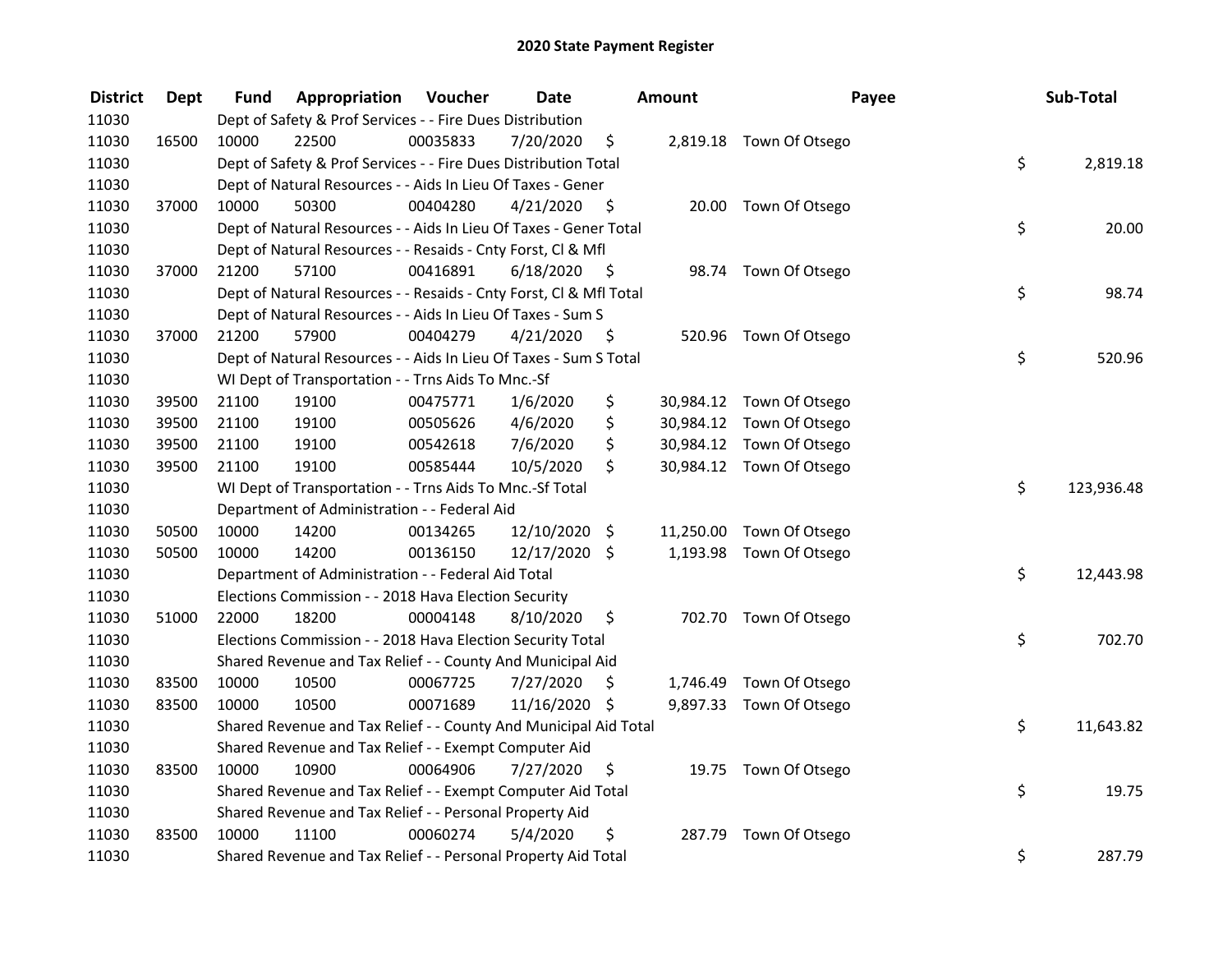|             |  | District Dept Fund Appropriation Voucher | Date | Amount | Payee | Sub-Total  |
|-------------|--|------------------------------------------|------|--------|-------|------------|
| 11030 Total |  |                                          |      |        |       | 152,493.40 |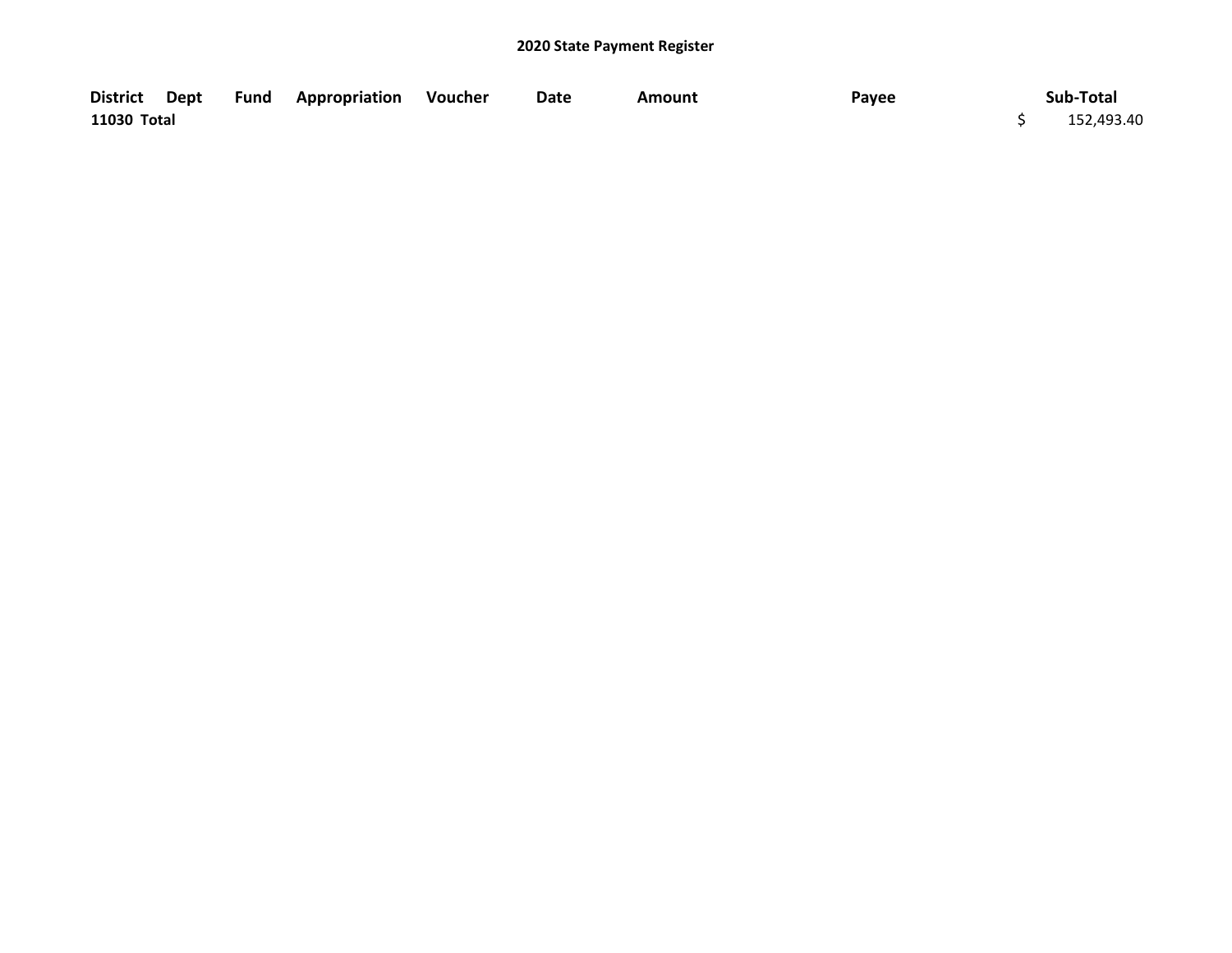| <b>District</b> | Dept  | Fund  | Appropriation                                                        | Voucher  | <b>Date</b>   |      | Amount   | Payee                     | Sub-Total       |
|-----------------|-------|-------|----------------------------------------------------------------------|----------|---------------|------|----------|---------------------------|-----------------|
| 11032           |       |       | Dept of Safety & Prof Services - - Fire Dues Distribution            |          |               |      |          |                           |                 |
| 11032           | 16500 | 10000 | 22500                                                                | 00035834 | 7/20/2020     | \$   |          | 10,551.36 Town Of Pacific |                 |
| 11032           |       |       | Dept of Safety & Prof Services - - Fire Dues Distribution Total      |          |               |      |          |                           | \$<br>10,551.36 |
| 11032           |       |       | Dept of Natural Resources - - Aids In Lieu Of Taxes - Gener          |          |               |      |          |                           |                 |
| 11032           | 37000 | 10000 | 50300                                                                | 00383857 | 1/21/2020     | \$   |          | 32,395.42 Town Of Pacific |                 |
| 11032           | 37000 | 10000 | 50300                                                                | 00404261 | 4/21/2020     | \$   |          | 545.05 Town Of Pacific    |                 |
| 11032           |       |       | Dept of Natural Resources - - Aids In Lieu Of Taxes - Gener Total    |          |               |      |          |                           | \$<br>32,940.47 |
| 11032           |       |       | Dept of Natural Resources - - Resaids - Cnty Forst, Cl & Mfl         |          |               |      |          |                           |                 |
| 11032           | 37000 | 21200 | 57100                                                                | 00416892 | 6/18/2020     | - \$ |          | 39.60 Town Of Pacific     |                 |
| 11032           |       |       | Dept of Natural Resources - - Resaids - Cnty Forst, Cl & Mfl Total   |          |               |      |          |                           | \$<br>39.60     |
| 11032           |       |       | Dept of Natural Resources - - Aids In Lieu Of Taxes - Sum S          |          |               |      |          |                           |                 |
| 11032           | 37000 | 21200 | 57900                                                                | 00404260 | 4/21/2020     | - \$ | 783.60   | Town Of Pacific           |                 |
| 11032           |       |       | Dept of Natural Resources - - Aids In Lieu Of Taxes - Sum S Total    |          |               |      |          |                           | \$<br>783.60    |
| 11032           |       |       | WI Dept of Transportation - - Trns Aids To Mnc.-Sf                   |          |               |      |          |                           |                 |
| 11032           | 39500 | 21100 | 19100                                                                | 00475772 | 1/6/2020      | \$   |          | 16,149.06 Town Of Pacific |                 |
| 11032           | 39500 | 21100 | 19100                                                                | 00505627 | 4/6/2020      | \$   |          | 16,149.06 Town Of Pacific |                 |
| 11032           | 39500 | 21100 | 19100                                                                | 00542619 | 7/6/2020      | \$   |          | 16,149.06 Town Of Pacific |                 |
| 11032           | 39500 | 21100 | 19100                                                                | 00585445 | 10/5/2020     | \$   |          | 16,149.06 Town Of Pacific |                 |
| 11032           |       |       | WI Dept of Transportation - - Trns Aids To Mnc.-Sf Total             |          |               |      |          |                           | \$<br>64,596.24 |
| 11032           |       |       | WI Dept of Transportation - - Hwy Mgmt & Opers Sf                    |          |               |      |          |                           |                 |
| 11032           | 39500 | 21100 | 36500                                                                | 00577081 | 9/25/2020     | \$   |          | 500.00 Town Of Pacific    |                 |
| 11032           |       |       | WI Dept of Transportation - - Hwy Mgmt & Opers Sf Total              |          |               |      |          |                           | \$<br>500.00    |
| 11032           |       |       | Department of Administration - - Federal Aid                         |          |               |      |          |                           |                 |
| 11032           | 50500 | 10000 | 14200                                                                | 00129760 | 10/2/2020     | \$   |          | 4,306.14 Town Of Pacific  |                 |
| 11032           | 50500 | 10000 | 14200                                                                | 00132096 | 11/13/2020    | \$   | 3,379.30 | Town Of Pacific           |                 |
| 11032           | 50500 | 10000 | 14200                                                                | 00134266 | 12/10/2020 \$ |      |          | 4,212.46 Town Of Pacific  |                 |
| 11032           |       |       | Department of Administration - - Federal Aid Total                   |          |               |      |          |                           | \$<br>11,897.90 |
| 11032           |       |       | Department of Administration - - Hv Trans Ln Annual Impact Fee       |          |               |      |          |                           |                 |
| 11032           | 50500 | 10000 | 17400                                                                | 00121284 | 5/1/2020      | \$   |          | 3,788.00 Town Of Pacific  |                 |
| 11032           |       |       | Department of Administration - - Hv Trans Ln Annual Impact Fee Total |          |               |      |          |                           | \$<br>3,788.00  |
| 11032           |       |       | Elections Commission - - 2018 Hava Election Security                 |          |               |      |          |                           |                 |
| 11032           | 51000 | 22000 | 18200                                                                | 00003797 | 7/9/2020      | \$   |          | 2,262.50 Town Of Pacific  |                 |
| 11032           |       |       | Elections Commission - - 2018 Hava Election Security Total           |          |               |      |          |                           | \$<br>2,262.50  |
| 11032           |       |       | Shared Revenue and Tax Relief - - County And Municipal Aid           |          |               |      |          |                           |                 |
| 11032           | 83500 | 10000 | 10500                                                                | 00067726 | 7/27/2020     | \$   |          | 2,802.21 Town Of Pacific  |                 |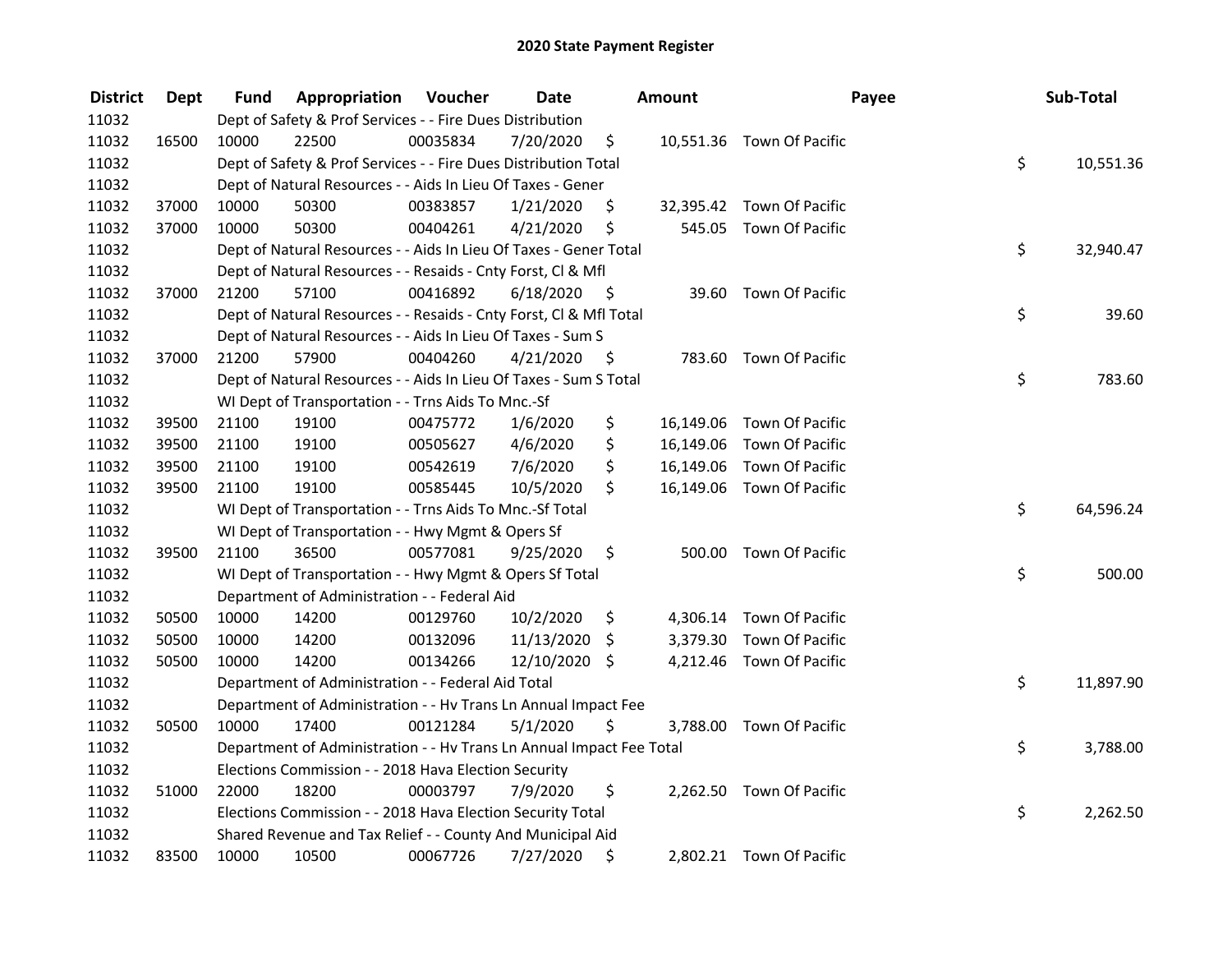| <b>District</b> | Dept  | <b>Fund</b> | Appropriation                                                    | <b>Voucher</b> | Date            | Amount |            |                 | Payee | Sub-Total  |
|-----------------|-------|-------------|------------------------------------------------------------------|----------------|-----------------|--------|------------|-----------------|-------|------------|
| 11032           | 83500 | 10000       | 10500                                                            | 00071690       | $11/16/2020$ \$ |        | 15,879.19  | Town Of Pacific |       |            |
| 11032           |       |             | Shared Revenue and Tax Relief - - County And Municipal Aid Total |                |                 |        |            |                 |       | 18,681.40  |
| 11032           |       |             | Shared Revenue and Tax Relief - - Utility Aid                    |                |                 |        |            |                 |       |            |
| 11032           | 83500 | 10000       | 11000                                                            | 00067726       | 7/27/2020       | S      | 118.028.25 | Town Of Pacific |       |            |
| 11032           | 83500 | 10000       | 11000                                                            | 00071690       | $11/16/2020$ \$ |        | 669,615.04 | Town Of Pacific |       |            |
| 11032           |       |             | Shared Revenue and Tax Relief - - Utility Aid Total              |                |                 |        |            |                 |       | 787,643.29 |
| 11032           |       |             | Shared Revenue and Tax Relief - - Lottery & Gaming Credit        |                |                 |        |            |                 |       |            |
| 11032           | 83500 | 52100       | 36300                                                            | 00055221       | 3/23/2020       | S      | 5.995.97   | Town Of Pacific |       |            |
| 11032           |       |             | Shared Revenue and Tax Relief - - Lottery & Gaming Credit Total  |                |                 |        |            |                 |       | 5,995.97   |
| 11032 Total     |       |             |                                                                  |                |                 |        |            |                 |       | 939,680.33 |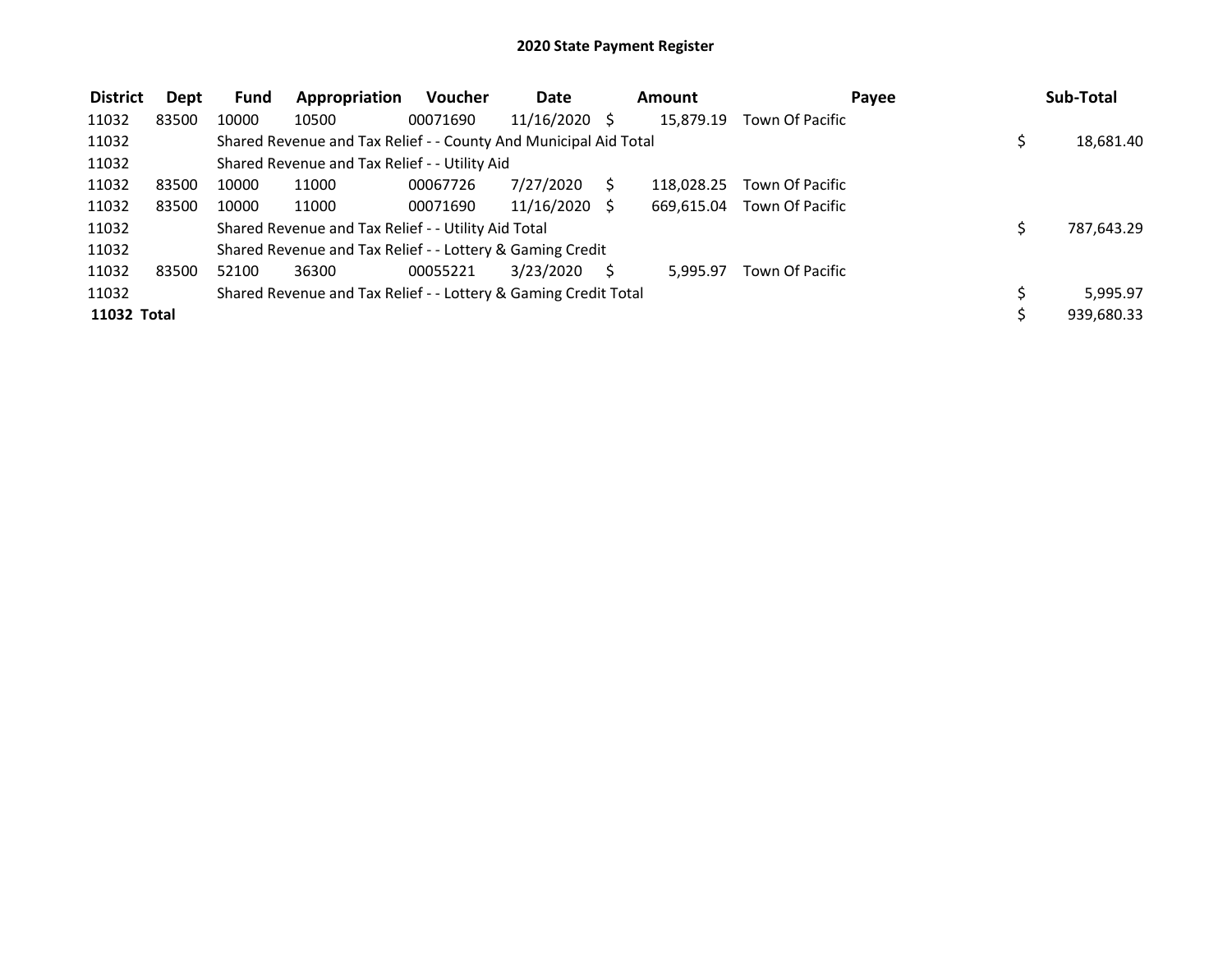| <b>District</b> | <b>Dept</b> | <b>Fund</b> | Appropriation                                                       | Voucher  | <b>Date</b>   |      | Amount | Payee                       | Sub-Total        |
|-----------------|-------------|-------------|---------------------------------------------------------------------|----------|---------------|------|--------|-----------------------------|------------------|
| 11034           |             |             | Dept of Safety & Prof Services - - Fire Dues Distribution           |          |               |      |        |                             |                  |
| 11034           | 16500       | 10000       | 22500                                                               | 00035835 | 7/17/2020     | \$   |        | 3,510.58 Town Of Randolph   |                  |
| 11034           |             |             | Dept of Safety & Prof Services - - Fire Dues Distribution Total     |          |               |      |        |                             | \$<br>3,510.58   |
| 11034           |             |             | Dept of Natural Resources - - Resaids - Cnty Forst, Cl & Mfl        |          |               |      |        |                             |                  |
| 11034           | 37000       | 21200       | 57100                                                               | 00416893 | 6/18/2020     | - \$ |        | 66.74 Town Of Randolph      |                  |
| 11034           |             |             | Dept of Natural Resources - - Resaids - Cnty Forst, Cl & Mfl Total  |          |               |      |        |                             | \$<br>66.74      |
| 11034           |             |             | WI Dept of Transportation - - Trns Aids To Mnc.-Sf                  |          |               |      |        |                             |                  |
| 11034           | 39500       | 21100       | 19100                                                               | 00475773 | 1/6/2020      | \$   |        | 26,010.63 Town Of Randolph  |                  |
| 11034           | 39500       | 21100       | 19100                                                               | 00505628 | 4/6/2020      | \$   |        | 26,010.63 Town Of Randolph  |                  |
| 11034           | 39500       | 21100       | 19100                                                               | 00542620 | 7/6/2020      | \$   |        | 26,010.63 Town Of Randolph  |                  |
| 11034           | 39500       | 21100       | 19100                                                               | 00585446 | 10/5/2020     | \$   |        | 26,010.63 Town Of Randolph  |                  |
| 11034           |             |             | WI Dept of Transportation - - Trns Aids To Mnc.-Sf Total            |          |               |      |        |                             | \$<br>104,042.52 |
| 11034           |             |             | Department of Military Affairs - - Major Disaster Assist; Pif       |          |               |      |        |                             |                  |
| 11034           | 46500       | 27200       | 36500                                                               | 00084367 | 10/15/2020 \$ |      |        | 2,184.55 Town Of Randolph   |                  |
| 11034           |             |             | Department of Military Affairs - - Major Disaster Assist; Pif Total |          |               |      |        |                             | \$<br>2,184.55   |
| 11034           |             |             | Department of Administration - - Federal Aid                        |          |               |      |        |                             |                  |
| 11034           | 50500       | 10000       | 14200                                                               | 00129761 | 10/1/2020     | \$   |        | 2,583.61 Town Of Randolph   |                  |
| 11034           | 50500       | 10000       | 14200                                                               | 00134267 | 12/9/2020     | \$   |        | 2,274.96 Town Of Randolph   |                  |
| 11034           |             |             | Department of Administration - - Federal Aid Total                  |          |               |      |        |                             | \$<br>4,858.57   |
| 11034           |             |             | Shared Revenue and Tax Relief - - County And Municipal Aid          |          |               |      |        |                             |                  |
| 11034           | 83500       | 10000       | 10500                                                               | 00067727 | 7/27/2020     | \$   |        | 1,361.02 Town Of Randolph   |                  |
| 11034           | 83500       | 10000       | 10500                                                               | 00071691 | 11/16/2020 \$ |      |        | 7,712.47 Town Of Randolph   |                  |
| 11034           |             |             | Shared Revenue and Tax Relief - - County And Municipal Aid Total    |          |               |      |        |                             | \$<br>9,073.49   |
| 11034           |             |             | Shared Revenue and Tax Relief - - Exempt Computer Aid               |          |               |      |        |                             |                  |
| 11034           | 83500       | 10000       | 10900                                                               | 00064907 | 7/27/2020     | \$   | 217.20 | Town Of Randolph            |                  |
| 11034           |             |             | Shared Revenue and Tax Relief - - Exempt Computer Aid Total         |          |               |      |        |                             | \$<br>217.20     |
| 11034           |             |             | Shared Revenue and Tax Relief - - Utility Aid                       |          |               |      |        |                             |                  |
| 11034           | 83500       | 10000       | 11000                                                               | 00067727 | 7/27/2020     | \$   |        | 24,769.47 Town Of Randolph  |                  |
| 11034           | 83500       | 10000       | 11000                                                               | 00071691 | 11/16/2020    | \$   |        | 145,822.56 Town Of Randolph |                  |
| 11034           |             |             | Shared Revenue and Tax Relief - - Utility Aid Total                 |          |               |      |        |                             | \$<br>170,592.03 |
| 11034           |             |             | Shared Revenue and Tax Relief - - Personal Property Aid             |          |               |      |        |                             |                  |
| 11034           | 83500       | 10000       | 11100                                                               | 00060275 | 5/4/2020      | \$   |        | 1,657.89 Town Of Randolph   |                  |
| 11034           |             |             | Shared Revenue and Tax Relief - - Personal Property Aid Total       |          |               |      |        |                             | \$<br>1,657.89   |
| 11034 Total     |             |             |                                                                     |          |               |      |        |                             | \$<br>296,203.57 |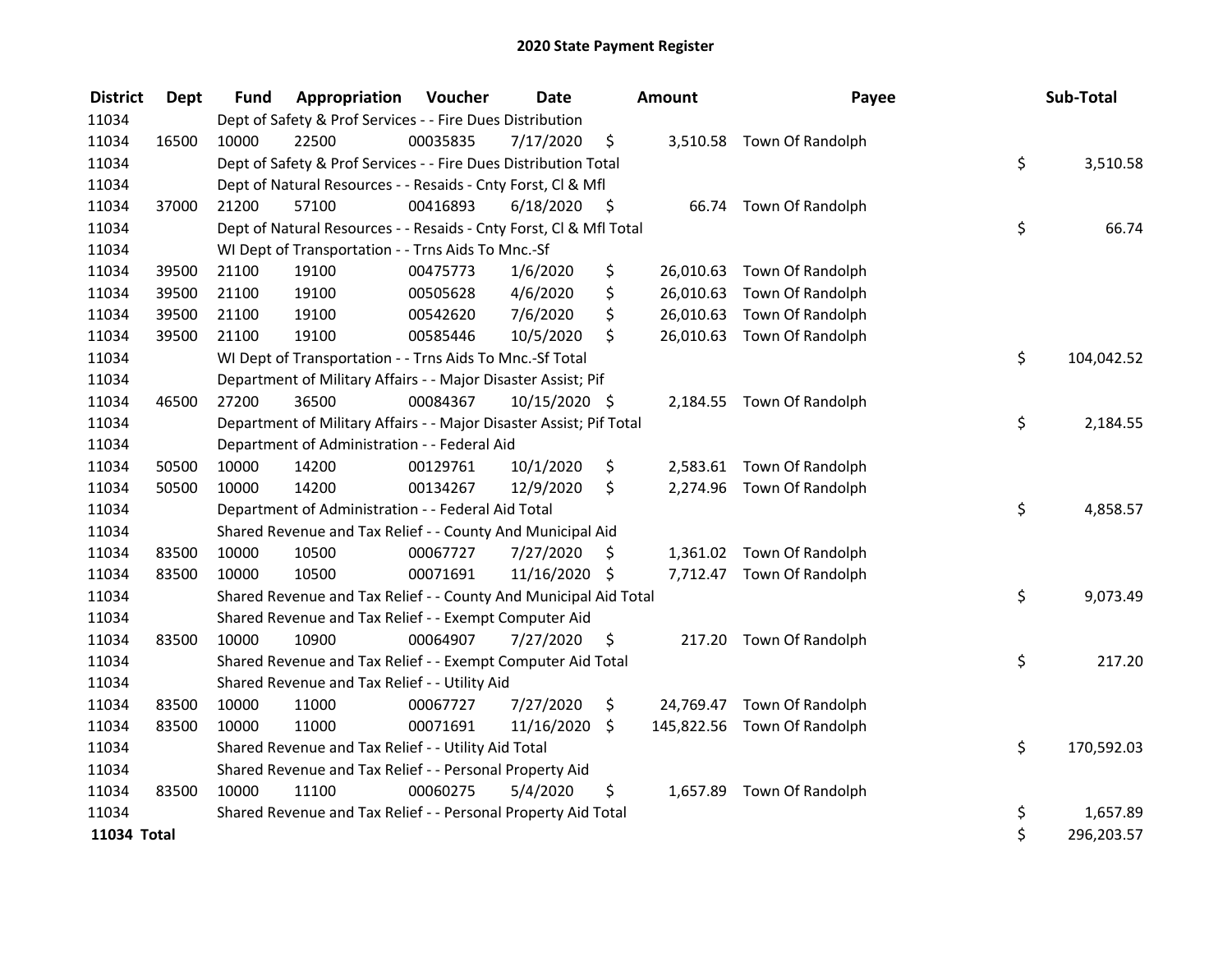| <b>District</b> | Dept  | <b>Fund</b> | Appropriation                                                      | Voucher  | Date          |      | <b>Amount</b> |                         | Payee | Sub-Total  |
|-----------------|-------|-------------|--------------------------------------------------------------------|----------|---------------|------|---------------|-------------------------|-------|------------|
| 11036           |       |             | Dept of Safety & Prof Services - - Fire Dues Distribution          |          |               |      |               |                         |       |            |
| 11036           | 16500 | 10000       | 22500                                                              | 00035836 | 7/17/2020     | \$   |               | 2,233.94 Town Of Scott  |       |            |
| 11036           |       |             | Dept of Safety & Prof Services - - Fire Dues Distribution Total    |          |               |      |               |                         | \$    | 2,233.94   |
| 11036           |       |             | Dept of Natural Resources - - Resaids - Cnty Forst, Cl & Mfl       |          |               |      |               |                         |       |            |
| 11036           | 37000 | 21200       | 57100                                                              | 00416894 | 6/18/2020     | - \$ |               | 124.60 Town Of Scott    |       |            |
| 11036           |       |             | Dept of Natural Resources - - Resaids - Cnty Forst, Cl & Mfl Total |          |               |      |               |                         | \$    | 124.60     |
| 11036           |       |             | WI Dept of Transportation - - Trns Aids To Mnc.-Sf                 |          |               |      |               |                         |       |            |
| 11036           | 39500 | 21100       | 19100                                                              | 00475774 | 1/6/2020      | \$   |               | 23,310.36 Town Of Scott |       |            |
| 11036           | 39500 | 21100       | 19100                                                              | 00505629 | 4/6/2020      | \$   |               | 23,310.36 Town Of Scott |       |            |
| 11036           | 39500 | 21100       | 19100                                                              | 00542621 | 7/6/2020      | \$   |               | 23,310.36 Town Of Scott |       |            |
| 11036           | 39500 | 21100       | 19100                                                              | 00585447 | 10/5/2020     | \$   |               | 23,310.36 Town Of Scott |       |            |
| 11036           |       |             | WI Dept of Transportation - - Trns Aids To Mnc.-Sf Total           |          |               |      |               |                         | \$    | 93,241.44  |
| 11036           |       |             | Department of Administration - - Federal Aid                       |          |               |      |               |                         |       |            |
| 11036           | 50500 | 10000       | 14200                                                              | 00134268 | 12/9/2020     | \$   | 1,469.03      | Town Of Scott           |       |            |
| 11036           |       |             | Department of Administration - - Federal Aid Total                 |          |               |      |               |                         | \$    | 1,469.03   |
| 11036           |       |             | Shared Revenue and Tax Relief - - County And Municipal Aid         |          |               |      |               |                         |       |            |
| 11036           | 83500 | 10000       | 10500                                                              | 00067728 | 7/27/2020     | S.   |               | 1,445.42 Town Of Scott  |       |            |
| 11036           | 83500 | 10000       | 10500                                                              | 00071692 | 11/16/2020 \$ |      |               | 8,190.74 Town Of Scott  |       |            |
| 11036           |       |             | Shared Revenue and Tax Relief - - County And Municipal Aid Total   |          |               |      |               |                         | \$    | 9,636.16   |
| 11036           |       |             | Shared Revenue and Tax Relief - - Exempt Computer Aid              |          |               |      |               |                         |       |            |
| 11036           | 83500 | 10000       | 10900                                                              | 00064908 | 7/27/2020     | \$   | 2.08          | Town Of Scott           |       |            |
| 11036           |       |             | Shared Revenue and Tax Relief - - Exempt Computer Aid Total        |          |               |      |               |                         | \$    | 2.08       |
| 11036           |       |             | Shared Revenue and Tax Relief - - Utility Aid                      |          |               |      |               |                         |       |            |
| 11036           | 83500 | 10000       | 11000                                                              | 00067728 | 7/27/2020     | \$   |               | 16,407.25 Town Of Scott |       |            |
| 11036           | 83500 | 10000       | 11000                                                              | 00071692 | 11/16/2020    | \$   |               | 93,016.81 Town Of Scott |       |            |
| 11036           |       |             | Shared Revenue and Tax Relief - - Utility Aid Total                |          |               |      |               |                         | \$    | 109,424.06 |
| 11036           |       |             | Shared Revenue and Tax Relief - - Personal Property Aid            |          |               |      |               |                         |       |            |
| 11036           | 83500 | 10000       | 11100                                                              | 00060276 | 5/4/2020      | \$   |               | 113.77 Town Of Scott    |       |            |
| 11036           |       |             | Shared Revenue and Tax Relief - - Personal Property Aid Total      |          |               |      |               |                         | \$    | 113.77     |
| 11036 Total     |       |             |                                                                    |          |               |      |               |                         | \$    | 216,245.08 |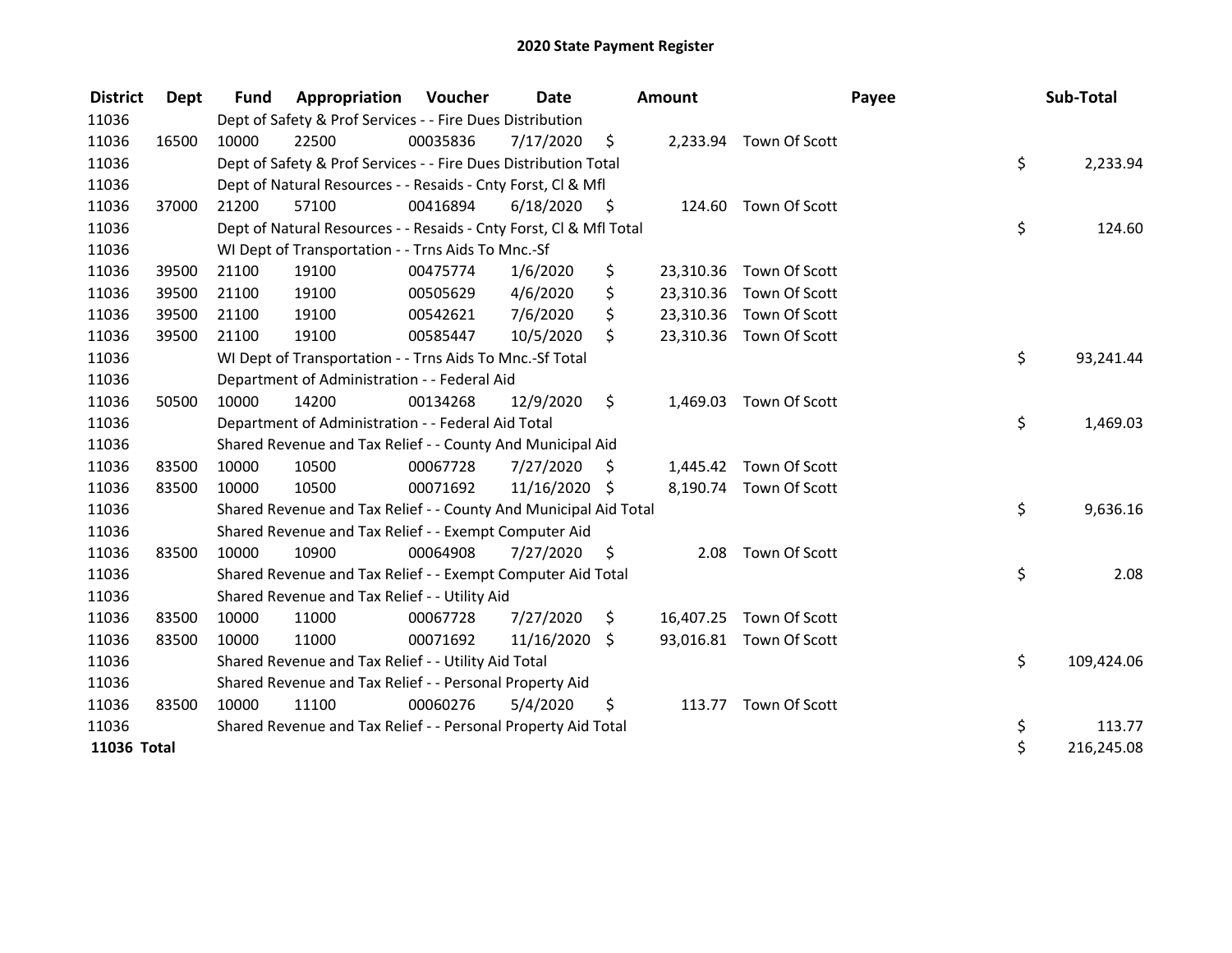| <b>District</b> | <b>Dept</b> | Fund  | Appropriation                                                      | Voucher  | <b>Date</b>   |      | <b>Amount</b> | Payee                        | Sub-Total        |
|-----------------|-------------|-------|--------------------------------------------------------------------|----------|---------------|------|---------------|------------------------------|------------------|
| 11038           |             |       | Dept of Safety & Prof Services - - Fire Dues Distribution          |          |               |      |               |                              |                  |
| 11038           | 16500       | 10000 | 22500                                                              | 00035837 | 7/20/2020     | \$   |               | 2,118.28 Town Of Springvale  |                  |
| 11038           |             |       | Dept of Safety & Prof Services - - Fire Dues Distribution Total    |          |               |      |               |                              | \$<br>2,118.28   |
| 11038           |             |       | Dept of Natural Resources - - Aids In Lieu Of Taxes - Gener        |          |               |      |               |                              |                  |
| 11038           | 37000       | 10000 | 50300                                                              | 00383866 | 1/21/2020     | \$   |               | 31,439.38 Town Of Springvale |                  |
| 11038           | 37000       | 10000 | 50300                                                              | 00404472 | 4/21/2020     | \$   |               | 1,645.22 Town Of Springvale  |                  |
| 11038           |             |       | Dept of Natural Resources - - Aids In Lieu Of Taxes - Gener Total  |          |               |      |               |                              | \$<br>33,084.60  |
| 11038           |             |       | Dept of Natural Resources - - Resaids - Cnty Forst, Cl & Mfl       |          |               |      |               |                              |                  |
| 11038           | 37000       | 21200 | 57100                                                              | 00416895 | 6/18/2020     | - \$ |               | 220.33 Town Of Springvale    |                  |
| 11038           |             |       | Dept of Natural Resources - - Resaids - Cnty Forst, Cl & Mfl Total |          |               |      |               |                              | \$<br>220.33     |
| 11038           |             |       | Dept of Natural Resources - - Aids In Lieu Of Taxes - Sum S        |          |               |      |               |                              |                  |
| 11038           | 37000       | 21200 | 57900                                                              | 00404471 | 4/21/2020     | -\$  |               | 466.51 Town Of Springvale    |                  |
| 11038           |             |       | Dept of Natural Resources - - Aids In Lieu Of Taxes - Sum S Total  |          |               |      |               |                              | \$<br>466.51     |
| 11038           |             |       | WI Dept of Transportation - - Trns Aids To Mnc.-Sf                 |          |               |      |               |                              |                  |
| 11038           | 39500       | 21100 | 19100                                                              | 00475775 | 1/6/2020      | \$   |               | 31,115.52 Town Of Springvale |                  |
| 11038           | 39500       | 21100 | 19100                                                              | 00505630 | 4/6/2020      | \$   |               | 31,115.52 Town Of Springvale |                  |
| 11038           | 39500       | 21100 | 19100                                                              | 00542622 | 7/6/2020      | \$   |               | 31,115.52 Town Of Springvale |                  |
| 11038           | 39500       | 21100 | 19100                                                              | 00585448 | 10/5/2020     | \$   |               | 31,115.52 Town Of Springvale |                  |
| 11038           |             |       | WI Dept of Transportation - - Trns Aids To Mnc.-Sf Total           |          |               |      |               |                              | \$<br>124,462.08 |
| 11038           |             |       | Department of Administration - - Federal Aid                       |          |               |      |               |                              |                  |
| 11038           | 50500       | 10000 | 14200                                                              | 00134269 | 12/10/2020 \$ |      |               | 4,769.41 Town Of Springvale  |                  |
| 11038           |             |       | Department of Administration - - Federal Aid Total                 |          |               |      |               |                              | \$<br>4,769.41   |
| 11038           |             |       | Elections Commission - - 2018 Hava Election Security               |          |               |      |               |                              |                  |
| 11038           | 51000       | 22000 | 18200                                                              | 00004653 | 9/18/2020     | \$   |               | 571.80 Town Of Springvale    |                  |
| 11038           |             |       | Elections Commission - - 2018 Hava Election Security Total         |          |               |      |               |                              | \$<br>571.80     |
| 11038           |             |       | Shared Revenue and Tax Relief - - County And Municipal Aid         |          |               |      |               |                              |                  |
| 11038           | 83500       | 10000 | 10500                                                              | 00067729 | 7/27/2020     | \$   |               | 962.82 Town Of Springvale    |                  |
| 11038           | 83500       | 10000 | 10500                                                              | 00071693 | 11/16/2020 \$ |      |               | 5,455.96 Town Of Springvale  |                  |
| 11038           |             |       | Shared Revenue and Tax Relief - - County And Municipal Aid Total   |          |               |      |               |                              | \$<br>6,418.78   |
| 11038           |             |       | Shared Revenue and Tax Relief - - Exempt Computer Aid              |          |               |      |               |                              |                  |
| 11038           | 83500       | 10000 | 10900                                                              | 00064909 | 7/27/2020     | \$   | 17.67         | Town Of Springvale           |                  |
| 11038           |             |       | Shared Revenue and Tax Relief - - Exempt Computer Aid Total        |          |               |      |               |                              | \$<br>17.67      |
| 11038           |             |       | Shared Revenue and Tax Relief - - Utility Aid                      |          |               |      |               |                              |                  |
| 11038           | 83500       | 10000 | 11000                                                              | 00067729 | 7/27/2020     | \$   |               | 206.94 Town Of Springvale    |                  |
| 11038           | 83500       | 10000 | 11000                                                              | 00071693 | 11/16/2020    | \$   |               | 1,622.54 Town Of Springvale  |                  |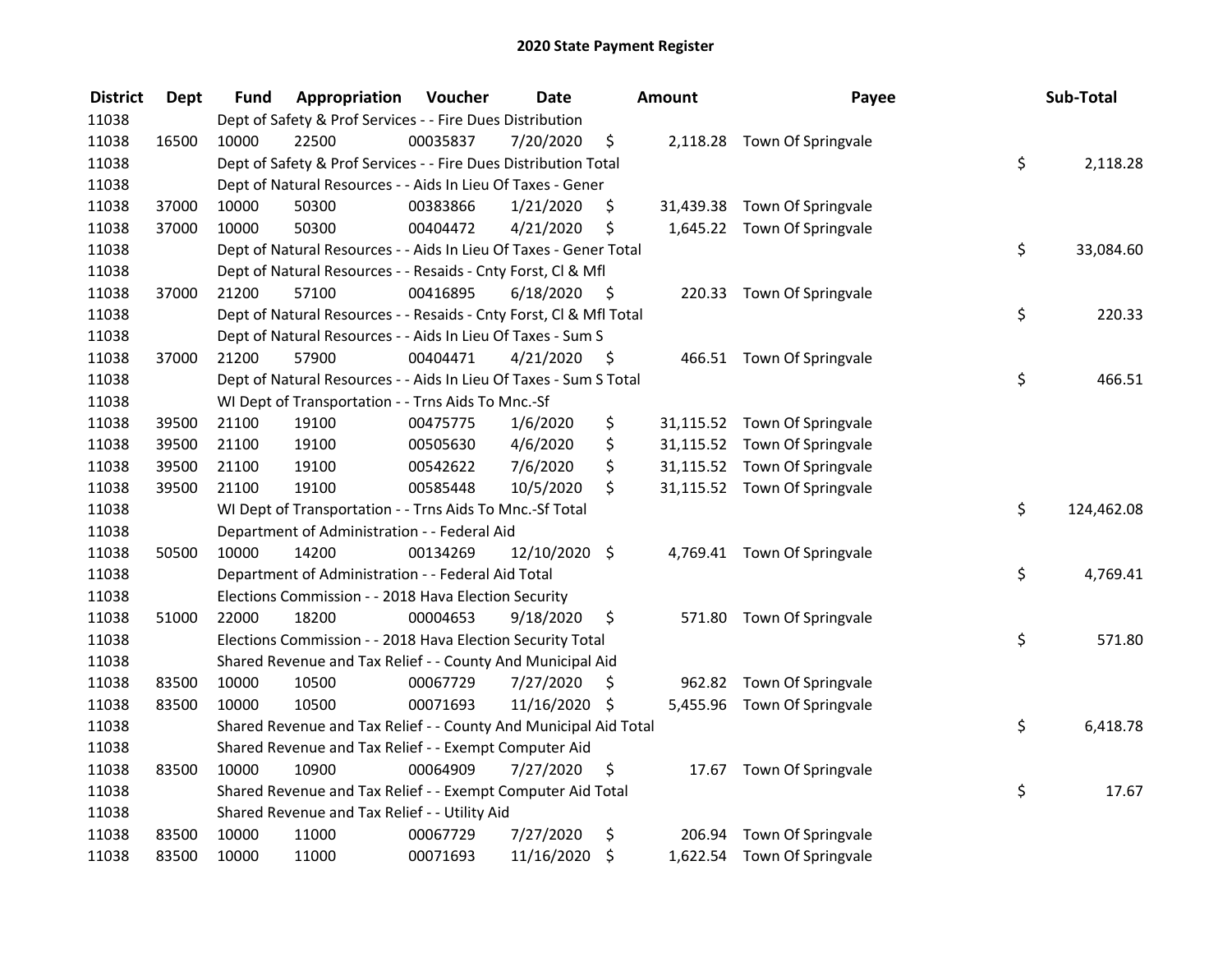| <b>District</b> | <b>Dept</b> | Fund  | Appropriation                                                 | <b>Voucher</b> | Date     | Amount | Payee                       | Sub-Total  |
|-----------------|-------------|-------|---------------------------------------------------------------|----------------|----------|--------|-----------------------------|------------|
| 11038           |             |       | Shared Revenue and Tax Relief - - Utility Aid Total           |                |          |        |                             | 1,829.48   |
| 11038           |             |       | Shared Revenue and Tax Relief - - Personal Property Aid       |                |          |        |                             |            |
| 11038           | 83500       | 10000 | 11100                                                         | 00060277       | 5/4/2020 |        | 1,027.29 Town Of Springvale |            |
| 11038           |             |       | Shared Revenue and Tax Relief - - Personal Property Aid Total |                |          |        |                             | 1.027.29   |
| 11038 Total     |             |       |                                                               |                |          |        |                             | 174,986.23 |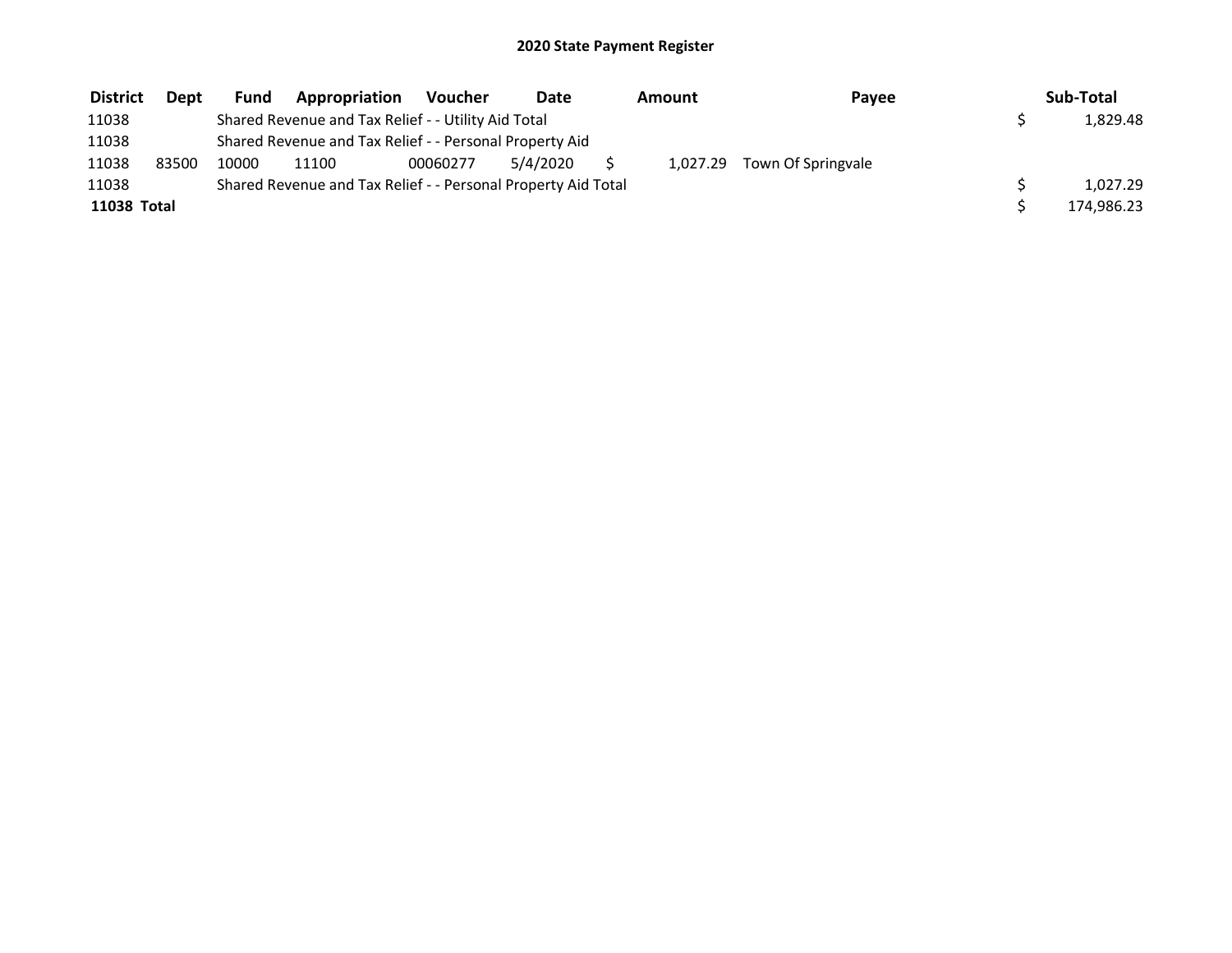| <b>District</b> | <b>Dept</b> | Fund  | Appropriation                                                      | Voucher  | <b>Date</b>   |      | <b>Amount</b> | Payee                         | Sub-Total        |
|-----------------|-------------|-------|--------------------------------------------------------------------|----------|---------------|------|---------------|-------------------------------|------------------|
| 11040           |             |       | Dept of Safety & Prof Services - - Fire Dues Distribution          |          |               |      |               |                               |                  |
| 11040           | 16500       | 10000 | 22500                                                              | 00035838 | 7/20/2020     | \$   |               | 12,756.86 Town Of West Point  |                  |
| 11040           |             |       | Dept of Safety & Prof Services - - Fire Dues Distribution Total    |          |               |      |               |                               | \$<br>12,756.86  |
| 11040           |             |       | Dept of Natural Resources - - Aids In Lieu Of Taxes - Gener        |          |               |      |               |                               |                  |
| 11040           | 37000       | 10000 | 50300                                                              | 00383861 | 1/21/2020     | \$   |               | 48,842.13 Town Of West Point  |                  |
| 11040           | 37000       | 10000 | 50300                                                              | 00383862 | 1/21/2020     | \$   | 756.41        | Town Of West Point            |                  |
| 11040           | 37000       | 10000 | 50300                                                              | 00404339 | 4/21/2020     | \$   |               | 90.93 Town Of West Point      |                  |
| 11040           |             |       | Dept of Natural Resources - - Aids In Lieu Of Taxes - Gener Total  |          |               |      |               |                               | \$<br>49,689.47  |
| 11040           |             |       | Dept of Natural Resources - - Resaids - Cnty Forst, Cl & Mfl       |          |               |      |               |                               |                  |
| 11040           | 37000       | 21200 | 57100                                                              | 00416896 | 6/18/2020     | - \$ |               | 164.81 Town Of West Point     |                  |
| 11040           |             |       | Dept of Natural Resources - - Resaids - Cnty Forst, Cl & Mfl Total |          |               |      |               |                               | \$<br>164.81     |
| 11040           |             |       | WI Dept of Transportation - - Trns Aids To Mnc.-Sf                 |          |               |      |               |                               |                  |
| 11040           | 39500       | 21100 | 19100                                                              | 00475776 | 1/6/2020      | \$   |               | 26,831.88 Town Of West Point  |                  |
| 11040           | 39500       | 21100 | 19100                                                              | 00505631 | 4/6/2020      | \$   |               | 26,831.88 Town Of West Point  |                  |
| 11040           | 39500       | 21100 | 19100                                                              | 00542623 | 7/6/2020      | \$   |               | 26,831.88 Town Of West Point  |                  |
| 11040           | 39500       | 21100 | 19100                                                              | 00585449 | 10/5/2020     | \$   |               | 26,831.88 Town Of West Point  |                  |
| 11040           |             |       | WI Dept of Transportation - - Trns Aids To Mnc.-Sf Total           |          |               |      |               |                               | \$<br>107,327.52 |
| 11040           |             |       | WI Dept of Transportation - - Local Rds, Grants Sf                 |          |               |      |               |                               |                  |
| 11040           | 39500       | 21100 | 27000                                                              | 00480760 | 1/14/2020     | \$   |               | 174,542.49 Town Of West Point |                  |
| 11040           |             |       | WI Dept of Transportation - - Local Rds, Grants Sf Total           |          |               |      |               |                               | \$<br>174,542.49 |
| 11040           |             |       | Department of Administration - - Federal Aid                       |          |               |      |               |                               |                  |
| 11040           | 50500       | 10000 | 14200                                                              | 00129762 | 10/2/2020     | \$   |               | 1,273.86 Town Of West Point   |                  |
| 11040           | 50500       | 10000 | 14200                                                              | 00134270 | 12/10/2020 \$ |      |               | 26,810.97 Town Of West Point  |                  |
| 11040           |             |       | Department of Administration - - Federal Aid Total                 |          |               |      |               |                               | \$<br>28,084.83  |
| 11040           |             |       | Elections Commission - - 2018 Hava Election Security               |          |               |      |               |                               |                  |
| 11040           | 51000       | 22000 | 18200                                                              | 00004661 | 9/18/2020     | \$   |               | 1,809.30 Town Of West Point   |                  |
| 11040           |             |       | Elections Commission - - 2018 Hava Election Security Total         |          |               |      |               |                               | \$<br>1,809.30   |
| 11040           |             |       | Shared Revenue and Tax Relief - - County And Municipal Aid         |          |               |      |               |                               |                  |
| 11040           | 83500       | 10000 | 10500                                                              | 00067730 | 7/27/2020     | \$   |               | 2,927.89 Town Of West Point   |                  |
| 11040           | 83500       | 10000 | 10500                                                              | 00071694 | 11/16/2020 \$ |      |               | 16,598.37 Town Of West Point  |                  |
| 11040           |             |       | Shared Revenue and Tax Relief - - County And Municipal Aid Total   |          |               |      |               |                               | \$<br>19,526.26  |
| 11040           |             |       | Shared Revenue and Tax Relief - - Exempt Computer Aid              |          |               |      |               |                               |                  |
| 11040           | 83500       | 10000 | 10900                                                              | 00064910 | 7/27/2020     | \$   | 22.86         | Town Of West Point            |                  |
| 11040           |             |       | Shared Revenue and Tax Relief - - Exempt Computer Aid Total        |          |               |      |               |                               | \$<br>22.86      |
| 11040           |             |       | Shared Revenue and Tax Relief - - Personal Property Aid            |          |               |      |               |                               |                  |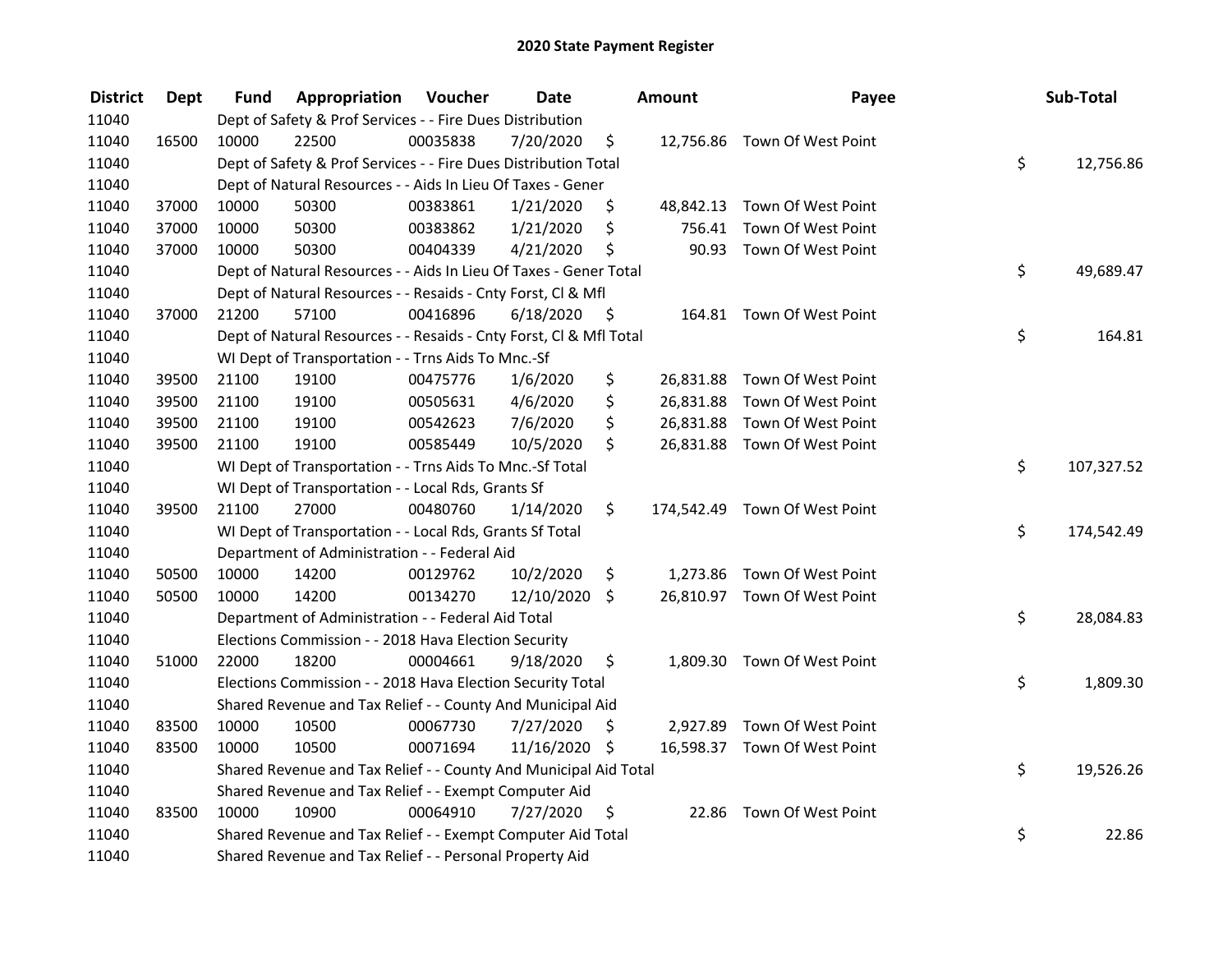| <b>District</b> | Dept  | <b>Fund</b> | Appropriation                                                                 | <b>Voucher</b> | <b>Date</b> |    | Amount    | Payee              |    | Sub-Total  |
|-----------------|-------|-------------|-------------------------------------------------------------------------------|----------------|-------------|----|-----------|--------------------|----|------------|
| 11040           | 83500 | 10000       | 11100                                                                         | 00060278       | 5/4/2020    | S. | 1.011.11  | Town Of West Point |    |            |
| 11040           |       |             | Shared Revenue and Tax Relief - - Personal Property Aid Total                 |                |             |    |           |                    | \$ | 1,011.11   |
| 11040           |       |             | Shared Revenue and Tax Relief - - State Aid; Video Service Provider Fee       |                |             |    |           |                    |    |            |
| 11040           | 83500 | 10000       | 11200                                                                         | 00064101       | 7/27/2020   | S. | 2.333.13  | Town Of West Point |    |            |
| 11040           |       |             | Shared Revenue and Tax Relief - - State Aid; Video Service Provider Fee Total |                |             |    |           |                    | Ś. | 2,333.13   |
| 11040           |       |             | Shared Revenue and Tax Relief - - Payments For Municipal Svcs                 |                |             |    |           |                    |    |            |
| 11040           | 83500 | 10000       | 50100                                                                         | 00054717       | 2/3/2020    | S  | 129.69    | Town Of West Point |    |            |
| 11040           |       |             | Shared Revenue and Tax Relief - - Payments For Municipal Svcs Total           |                |             |    |           |                    | \$ | 129.69     |
| 11040           |       |             | Shared Revenue and Tax Relief - - Lottery & Gaming Credit                     |                |             |    |           |                    |    |            |
| 11040           | 83500 | 52100       | 36300                                                                         | 00055222       | 3/23/2020   | S. | 17.404.44 | Town Of West Point |    |            |
| 11040           |       |             | Shared Revenue and Tax Relief - - Lottery & Gaming Credit Total               |                |             |    |           |                    |    | 17,404.44  |
| 11040 Total     |       |             |                                                                               |                |             |    |           |                    |    | 414,802.77 |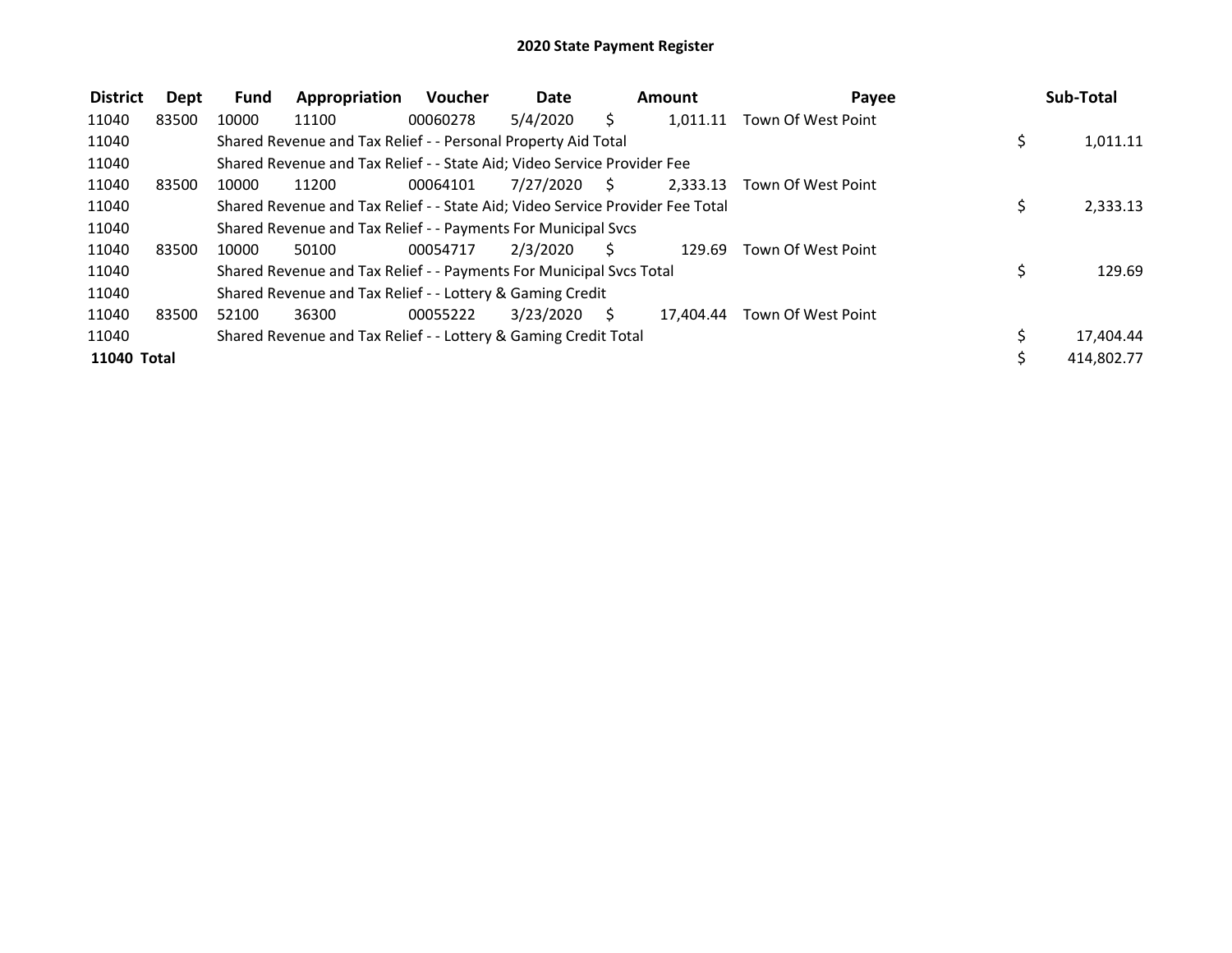| <b>District</b> | <b>Dept</b> | Fund  | Appropriation                                                      | Voucher  | <b>Date</b>   |      | <b>Amount</b> | Payee                     | Sub-Total        |
|-----------------|-------------|-------|--------------------------------------------------------------------|----------|---------------|------|---------------|---------------------------|------------------|
| 11042           |             |       | Dept of Safety & Prof Services - - Fire Dues Distribution          |          |               |      |               |                           |                  |
| 11042           | 16500       | 10000 | 22500                                                              | 00035839 | 7/17/2020     | \$   |               | 7,155.70 Town Of Wyocena  |                  |
| 11042           |             |       | Dept of Safety & Prof Services - - Fire Dues Distribution Total    |          |               |      |               |                           | \$<br>7,155.70   |
| 11042           |             |       | Dept of Natural Resources - - Aids In Lieu Of Taxes - Gener        |          |               |      |               |                           |                  |
| 11042           | 37000       | 10000 | 50300                                                              | 00383825 | 1/17/2020     | \$   | 2,724.78      | Town Of Wyocena           |                  |
| 11042           | 37000       | 10000 | 50300                                                              | 00383826 | 1/17/2020     | \$   | 2,092.49      | Town Of Wyocena           |                  |
| 11042           | 37000       | 10000 | 50300                                                              | 00383827 | 1/17/2020     | \$   | 3,816.82      | Town Of Wyocena           |                  |
| 11042           | 37000       | 10000 | 50300                                                              | 00403804 | 4/21/2020     | \$   | 32.73         | Town Of Wyocena           |                  |
| 11042           | 37000       | 10000 | 50300                                                              | 00403805 | 4/21/2020     | \$   | 235.36        | Town Of Wyocena           |                  |
| 11042           | 37000       | 10000 | 50300                                                              | 00403806 | 4/21/2020     | \$   | 207.38        | Town Of Wyocena           |                  |
| 11042           |             |       | Dept of Natural Resources - - Aids In Lieu Of Taxes - Gener Total  |          |               |      |               |                           | \$<br>9,109.56   |
| 11042           |             |       | Dept of Natural Resources - - Resaids - Cnty Forst, Cl & Mfl       |          |               |      |               |                           |                  |
| 11042           | 37000       | 21200 | 57100                                                              | 00416897 | 6/18/2020     | - \$ | 162.48        | Town Of Wyocena           |                  |
| 11042           |             |       | Dept of Natural Resources - - Resaids - Cnty Forst, Cl & Mfl Total |          |               |      |               |                           | \$<br>162.48     |
| 11042           |             |       | WI Dept of Transportation - - Trns Aids To Mnc.-Sf                 |          |               |      |               |                           |                  |
| 11042           | 39500       | 21100 | 19100                                                              | 00475777 | 1/6/2020      | \$   |               | 31,884.21 Town Of Wyocena |                  |
| 11042           | 39500       | 21100 | 19100                                                              | 00505632 | 4/6/2020      | \$   |               | 31,884.21 Town Of Wyocena |                  |
| 11042           | 39500       | 21100 | 19100                                                              | 00542624 | 7/6/2020      | \$   |               | 31,884.21 Town Of Wyocena |                  |
| 11042           | 39500       | 21100 | 19100                                                              | 00585450 | 10/5/2020     | \$   |               | 31,884.21 Town Of Wyocena |                  |
| 11042           |             |       | WI Dept of Transportation - - Trns Aids To Mnc.-Sf Total           |          |               |      |               |                           | \$<br>127,536.84 |
| 11042           |             |       | WI Dept of Transportation - - Loc Rd Imp Prg St Fd                 |          |               |      |               |                           |                  |
| 11042           | 39500       | 21100 | 27800                                                              | 00590267 | 9/25/2020     | \$.  |               | 20,000.00 Town Of Wyocena |                  |
| 11042           |             |       | WI Dept of Transportation - - Loc Rd Imp Prg St Fd Total           |          |               |      |               |                           | \$<br>20,000.00  |
| 11042           |             |       | Department of Administration - - Federal Aid                       |          |               |      |               |                           |                  |
| 11042           | 50500       | 10000 | 14200                                                              | 00134271 | 12/9/2020     | \$   |               | 16,783.63 Town Of Wyocena |                  |
| 11042           |             |       | Department of Administration - - Federal Aid Total                 |          |               |      |               |                           | \$<br>16,783.63  |
| 11042           |             |       | Shared Revenue and Tax Relief - - County And Municipal Aid         |          |               |      |               |                           |                  |
| 11042           | 83500       | 10000 | 10500                                                              | 00067731 | 7/27/2020     | \$   | 2,709.58      | Town Of Wyocena           |                  |
| 11042           | 83500       | 10000 | 10500                                                              | 00071695 | 11/16/2020 \$ |      |               | 15,354.30 Town Of Wyocena |                  |
| 11042           |             |       | Shared Revenue and Tax Relief - - County And Municipal Aid Total   |          |               |      |               |                           | \$<br>18,063.88  |
| 11042           |             |       | Shared Revenue and Tax Relief - - Exempt Computer Aid              |          |               |      |               |                           |                  |
| 11042           | 83500       | 10000 | 10900                                                              | 00064911 | 7/27/2020     | \$   | 11.43         | Town Of Wyocena           |                  |
| 11042           |             |       | Shared Revenue and Tax Relief - - Exempt Computer Aid Total        |          |               |      |               |                           | \$<br>11.43      |
| 11042           |             |       | Shared Revenue and Tax Relief - - Utility Aid                      |          |               |      |               |                           |                  |
| 11042           | 83500       | 10000 | 11000                                                              | 00067731 | 7/27/2020     | \$   | 28.57         | Town Of Wyocena           |                  |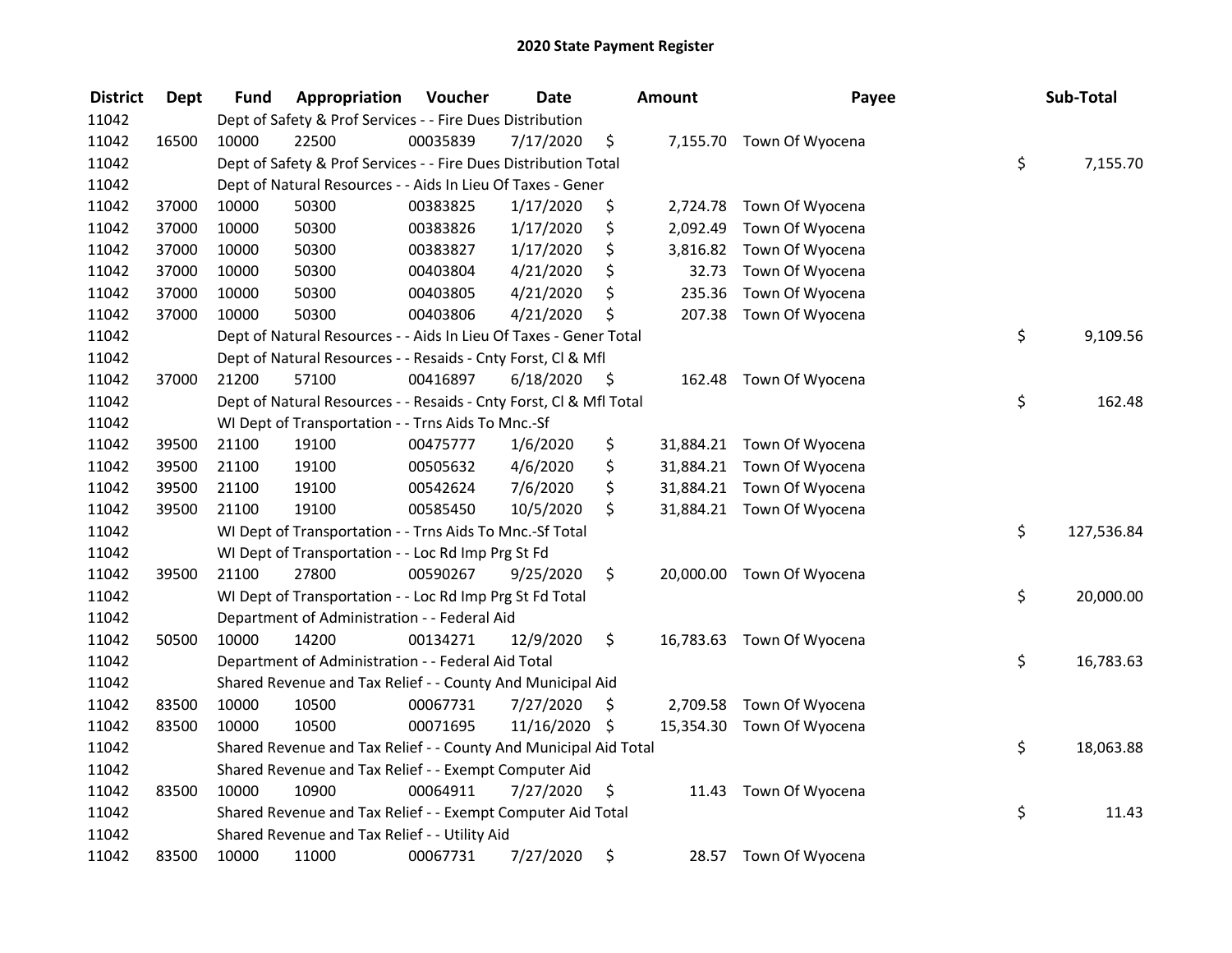| <b>District</b> | <b>Dept</b> | <b>Fund</b> | Appropriation                                                 | <b>Voucher</b> | <b>Date</b> | Amount | Pavee                  | Sub-Total  |
|-----------------|-------------|-------------|---------------------------------------------------------------|----------------|-------------|--------|------------------------|------------|
| 11042           | 83500       | 10000       | 11000                                                         | 00071695       | 11/16/2020  | 167.38 | Town Of Wyocena        |            |
| 11042           |             |             | Shared Revenue and Tax Relief - - Utility Aid Total           |                |             |        |                        | 195.95     |
| 11042           |             |             | Shared Revenue and Tax Relief - - Personal Property Aid       |                |             |        |                        |            |
| 11042           | 83500       | 10000       | 11100                                                         | 00060279       | 5/4/2020    |        | 501.39 Town Of Wyocena |            |
| 11042           |             |             | Shared Revenue and Tax Relief - - Personal Property Aid Total |                |             |        |                        | 501.39     |
| 11042 Total     |             |             |                                                               |                |             |        |                        | 199,520.86 |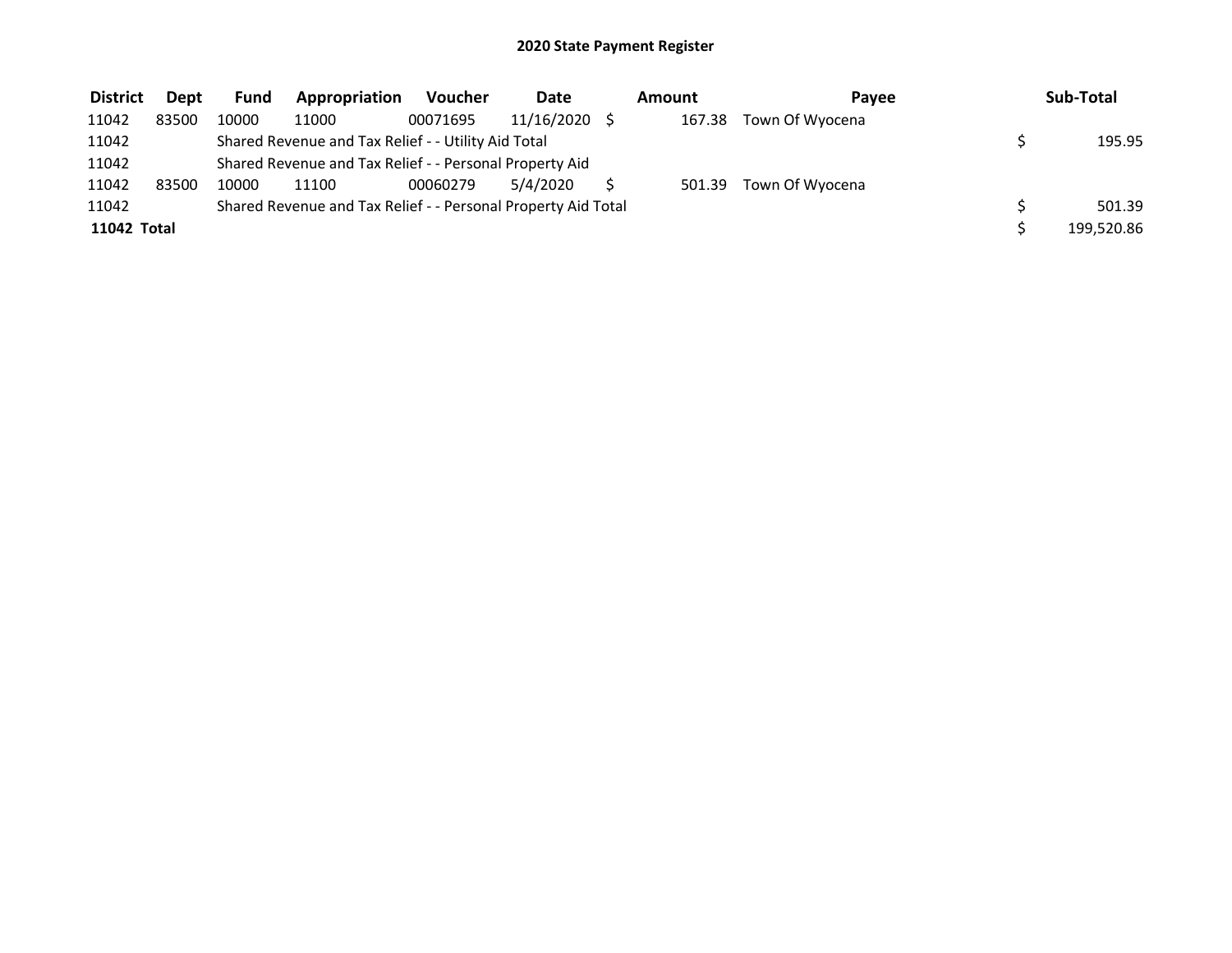| <b>District</b>    | <b>Dept</b> | <b>Fund</b> | Appropriation                                                         | <b>Voucher</b> | <b>Date</b>   | <b>Amount</b>  | Payee                          | Sub-Total        |
|--------------------|-------------|-------------|-----------------------------------------------------------------------|----------------|---------------|----------------|--------------------------------|------------------|
| 11101              |             |             | Dept of Safety & Prof Services - - Fire Dues Distribution             |                |               |                |                                |                  |
| 11101              | 16500       | 10000       | 22500                                                                 | 00035840       | 7/20/2020     | \$             | 3,574.00 Village Of Arlington  |                  |
| 11101              |             |             | Dept of Safety & Prof Services - - Fire Dues Distribution Total       |                |               |                |                                | \$<br>3,574.00   |
| 11101              |             |             | WI Dept of Transportation - - Trns Aids To Mnc.-Sf                    |                |               |                |                                |                  |
| 11101              | 39500       | 21100       | 19100                                                                 | 00475778       | 1/6/2020      | \$<br>9,956.42 | Village Of Arlington           |                  |
| 11101              | 39500       | 21100       | 19100                                                                 | 00505633       | 4/6/2020      | \$<br>9,956.42 | Village Of Arlington           |                  |
| 11101              | 39500       | 21100       | 19100                                                                 | 00542625       | 7/6/2020      | \$<br>9,956.42 | Village Of Arlington           |                  |
| 11101              | 39500       | 21100       | 19100                                                                 | 00585451       | 10/5/2020     | \$<br>9,956.45 | Village Of Arlington           |                  |
| 11101              |             |             | WI Dept of Transportation - - Trns Aids To Mnc.-Sf Total              |                |               |                |                                | \$<br>39,825.71  |
| 11101              |             |             | Department of Administration - - Federal Aid                          |                |               |                |                                |                  |
| 11101              | 50500       | 10000       | 14200                                                                 | 00134272       | 12/10/2020 \$ |                | 3,788.66 Village Of Arlington  |                  |
| 11101              |             |             | Department of Administration - - Federal Aid Total                    |                |               |                |                                | \$<br>3,788.66   |
| 11101              |             |             | Elections Commission - - 2018 Hava Election Security                  |                |               |                |                                |                  |
| 11101              | 51000       | 22000       | 18200                                                                 | 00003725       | 7/6/2020      | \$<br>787.40   | Village Of Arlington           |                  |
| 11101              |             |             | Elections Commission - - 2018 Hava Election Security Total            |                |               |                |                                | \$<br>787.40     |
| 11101              |             |             | Shared Revenue and Tax Relief - - Expenditure Restraint Program       |                |               |                |                                |                  |
| 11101              | 83500       | 10000       | 10100                                                                 | 00067732       | 7/27/2020     | \$<br>4,051.03 | Village Of Arlington           |                  |
| 11101              |             |             | Shared Revenue and Tax Relief - - Expenditure Restraint Program Total |                |               |                |                                | \$<br>4,051.03   |
| 11101              |             |             | Shared Revenue and Tax Relief - - County And Municipal Aid            |                |               |                |                                |                  |
| 11101              | 83500       | 10000       | 10500                                                                 | 00067732       | 7/27/2020     | \$             | 4,727.22 Village Of Arlington  |                  |
| 11101              | 83500       | 10000       | 10500                                                                 | 00071696       | 11/16/2020 \$ |                | 26,787.58 Village Of Arlington |                  |
| 11101              |             |             | Shared Revenue and Tax Relief - - County And Municipal Aid Total      |                |               |                |                                | \$<br>31,514.80  |
| 11101              |             |             | Shared Revenue and Tax Relief - - Exempt Computer Aid                 |                |               |                |                                |                  |
| 11101              | 83500       | 10000       | 10900                                                                 | 00064912       | 7/27/2020     | \$<br>236.95   | Village Of Arlington           |                  |
| 11101              | 83500       | 10000       | 10900                                                                 | 00066957       | 7/27/2020     | \$<br>1,529.34 | Village Of Arlington           |                  |
| 11101              |             |             | Shared Revenue and Tax Relief - - Exempt Computer Aid Total           |                |               |                |                                | \$<br>1,766.29   |
| 11101              |             |             | Shared Revenue and Tax Relief - - Personal Property Aid               |                |               |                |                                |                  |
| 11101              | 83500       | 10000       | 11100                                                                 | 00060280       | 5/4/2020      | \$             | 7,387.46 Village Of Arlington  |                  |
| 11101              | 83500       | 10000       | 11100                                                                 | 00062399       | 5/4/2020      | \$             | 7,853.51 Village Of Arlington  |                  |
| 11101              |             |             | Shared Revenue and Tax Relief - - Personal Property Aid Total         |                |               |                |                                | \$<br>15,240.97  |
| <b>11101 Total</b> |             |             |                                                                       |                |               |                |                                | \$<br>100,548.86 |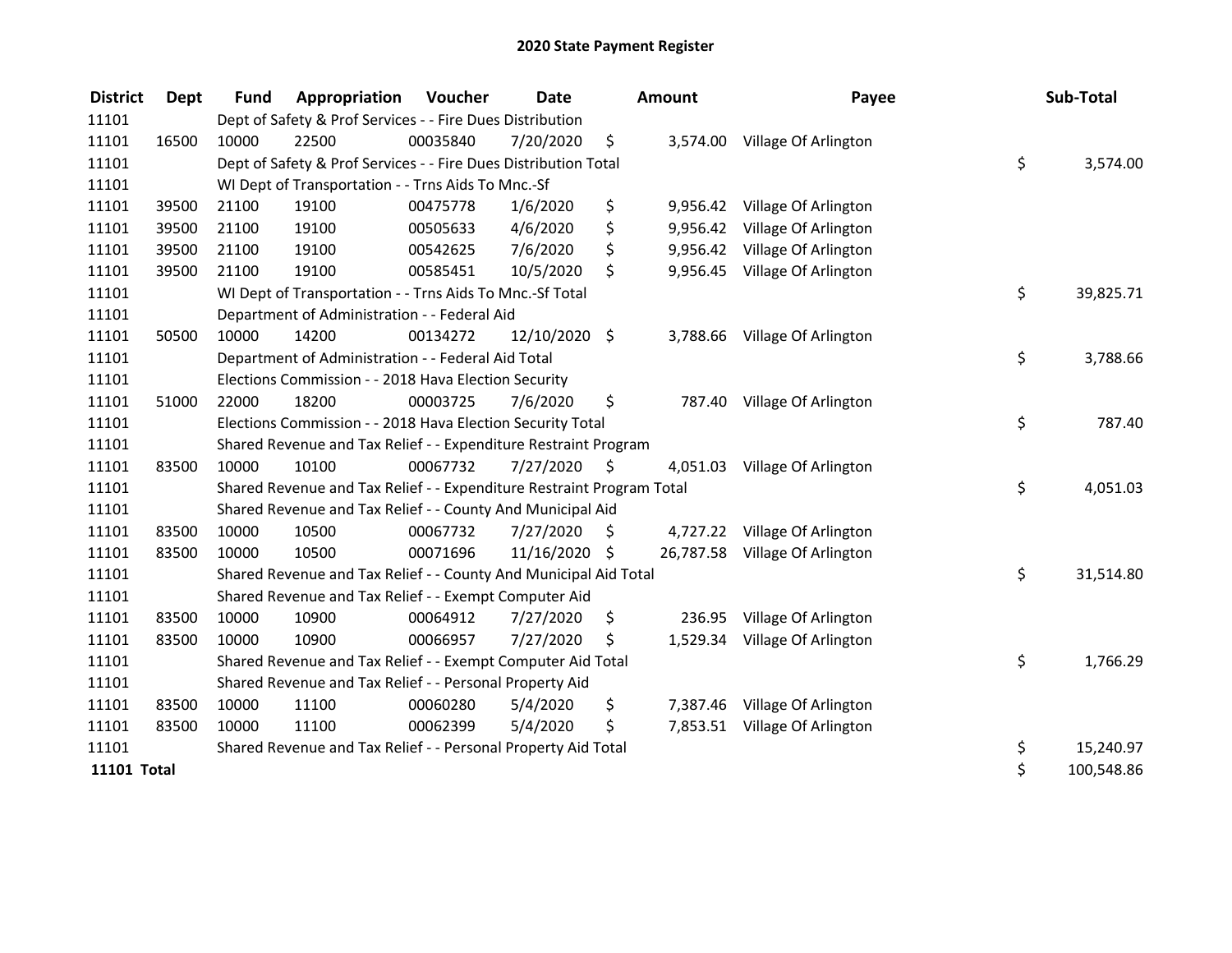| <b>District</b> | <b>Dept</b> | Fund  | Appropriation                                                                   | Voucher                 | <b>Date</b>   |    | <b>Amount</b> | Payee                        | Sub-Total       |
|-----------------|-------------|-------|---------------------------------------------------------------------------------|-------------------------|---------------|----|---------------|------------------------------|-----------------|
| 11111           |             |       | Dept of Safety & Prof Services - - Fire Dues Distribution                       |                         |               |    |               |                              |                 |
| 11111           | 16500       | 10000 | 22500                                                                           | 00035841                | 7/17/2020     | \$ |               | 2,053.31 Village Of Cambria  |                 |
| 11111           |             |       | Dept of Safety & Prof Services - - Fire Dues Distribution Total                 |                         |               |    |               |                              | \$<br>2,053.31  |
| 11111           |             |       | Dept of Natural Resources - - GPO - Federal Funds                               |                         |               |    |               |                              |                 |
| 11111           | 37000       | 10000 | 94100                                                                           | 00385571                | 1/27/2020     | \$ |               | 24,420.13 Village Of Cambria |                 |
| 11111           |             |       | Dept of Natural Resources - - GPO - Federal Funds Total                         |                         |               |    |               |                              | \$<br>24,420.13 |
| 11111           |             |       | Dept of Natural Resources - - General Program Operations --                     |                         |               |    |               |                              |                 |
| 11111           | 37000       | 21200 | 25400                                                                           | 00429367                | 8/17/2020     | S  |               | 503.63 Village Of Cambria    |                 |
| 11111           |             |       | Dept of Natural Resources - - General Program Operations -- Total               |                         |               |    |               |                              | \$<br>503.63    |
| 11111           |             |       | Dept of Natural Resources - - Resaids - Fire Suppress Grant                     |                         |               |    |               |                              |                 |
| 11111           | 37000       | 21200 | 54500                                                                           | 00414471                | 6/9/2020      | \$ |               | 6,625.97 Village Of Cambria  |                 |
| 11111           |             |       | Dept of Natural Resources - - Resaids - Fire Suppress Grant Total               |                         |               |    |               |                              | \$<br>6,625.97  |
| 11111           |             |       | Dept of Natural Resources - - Land Acquisition                                  |                         |               |    |               |                              |                 |
| 11111           | 37000       | 36300 | TA100                                                                           | 00385573                | 1/27/2020     | \$ |               | 37,715.54 Village Of Cambria |                 |
| 11111           | 37000       | 36300 | TA100                                                                           | 00453832                | 12/28/2020    | \$ |               | 16,796.93 Village Of Cambria |                 |
| 11111           |             |       | Dept of Natural Resources - - Land Acquisition Total                            |                         |               |    |               |                              | \$<br>54,512.47 |
| 11111           |             |       | WI Dept of Transportation - - Trns Aids To Mnc.-Sf                              |                         |               |    |               |                              |                 |
| 11111           | 39500       | 21100 | 19100                                                                           | 00475779                | 1/6/2020      | \$ |               | 12,401.08 Village Of Cambria |                 |
| 11111           | 39500       | 21100 | 19100                                                                           | 00505634                | 4/6/2020      | \$ |               | 12,401.08 Village Of Cambria |                 |
| 11111           | 39500       | 21100 | 19100                                                                           | 00542626                | 7/6/2020      | \$ | 12,401.08     | Village Of Cambria           |                 |
| 11111           | 39500       | 21100 | 19100                                                                           | 00585452                | 10/5/2020     | \$ |               | 12,401.11 Village Of Cambria |                 |
| 11111           |             |       | WI Dept of Transportation - - Trns Aids To Mnc.-Sf Total                        |                         |               |    |               |                              | \$<br>49,604.35 |
| 11111           |             |       | Department of Health Services - - Emergency Medical Services, Ai                |                         |               |    |               |                              |                 |
| 11111           | 43500       | 10000 | 11900                                                                           | 00379000                | 9/15/2020     | \$ |               | 5,431.04 Village Of Cambria  |                 |
| 11111           |             |       | Department of Health Services - - Emergency Medical Services, Ai Total          |                         |               |    |               |                              | \$<br>5,431.04  |
| 11111           |             |       | Department of Health Services - - Prepaid Medical Transport Reimbursement       |                         |               |    |               |                              |                 |
| 11111           | 43500       | 10000 | 16300                                                                           | AMBULANCE 11/16/2020 \$ |               |    |               | 2,000.00 Village Of Cambria  |                 |
| 11111           |             |       | Department of Health Services - - Prepaid Medical Transport Reimbursement Total |                         |               |    |               |                              | \$<br>2,000.00  |
| 11111           |             |       | Department of Administration - - Federal Aid                                    |                         |               |    |               |                              |                 |
| 11111           | 50500       | 10000 | 14200                                                                           | 00129763                | 10/1/2020     | \$ |               | 9,203.88 Village Of Cambria  |                 |
| 11111           | 50500       | 10000 | 14200                                                                           | 00134273                | 12/9/2020     | \$ |               | 6,603.12 Village Of Cambria  |                 |
| 11111           | 50500       | 10000 | 14200                                                                           | 00136151                | 12/16/2020 \$ |    |               | 180.27 Village Of Cambria    |                 |
| 11111           |             |       | Department of Administration - - Federal Aid Total                              |                         |               |    |               |                              | \$<br>15,987.27 |
| 11111           |             |       | Shared Revenue and Tax Relief - - Expenditure Restraint Program                 |                         |               |    |               |                              |                 |
| 11111           | 83500       | 10000 | 10100                                                                           | 00067733                | 7/27/2020     | \$ |               | 15,085.68 Village Of Cambria |                 |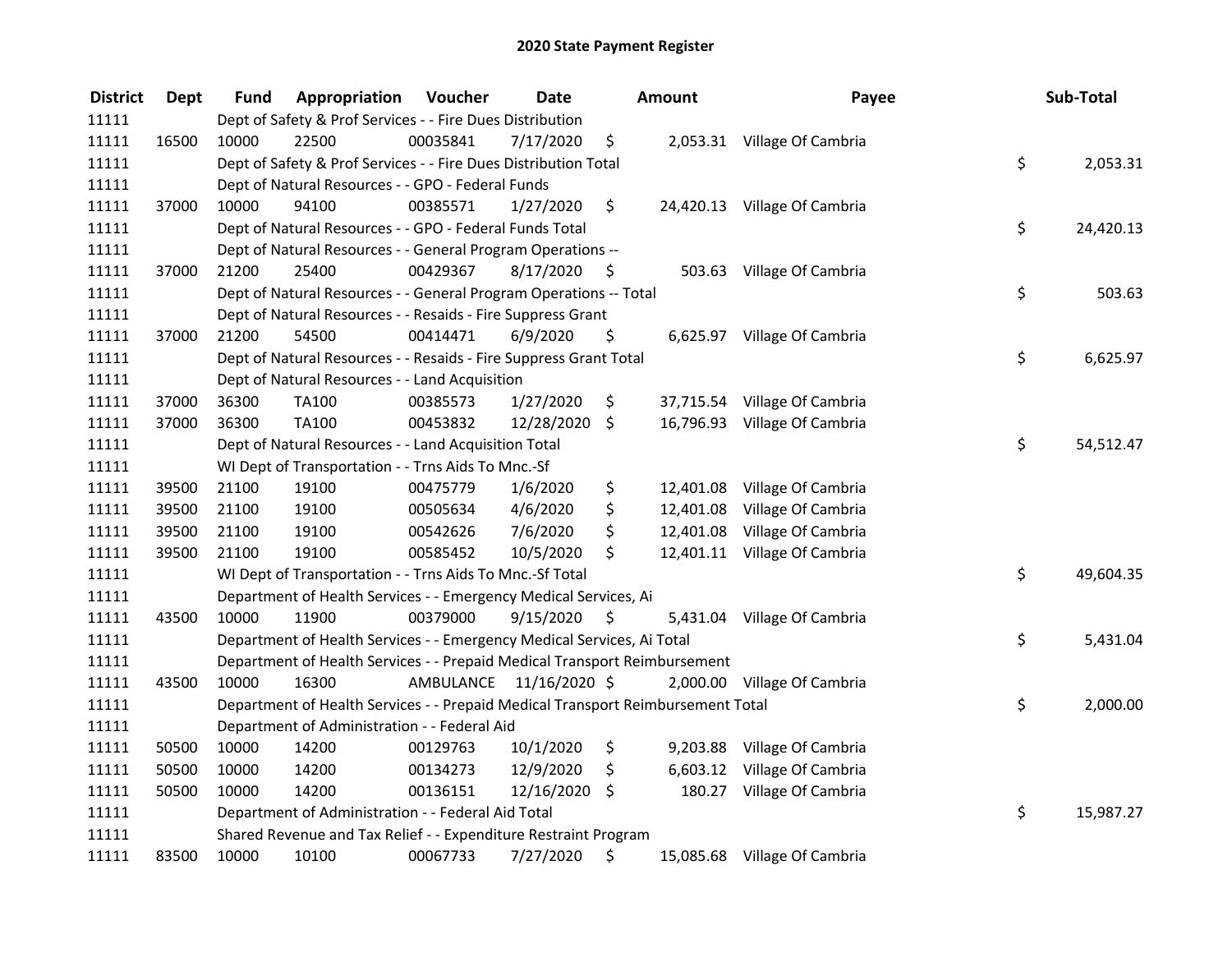| <b>District</b> | Dept  | <b>Fund</b> | Appropriation                                                         | <b>Voucher</b> | Date            |      | <b>Amount</b> | Payee              | Sub-Total        |
|-----------------|-------|-------------|-----------------------------------------------------------------------|----------------|-----------------|------|---------------|--------------------|------------------|
| 11111           |       |             | Shared Revenue and Tax Relief - - Expenditure Restraint Program Total |                |                 |      |               |                    | \$<br>15,085.68  |
| 11111           |       |             | Shared Revenue and Tax Relief - - County And Municipal Aid            |                |                 |      |               |                    |                  |
| 11111           | 83500 | 10000       | 10500                                                                 | 00067733       | 7/27/2020       | - \$ | 33,239.89     | Village Of Cambria |                  |
| 11111           | 83500 | 10000       | 10500                                                                 | 00071697       | $11/16/2020$ \$ |      | 186,359.40    | Village Of Cambria |                  |
| 11111           |       |             | Shared Revenue and Tax Relief - - County And Municipal Aid Total      |                |                 |      |               |                    | \$<br>219,599.29 |
| 11111           |       |             | Shared Revenue and Tax Relief - - Exempt Computer Aid                 |                |                 |      |               |                    |                  |
| 11111           | 83500 | 10000       | 10900                                                                 | 00064913       | 7/27/2020       | S.   | 3,598.95      | Village Of Cambria |                  |
| 11111           |       |             | Shared Revenue and Tax Relief - - Exempt Computer Aid Total           |                |                 |      |               |                    | \$<br>3,598.95   |
| 11111           |       |             | Shared Revenue and Tax Relief - - Utility Aid                         |                |                 |      |               |                    |                  |
| 11111           | 83500 | 10000       | 11000                                                                 | 00067733       | 7/27/2020       | S.   | 2,482.14      | Village Of Cambria |                  |
| 11111           | 83500 | 10000       | 11000                                                                 | 00071697       | 11/16/2020 \$   |      | 13,899.27     | Village Of Cambria |                  |
| 11111           |       |             | Shared Revenue and Tax Relief - - Utility Aid Total                   |                |                 |      |               |                    | \$<br>16,381.41  |
| 11111           |       |             | Shared Revenue and Tax Relief - - Personal Property Aid               |                |                 |      |               |                    |                  |
| 11111           | 83500 | 10000       | 11100                                                                 | 00060281       | 5/4/2020        | S.   | 692.13        | Village Of Cambria |                  |
| 11111           |       |             | Shared Revenue and Tax Relief - - Personal Property Aid Total         |                |                 |      |               |                    | \$<br>692.13     |
| 11111 Total     |       |             |                                                                       |                |                 |      |               |                    | 416,495.63       |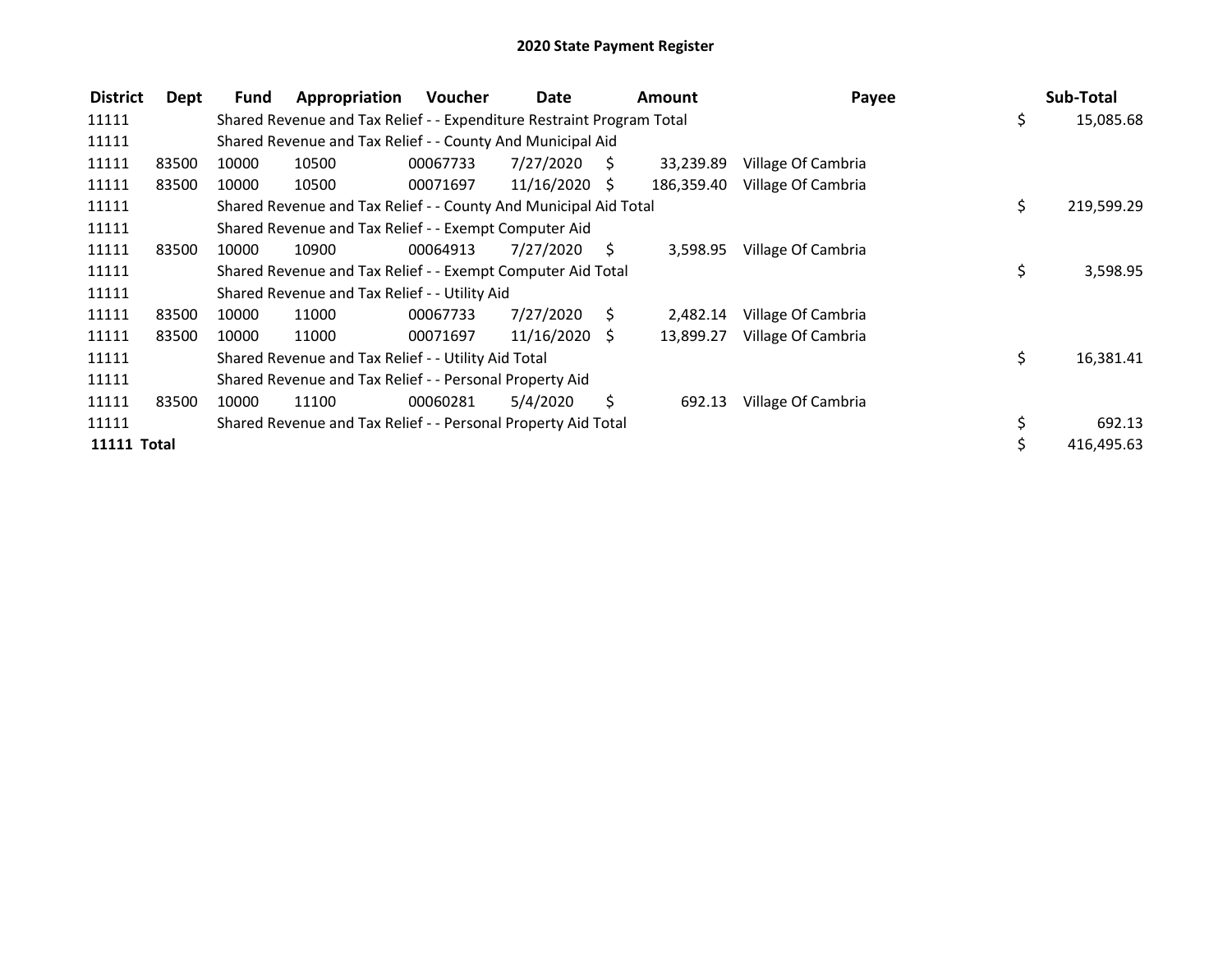| <b>District</b> | <b>Dept</b> | Fund  | Appropriation                                                      | Voucher  | <b>Date</b>     |      | <b>Amount</b> | Payee                           | Sub-Total       |
|-----------------|-------------|-------|--------------------------------------------------------------------|----------|-----------------|------|---------------|---------------------------------|-----------------|
| 11116           |             |       | Dept of Safety & Prof Services - - Fire Dues Distribution          |          |                 |      |               |                                 |                 |
| 11116           | 16500       | 10000 | 22500                                                              | 00035842 | 7/20/2020       | \$   |               | 644.42 Village Of Doylestown    |                 |
| 11116           |             |       | Dept of Safety & Prof Services - - Fire Dues Distribution Total    |          |                 |      |               |                                 | \$<br>644.42    |
| 11116           |             |       | Dept of Natural Resources - - Aids In Lieu Of Taxes - Gener        |          |                 |      |               |                                 |                 |
| 11116           | 37000       | 10000 | 50300                                                              | 00403976 | 4/21/2020       | - \$ |               | 11.00 Village Of Doylestown     |                 |
| 11116           |             |       | Dept of Natural Resources - - Aids In Lieu Of Taxes - Gener Total  |          |                 |      |               |                                 | \$<br>11.00     |
| 11116           |             |       | Dept of Natural Resources - - Resaids - Fire Suppress Grant        |          |                 |      |               |                                 |                 |
| 11116           | 37000       | 21200 | 54500                                                              | 00421201 | 9/22/2020       | - \$ |               | 1,738.77 Village Of Doylestown  |                 |
| 11116           |             |       | Dept of Natural Resources - - Resaids - Fire Suppress Grant Total  |          |                 |      |               |                                 | \$<br>1,738.77  |
| 11116           |             |       | Dept of Natural Resources - - Resaids - Cnty Forst, Cl & Mfl       |          |                 |      |               |                                 |                 |
| 11116           | 37000       | 21200 | 57100                                                              | 00416898 | 6/18/2020       | - \$ |               | 7.80 Village Of Doylestown      |                 |
| 11116           |             |       | Dept of Natural Resources - - Resaids - Cnty Forst, Cl & Mfl Total |          |                 |      |               |                                 | \$<br>7.80      |
| 11116           |             |       | Dept of Natural Resources - - Aids In Lieu Of Taxes - Sum S        |          |                 |      |               |                                 |                 |
| 11116           | 37000       | 21200 | 57900                                                              | 00403977 | 4/21/2020       | \$.  |               | 36.08 Village Of Doylestown     |                 |
| 11116           |             |       | Dept of Natural Resources - - Aids In Lieu Of Taxes - Sum S Total  |          |                 |      |               |                                 | \$<br>36.08     |
| 11116           |             |       | WI Dept of Transportation - - Trns Aids To Mnc.-Sf                 |          |                 |      |               |                                 |                 |
| 11116           | 39500       | 21100 | 19100                                                              | 00475780 | 1/6/2020        | \$   | 5,157.45      | Village Of Doylestown           |                 |
| 11116           | 39500       | 21100 | 19100                                                              | 00505635 | 4/6/2020        | \$   |               | 5,157.45 Village Of Doylestown  |                 |
| 11116           | 39500       | 21100 | 19100                                                              | 00542627 | 7/6/2020        | \$   |               | 5,157.45 Village Of Doylestown  |                 |
| 11116           | 39500       | 21100 | 19100                                                              | 00585453 | 10/5/2020       | \$   |               | 5,157.45 Village Of Doylestown  |                 |
| 11116           |             |       | WI Dept of Transportation - - Trns Aids To Mnc.-Sf Total           |          |                 |      |               |                                 | \$<br>20,629.80 |
| 11116           |             |       | Department of Administration - - Federal Aid                       |          |                 |      |               |                                 |                 |
| 11116           | 50500       | 10000 | 14200                                                              | 00134274 | $12/10/2020$ \$ |      |               | 1,091.80 Village Of Doylestown  |                 |
| 11116           |             |       | Department of Administration - - Federal Aid Total                 |          |                 |      |               |                                 | \$<br>1,091.80  |
| 11116           |             |       | Elections Commission - - 2018 Hava Election Security               |          |                 |      |               |                                 |                 |
| 11116           | 51000       | 22000 | 18200                                                              | 00004811 | 10/27/2020 \$   |      |               | 384.80 Village Of Doylestown    |                 |
| 11116           |             |       | Elections Commission - - 2018 Hava Election Security Total         |          |                 |      |               |                                 | \$<br>384.80    |
| 11116           |             |       | Shared Revenue and Tax Relief - - County And Municipal Aid         |          |                 |      |               |                                 |                 |
| 11116           | 83500       | 10000 | 10500                                                              | 00067734 | 7/27/2020       | \$   |               | 7,489.24 Village Of Doylestown  |                 |
| 11116           | 83500       | 10000 | 10500                                                              | 00071698 | 11/16/2020 \$   |      |               | 42,439.05 Village Of Doylestown |                 |
| 11116           |             |       | Shared Revenue and Tax Relief - - County And Municipal Aid Total   |          |                 |      |               |                                 | \$<br>49,928.29 |
| 11116           |             |       | Shared Revenue and Tax Relief - - Exempt Computer Aid              |          |                 |      |               |                                 |                 |
| 11116           | 83500       | 10000 | 10900                                                              | 00064914 | 7/27/2020       | \$   |               | 4.16 Village Of Doylestown      |                 |
| 11116           |             |       | Shared Revenue and Tax Relief - - Exempt Computer Aid Total        |          |                 |      |               |                                 | \$<br>4.16      |
| 11116           |             |       | Shared Revenue and Tax Relief - - Personal Property Aid            |          |                 |      |               |                                 |                 |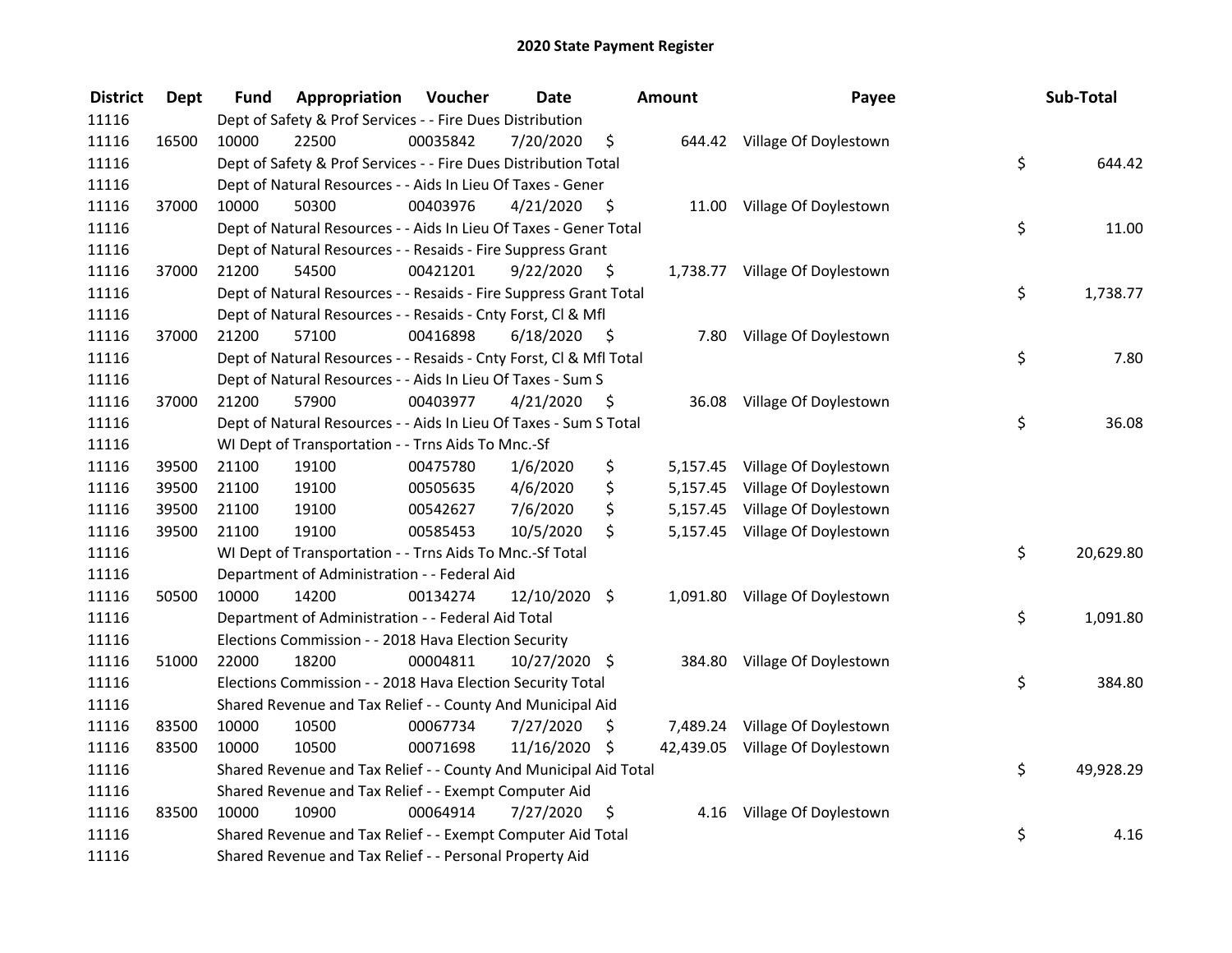| <b>District</b> | <b>Dept</b> | <b>Fund</b> | Appropriation                                                   | Voucher  | <b>Date</b> | Amount   | Pavee                 | Sub-Total |
|-----------------|-------------|-------------|-----------------------------------------------------------------|----------|-------------|----------|-----------------------|-----------|
| 11116           | 83500       | 10000       | 11100                                                           | 00060282 | 5/4/2020    | 36.01    | Village Of Doylestown |           |
| 11116           |             |             | Shared Revenue and Tax Relief - - Personal Property Aid Total   |          |             |          |                       | 36.01     |
| 11116           |             |             | Shared Revenue and Tax Relief - - Lottery & Gaming Credit       |          |             |          |                       |           |
| 11116           | 83500       | 52100       | 36300                                                           | 00055223 | 3/23/2020   | 3.891.49 | Village Of Doylestown |           |
| 11116           |             |             | Shared Revenue and Tax Relief - - Lottery & Gaming Credit Total |          |             |          |                       | 3.891.49  |
| 11116 Total     |             |             |                                                                 |          |             |          |                       | 78.404.42 |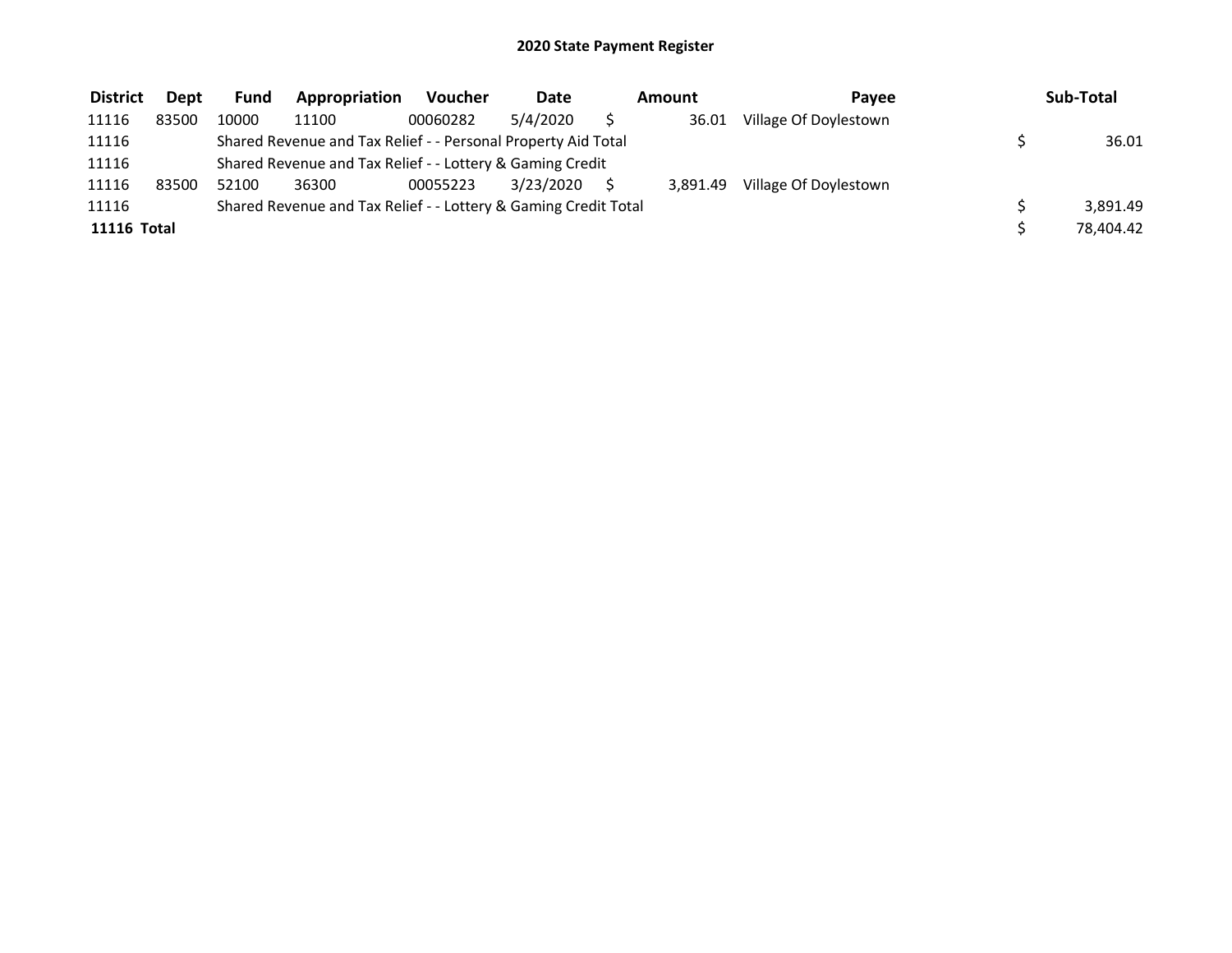| <b>District</b> | Dept  | Fund  | Appropriation                                                           | Voucher  | <b>Date</b>   | <b>Amount</b>   | Payee                           | Sub-Total       |
|-----------------|-------|-------|-------------------------------------------------------------------------|----------|---------------|-----------------|---------------------------------|-----------------|
| 11126           |       |       | Dept of Safety & Prof Services - - Fire Dues Distribution               |          |               |                 |                                 |                 |
| 11126           | 16500 | 10000 | 22500                                                                   | 00035843 | 7/17/2020     | \$              | 7,066.77 Village Of Fall River  |                 |
| 11126           |       |       | Dept of Safety & Prof Services - - Fire Dues Distribution Total         |          |               |                 |                                 | \$<br>7,066.77  |
| 11126           |       |       | Environmental Improvement Prog - - Clean Water Fund Program Finan       |          |               |                 |                                 |                 |
| 11126           | 32000 | 57300 | 16300                                                                   | 00000262 | 2/20/2020     | \$              | 2,555.25 Village Of Fall River  |                 |
| 11126           |       |       | Environmental Improvement Prog - - Clean Water Fund Program Finan Total |          |               |                 |                                 | \$<br>2,555.25  |
| 11126           |       |       | Dept of Natural Resources - - Rec & Resource Aids, Fed                  |          |               |                 |                                 |                 |
| 11126           | 37000 | 21200 | 58300                                                                   | 00391921 | 3/3/2020      | \$              | 1,065.83 Village Of Fall River  |                 |
| 11126           | 37000 | 21200 | 58300                                                                   | 00454095 | 12/29/2020 \$ |                 | 950.15 Village Of Fall River    |                 |
| 11126           |       |       | Dept of Natural Resources - - Rec & Resource Aids, Fed Total            |          |               |                 |                                 | \$<br>2,015.98  |
| 11126           |       |       | Dept of Natural Resources - - Dnr-Dam Safety Projects                   |          |               |                 |                                 |                 |
| 11126           | 37000 | 36300 | TX100                                                                   | 00434380 | 9/9/2020      | \$              | 56,333.62 Village Of Fall River |                 |
| 11126           |       |       | Dept of Natural Resources - - Dnr-Dam Safety Projects Total             |          |               |                 |                                 | \$<br>56,333.62 |
| 11126           |       |       | WI Dept of Transportation - - Trns Aids To Mnc.-Sf                      |          |               |                 |                                 |                 |
| 11126           | 39500 | 21100 | 19100                                                                   | 00475781 | 1/6/2020      | \$<br>20,686.83 | Village Of Fall River           |                 |
| 11126           | 39500 | 21100 | 19100                                                                   | 00505636 | 4/6/2020      | \$<br>20,686.83 | Village Of Fall River           |                 |
| 11126           | 39500 | 21100 | 19100                                                                   | 00542628 | 7/6/2020      | \$<br>20,686.83 | Village Of Fall River           |                 |
| 11126           | 39500 | 21100 | 19100                                                                   | 00585454 | 10/5/2020     | \$              | 20,686.85 Village Of Fall River |                 |
| 11126           |       |       | WI Dept of Transportation - - Trns Aids To Mnc.-Sf Total                |          |               |                 |                                 | \$<br>82,747.34 |
| 11126           |       |       | Department of Justice - - Law Enforcement Train, Local                  |          |               |                 |                                 |                 |
| 11126           | 45500 | 10000 | 23100                                                                   | 00078276 | 1/14/2020     | \$<br>5,352.68  | Village Of Fall River           |                 |
| 11126           | 45500 | 10000 | 23100                                                                   | 00085131 | 8/3/2020      | \$<br>7,236.20  | Village Of Fall River           |                 |
| 11126           | 45500 | 10000 | 23100                                                                   | 00088276 | 10/8/2020     | \$<br>2,253.92  | Village Of Fall River           |                 |
| 11126           | 45500 | 10000 | 23100                                                                   | 00091202 | 12/1/2020     | \$<br>640.00    | Village Of Fall River           |                 |
| 11126           |       |       | Department of Justice - - Law Enforcement Train, Local Total            |          |               |                 |                                 | \$<br>15,482.80 |
| 11126           |       |       | Department of Justice - - Internet Crimes Against Childr                |          |               |                 |                                 |                 |
| 11126           | 45500 | 10000 | 28400                                                                   | 00092435 | 12/28/2020 \$ |                 | 854.60 Village Of Fall River    |                 |
| 11126           |       |       | Department of Justice - - Internet Crimes Against Childr Total          |          |               |                 |                                 | \$<br>854.60    |
| 11126           |       |       | Department of Administration - - Federal Aid                            |          |               |                 |                                 |                 |
| 11126           | 50500 | 10000 | 14200                                                                   | 00129764 | 10/1/2020     | \$<br>5,488.03  | Village Of Fall River           |                 |
| 11126           | 50500 | 10000 | 14200                                                                   | 00132097 | 11/12/2020    | \$<br>1,760.23  | Village Of Fall River           |                 |
| 11126           | 50500 | 10000 | 14200                                                                   | 00134275 | 12/9/2020     | \$              | 16,442.56 Village Of Fall River |                 |
| 11126           |       |       | Department of Administration - - Federal Aid Total                      |          |               |                 |                                 | \$<br>23,690.82 |
| 11126           |       |       | Elections Commission - - 2018 Hava Election Security                    |          |               |                 |                                 |                 |
| 11126           | 51000 | 22000 | 18200                                                                   | 00004673 | 9/17/2020     | \$              | 1,292.30 Village Of Fall River  |                 |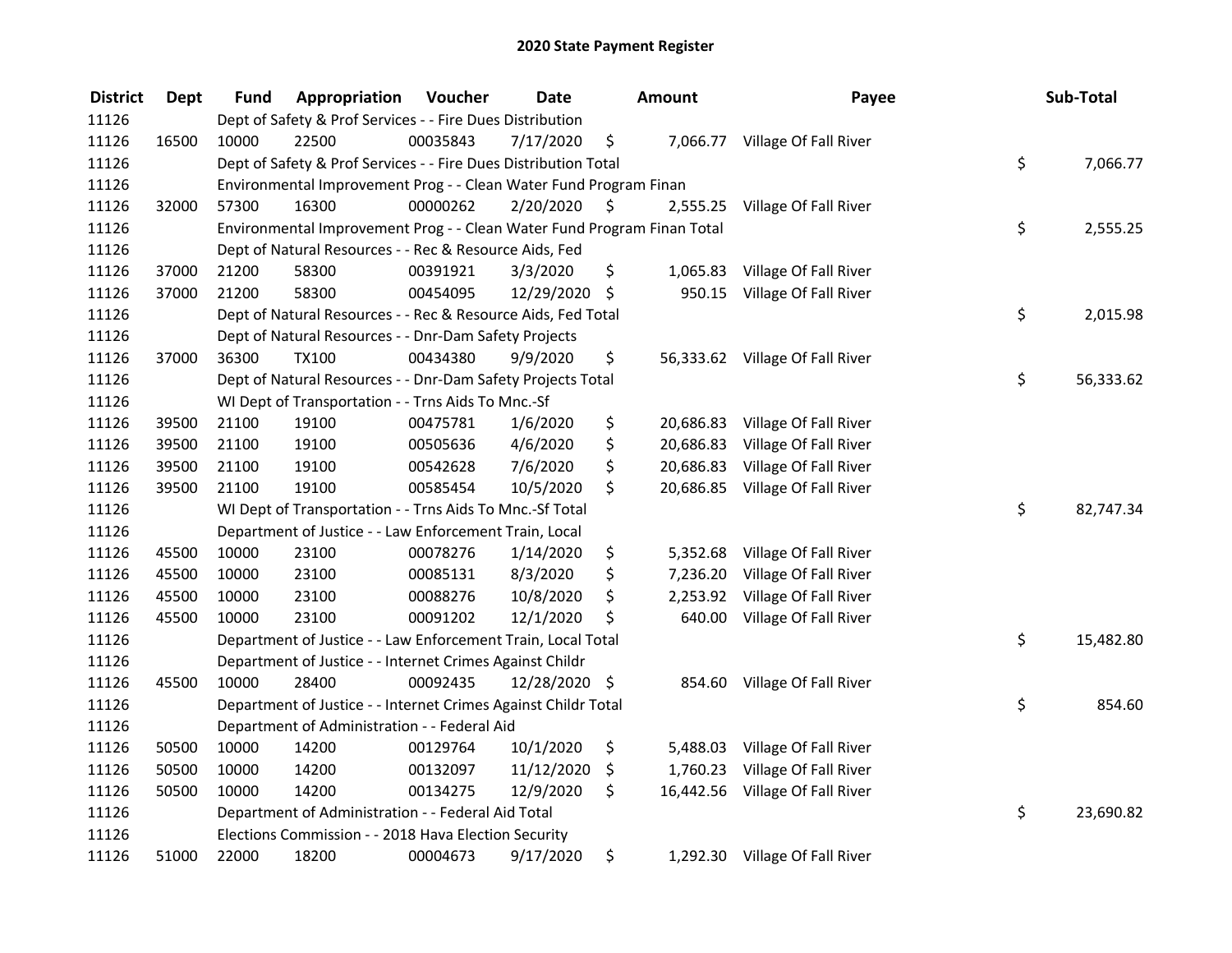| <b>District</b> | Dept  | Fund  | Appropriation                                                         | <b>Voucher</b> | Date            |                | Amount    | Payee                           | Sub-Total        |
|-----------------|-------|-------|-----------------------------------------------------------------------|----------------|-----------------|----------------|-----------|---------------------------------|------------------|
| 11126           |       |       | Elections Commission - - 2018 Hava Election Security Total            |                |                 |                |           |                                 | \$<br>1,292.30   |
| 11126           |       |       | Shared Revenue and Tax Relief - - Expenditure Restraint Program       |                |                 |                |           |                                 |                  |
| 11126           | 83500 | 10000 | 10100                                                                 | 00067735       | 7/27/2020       | S.             | 1,026.02  | Village Of Fall River           |                  |
| 11126           |       |       | Shared Revenue and Tax Relief - - Expenditure Restraint Program Total |                |                 |                |           |                                 | \$<br>1,026.02   |
| 11126           |       |       | Shared Revenue and Tax Relief - - County And Municipal Aid            |                |                 |                |           |                                 |                  |
| 11126           | 83500 | 10000 | 10500                                                                 | 00067735       | 7/27/2020       | - \$           | 11,885.24 | Village Of Fall River           |                  |
| 11126           | 83500 | 10000 | 10500                                                                 | 00071699       | $11/16/2020$ \$ |                |           | 67,349.72 Village Of Fall River |                  |
| 11126           |       |       | Shared Revenue and Tax Relief - - County And Municipal Aid Total      |                |                 |                |           |                                 | \$<br>79,234.96  |
| 11126           |       |       | Shared Revenue and Tax Relief - - Exempt Computer Aid                 |                |                 |                |           |                                 |                  |
| 11126           | 83500 | 10000 | 10900                                                                 | 00064915       | 7/27/2020       | \$             | 2,564.88  | Village Of Fall River           |                  |
| 11126           |       |       | Shared Revenue and Tax Relief - - Exempt Computer Aid Total           |                |                 |                |           |                                 | \$<br>2,564.88   |
| 11126           |       |       | Shared Revenue and Tax Relief - - Utility Aid                         |                |                 |                |           |                                 |                  |
| 11126           | 83500 | 10000 | 11000                                                                 | 00067735       | 7/27/2020       | $\ddot{\zeta}$ | 291.03    | Village Of Fall River           |                  |
| 11126           | 83500 | 10000 | 11000                                                                 | 00071699       | $11/16/2020$ \$ |                | 1,673.71  | Village Of Fall River           |                  |
| 11126           |       |       | Shared Revenue and Tax Relief - - Utility Aid Total                   |                |                 |                |           |                                 | \$<br>1,964.74   |
| 11126           |       |       | Shared Revenue and Tax Relief - - Personal Property Aid               |                |                 |                |           |                                 |                  |
| 11126           | 83500 | 10000 | 11100                                                                 | 00060283       | 5/4/2020        | \$.            | 10,113.74 | Village Of Fall River           |                  |
| 11126           |       |       | Shared Revenue and Tax Relief - - Personal Property Aid Total         |                |                 |                |           |                                 | \$<br>10,113.74  |
| 11126           |       |       | Shared Revenue and Tax Relief - - Lottery & Gaming Credit             |                |                 |                |           |                                 |                  |
| 11126           | 83500 | 52100 | 36300                                                                 | 00055224       | 3/23/2020       | - \$           | 4,701.00  | Village Of Fall River           |                  |
| 11126           |       |       | Shared Revenue and Tax Relief - - Lottery & Gaming Credit Total       |                |                 |                |           |                                 | \$<br>4,701.00   |
| 11126 Total     |       |       |                                                                       |                |                 |                |           |                                 | \$<br>291,644.82 |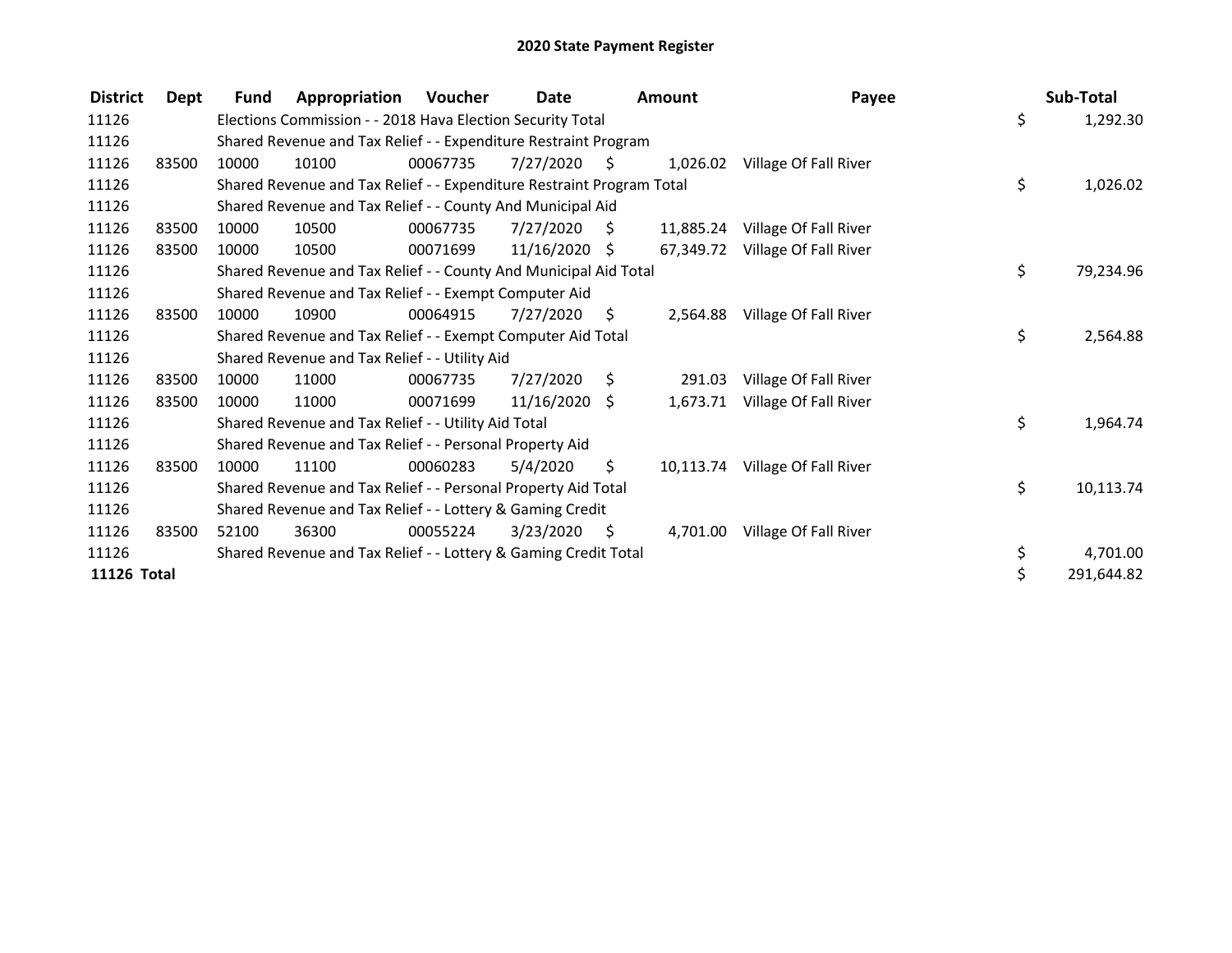| <b>District</b>    | <b>Dept</b> | <b>Fund</b> | Appropriation                                                    | Voucher  | <b>Date</b>   | <b>Amount</b>  | Payee                | Sub-Total       |
|--------------------|-------------|-------------|------------------------------------------------------------------|----------|---------------|----------------|----------------------|-----------------|
| 11127              |             |             | Dept of Safety & Prof Services - - Fire Dues Distribution        |          |               |                |                      |                 |
| 11127              | 16500       | 10000       | 22500                                                            | 00035844 | 7/17/2020     | \$<br>987.88   | Village Of Friesland |                 |
| 11127              |             |             | Dept of Safety & Prof Services - - Fire Dues Distribution Total  |          |               |                |                      | \$<br>987.88    |
| 11127              |             |             | WI Dept of Transportation - - Trns Aids To Mnc.-Sf               |          |               |                |                      |                 |
| 11127              | 39500       | 21100       | 19100                                                            | 00475782 | 1/6/2020      | \$<br>2,541.30 | Village Of Friesland |                 |
| 11127              | 39500       | 21100       | 19100                                                            | 00505637 | 4/6/2020      | \$<br>2,541.30 | Village Of Friesland |                 |
| 11127              | 39500       | 21100       | 19100                                                            | 00542629 | 7/6/2020      | \$<br>2,541.30 | Village Of Friesland |                 |
| 11127              | 39500       | 21100       | 19100                                                            | 00585455 | 10/5/2020     | \$<br>2,541.30 | Village Of Friesland |                 |
| 11127              |             |             | WI Dept of Transportation - - Trns Aids To Mnc.-Sf Total         |          |               |                |                      | \$<br>10,165.20 |
| 11127              |             |             | Department of Administration - - Federal Aid                     |          |               |                |                      |                 |
| 11127              | 50500       | 10000       | 14200                                                            | 00134276 | 12/9/2020     | \$<br>6,158.00 | Village Of Friesland |                 |
| 11127              | 50500       | 10000       | 14200                                                            | 00136152 | 12/16/2020 \$ | 17.12          | Village Of Friesland |                 |
| 11127              |             |             | Department of Administration - - Federal Aid Total               |          |               |                |                      | \$<br>6,175.12  |
| 11127              |             |             | Shared Revenue and Tax Relief - - County And Municipal Aid       |          |               |                |                      |                 |
| 11127              | 83500       | 10000       | 10500                                                            | 00067736 | 7/27/2020     | \$<br>6,265.88 | Village Of Friesland |                 |
| 11127              | 83500       | 10000       | 10500                                                            | 00071700 | 11/16/2020 \$ | 35,506.68      | Village Of Friesland |                 |
| 11127              |             |             | Shared Revenue and Tax Relief - - County And Municipal Aid Total |          |               |                |                      | \$<br>41,772.56 |
| 11127              |             |             | Shared Revenue and Tax Relief - - Exempt Computer Aid            |          |               |                |                      |                 |
| 11127              | 83500       | 10000       | 10900                                                            | 00064916 | 7/27/2020     | \$<br>285.79   | Village Of Friesland |                 |
| 11127              | 83500       | 10000       | 10900                                                            | 00066958 | 7/27/2020     | \$<br>44.90    | Village Of Friesland |                 |
| 11127              |             |             | Shared Revenue and Tax Relief - - Exempt Computer Aid Total      |          |               |                |                      | \$<br>330.69    |
| 11127              |             |             | Shared Revenue and Tax Relief - - Personal Property Aid          |          |               |                |                      |                 |
| 11127              | 83500       | 10000       | 11100                                                            | 00060284 | 5/4/2020      | \$<br>1,650.45 | Village Of Friesland |                 |
| 11127              | 83500       | 10000       | 11100                                                            | 00062400 | 5/4/2020      | \$<br>486.46   | Village Of Friesland |                 |
| 11127              |             |             | Shared Revenue and Tax Relief - - Personal Property Aid Total    |          |               |                |                      | \$<br>2,136.91  |
| <b>11127 Total</b> |             |             |                                                                  |          |               |                |                      | \$<br>61,568.36 |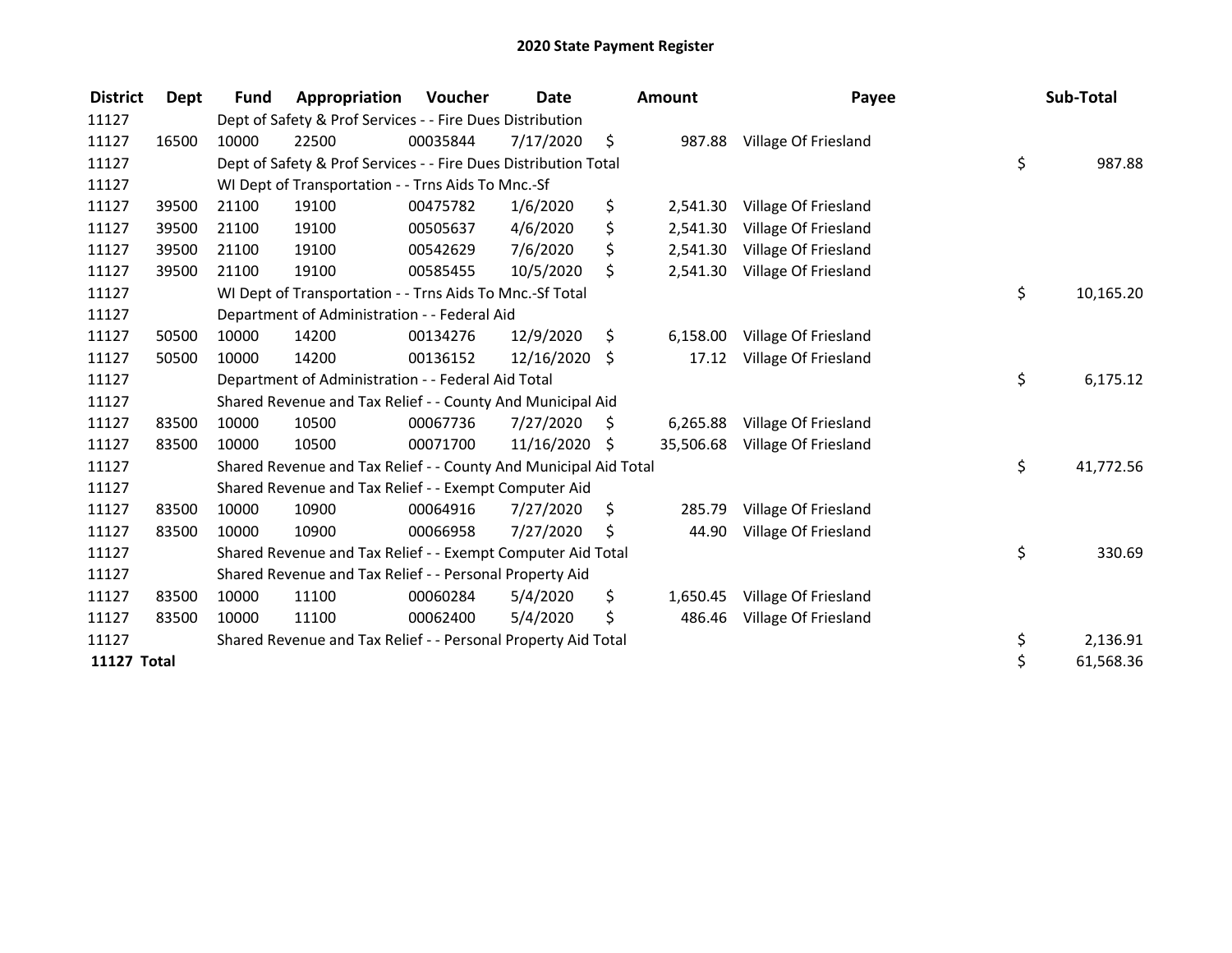| <b>District</b> | <b>Dept</b> | Fund  | Appropriation                                                                   | Voucher  | <b>Date</b>             | <b>Amount</b>   | Payee                            | Sub-Total       |
|-----------------|-------------|-------|---------------------------------------------------------------------------------|----------|-------------------------|-----------------|----------------------------------|-----------------|
| 11171           |             |       | Dept of Safety & Prof Services - - Fire Dues Distribution                       |          |                         |                 |                                  |                 |
| 11171           | 16500       | 10000 | 22500                                                                           | 00035845 | 7/20/2020               | \$              | 6,070.93 Village Of Pardeeville  |                 |
| 11171           |             |       | Dept of Safety & Prof Services - - Fire Dues Distribution Total                 |          |                         |                 |                                  | \$<br>6,070.93  |
| 11171           |             |       | Dept of Natural Resources - - General Program Operations --                     |          |                         |                 |                                  |                 |
| 11171           | 37000       | 21200 | 25400                                                                           | 00382269 | 1/14/2020               | \$<br>16.13     | Village Of Pardeeville           |                 |
| 11171           | 37000       | 21200 | 25400                                                                           | 00391562 | 2/21/2020               | \$<br>17.42     | Village Of Pardeeville           |                 |
| 11171           | 37000       | 21200 | 25400                                                                           | 00395505 | 3/13/2020               | \$<br>17.51     | Village Of Pardeeville           |                 |
| 11171           | 37000       | 21200 | 25400                                                                           | 00414217 | 6/5/2020                | \$<br>0.77      | Village Of Pardeeville           |                 |
| 11171           | 37000       | 21200 | 25400                                                                           | 00423549 | 7/9/2020                | \$<br>12.36     | Village Of Pardeeville           |                 |
| 11171           | 37000       | 21200 | 25400                                                                           | 00434292 | 9/9/2020                | \$<br>25.53     | Village Of Pardeeville           |                 |
| 11171           |             |       | Dept of Natural Resources - - General Program Operations -- Total               |          |                         |                 |                                  | \$<br>89.72     |
| 11171           |             |       | WI Dept of Transportation - - Trns Aids To Mnc.-Sf                              |          |                         |                 |                                  |                 |
| 11171           | 39500       | 21100 | 19100                                                                           | 00475783 | 1/6/2020                | \$<br>20,642.63 | Village Of Pardeeville           |                 |
| 11171           | 39500       | 21100 | 19100                                                                           | 00505638 | 4/6/2020                | \$<br>20,642.63 | Village Of Pardeeville           |                 |
| 11171           | 39500       | 21100 | 19100                                                                           | 00542630 | 7/6/2020                | \$<br>20,642.63 | Village Of Pardeeville           |                 |
| 11171           | 39500       | 21100 | 19100                                                                           | 00585456 | 10/5/2020               | \$              | 20,642.66 Village Of Pardeeville |                 |
| 11171           |             |       | WI Dept of Transportation - - Trns Aids To Mnc.-Sf Total                        |          |                         |                 |                                  | \$<br>82,570.55 |
| 11171           |             |       | Department of Health Services - - Prepaid Medical Transport Reimbursement       |          |                         |                 |                                  |                 |
| 11171           | 43500       | 10000 | 16300                                                                           |          | AMBULANCE 11/16/2020 \$ |                 | 2,139.35 Village Of Pardeeville  |                 |
| 11171           |             |       | Department of Health Services - - Prepaid Medical Transport Reimbursement Total |          |                         |                 |                                  | \$<br>2,139.35  |
| 11171           |             |       | Department of Military Affairs - - Major Disaster Assist; Pif                   |          |                         |                 |                                  |                 |
| 11171           | 46500       | 27200 | 36500                                                                           | 00085627 | 11/18/2020 \$           |                 | 2,577.35 Village Of Pardeeville  |                 |
| 11171           |             |       | Department of Military Affairs - - Major Disaster Assist; Pif Total             |          |                         |                 |                                  | \$<br>2,577.35  |
| 11171           |             |       | Department of Administration - - Federal Aid                                    |          |                         |                 |                                  |                 |
| 11171           | 50500       | 10000 | 14200                                                                           | 00129765 | 10/2/2020               | \$              | 10,425.35 Village Of Pardeeville |                 |
| 11171           | 50500       | 10000 | 14200                                                                           | 00134277 | 12/10/2020              | \$              | 23,526.54 Village Of Pardeeville |                 |
| 11171           |             |       | Department of Administration - - Federal Aid Total                              |          |                         |                 |                                  | \$<br>33,951.89 |
| 11171           |             |       | Department of Administration - - Telecom Access; School Dist                    |          |                         |                 |                                  |                 |
| 11171           | 50500       | 25500 | 46600                                                                           | 00128800 | 10/9/2020               | \$              | 910.00 Village Of Pardeeville    |                 |
| 11171           |             |       | Department of Administration - - Telecom Access; School Dist Total              |          |                         |                 |                                  | \$<br>910.00    |
| 11171           |             |       | Elections Commission - - 2018 Hava Election Security                            |          |                         |                 |                                  |                 |
| 11171           | 51000       | 22000 | 18200                                                                           | 00004645 | 9/18/2020               | \$              | 1,498.00 Village Of Pardeeville  |                 |
| 11171           |             |       | Elections Commission - - 2018 Hava Election Security Total                      |          |                         |                 |                                  | \$<br>1,498.00  |
| 11171           |             |       | Shared Revenue and Tax Relief - - County And Municipal Aid                      |          |                         |                 |                                  |                 |
| 11171           | 83500       | 10000 | 10500                                                                           | 00067737 | 7/27/2020               | \$              | 37,097.61 Village Of Pardeeville |                 |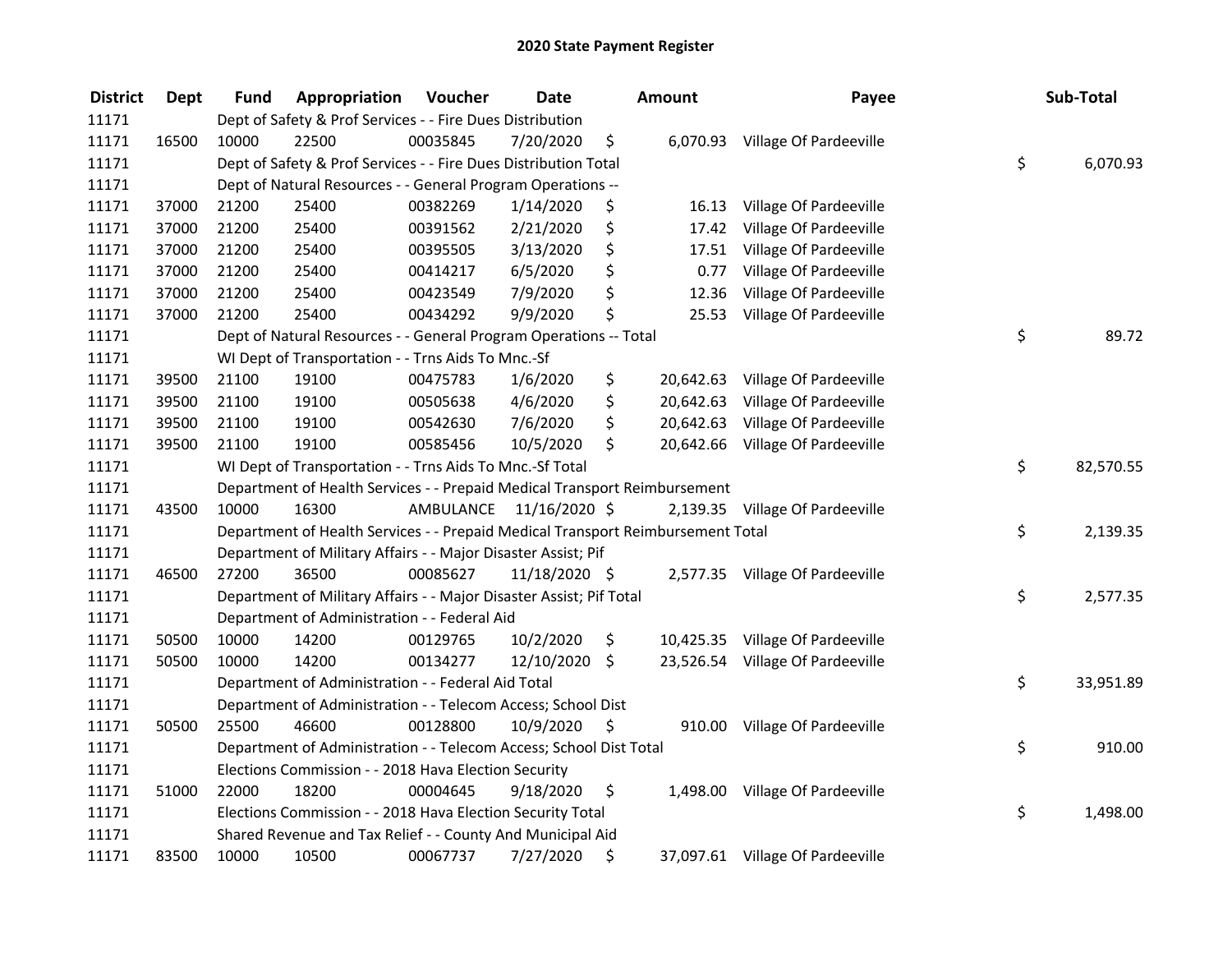| <b>District</b>    | Dept  | <b>Fund</b> | Appropriation                                                    | <b>Voucher</b> | <b>Date</b>     | Amount     | Payee                  | Sub-Total  |
|--------------------|-------|-------------|------------------------------------------------------------------|----------------|-----------------|------------|------------------------|------------|
| 11171              | 83500 | 10000       | 10500                                                            | 00071701       | $11/16/2020$ \$ | 208.080.43 | Village Of Pardeeville |            |
| 11171              |       |             | Shared Revenue and Tax Relief - - County And Municipal Aid Total |                |                 |            |                        | 245,178.04 |
| 11171              |       |             | Shared Revenue and Tax Relief - - Exempt Computer Aid            |                |                 |            |                        |            |
| 11171              | 83500 | 10000       | 10900                                                            | 00064917       | 7/27/2020       | 975.86     | Village Of Pardeeville |            |
| 11171              |       |             | Shared Revenue and Tax Relief - - Exempt Computer Aid Total      |                |                 |            |                        | 975.86     |
| 11171              |       |             | Shared Revenue and Tax Relief - - Personal Property Aid          |                |                 |            |                        |            |
| 11171              | 83500 | 10000       | 11100                                                            | 00060285       | 5/4/2020        | 916.37     | Village Of Pardeeville |            |
| 11171              |       |             | Shared Revenue and Tax Relief - - Personal Property Aid Total    |                |                 |            |                        | 916.37     |
| <b>11171 Total</b> |       |             |                                                                  |                |                 |            |                        | 376,878.06 |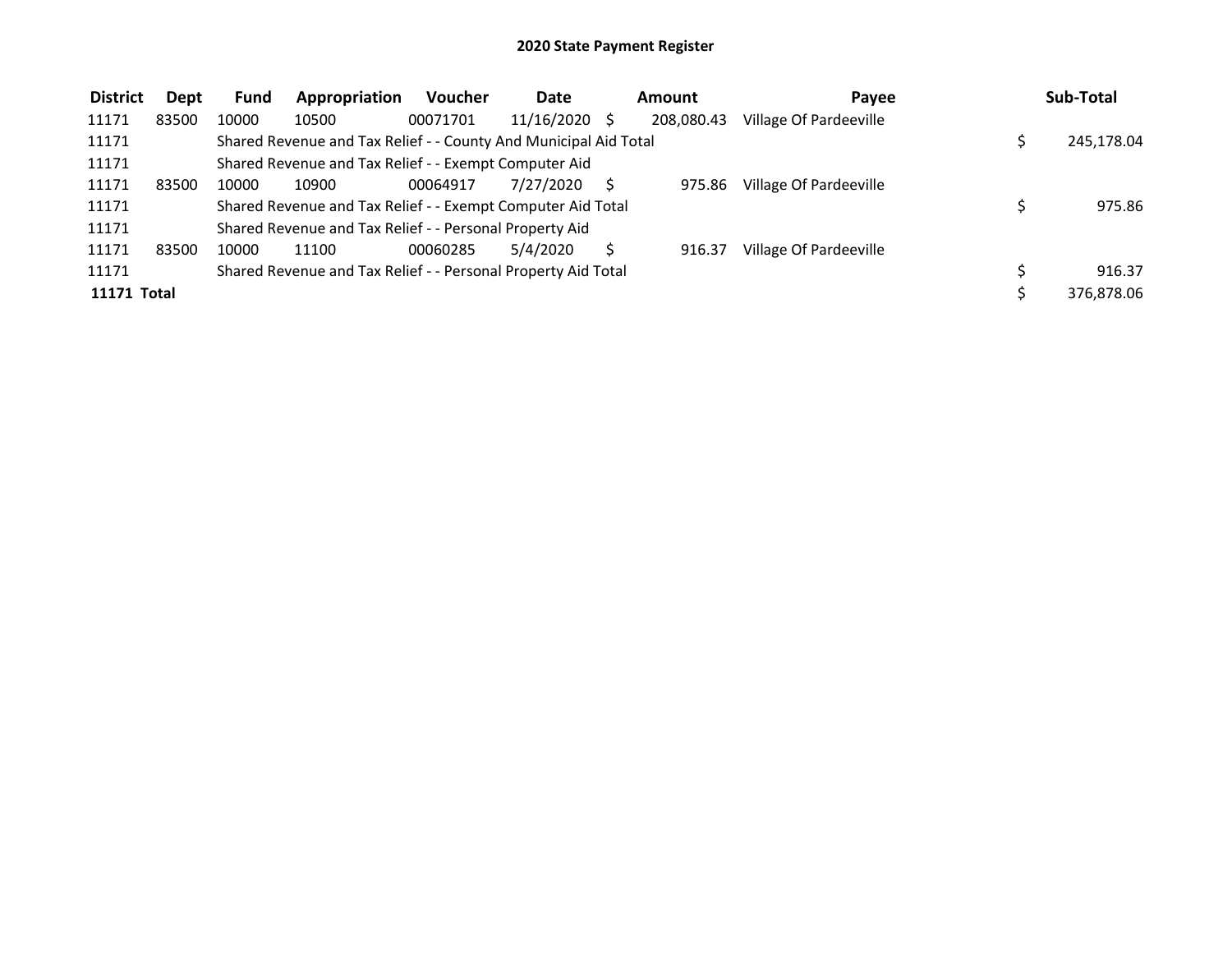| <b>District</b> | Dept  | Fund  | Appropriation                                                                   | Voucher  | <b>Date</b>             | <b>Amount</b> | Payee                         | Sub-Total        |
|-----------------|-------|-------|---------------------------------------------------------------------------------|----------|-------------------------|---------------|-------------------------------|------------------|
| 11172           |       |       | Dept of Safety & Prof Services - - Fire Dues Distribution                       |          |                         |               |                               |                  |
| 11172           | 16500 | 10000 | 22500                                                                           | 00035846 | 7/20/2020               | \$            | 7,998.06 Village Of Poynette  |                  |
| 11172           |       |       | Dept of Safety & Prof Services - - Fire Dues Distribution Total                 |          |                         |               |                               | \$<br>7,998.06   |
| 11172           |       |       | Dept of Natural Resources - - Aids In Lieu Of Taxes - Gener                     |          |                         |               |                               |                  |
| 11172           | 37000 | 10000 | 50300                                                                           | 00383910 | 1/21/2020               | \$<br>428.06  | Village Of Poynette           |                  |
| 11172           | 37000 | 10000 | 50300                                                                           | 00405127 | 4/21/2020               | \$<br>244.99  | Village Of Poynette           |                  |
| 11172           |       |       | Dept of Natural Resources - - Aids In Lieu Of Taxes - Gener Total               |          |                         |               |                               | \$<br>673.05     |
| 11172           |       |       | Dept of Natural Resources - - Land Acquisition                                  |          |                         |               |                               |                  |
| 11172           | 37000 | 36300 | TA100                                                                           | 00407192 | 5/5/2020                | \$            | 66,525.00 Village Of Poynette |                  |
| 11172           |       |       | Dept of Natural Resources - - Land Acquisition Total                            |          |                         |               |                               | \$<br>66,525.00  |
| 11172           |       |       | WI Dept of Transportation - - Trns Aids To Mnc.-Sf                              |          |                         |               |                               |                  |
| 11172           | 39500 | 21100 | 19100                                                                           | 00475784 | 1/6/2020                | \$            | 28,965.53 Village Of Poynette |                  |
| 11172           | 39500 | 21100 | 19100                                                                           | 00505639 | 4/6/2020                | \$            | 28,965.53 Village Of Poynette |                  |
| 11172           | 39500 | 21100 | 19100                                                                           | 00542631 | 7/6/2020                | \$            | 28,965.53 Village Of Poynette |                  |
| 11172           | 39500 | 21100 | 19100                                                                           | 00585457 | 10/5/2020               | \$            | 28,965.54 Village Of Poynette |                  |
| 11172           |       |       | WI Dept of Transportation - - Trns Aids To Mnc.-Sf Total                        |          |                         |               |                               | \$<br>115,862.13 |
| 11172           |       |       | Department of Health Services - - Prepaid Medical Transport Reimbursement       |          |                         |               |                               |                  |
| 11172           | 43500 | 10000 | 16300                                                                           |          | AMBULANCE 11/16/2020 \$ | 5,964.26      | Village Of Poynette           |                  |
| 11172           |       |       | Department of Health Services - - Prepaid Medical Transport Reimbursement Total |          |                         |               |                               | \$<br>5,964.26   |
| 11172           |       |       | Department of Justice - - Law Enforcement Train, Local                          |          |                         |               |                               |                  |
| 11172           | 45500 | 10000 | 23100                                                                           | 00091828 | 12/9/2020               | \$            | 640.00 Village Of Poynette    |                  |
| 11172           |       |       | Department of Justice - - Law Enforcement Train, Local Total                    |          |                         |               |                               | \$<br>640.00     |
| 11172           |       |       | Department of Administration - - Federal Aid                                    |          |                         |               |                               |                  |
| 11172           | 50500 | 10000 | 14200                                                                           | 00126590 | 8/12/2020               | \$<br>769.00  | Village Of Poynette           |                  |
| 11172           | 50500 | 10000 | 14200                                                                           | 00129766 | 10/2/2020               | \$            | 2,879.67 Village Of Poynette  |                  |
| 11172           | 50500 | 10000 | 14200                                                                           | 00134278 | 12/10/2020              | \$            | 57,528.12 Village Of Poynette |                  |
| 11172           |       |       | Department of Administration - - Federal Aid Total                              |          |                         |               |                               | \$<br>61,176.79  |
| 11172           |       |       | Department of Administration - - Hv Trans Ln Annual Impact Fee                  |          |                         |               |                               |                  |
| 11172           | 50500 | 10000 | 17400                                                                           | 00121286 | 5/1/2020                | \$            | 4,302.00 Village Of Poynette  |                  |
| 11172           |       |       | Department of Administration - - Hv Trans Ln Annual Impact Fee Total            |          |                         |               |                               | \$<br>4,302.00   |
| 11172           |       |       | Elections Commission - - 2018 Hava Election Security                            |          |                         |               |                               |                  |
| 11172           | 51000 | 22000 | 18200                                                                           | 00003656 | 6/30/2020               | \$            | 1,821.40 Village Of Poynette  |                  |
| 11172           |       |       | Elections Commission - - 2018 Hava Election Security Total                      |          |                         |               |                               | \$<br>1,821.40   |
| 11172           |       |       | Shared Revenue and Tax Relief - - Expenditure Restraint Program                 |          |                         |               |                               |                  |
| 11172           | 83500 | 10000 | 10100                                                                           | 00067738 | 7/27/2020               | \$            | 46,969.67 Village Of Poynette |                  |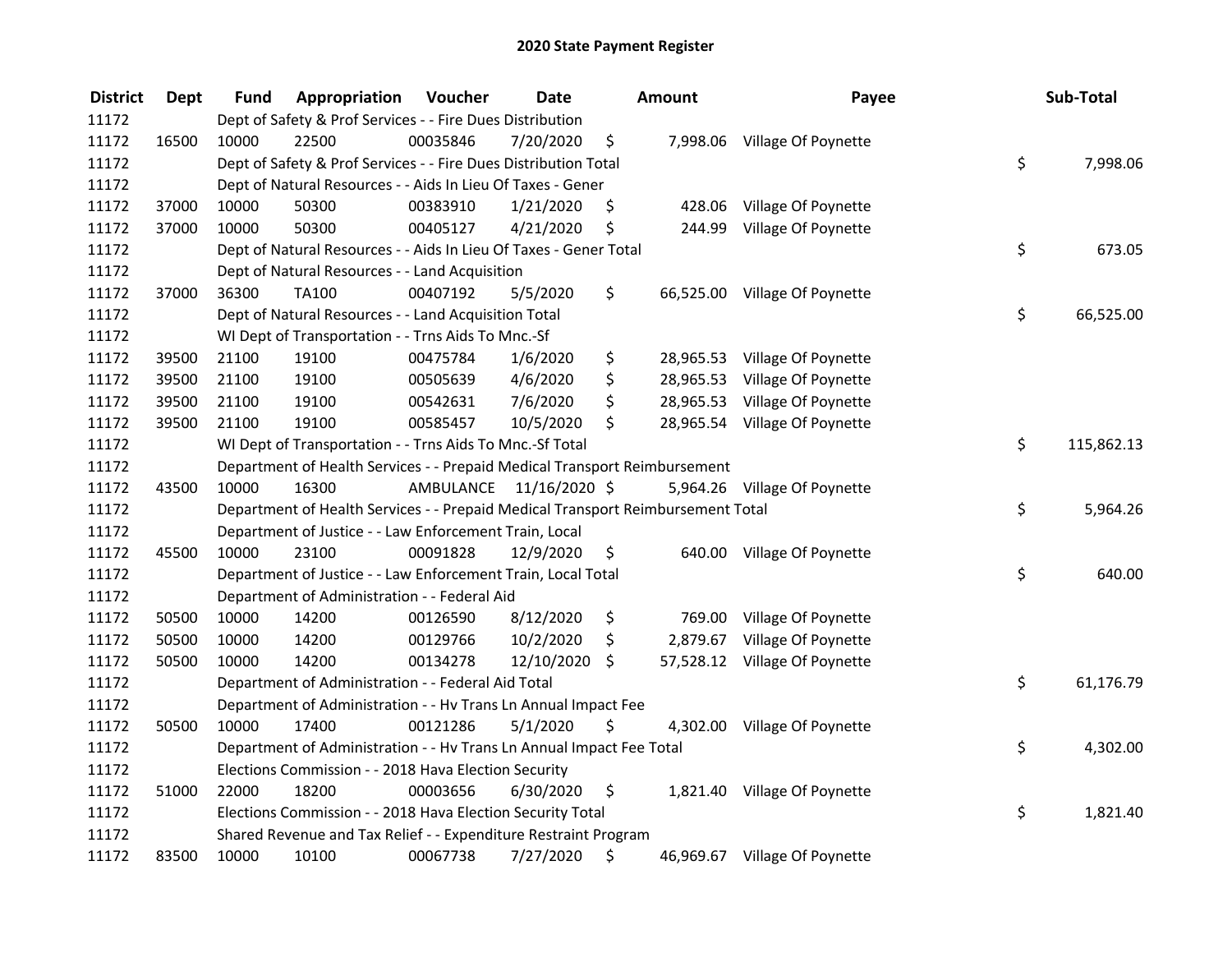| <b>District</b>    | Dept  | <b>Fund</b> | Appropriation                                                                 | Voucher  | Date            |      | <b>Amount</b> | Payee               | Sub-Total        |
|--------------------|-------|-------------|-------------------------------------------------------------------------------|----------|-----------------|------|---------------|---------------------|------------------|
| 11172              |       |             | Shared Revenue and Tax Relief - - Expenditure Restraint Program Total         |          |                 |      |               |                     | \$<br>46,969.67  |
| 11172              |       |             | Shared Revenue and Tax Relief - - County And Municipal Aid                    |          |                 |      |               |                     |                  |
| 11172              | 83500 | 10000       | 10500                                                                         | 00067738 | 7/27/2020       | - \$ | 39,004.28     | Village Of Poynette |                  |
| 11172              | 83500 | 10000       | 10500                                                                         | 00071702 | $11/16/2020$ \$ |      | 215,059.97    | Village Of Poynette |                  |
| 11172              |       |             | Shared Revenue and Tax Relief - - County And Municipal Aid Total              |          |                 |      |               |                     | \$<br>254,064.25 |
| 11172              |       |             | Shared Revenue and Tax Relief - - Exempt Computer Aid                         |          |                 |      |               |                     |                  |
| 11172              | 83500 | 10000       | 10900                                                                         | 00064918 | 7/27/2020       | S.   | 1,485.10      | Village Of Poynette |                  |
| 11172              |       |             | Shared Revenue and Tax Relief - - Exempt Computer Aid Total                   |          |                 |      |               |                     | \$<br>1,485.10   |
| 11172              |       |             | Shared Revenue and Tax Relief - - Utility Aid                                 |          |                 |      |               |                     |                  |
| 11172              | 83500 | 10000       | 11000                                                                         | 00067738 | 7/27/2020       | S.   | 504.82        | Village Of Poynette |                  |
| 11172              | 83500 | 10000       | 11000                                                                         | 00071702 | 11/16/2020 \$   |      | 3,291.61      | Village Of Poynette |                  |
| 11172              |       |             | Shared Revenue and Tax Relief - - Utility Aid Total                           |          |                 |      |               |                     | \$<br>3,796.43   |
| 11172              |       |             | Shared Revenue and Tax Relief - - Personal Property Aid                       |          |                 |      |               |                     |                  |
| 11172              | 83500 | 10000       | 11100                                                                         | 00060286 | 5/4/2020        | \$   | 3,145.86      | Village Of Poynette |                  |
| 11172              |       |             | Shared Revenue and Tax Relief - - Personal Property Aid Total                 |          |                 |      |               |                     | \$<br>3,145.86   |
| 11172              |       |             | Shared Revenue and Tax Relief - - State Aid; Video Service Provider Fee       |          |                 |      |               |                     |                  |
| 11172              | 83500 | 10000       | 11200                                                                         | 00064102 | 7/27/2020       | S.   | 3,446.76      | Village Of Poynette |                  |
| 11172              |       |             | Shared Revenue and Tax Relief - - State Aid; Video Service Provider Fee Total |          |                 |      |               |                     | \$<br>3,446.76   |
| 11172              |       |             | Shared Revenue and Tax Relief - - Lottery & Gaming Credit                     |          |                 |      |               |                     |                  |
| 11172              | 83500 | 52100       | 36300                                                                         | 00055225 | 3/23/2020       | - \$ | 9,364.03      | Village Of Poynette |                  |
| 11172              |       |             | Shared Revenue and Tax Relief - - Lottery & Gaming Credit Total               |          |                 |      |               |                     | \$<br>9,364.03   |
| <b>11172 Total</b> |       |             |                                                                               |          |                 |      |               |                     | \$<br>587,234.79 |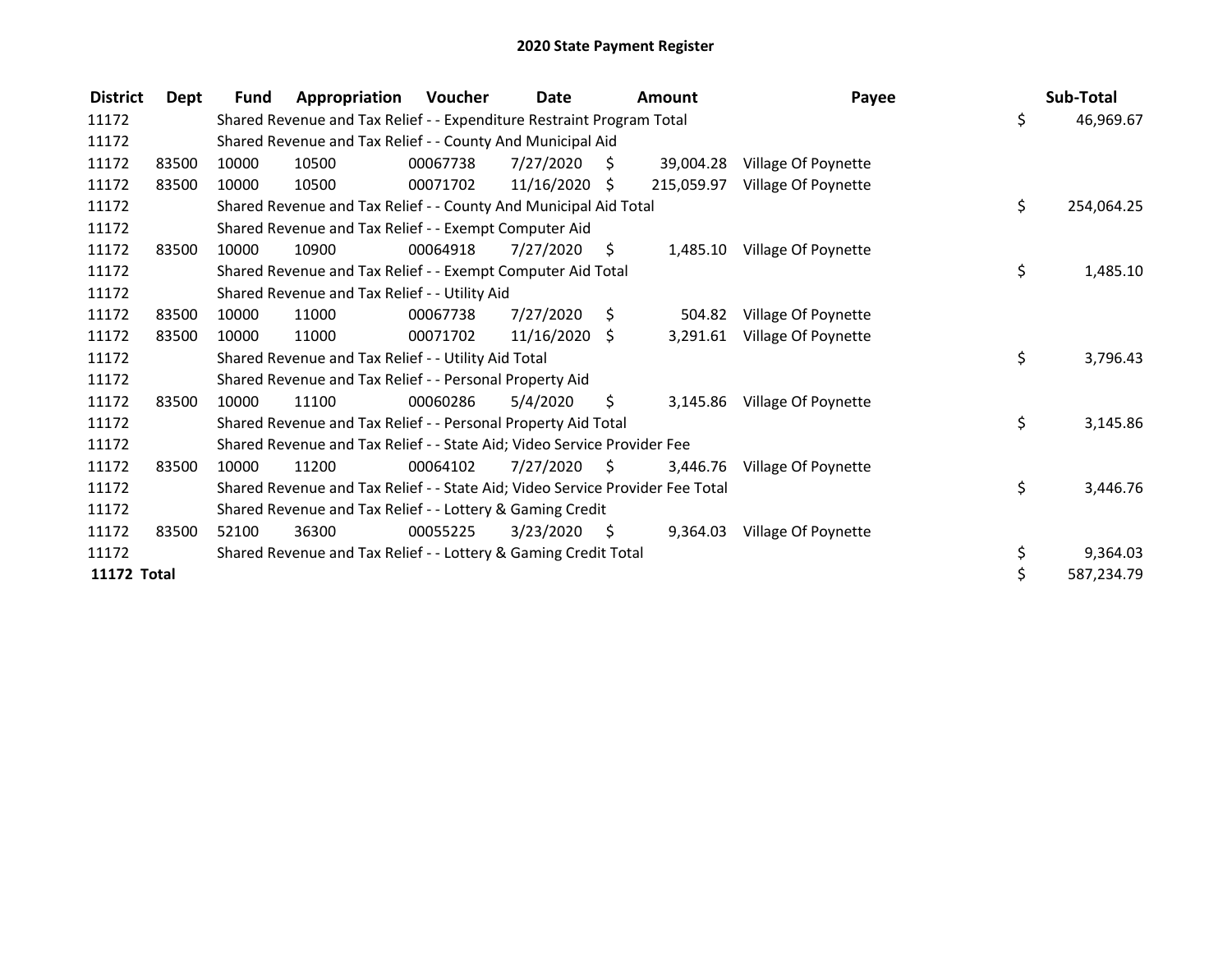| <b>District</b> | Dept  | Fund  | Appropriation                                                          | Voucher  | Date          |      | <b>Amount</b> | Payee                |     | Sub-Total  |
|-----------------|-------|-------|------------------------------------------------------------------------|----------|---------------|------|---------------|----------------------|-----|------------|
| 11176           |       |       | Department of Health Services - - Emergency Medical Services, Ai       |          |               |      |               |                      |     |            |
| 11176           | 43500 | 10000 | 11900                                                                  | 00379114 | 9/15/2020     | S.   | 5,512.64      | Randolph, Village of |     |            |
| 11176           |       |       | Department of Health Services - - Emergency Medical Services, Ai Total |          |               |      |               |                      | \$  | 5,512.64   |
| 11176           |       |       | Department of Justice - - Law Enforcement Train, Local                 |          |               |      |               |                      |     |            |
| 11176           | 45500 | 10000 | 23100                                                                  | 00091635 | 12/8/2020     | - \$ | 320.00        | Randolph, Village of |     |            |
| 11176           |       |       | Department of Justice - - Law Enforcement Train, Local Total           |          |               |      |               |                      | \$  | 320.00     |
| 11176           |       |       | Department of Administration - - Federal Aid, Local Assistance         |          |               |      |               |                      |     |            |
| 11176           | 50500 | 10000 | 74300                                                                  | 00136777 | 12/22/2020 \$ |      | 368.804.25    | Randolph, Village of |     |            |
| 11176           |       |       | Department of Administration - - Federal Aid, Local Assistance Total   |          |               |      |               |                      | \$. | 368,804.25 |
| 11176           |       |       | Shared Revenue and Tax Relief - - Exempt Computer Aid                  |          |               |      |               |                      |     |            |
| 11176           | 83500 | 10000 | 10900                                                                  | 00064919 | 7/27/2020     | S    | 289.95        | Randolph, Village of |     |            |
| 11176           |       |       | Shared Revenue and Tax Relief - - Exempt Computer Aid Total            |          |               |      |               |                      | \$  | 289.95     |
| 11176           |       |       | Shared Revenue and Tax Relief - - Personal Property Aid                |          |               |      |               |                      |     |            |
| 11176           | 83500 | 10000 | 11100                                                                  | 00060287 | 5/4/2020      | Ś.   | 595.77        | Randolph, Village of |     |            |
| 11176           | 83500 | 10000 | 11100                                                                  | 00062401 | 5/4/2020      |      | 22,005.56     | Randolph, Village of |     |            |
| 11176           |       |       | Shared Revenue and Tax Relief - - Personal Property Aid Total          |          |               |      |               |                      |     | 22,601.33  |
| 11176 Total     |       |       |                                                                        |          |               |      |               |                      |     | 397,528.17 |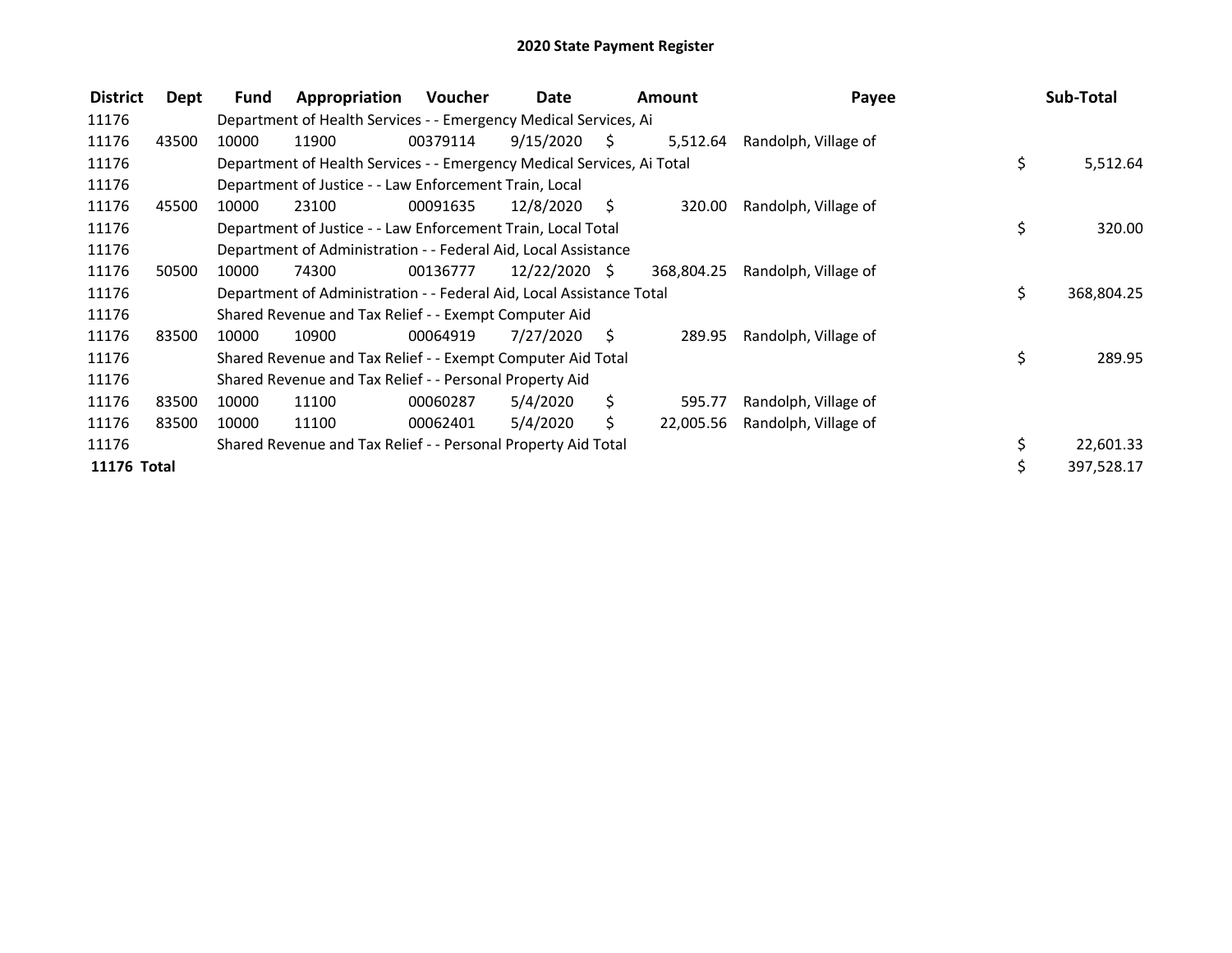| <b>District</b> | <b>Dept</b> | Fund  | Appropriation                                                                   | Voucher   | <b>Date</b>   |      | <b>Amount</b> |                           | Payee | Sub-Total        |
|-----------------|-------------|-------|---------------------------------------------------------------------------------|-----------|---------------|------|---------------|---------------------------|-------|------------------|
| 11177           |             |       | Dept of Safety & Prof Services - - Fire Dues Distribution                       |           |               |      |               |                           |       |                  |
| 11177           | 16500       | 10000 | 22500                                                                           | 00035847  | 7/17/2020     | \$   |               | 2,883.23 Village Of Rio   |       |                  |
| 11177           |             |       | Dept of Safety & Prof Services - - Fire Dues Distribution Total                 |           |               |      |               |                           |       | \$<br>2,883.23   |
| 11177           |             |       | Dept of Natural Resources - - Resaids - Cnty Forst, Cl & Mfl                    |           |               |      |               |                           |       |                  |
| 11177           | 37000       | 21200 | 57100                                                                           | 00416899  | 6/18/2020     | - \$ |               | 7.80 Village Of Rio       |       |                  |
| 11177           |             |       | Dept of Natural Resources - - Resaids - Cnty Forst, Cl & Mfl Total              |           |               |      |               |                           |       | \$<br>7.80       |
| 11177           |             |       | WI Dept of Transportation - - Trns Aids To Mnc.-Sf                              |           |               |      |               |                           |       |                  |
| 11177           | 39500       | 21100 | 19100                                                                           | 00475785  | 1/6/2020      | \$   |               | 16,830.89 Village Of Rio  |       |                  |
| 11177           | 39500       | 21100 | 19100                                                                           | 00505640  | 4/6/2020      | \$   |               | 16,830.89 Village Of Rio  |       |                  |
| 11177           | 39500       | 21100 | 19100                                                                           | 00542632  | 7/6/2020      | \$   |               | 16,830.89 Village Of Rio  |       |                  |
| 11177           | 39500       | 21100 | 19100                                                                           | 00585458  | 10/5/2020     | \$   |               | 16,830.92 Village Of Rio  |       |                  |
| 11177           |             |       | WI Dept of Transportation - - Trns Aids To Mnc.-Sf Total                        |           |               |      |               |                           |       | \$<br>67,323.59  |
| 11177           |             |       | Department of Health Services - - Prepaid Medical Transport Reimbursement       |           |               |      |               |                           |       |                  |
| 11177           | 43500       | 10000 | 16300                                                                           | AMBULANCE | 11/16/2020 \$ |      |               | 2,000.00 Village Of Rio   |       |                  |
| 11177           |             |       | Department of Health Services - - Prepaid Medical Transport Reimbursement Total |           |               |      |               |                           |       | \$<br>2,000.00   |
| 11177           |             |       | Department of Justice - - Law Enforcement Train, Local                          |           |               |      |               |                           |       |                  |
| 11177           | 45500       | 10000 | 23100                                                                           | 00091646  | 12/7/2020     | \$   |               | 480.00 Village Of Rio     |       |                  |
| 11177           |             |       | Department of Justice - - Law Enforcement Train, Local Total                    |           |               |      |               |                           |       | \$<br>480.00     |
| 11177           |             |       | Department of Administration - - Federal Aid                                    |           |               |      |               |                           |       |                  |
| 11177           | 50500       | 10000 | 14200                                                                           | 00134279  | 12/9/2020     | \$   |               | 17,347.00 Village Of Rio  |       |                  |
| 11177           | 50500       | 10000 | 14200                                                                           | 00136153  | 12/16/2020 \$ |      |               | 1,438.16 Village Of Rio   |       |                  |
| 11177           |             |       | Department of Administration - - Federal Aid Total                              |           |               |      |               |                           |       | \$<br>18,785.16  |
| 11177           |             |       | Elections Commission - - 2018 Hava Election Security                            |           |               |      |               |                           |       |                  |
| 11177           | 51000       | 22000 | 18200                                                                           | 00004133  | 8/6/2020      | \$   |               | 904.00 Village Of Rio     |       |                  |
| 11177           |             |       | Elections Commission - - 2018 Hava Election Security Total                      |           |               |      |               |                           |       | \$<br>904.00     |
| 11177           |             |       | Shared Revenue and Tax Relief - - Expenditure Restraint Program                 |           |               |      |               |                           |       |                  |
| 11177           | 83500       | 10000 | 10100                                                                           | 00067739  | 7/27/2020     | -S   |               | 12,486.67 Village Of Rio  |       |                  |
| 11177           |             |       | Shared Revenue and Tax Relief - - Expenditure Restraint Program Total           |           |               |      |               |                           |       | \$<br>12,486.67  |
| 11177           |             |       | Shared Revenue and Tax Relief - - County And Municipal Aid                      |           |               |      |               |                           |       |                  |
| 11177           | 83500       | 10000 | 10500                                                                           | 00067739  | 7/27/2020     | \$   |               | 20,826.41 Village Of Rio  |       |                  |
| 11177           | 83500       | 10000 | 10500                                                                           | 00071703  | 11/16/2020 \$ |      |               | 116,016.29 Village Of Rio |       |                  |
| 11177           |             |       | Shared Revenue and Tax Relief - - County And Municipal Aid Total                |           |               |      |               |                           |       | \$<br>136,842.70 |
| 11177           |             |       | Shared Revenue and Tax Relief - - Exempt Computer Aid                           |           |               |      |               |                           |       |                  |
| 11177           | 83500       | 10000 | 10900                                                                           | 00064920  | 7/27/2020     | \$   |               | 195.38 Village Of Rio     |       |                  |
| 11177           | 83500       | 10000 | 10900                                                                           | 00066959  | 7/27/2020     | \$   |               | 232.49 Village Of Rio     |       |                  |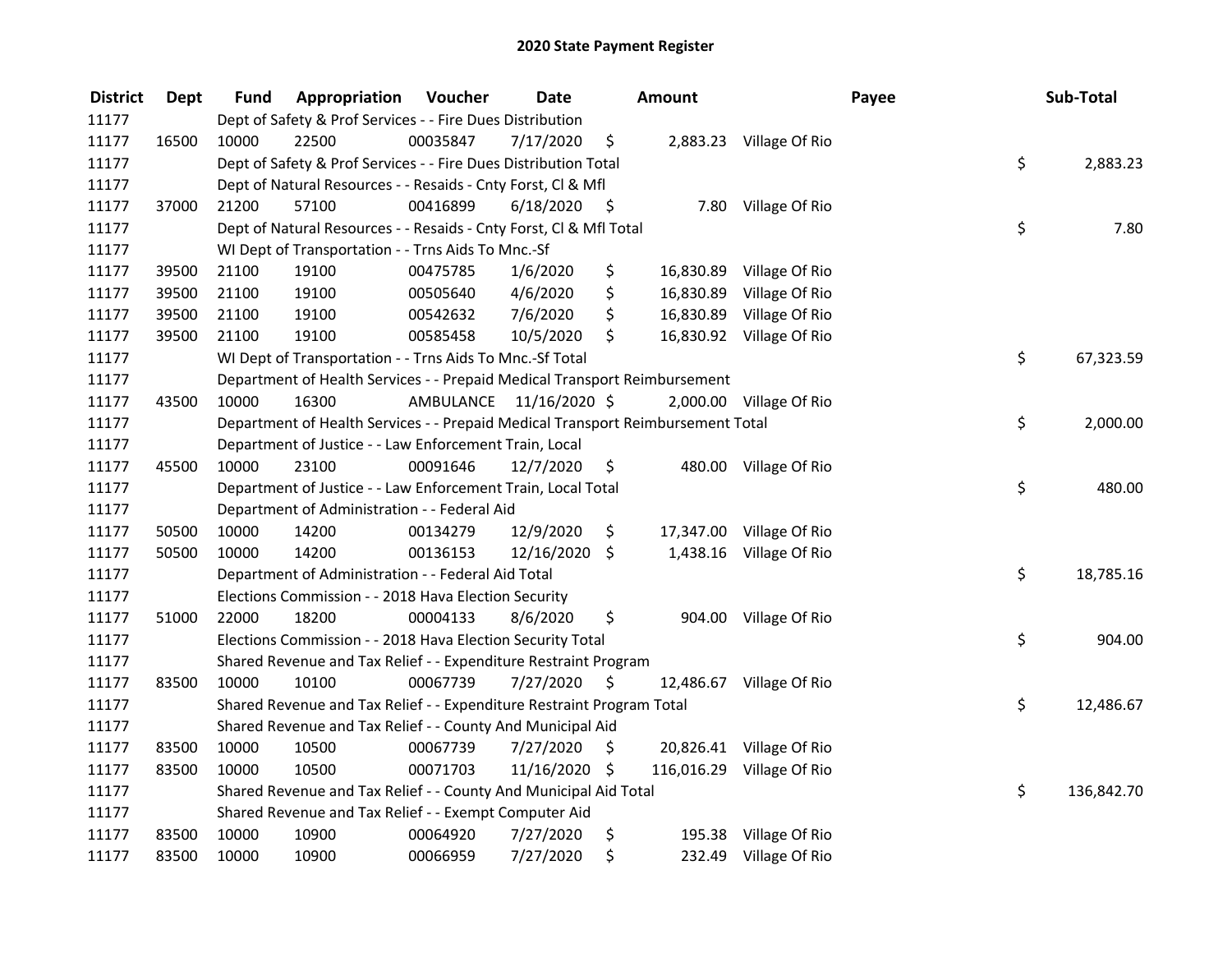| <b>District</b> | <b>Dept</b> | Fund  | Appropriation                                                                 | <b>Voucher</b> | Date      | Amount   |                | Payee | Sub-Total  |
|-----------------|-------------|-------|-------------------------------------------------------------------------------|----------------|-----------|----------|----------------|-------|------------|
| 11177           |             |       | Shared Revenue and Tax Relief - - Exempt Computer Aid Total                   |                |           |          |                |       | 427.87     |
| 11177           |             |       | Shared Revenue and Tax Relief - - Personal Property Aid                       |                |           |          |                |       |            |
| 11177           | 83500       | 10000 | 11100                                                                         | 00060288       | 5/4/2020  | 3,394.21 | Village Of Rio |       |            |
| 11177           | 83500       | 10000 | 11100                                                                         | 00062402       | 5/4/2020  | 5.070.44 | Village Of Rio |       |            |
| 11177           |             |       | Shared Revenue and Tax Relief - - Personal Property Aid Total                 |                |           |          |                |       | 8,464.65   |
| 11177           |             |       | Shared Revenue and Tax Relief - - State Aid; Video Service Provider Fee       |                |           |          |                |       |            |
| 11177           | 83500       | 10000 | 11200                                                                         | 00064103       | 7/27/2020 | 228.63   | Village Of Rio |       |            |
| 11177           |             |       | Shared Revenue and Tax Relief - - State Aid; Video Service Provider Fee Total |                |           |          |                |       | 228.63     |
| 11177 Total     |             |       |                                                                               |                |           |          |                |       | 250,834.30 |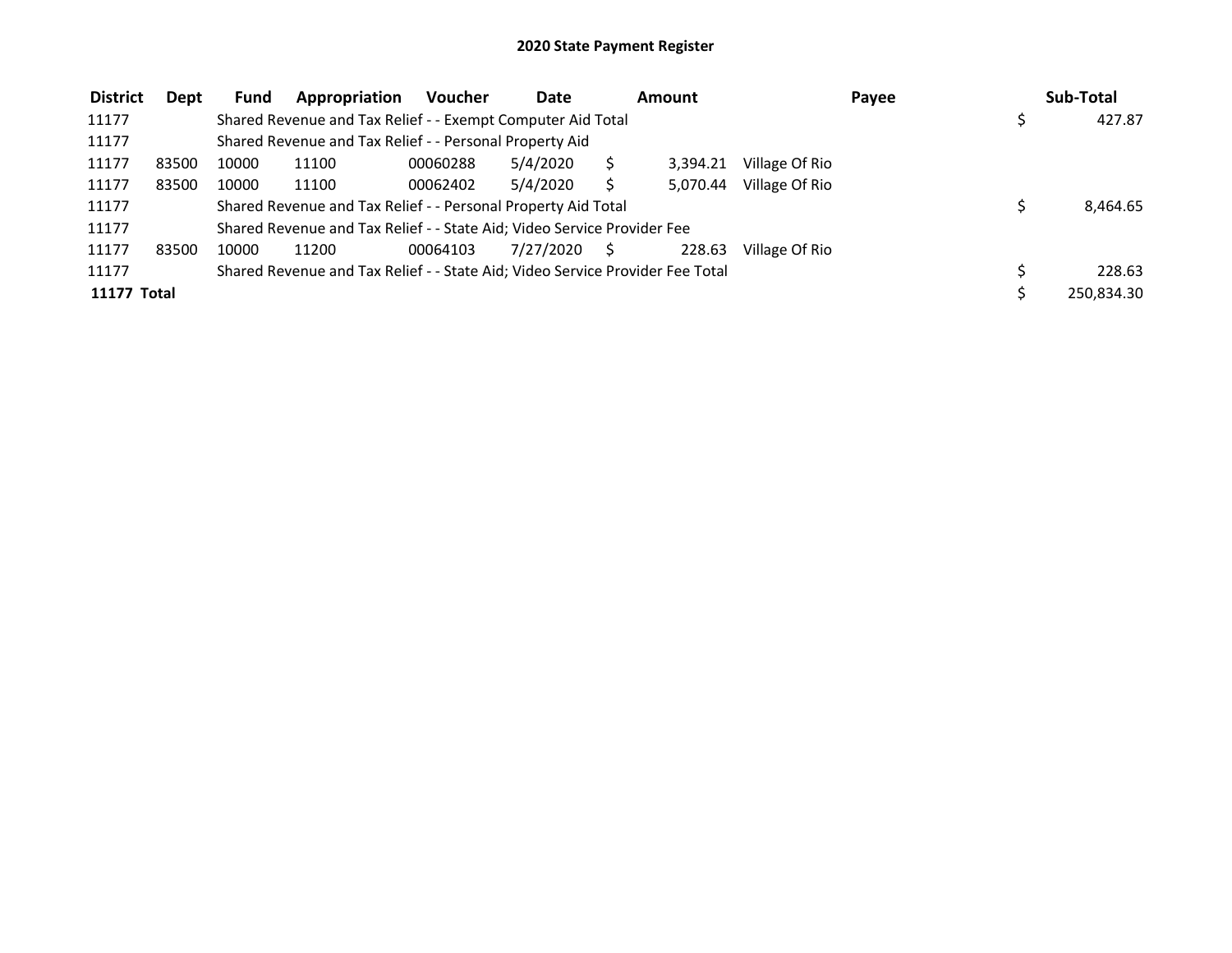| <b>District</b>    | Dept  | <b>Fund</b> | Appropriation                                                         | Voucher  | <b>Date</b>   |     | <b>Amount</b> | Payee                        | Sub-Total        |
|--------------------|-------|-------------|-----------------------------------------------------------------------|----------|---------------|-----|---------------|------------------------------|------------------|
| 11191              |       |             | Dept of Safety & Prof Services - - Fire Dues Distribution             |          |               |     |               |                              |                  |
| 11191              | 16500 | 10000       | 22500                                                                 | 00035848 | 7/20/2020     | \$  |               | 1,789.67 Village Of Wyocena  |                  |
| 11191              |       |             | Dept of Safety & Prof Services - - Fire Dues Distribution Total       |          |               |     |               |                              | \$<br>1,789.67   |
| 11191              |       |             | WI Dept of Transportation - - Trns Aids To Mnc.-Sf                    |          |               |     |               |                              |                  |
| 11191              | 39500 | 21100       | 19100                                                                 | 00475786 | 1/6/2020      | \$  | 5,450.60      | Village Of Wyocena           |                  |
| 11191              | 39500 | 21100       | 19100                                                                 | 00505641 | 4/6/2020      | \$  | 5,450.60      | Village Of Wyocena           |                  |
| 11191              | 39500 | 21100       | 19100                                                                 | 00542633 | 7/6/2020      | \$  | 5,450.60      | Village Of Wyocena           |                  |
| 11191              | 39500 | 21100       | 19100                                                                 | 00585459 | 10/5/2020     | \$  | 5,450.62      | Village Of Wyocena           |                  |
| 11191              |       |             | WI Dept of Transportation - - Trns Aids To Mnc.-Sf Total              |          |               |     |               |                              | \$<br>21,802.42  |
| 11191              |       |             | Department of Administration - - Federal Aid                          |          |               |     |               |                              |                  |
| 11191              | 50500 | 10000       | 14200                                                                 | 00134280 | 12/10/2020 \$ |     |               | 11,819.00 Village Of Wyocena |                  |
| 11191              | 50500 | 10000       | 14200                                                                 | 00136154 | 12/17/2020 \$ |     | 1,254.38      | Village Of Wyocena           |                  |
| 11191              |       |             | Department of Administration - - Federal Aid Total                    |          |               |     |               |                              | \$<br>13,073.38  |
| 11191              |       |             | Elections Commission - - 2018 Hava Election Security                  |          |               |     |               |                              |                  |
| 11191              | 51000 | 22000       | 18200                                                                 | 00004324 | 8/31/2020     | \$  |               | 614.70 Village Of Wyocena    |                  |
| 11191              |       |             | Elections Commission - - 2018 Hava Election Security Total            |          |               |     |               |                              | \$<br>614.70     |
| 11191              |       |             | Shared Revenue and Tax Relief - - Expenditure Restraint Program       |          |               |     |               |                              |                  |
| 11191              | 83500 | 10000       | 10100                                                                 | 00067740 | 7/27/2020     | -\$ | 6,807.58      | Village Of Wyocena           |                  |
| 11191              |       |             | Shared Revenue and Tax Relief - - Expenditure Restraint Program Total |          |               |     |               |                              | \$<br>6,807.58   |
| 11191              |       |             | Shared Revenue and Tax Relief - - County And Municipal Aid            |          |               |     |               |                              |                  |
| 11191              | 83500 | 10000       | 10500                                                                 | 00067740 | 7/27/2020     | \$  |               | 13,582.10 Village Of Wyocena |                  |
| 11191              | 83500 | 10000       | 10500                                                                 | 00071704 | 11/16/2020    | \$  |               | 76,965.23 Village Of Wyocena |                  |
| 11191              |       |             | Shared Revenue and Tax Relief - - County And Municipal Aid Total      |          |               |     |               |                              | \$<br>90,547.33  |
| 11191              |       |             | Shared Revenue and Tax Relief - - Exempt Computer Aid                 |          |               |     |               |                              |                  |
| 11191              | 83500 | 10000       | 10900                                                                 | 00064921 | 7/27/2020     | \$  | 190.18        | Village Of Wyocena           |                  |
| 11191              |       |             | Shared Revenue and Tax Relief - - Exempt Computer Aid Total           |          |               |     |               |                              | \$<br>190.18     |
| 11191              |       |             | Shared Revenue and Tax Relief - - Utility Aid                         |          |               |     |               |                              |                  |
| 11191              | 83500 | 10000       | 11000                                                                 | 00067740 | 7/27/2020     | \$  | 934.99        | Village Of Wyocena           |                  |
| 11191              | 83500 | 10000       | 11000                                                                 | 00071704 | 11/16/2020    | \$  | 5,808.24      | Village Of Wyocena           |                  |
| 11191              |       |             | Shared Revenue and Tax Relief - - Utility Aid Total                   |          |               |     |               |                              | \$<br>6,743.23   |
| 11191              |       |             | Shared Revenue and Tax Relief - - Personal Property Aid               |          |               |     |               |                              |                  |
| 11191              | 83500 | 10000       | 11100                                                                 | 00060289 | 5/4/2020      | \$  | 578.36        | Village Of Wyocena           |                  |
| 11191              |       |             | Shared Revenue and Tax Relief - - Personal Property Aid Total         |          |               |     |               |                              | \$<br>578.36     |
| <b>11191 Total</b> |       |             |                                                                       |          |               |     |               |                              | \$<br>142,146.85 |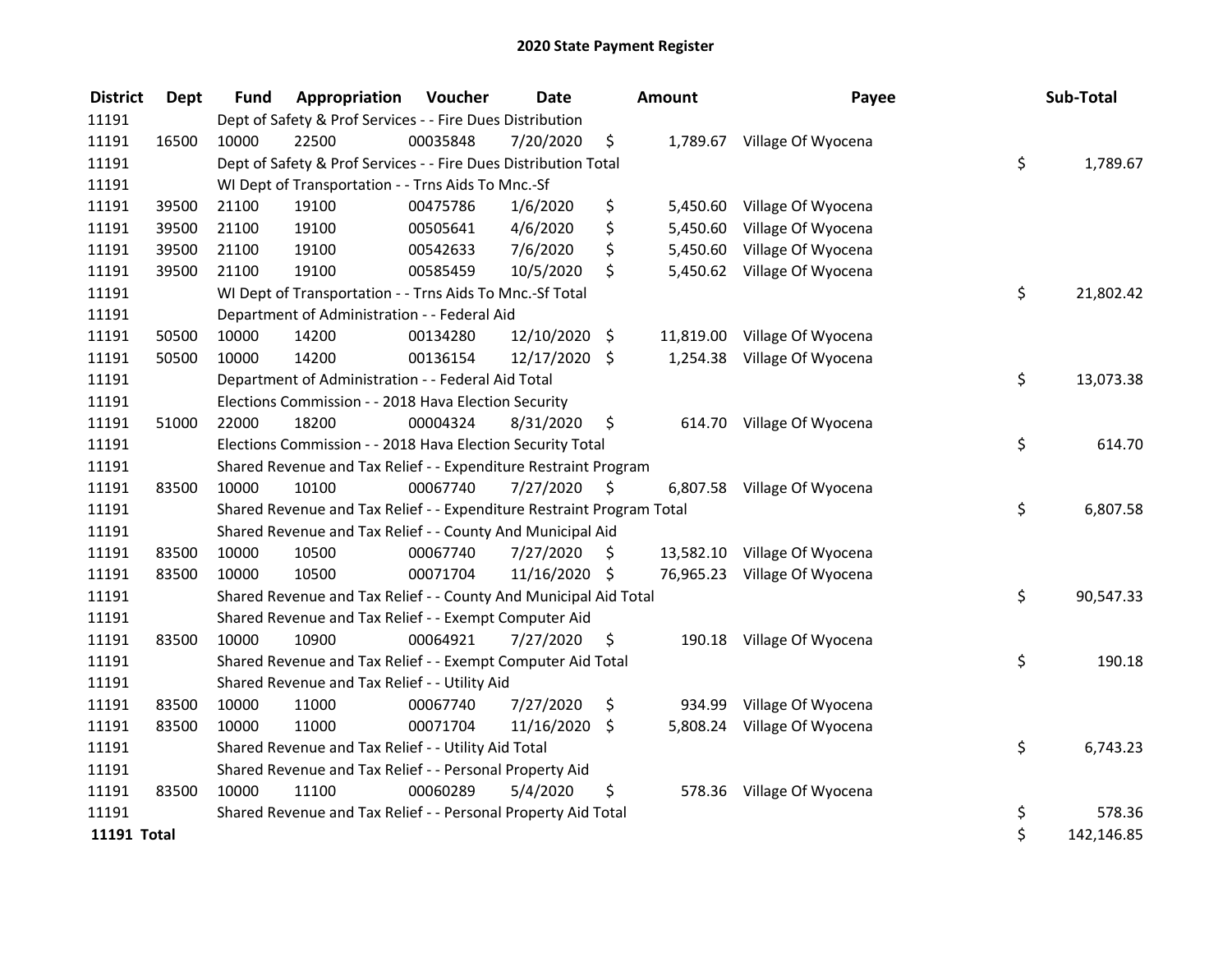| <b>District</b> | Dept  | <b>Fund</b> | Appropriation                                                      | Voucher  | <b>Date</b>   | <b>Amount</b>   | Payee                      | Sub-Total        |
|-----------------|-------|-------------|--------------------------------------------------------------------|----------|---------------|-----------------|----------------------------|------------------|
| 11211           |       |             | Dept of Safety & Prof Services - - Fire Dues Distribution          |          |               |                 |                            |                  |
| 11211           | 16500 | 10000       | 22500                                                              | 00035849 | 7/20/2020     | \$              | 19,277.35 City of Columbus |                  |
| 11211           |       |             | Dept of Safety & Prof Services - - Fire Dues Distribution Total    |          |               |                 |                            | \$<br>19,277.35  |
| 11211           |       |             | Department of Tourism - - Revenue, Gifts/Grants/Proceed            |          |               |                 |                            |                  |
| 11211           | 38000 | 10000       | 12000                                                              | 00009545 | 12/23/2020 \$ |                 | 1,500.00 City of Columbus  |                  |
| 11211           |       |             | Department of Tourism - - Revenue, Gifts/Grants/Proceed Total      |          |               |                 |                            | \$<br>1,500.00   |
| 11211           |       |             | WI Dept of Transportation - - Conn Hwy Aids St Fds                 |          |               |                 |                            |                  |
| 11211           | 39500 | 21100       | 16200                                                              | 00477357 | 1/6/2020      | \$<br>10,456.73 | City of Columbus           |                  |
| 11211           | 39500 | 21100       | 16200                                                              | 00507212 | 4/6/2020      | \$<br>10,456.73 | City of Columbus           |                  |
| 11211           | 39500 | 21100       | 16200                                                              | 00544204 | 7/6/2020      | \$<br>10,456.73 | City of Columbus           |                  |
| 11211           | 39500 | 21100       | 16200                                                              | 00587030 | 10/5/2020     | \$<br>10,456.74 | City of Columbus           |                  |
| 11211           |       |             | WI Dept of Transportation - - Conn Hwy Aids St Fds Total           |          |               |                 |                            | \$<br>41,826.93  |
| 11211           |       |             | WI Dept of Transportation - - Hwy Sfty Loc Aid Ffd                 |          |               |                 |                            |                  |
| 11211           | 39500 | 21100       | 18500                                                              | 00541848 | 6/25/2020     | \$<br>4,000.00  | City of Columbus           |                  |
| 11211           |       |             | WI Dept of Transportation - - Hwy Sfty Loc Aid Ffd Total           |          |               |                 |                            | \$<br>4,000.00   |
| 11211           |       |             | WI Dept of Transportation - - Trns Aids To Mnc.-Sf                 |          |               |                 |                            |                  |
| 11211           | 39500 | 21100       | 19100                                                              | 00475787 | 1/6/2020      | \$<br>84,433.16 | City of Columbus           |                  |
| 11211           | 39500 | 21100       | 19100                                                              | 00505642 | 4/6/2020      | \$<br>84,433.16 | City of Columbus           |                  |
| 11211           | 39500 | 21100       | 19100                                                              | 00542634 | 7/6/2020      | \$<br>84,433.16 | City of Columbus           |                  |
| 11211           | 39500 | 21100       | 19100                                                              | 00585460 | 10/5/2020     | \$<br>84,433.16 | City of Columbus           |                  |
| 11211           |       |             | WI Dept of Transportation - - Trns Aids To Mnc.-Sf Total           |          |               |                 |                            | \$<br>337,732.64 |
| 11211           |       |             | Department of Corrections - - Probation, Parole And Extended       |          |               |                 |                            |                  |
| 11211           | 41000 | 10000       | 18700                                                              | 00327504 | 1/2/2020      | \$<br>17.45     | City of Columbus           |                  |
| 11211           | 41000 | 10000       | 18700                                                              | 00333980 | 1/31/2020     | \$<br>17.44     | City of Columbus           |                  |
| 11211           | 41000 | 10000       | 18700                                                              | 00340683 | 3/4/2020      | \$<br>17.45     | City of Columbus           |                  |
| 11211           | 41000 | 10000       | 18700                                                              | 00346322 | 4/1/2020      | \$<br>18.91     | City of Columbus           |                  |
| 11211           | 41000 | 10000       | 18700                                                              | 00353283 | 5/1/2020      | \$<br>17.50     | City of Columbus           |                  |
| 11211           | 41000 | 10000       | 18700                                                              | 00358398 | 5/29/2020     | \$<br>17.47     | City of Columbus           |                  |
| 11211           | 41000 | 10000       | 18700                                                              | 00364968 | 6/30/2020     | \$<br>17.61     | City of Columbus           |                  |
| 11211           | 41000 | 10000       | 18700                                                              | 00377659 | 9/2/2020      | \$<br>17.50     | City of Columbus           |                  |
| 11211           | 41000 | 10000       | 18700                                                              | 00382680 | 10/1/2020     | \$<br>17.67     | City of Columbus           |                  |
| 11211           | 41000 | 10000       | 18700                                                              | 00393114 | 11/18/2020    | \$<br>17.43     | City of Columbus           |                  |
| 11211           | 41000 | 10000       | 18700                                                              | 00394300 | 12/2/2020     | \$<br>18.42     | City of Columbus           |                  |
| 11211           |       |             | Department of Corrections - - Probation, Parole And Extended Total |          |               |                 |                            | \$<br>194.85     |

Department of Justice - - Law Enforcement Train, Local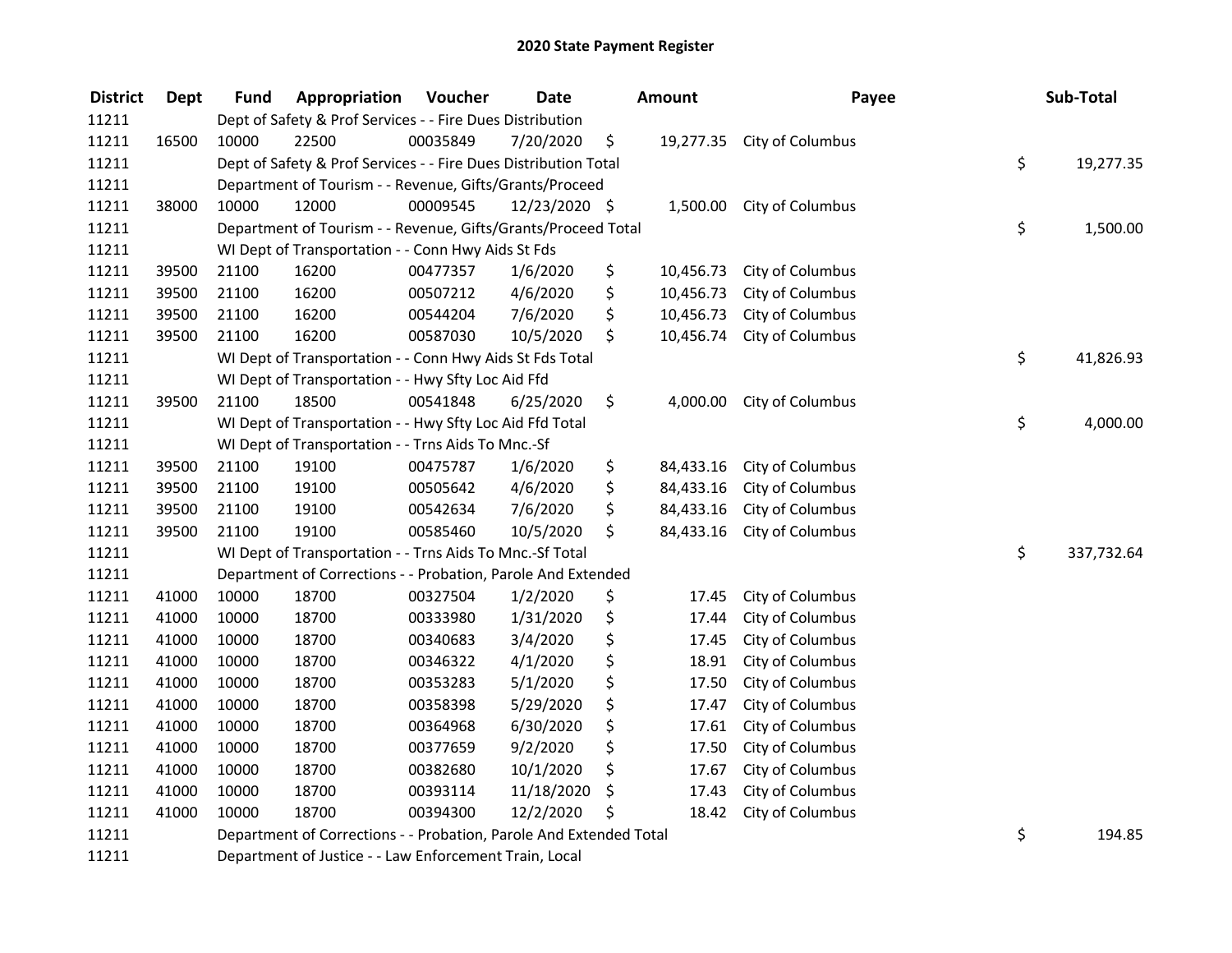| <b>District</b> | <b>Dept</b> | <b>Fund</b> | Appropriation                                                           | Voucher  | <b>Date</b>   |      | <b>Amount</b> | Payee                                                                                                   | Sub-Total        |
|-----------------|-------------|-------------|-------------------------------------------------------------------------|----------|---------------|------|---------------|---------------------------------------------------------------------------------------------------------|------------------|
| 11211           | 45500       | 10000       | 23100                                                                   | 00091361 | 12/4/2020     | \$   |               | 1,280.00 City of Columbus                                                                               |                  |
| 11211           |             |             | Department of Justice - - Law Enforcement Train, Local Total            |          |               |      |               |                                                                                                         | \$<br>1,280.00   |
| 11211           |             |             | Department of Military Affairs - - Major Disaster Assist; Pif           |          |               |      |               |                                                                                                         |                  |
| 11211           | 46500       | 27200       | 36500                                                                   | 00077889 | 5/22/2020     | - \$ |               | 14,778.74 City of Columbus                                                                              |                  |
| 11211           |             |             | Department of Military Affairs - - Major Disaster Assist; Pif Total     |          |               |      |               |                                                                                                         | \$<br>14,778.74  |
| 11211           |             |             | Department of Administration - - Federal Aid                            |          |               |      |               |                                                                                                         |                  |
| 11211           | 50500       | 10000       | 14200                                                                   | 00126588 | 8/12/2020     | \$   | 3,831.58      | City of Columbus                                                                                        |                  |
| 11211           | 50500       | 10000       | 14200                                                                   | 00129754 | 10/2/2020     | \$   | 1,811.99      | City of Columbus                                                                                        |                  |
| 11211           | 50500       | 10000       | 14200                                                                   | 00132095 | 11/13/2020    | \$   | 61,382.94     | City of Columbus                                                                                        |                  |
| 11211           | 50500       | 10000       | 14200                                                                   | 00134249 | 12/10/2020    | \$   | 17,073.49     | City of Columbus                                                                                        |                  |
| 11211           | 50500       | 10000       | 14200                                                                   | 00136146 | 12/17/2020 \$ |      | 3,279.89      | City of Columbus                                                                                        |                  |
| 11211           |             |             | Department of Administration - - Federal Aid Total                      |          |               |      |               |                                                                                                         | \$<br>87,379.89  |
| 11211           |             |             | Elections Commission - - 2018 Hava Election Security                    |          |               |      |               |                                                                                                         |                  |
| 11211           | 51000       | 22000       | 18200                                                                   | 00004182 | 8/14/2020     | \$   | 3,878.20      | City of Columbus                                                                                        |                  |
| 11211           |             |             | Elections Commission - - 2018 Hava Election Security Total              |          |               |      |               |                                                                                                         | \$<br>3,878.20   |
| 11211           |             |             |                                                                         |          |               |      |               | Public Defender Board - - Transcript, Discovery and Records Provided to the Public Defender Board       |                  |
| 11211           | 55000       | 10000       | 10600                                                                   | 00270789 | 12/15/2020 \$ |      |               | 5.00 City of Columbus                                                                                   |                  |
| 11211           |             |             |                                                                         |          |               |      |               | Public Defender Board - - Transcript, Discovery and Records Provided to the Public Defender Board Total | \$<br>5.00       |
| 11211           |             |             | Shared Revenue and Tax Relief - - County And Municipal Aid              |          |               |      |               |                                                                                                         |                  |
| 11211           | 83500       | 10000       | 10500                                                                   | 00067741 | 7/27/2020     | \$   | 86,077.49     | City of Columbus                                                                                        |                  |
| 11211           | 83500       | 10000       | 10500                                                                   | 00071705 | 11/16/2020 \$ |      |               | 487,772.45 City of Columbus                                                                             |                  |
| 11211           |             |             | Shared Revenue and Tax Relief - - County And Municipal Aid Total        |          |               |      |               |                                                                                                         | \$<br>573,849.94 |
| 11211           |             |             | Shared Revenue and Tax Relief - - Exempt Computer Aid                   |          |               |      |               |                                                                                                         |                  |
| 11211           | 83500       | 10000       | 10900                                                                   | 00064922 | 7/27/2020     | \$   | 11,412.07     | City of Columbus                                                                                        |                  |
| 11211           | 83500       | 10000       | 10900                                                                   | 00066960 | 7/27/2020     | \$   | 2,618.16      | City of Columbus                                                                                        |                  |
| 11211           |             |             | Shared Revenue and Tax Relief - - Exempt Computer Aid Total             |          |               |      |               |                                                                                                         | \$<br>14,030.23  |
| 11211           |             |             | Shared Revenue and Tax Relief - - Utility Aid                           |          |               |      |               |                                                                                                         |                  |
| 11211           | 83500       | 10000       | 11000                                                                   | 00067741 | 7/27/2020     | \$   | 131.48        | City of Columbus                                                                                        |                  |
| 11211           | 83500       | 10000       | 11000                                                                   | 00071705 | 11/16/2020 \$ |      | 751.41        | City of Columbus                                                                                        |                  |
| 11211           |             |             | Shared Revenue and Tax Relief - - Utility Aid Total                     |          |               |      |               |                                                                                                         | \$<br>882.89     |
| 11211           |             |             | Shared Revenue and Tax Relief - - Personal Property Aid                 |          |               |      |               |                                                                                                         |                  |
| 11211           | 83500       | 10000       | 11100                                                                   | 00060290 | 5/4/2020      | \$   |               | 13,240.61 City of Columbus                                                                              |                  |
| 11211           | 83500       | 10000       | 11100                                                                   | 00062403 | 5/4/2020      | \$   | 9,790.99      | City of Columbus                                                                                        |                  |
| 11211           |             |             | Shared Revenue and Tax Relief - - Personal Property Aid Total           |          |               |      |               |                                                                                                         | \$<br>23,031.60  |
| 11211           |             |             | Shared Revenue and Tax Relief - - State Aid; Video Service Provider Fee |          |               |      |               |                                                                                                         |                  |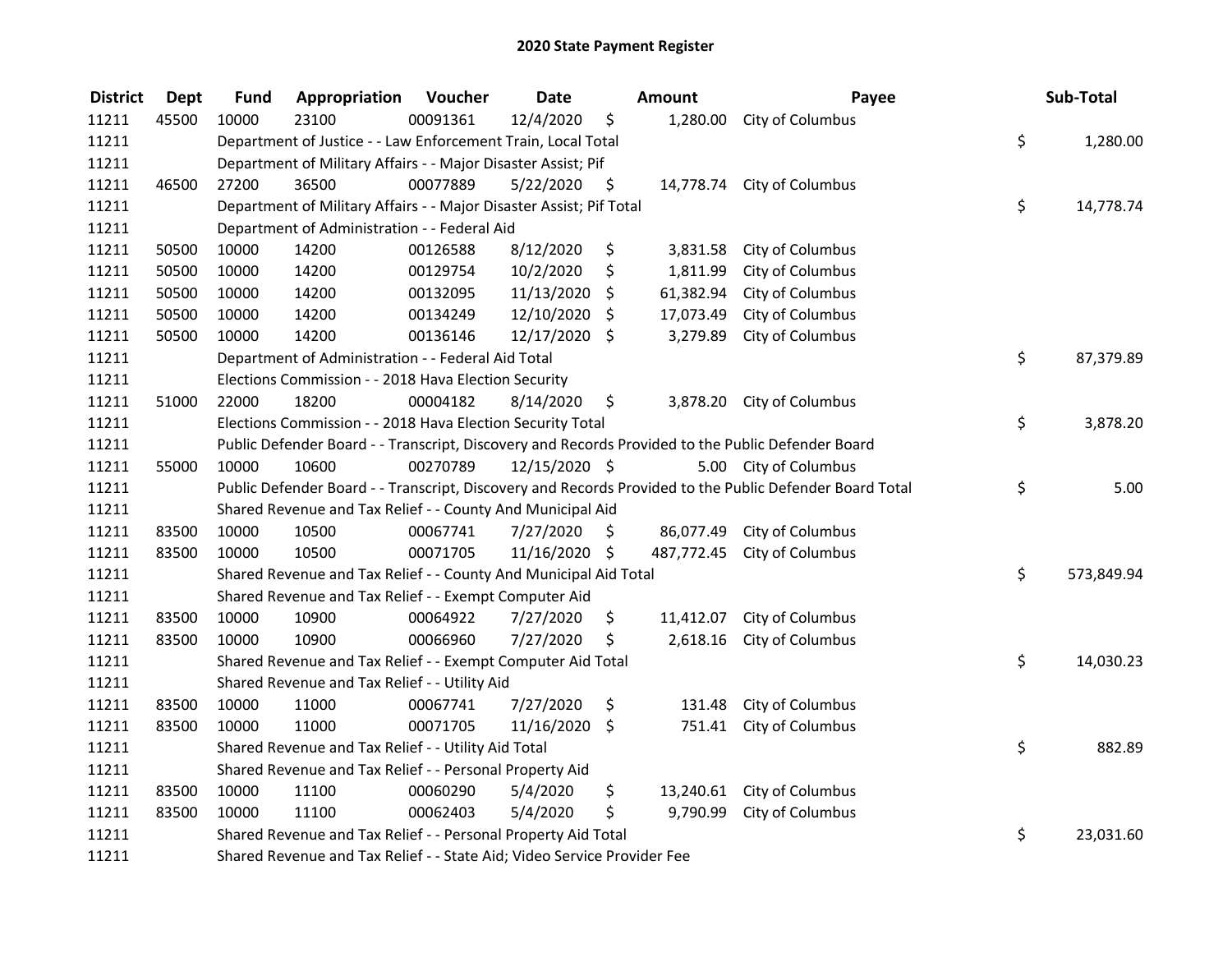## 2020 State Payment Register

| <b>District</b> | Dept  | <b>Fund</b> | Appropriation                                                                 | <b>Voucher</b> | <b>Date</b> |  | Amount<br>Pavee |                  | Sub-Total |              |
|-----------------|-------|-------------|-------------------------------------------------------------------------------|----------------|-------------|--|-----------------|------------------|-----------|--------------|
| 11211           | 83500 | 10000       | 11200                                                                         | 00064104       | 7/27/2020   |  | 6,337.03        | City of Columbus |           |              |
| 11211           |       |             | Shared Revenue and Tax Relief - - State Aid; Video Service Provider Fee Total |                |             |  |                 |                  |           | 6,337.03     |
| 11211           |       |             | Shared Revenue and Tax Relief - - Payments For Municipal Svcs                 |                |             |  |                 |                  |           |              |
| 11211           | 83500 | 10000       | 50100                                                                         | 00054754       | 2/3/2020    |  | 746.11          | City of Columbus |           |              |
| 11211           |       |             | Shared Revenue and Tax Relief - - Payments For Municipal Svcs Total           |                |             |  |                 |                  |           | 746.11       |
| 11211           |       |             | Shared Revenue and Tax Relief - - Lottery & Gaming Credit                     |                |             |  |                 |                  |           |              |
| 11211           | 83500 | 52100       | 36300                                                                         | 00055226       | 3/23/2020   |  | 793.32          | City of Columbus |           |              |
| 11211           |       |             | Shared Revenue and Tax Relief - - Lottery & Gaming Credit Total               |                |             |  |                 |                  |           | 793.32       |
| 11211 Total     |       |             |                                                                               |                |             |  |                 |                  |           | 1,131,524.72 |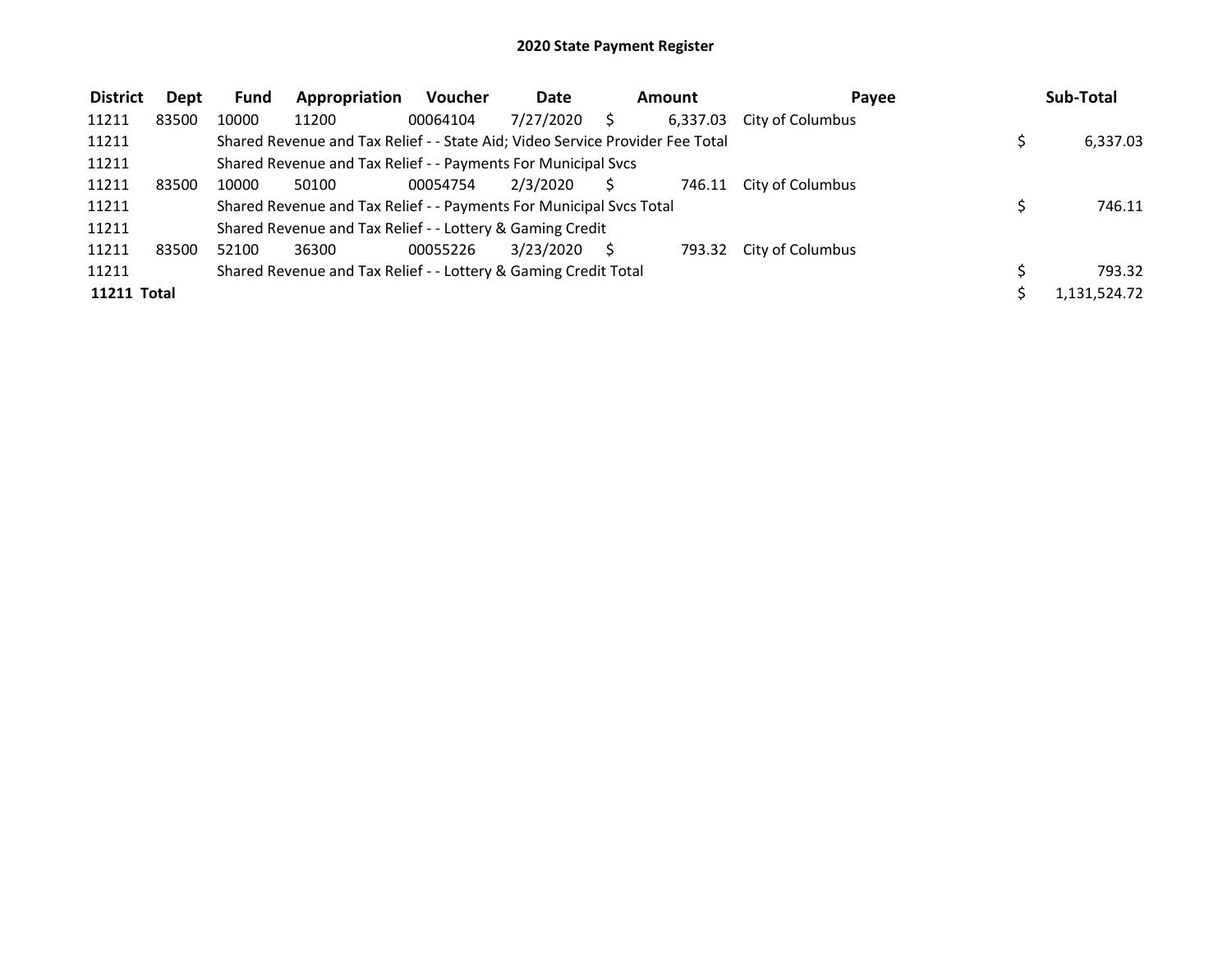| <b>District</b> | <b>Dept</b> | Fund                                                                                              | Appropriation                                                                   | Voucher  | <b>Date</b>             |    | <b>Amount</b> |                                                                                                         | Payee |    | Sub-Total  |
|-----------------|-------------|---------------------------------------------------------------------------------------------------|---------------------------------------------------------------------------------|----------|-------------------------|----|---------------|---------------------------------------------------------------------------------------------------------|-------|----|------------|
| 11246           |             |                                                                                                   | Dept of Safety & Prof Services - - Fire Dues Distribution                       |          |                         |    |               |                                                                                                         |       |    |            |
| 11246           | 16500       | 10000                                                                                             | 22500                                                                           | 00035850 | 7/20/2020               | \$ |               | 11,789.88 City Of Lodi                                                                                  |       |    |            |
| 11246           |             |                                                                                                   | Dept of Safety & Prof Services - - Fire Dues Distribution Total                 |          |                         |    |               |                                                                                                         |       | \$ | 11,789.88  |
| 11246           |             |                                                                                                   | WI Dept of Transportation - - Hwy Sfty Loc Aid Ffd                              |          |                         |    |               |                                                                                                         |       |    |            |
| 11246           | 39500       | 21100                                                                                             | 18500                                                                           | 00488997 | 2/5/2020                | \$ | 2,898.80      | City Of Lodi                                                                                            |       |    |            |
| 11246           | 39500       | 21100                                                                                             | 18500                                                                           | 00522919 | 5/5/2020                | \$ | 327.22        | City Of Lodi                                                                                            |       |    |            |
| 11246           | 39500       | 21100                                                                                             | 18500                                                                           | 00522920 | 5/5/2020                | \$ | 409.76        | City Of Lodi                                                                                            |       |    |            |
| 11246           | 39500       | 21100                                                                                             | 18500                                                                           | 00522921 | 5/5/2020                | \$ | 1,562.71      | City Of Lodi                                                                                            |       |    |            |
| 11246           | 39500       | 21100                                                                                             | 18500                                                                           | 00597113 | 10/9/2020               | \$ | 3,371.17      | City Of Lodi                                                                                            |       |    |            |
| 11246           | 39500       | 21100                                                                                             | 18500                                                                           | 00597114 | 10/9/2020               | \$ | 221.66        | City Of Lodi                                                                                            |       |    |            |
| 11246           | 39500       | 21100                                                                                             | 18500                                                                           | 00597115 | 10/9/2020               | \$ | 108.68        | City Of Lodi                                                                                            |       |    |            |
| 11246           |             |                                                                                                   | WI Dept of Transportation - - Hwy Sfty Loc Aid Ffd Total                        |          |                         |    |               |                                                                                                         |       | \$ | 8,900.00   |
| 11246           |             |                                                                                                   | WI Dept of Transportation - - Trns Aids To Mnc.-Sf                              |          |                         |    |               |                                                                                                         |       |    |            |
| 11246           | 39500       | 21100                                                                                             | 19100                                                                           | 00475788 | 1/6/2020                | \$ | 46,203.08     | City Of Lodi                                                                                            |       |    |            |
| 11246           | 39500       | 21100                                                                                             | 19100                                                                           | 00505643 | 4/6/2020                | \$ | 46,203.08     | City Of Lodi                                                                                            |       |    |            |
| 11246           | 39500       | 21100                                                                                             | 19100                                                                           | 00542635 | 7/6/2020                | \$ | 46,203.08     | City Of Lodi                                                                                            |       |    |            |
| 11246           | 39500       | 21100                                                                                             | 19100                                                                           | 00585461 | 10/5/2020               | \$ | 46,203.10     | City Of Lodi                                                                                            |       |    |            |
| 11246           |             |                                                                                                   | WI Dept of Transportation - - Trns Aids To Mnc.-Sf Total                        |          |                         |    |               |                                                                                                         |       | \$ | 184,812.34 |
| 11246           |             |                                                                                                   | Department of Health Services - - Prepaid Medical Transport Reimbursement       |          |                         |    |               |                                                                                                         |       |    |            |
| 11246           | 43500       | 10000                                                                                             | 16300                                                                           |          | AMBULANCE 11/16/2020 \$ |    |               | 6,677.38 City Of Lodi                                                                                   |       |    |            |
| 11246           |             |                                                                                                   | Department of Health Services - - Prepaid Medical Transport Reimbursement Total |          |                         |    |               |                                                                                                         |       | \$ | 6,677.38   |
| 11246           |             |                                                                                                   | Department of Justice - - Law Enforcement Train, Local                          |          |                         |    |               |                                                                                                         |       |    |            |
| 11246           | 45500       | 10000                                                                                             | 23100                                                                           | 00091572 | 12/8/2020               | \$ |               | 800.00 City Of Lodi                                                                                     |       |    |            |
| 11246           |             |                                                                                                   | Department of Justice - - Law Enforcement Train, Local Total                    |          |                         |    |               |                                                                                                         |       | \$ | 800.00     |
| 11246           |             |                                                                                                   | Department of Administration - - Federal Aid                                    |          |                         |    |               |                                                                                                         |       |    |            |
| 11246           | 50500       | 10000                                                                                             | 14200                                                                           | 00134250 | 12/10/2020 \$           |    | 51,146.00     | City Of Lodi                                                                                            |       |    |            |
| 11246           | 50500       | 10000                                                                                             | 14200                                                                           | 00136147 | 12/17/2020 \$           |    | 2,954.30      | City Of Lodi                                                                                            |       |    |            |
| 11246           |             |                                                                                                   | Department of Administration - - Federal Aid Total                              |          |                         |    |               |                                                                                                         |       | \$ | 54,100.30  |
| 11246           |             |                                                                                                   | Elections Commission - - 2018 Hava Election Security                            |          |                         |    |               |                                                                                                         |       |    |            |
| 11246           | 51000       | 22000                                                                                             | 18200                                                                           | 00003895 | 7/20/2020               | \$ |               | 2,414.30 City Of Lodi                                                                                   |       |    |            |
| 11246           |             |                                                                                                   | Elections Commission - - 2018 Hava Election Security Total                      |          |                         |    |               |                                                                                                         |       | \$ | 2,414.30   |
| 11246           |             | Public Defender Board - - Transcript, Discovery and Records Provided to the Public Defender Board |                                                                                 |          |                         |    |               |                                                                                                         |       |    |            |
| 11246           | 55000       | 10000                                                                                             | 10600                                                                           | 00241283 | 4/1/2020                | \$ |               | 1.00 City Of Lodi                                                                                       |       |    |            |
| 11246           |             |                                                                                                   |                                                                                 |          |                         |    |               | Public Defender Board - - Transcript, Discovery and Records Provided to the Public Defender Board Total |       | \$ | 1.00       |
| 11246           |             |                                                                                                   | Shared Revenue and Tax Relief - - County And Municipal Aid                      |          |                         |    |               |                                                                                                         |       |    |            |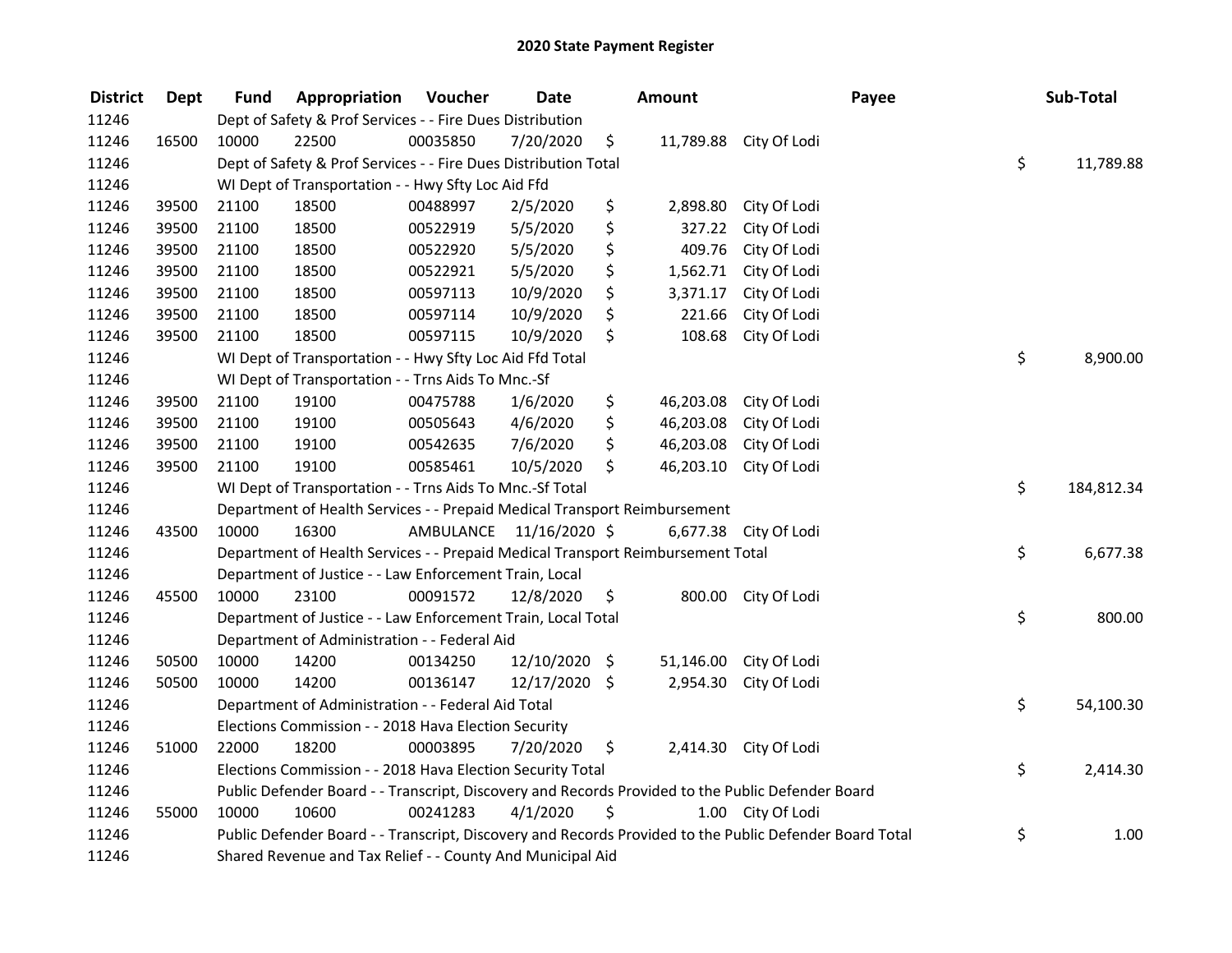| <b>District</b> | Dept  | <b>Fund</b>                                                             | Appropriation                                                                 | Voucher  | Date            |     | Amount    | Payee        |  |     | Sub-Total  |  |
|-----------------|-------|-------------------------------------------------------------------------|-------------------------------------------------------------------------------|----------|-----------------|-----|-----------|--------------|--|-----|------------|--|
| 11246           | 83500 | 10000                                                                   | 10500                                                                         | 00067742 | 7/27/2020       | S.  | 16,514.34 | City Of Lodi |  |     |            |  |
| 11246           | 83500 | 10000                                                                   | 10500                                                                         | 00071706 | $11/16/2020$ \$ |     | 86,903.91 | City Of Lodi |  |     |            |  |
| 11246           |       |                                                                         | Shared Revenue and Tax Relief - - County And Municipal Aid Total              |          |                 |     |           |              |  | \$. | 103,418.25 |  |
| 11246           |       |                                                                         | Shared Revenue and Tax Relief - - Exempt Computer Aid                         |          |                 |     |           |              |  |     |            |  |
| 11246           | 83500 | 10000                                                                   | 10900                                                                         | 00064923 | 7/27/2020       | - S | 854.26    | City Of Lodi |  |     |            |  |
| 11246           | 83500 | 10000                                                                   | 10900                                                                         | 00066961 | 7/27/2020       | S.  | 10,560.55 | City Of Lodi |  |     |            |  |
| 11246           |       |                                                                         | Shared Revenue and Tax Relief - - Exempt Computer Aid Total                   |          |                 |     |           |              |  | \$  | 11,414.81  |  |
| 11246           |       |                                                                         | Shared Revenue and Tax Relief - - Personal Property Aid                       |          |                 |     |           |              |  |     |            |  |
| 11246           | 83500 | 10000                                                                   | 11100                                                                         | 00060291 | 5/4/2020        | Ś.  | 3,804.48  | City Of Lodi |  |     |            |  |
| 11246           | 83500 | 10000                                                                   | 11100                                                                         | 00062404 | 5/4/2020        | S.  | 7,191.76  | City Of Lodi |  |     |            |  |
| 11246           |       |                                                                         | Shared Revenue and Tax Relief - - Personal Property Aid Total                 |          |                 |     |           |              |  | \$. | 10,996.24  |  |
| 11246           |       | Shared Revenue and Tax Relief - - State Aid; Video Service Provider Fee |                                                                               |          |                 |     |           |              |  |     |            |  |
| 11246           | 83500 | 10000                                                                   | 11200                                                                         | 00064105 | 7/27/2020       | - S | 4,834.91  | City Of Lodi |  |     |            |  |
| 11246           |       |                                                                         | Shared Revenue and Tax Relief - - State Aid; Video Service Provider Fee Total |          |                 |     |           |              |  | \$  | 4,834.91   |  |
| 11246 Total     |       |                                                                         |                                                                               |          |                 |     |           |              |  |     | 400,159.41 |  |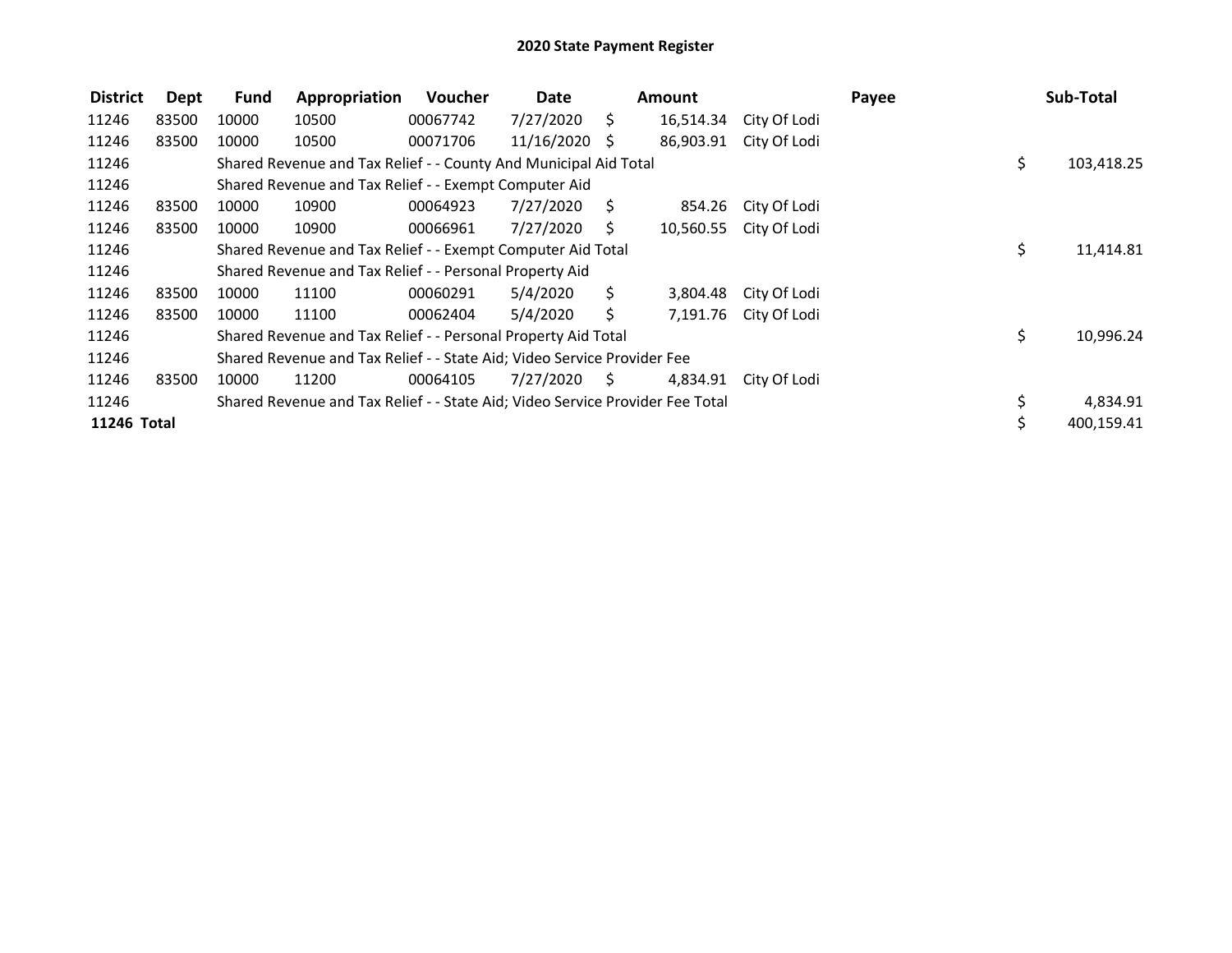## 2020 State Payment Register

| <b>District</b> | <b>Dept</b> | Fund  | Appropriation                                                      | Voucher  | <b>Date</b> |      | <b>Amount</b> | Payee                     | Sub-Total        |
|-----------------|-------------|-------|--------------------------------------------------------------------|----------|-------------|------|---------------|---------------------------|------------------|
| 11271           |             |       | Dept of Safety & Prof Services - - Fire Dues Distribution          |          |             |      |               |                           |                  |
| 11271           | 16500       | 10000 | 22500                                                              | 00035851 | 7/20/2020   | \$   |               | 30,741.17 City Of Portage |                  |
| 11271           |             |       | Dept of Safety & Prof Services - - Fire Dues Distribution Total    |          |             |      |               |                           | \$<br>30,741.17  |
| 11271           |             |       | Dept of Natural Resources - - Aids In Lieu Of Taxes - Gener        |          |             |      |               |                           |                  |
| 11271           | 37000       | 10000 | 50300                                                              | 00383870 | 1/21/2020   | \$   | 948.11        | City Of Portage           |                  |
| 11271           | 37000       | 10000 | 50300                                                              | 00404601 | 4/21/2020   | \$   | 3.57          | City Of Portage           |                  |
| 11271           |             |       | Dept of Natural Resources - - Aids In Lieu Of Taxes - Gener Total  |          |             |      |               |                           | \$<br>951.68     |
| 11271           |             |       | Dept of Natural Resources - - Resaids - Cnty Forst, Cl & Mfl       |          |             |      |               |                           |                  |
| 11271           | 37000       | 21200 | 57100                                                              | 00416900 | 6/18/2020   | - \$ |               | 27.76 City Of Portage     |                  |
| 11271           |             |       | Dept of Natural Resources - - Resaids - Cnty Forst, Cl & Mfl Total |          |             |      |               |                           | \$<br>27.76      |
| 11271           |             |       | Dept of Natural Resources - - Aids In Lieu Of Taxes - Sum S        |          |             |      |               |                           |                  |
| 11271           | 37000       | 21200 | 57900                                                              | 00404602 | 4/21/2020   | \$   | 44.03         | City Of Portage           |                  |
| 11271           | 37000       | 21200 | 57900                                                              | 00404603 | 4/21/2020   | \$   | 29.49         | City Of Portage           |                  |
| 11271           |             |       | Dept of Natural Resources - - Aids In Lieu Of Taxes - Sum S Total  |          |             |      |               |                           | \$<br>73.52      |
| 11271           |             |       | Dept of Natural Resources - - Fin Asst For Responsible Units       |          |             |      |               |                           |                  |
| 11271           | 37000       | 27400 | 67000                                                              | 00412673 | 5/29/2020   | \$   |               | 20,408.23 City Of Portage |                  |
| 11271           |             |       | Dept of Natural Resources - - Fin Asst For Responsible Units Total |          |             |      |               |                           | \$<br>20,408.23  |
| 11271           |             |       | Dept of Natural Resources - - Land Acquisition                     |          |             |      |               |                           |                  |
| 11271           | 37000       | 36300 | <b>TA100</b>                                                       | 00397432 | 3/23/2020   | \$   | 72,584.50     | City Of Portage           |                  |
| 11271           |             |       | Dept of Natural Resources - - Land Acquisition Total               |          |             |      |               |                           | \$<br>72,584.50  |
| 11271           |             |       | WI Dept of Transportation - - Conn Hwy Aids St Fds                 |          |             |      |               |                           |                  |
| 11271           | 39500       | 21100 | 16200                                                              | 00477358 | 1/6/2020    | \$   |               | 31,526.24 City Of Portage |                  |
| 11271           | 39500       | 21100 | 16200                                                              | 00507213 | 4/6/2020    | \$   |               | 31,526.24 City Of Portage |                  |
| 11271           | 39500       | 21100 | 16200                                                              | 00544205 | 7/6/2020    | \$   | 31,526.24     | City Of Portage           |                  |
| 11271           | 39500       | 21100 | 16200                                                              | 00587031 | 10/5/2020   | \$   | 31,526.25     | City Of Portage           |                  |
| 11271           |             |       | WI Dept of Transportation - - Conn Hwy Aids St Fds Total           |          |             |      |               |                           | \$<br>126,104.97 |
| 11271           |             |       | WI Dept of Transportation - - Tc, Trns Oper Aid Sf                 |          |             |      |               |                           |                  |
| 11271           | 39500       | 21100 | 17700                                                              | 00525253 | 5/13/2020   | \$   | 78,402.00     | City Of Portage           |                  |
| 11271           | 39500       | 21100 | 17700                                                              | 00574283 | 8/28/2020   | \$   | 235,206.00    | City Of Portage           |                  |
| 11271           |             |       | WI Dept of Transportation - - Tc, Trns Oper Aid Sf Total           |          |             |      |               |                           | \$<br>313,608.00 |
| 11271           |             |       | WI Dept of Transportation - - Trnst/Trns-Rel Aid F                 |          |             |      |               |                           |                  |
| 11271           | 39500       | 21100 | 18200                                                              | 00499060 | 3/4/2020    | \$   | 95,578.97     | City Of Portage           |                  |
| 11271           | 39500       | 21100 | 18200                                                              | 00553587 | 7/20/2020   | \$   | 144,378.13    | City Of Portage           |                  |
| 11271           | 39500       | 21100 | 18200                                                              | 00564767 | 8/10/2020   | \$   | 64,513.30     | City Of Portage           |                  |
| 11271           | 39500       | 21100 | 18200                                                              | 00578298 | 9/4/2020    | \$   | 184,800.44    | City Of Portage           |                  |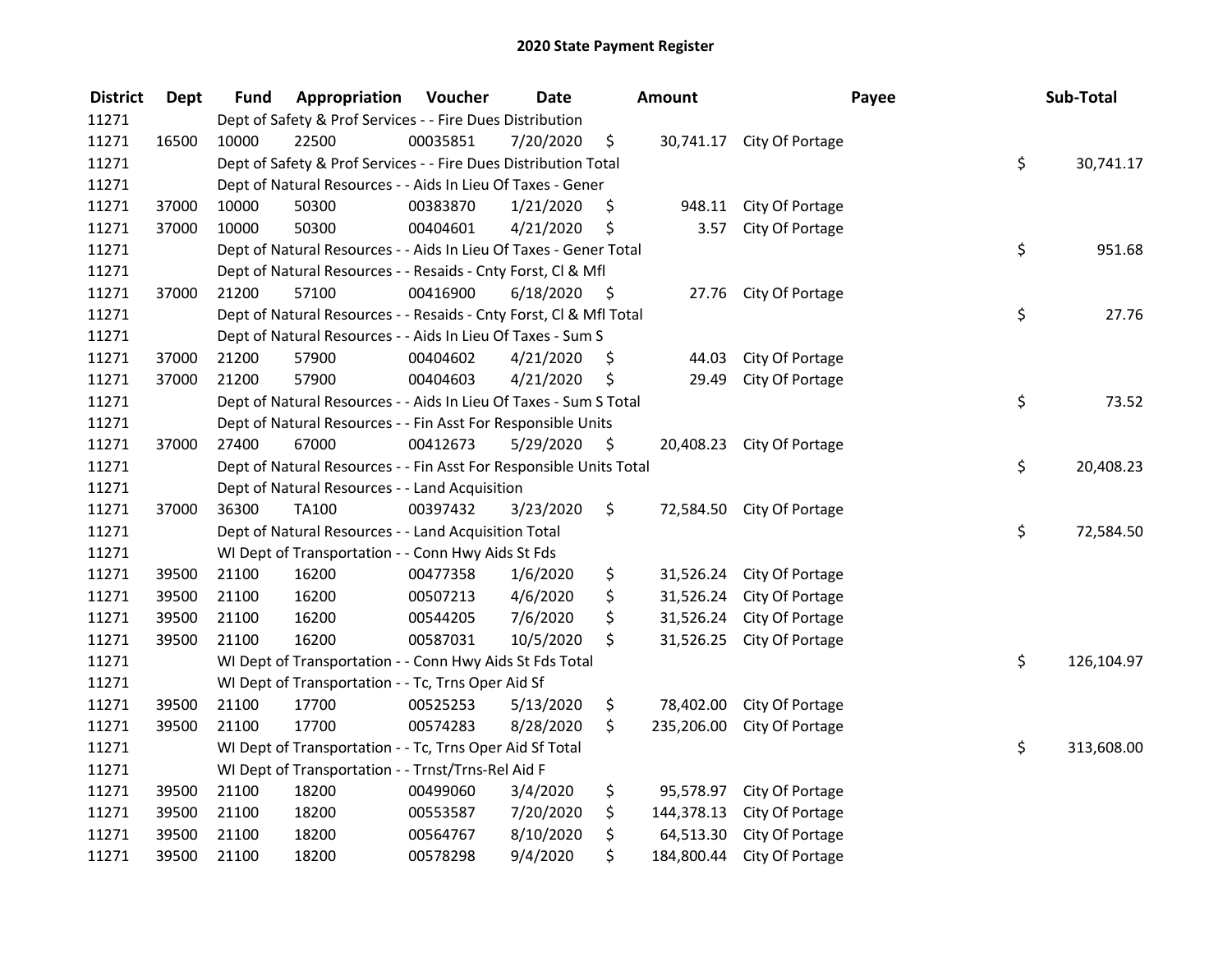| <b>District</b> | <b>Dept</b> | <b>Fund</b> | Appropriation                                                           | Voucher  | <b>Date</b>   | Amount           |                            | Payee | Sub-Total  |
|-----------------|-------------|-------------|-------------------------------------------------------------------------|----------|---------------|------------------|----------------------------|-------|------------|
| 11271           |             |             | WI Dept of Transportation - - Trnst/Trns-Rel Aid F Total                |          |               |                  |                            | \$    | 489,270.84 |
| 11271           |             |             | WI Dept of Transportation - - Hwy Sfty Loc Aid Ffd                      |          |               |                  |                            |       |            |
| 11271           | 39500       | 21100       | 18500                                                                   | 00583950 | 9/17/2020     | \$               | 4,000.00 City Of Portage   |       |            |
| 11271           |             |             | WI Dept of Transportation - - Hwy Sfty Loc Aid Ffd Total                |          |               |                  |                            | \$    | 4,000.00   |
| 11271           |             |             | WI Dept of Transportation - - Trns Aids To Mnc.-Sf                      |          |               |                  |                            |       |            |
| 11271           | 39500       | 21100       | 19100                                                                   | 00475789 | 1/6/2020      | \$<br>143,807.50 | City Of Portage            |       |            |
| 11271           | 39500       | 21100       | 19100                                                                   | 00505644 | 4/6/2020      | \$<br>143,807.50 | City Of Portage            |       |            |
| 11271           | 39500       | 21100       | 19100                                                                   | 00542636 | 7/6/2020      | \$<br>143,807.50 | City Of Portage            |       |            |
| 11271           | 39500       | 21100       | 19100                                                                   | 00585462 | 10/5/2020     | \$               | 143,807.52 City Of Portage |       |            |
| 11271           |             |             | WI Dept of Transportation - - Trns Aids To Mnc.-Sf Total                |          |               |                  |                            | \$    | 575,230.02 |
| 11271           |             |             | WI Dept of Transportation - - Veh Insp, Trf EnfSf                       |          |               |                  |                            |       |            |
| 11271           | 39500       | 21100       | 56400                                                                   | 00491782 | 2/20/2020     | \$<br>25.00      | City Of Portage            |       |            |
| 11271           |             |             | WI Dept of Transportation - - Veh Insp, Trf Enf Sf Total                |          |               |                  |                            | \$    | 25.00      |
| 11271           |             |             | Department of Corrections - - Institutional Repair And Maint            |          |               |                  |                            |       |            |
| 11271           | 41000       | 10000       | 11000                                                                   | 00385425 | 10/16/2020 \$ | 919.28           | City Of Portage            |       |            |
| 11271           |             |             | Department of Corrections - - Institutional Repair And Maint Total      |          |               |                  |                            | \$    | 919.28     |
| 11271           |             |             | Department of Justice - - Crime Laboratories, Dna                       |          |               |                  |                            |       |            |
| 11271           | 45500       | 10000       | 22100                                                                   | 00085868 | 7/16/2020     | \$<br>10.00      | City Of Portage            |       |            |
| 11271           |             |             | Department of Justice - - Crime Laboratories, Dna Total                 |          |               |                  |                            | \$    | 10.00      |
| 11271           |             |             | Department of Justice - - Law Enforcement Train, Local                  |          |               |                  |                            |       |            |
| 11271           | 45500       | 10000       | 23100                                                                   | 00091827 | 12/9/2020     | \$               | 3,360.00 City Of Portage   |       |            |
| 11271           |             |             | Department of Justice - - Law Enforcement Train, Local Total            |          |               |                  |                            | \$    | 3,360.00   |
| 11271           |             |             | Department of Military Affairs - - Regional Emergency Response Tm       |          |               |                  |                            |       |            |
| 11271           | 46500       | 10000       | 30600                                                                   | 00076138 | 4/6/2020      | \$<br>3,953.23   | City Of Portage            |       |            |
| 11271           | 46500       | 10000       | 30600                                                                   | 00076191 | 4/6/2020      | \$<br>3,953.23   | City Of Portage            |       |            |
| 11271           | 46500       | 10000       | 30600                                                                   | 00078714 | 6/16/2020     | \$<br>3,953.23   | City Of Portage            |       |            |
| 11271           | 46500       | 10000       | 30600                                                                   | 00085351 | 11/9/2020     | \$<br>3,953.23   | City Of Portage            |       |            |
| 11271           |             |             | Department of Military Affairs - - Regional Emergency Response Tm Total |          |               |                  |                            | \$    | 15,812.92  |
| 11271           |             |             | Department of Military Affairs - - Major Disaster Assist; Pif           |          |               |                  |                            |       |            |
| 11271           | 46500       | 27200       | 36500                                                                   | 00086720 | 12/17/2020 \$ | 65,336.77        | City Of Portage            |       |            |
| 11271           |             |             | Department of Military Affairs - - Major Disaster Assist; Pif Total     |          |               |                  |                            | \$    | 65,336.77  |
| 11271           |             |             | Department of Administration - - Federal Aid                            |          |               |                  |                            |       |            |
| 11271           | 50500       | 10000       | 14200                                                                   | 00129755 | 10/2/2020     | \$               | 30,048.85 City Of Portage  |       |            |
| 11271           | 50500       | 10000       | 14200                                                                   | 00134251 | 12/10/2020    | \$<br>135,550.15 | City Of Portage            |       |            |
| 11271           | 50500       | 10000       | 14200                                                                   | 00136148 | 12/17/2020    | \$<br>4,162.17   | City Of Portage            |       |            |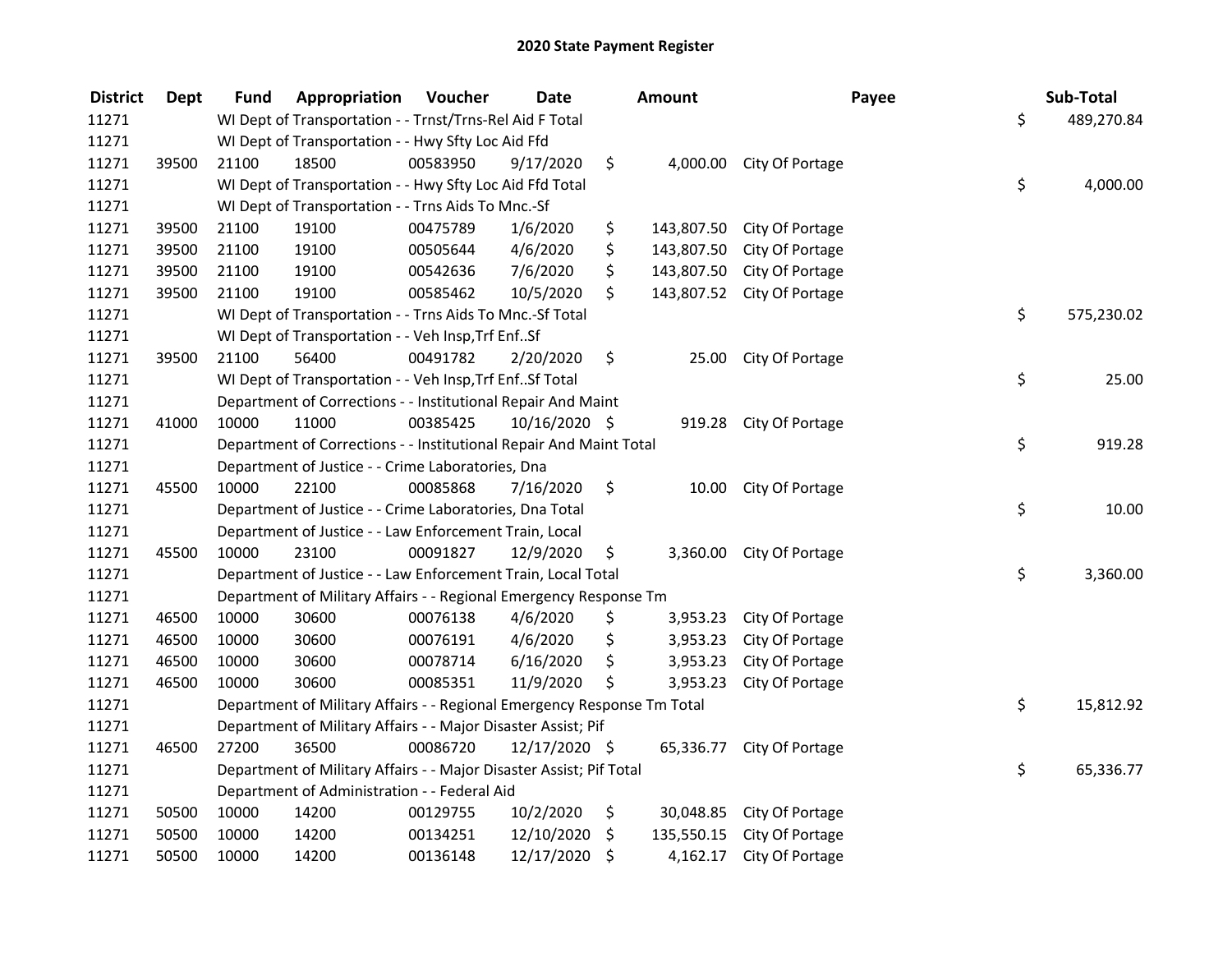| <b>District</b> | <b>Dept</b> | Fund  | Appropriation                                                                 | Voucher  | <b>Date</b>   |      | Amount     |                              | Payee | Sub-Total    |
|-----------------|-------------|-------|-------------------------------------------------------------------------------|----------|---------------|------|------------|------------------------------|-------|--------------|
| 11271           |             |       | Department of Administration - - Federal Aid Total                            |          |               |      |            |                              | \$    | 169,761.17   |
| 11271           |             |       | Elections Commission - - 2018 Hava Election Security                          |          |               |      |            |                              |       |              |
| 11271           | 51000       | 22000 | 18200                                                                         | 00003943 | 7/27/2020     | \$   |            | 5,318.30 City Of Portage     |       |              |
| 11271           |             |       | Elections Commission - - 2018 Hava Election Security Total                    |          |               |      |            |                              | \$    | 5,318.30     |
| 11271           |             |       | Public Defender Board - - Trial Representation                                |          |               |      |            |                              |       |              |
| 11271           | 55000       | 10000 | 10300                                                                         | 00266513 | 11/6/2020     | \$   |            | 10.00 City Of Portage        |       |              |
| 11271           |             |       | Public Defender Board - - Trial Representation Total                          |          |               |      |            |                              | \$    | 10.00        |
| 11271           |             |       | Shared Revenue and Tax Relief - - Expenditure Restraint Program               |          |               |      |            |                              |       |              |
| 11271           | 83500       | 10000 | 10100                                                                         | 00067743 | 7/27/2020     | - \$ |            | 170,211.52 City Of Portage   |       |              |
| 11271           |             |       | Shared Revenue and Tax Relief - - Expenditure Restraint Program Total         |          |               |      |            |                              | \$    | 170,211.52   |
| 11271           |             |       | Shared Revenue and Tax Relief - - County And Municipal Aid                    |          |               |      |            |                              |       |              |
| 11271           | 83500       | 10000 | 10500                                                                         | 00067743 | 7/27/2020     | \$   | 240,092.13 | City Of Portage              |       |              |
| 11271           | 83500       | 10000 | 10500                                                                         | 00071707 | 11/16/2020    | \$   |            | 1,360,522.07 City Of Portage |       |              |
| 11271           |             |       | Shared Revenue and Tax Relief - - County And Municipal Aid Total              |          |               |      |            |                              | \$    | 1,600,614.20 |
| 11271           |             |       | Shared Revenue and Tax Relief - - Exempt Computer Aid                         |          |               |      |            |                              |       |              |
| 11271           | 83500       | 10000 | 10900                                                                         | 00064924 | 7/27/2020     | \$   |            | 14,236.77 City Of Portage    |       |              |
| 11271           | 83500       | 10000 | 10900                                                                         | 00066962 | 7/27/2020     | \$   | 5,952.55   | City Of Portage              |       |              |
| 11271           |             |       | Shared Revenue and Tax Relief - - Exempt Computer Aid Total                   |          |               |      |            |                              | \$    | 20,189.32    |
| 11271           |             |       | Shared Revenue and Tax Relief - - Utility Aid                                 |          |               |      |            |                              |       |              |
| 11271           | 83500       | 10000 | 11000                                                                         | 00067743 | 7/27/2020     | \$   |            | 5,653.52 City Of Portage     |       |              |
| 11271           | 83500       | 10000 | 11000                                                                         | 00071707 | 11/16/2020 \$ |      |            | 41,971.30 City Of Portage    |       |              |
| 11271           |             |       | Shared Revenue and Tax Relief - - Utility Aid Total                           |          |               |      |            |                              | \$    | 47,624.82    |
| 11271           |             |       | Shared Revenue and Tax Relief - - Personal Property Aid                       |          |               |      |            |                              |       |              |
| 11271           | 83500       | 10000 | 11100                                                                         | 00060292 | 5/4/2020      | \$   |            | 35,515.28 City Of Portage    |       |              |
| 11271           | 83500       | 10000 | 11100                                                                         | 00062405 | 5/4/2020      | \$   | 2,966.76   | City Of Portage              |       |              |
| 11271           |             |       | Shared Revenue and Tax Relief - - Personal Property Aid Total                 |          |               |      |            |                              | \$    | 38,482.04    |
| 11271           |             |       | Shared Revenue and Tax Relief - - State Aid; Video Service Provider Fee       |          |               |      |            |                              |       |              |
| 11271           | 83500       | 10000 | 11200                                                                         | 00064106 | 7/27/2020     | \$   | 13,282.70  | City Of Portage              |       |              |
| 11271           |             |       | Shared Revenue and Tax Relief - - State Aid; Video Service Provider Fee Total |          |               |      |            |                              | \$    | 13,282.70    |
| 11271           |             |       | Shared Revenue and Tax Relief - - Payments For Municipal Svcs                 |          |               |      |            |                              |       |              |
| 11271           | 83500       | 10000 | 50100                                                                         | 00054792 | 2/3/2020      | \$   |            | 35,137.86 City Of Portage    |       |              |
| 11271           |             |       | Shared Revenue and Tax Relief - - Payments For Municipal Svcs Total           |          |               |      |            |                              | \$    | 35,137.86    |
| 11271           |             |       | Shared Revenue and Tax Relief - - Lottery & Gaming Credit                     |          |               |      |            |                              |       |              |
| 11271           | 83500       | 52100 | 36300                                                                         | 00055227 | 3/23/2020     | \$.  |            | 10,583.04 City Of Portage    |       |              |
| 11271           |             |       | Shared Revenue and Tax Relief - - Lottery & Gaming Credit Total               |          |               |      |            |                              | \$    | 10,583.04    |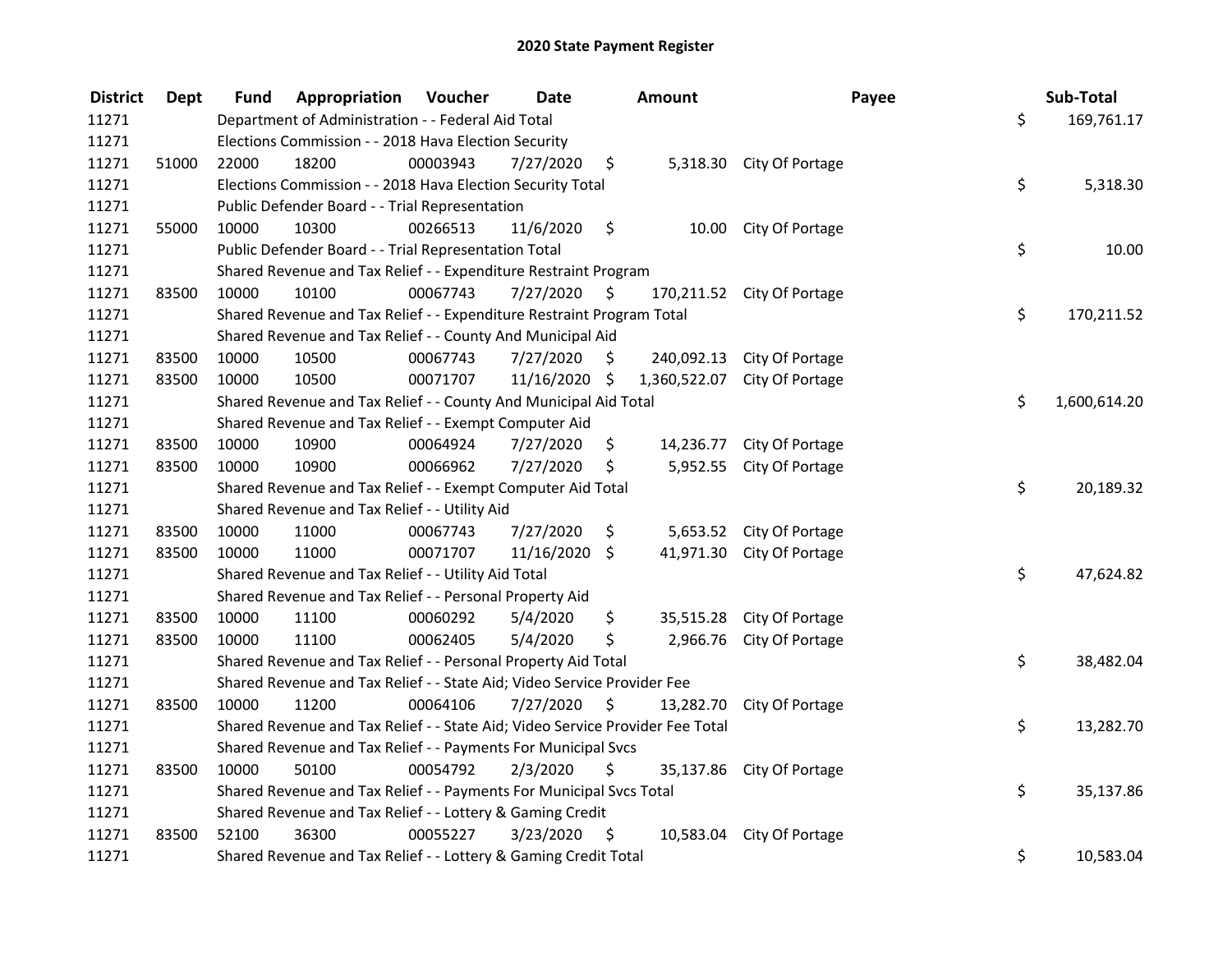## 2020 State Payment Register

|             |  | District Dept Fund Appropriation Voucher | Date | Amount | Payee | Sub-Total      |
|-------------|--|------------------------------------------|------|--------|-------|----------------|
| 11271 Total |  |                                          |      |        |       | \$3,829,679.63 |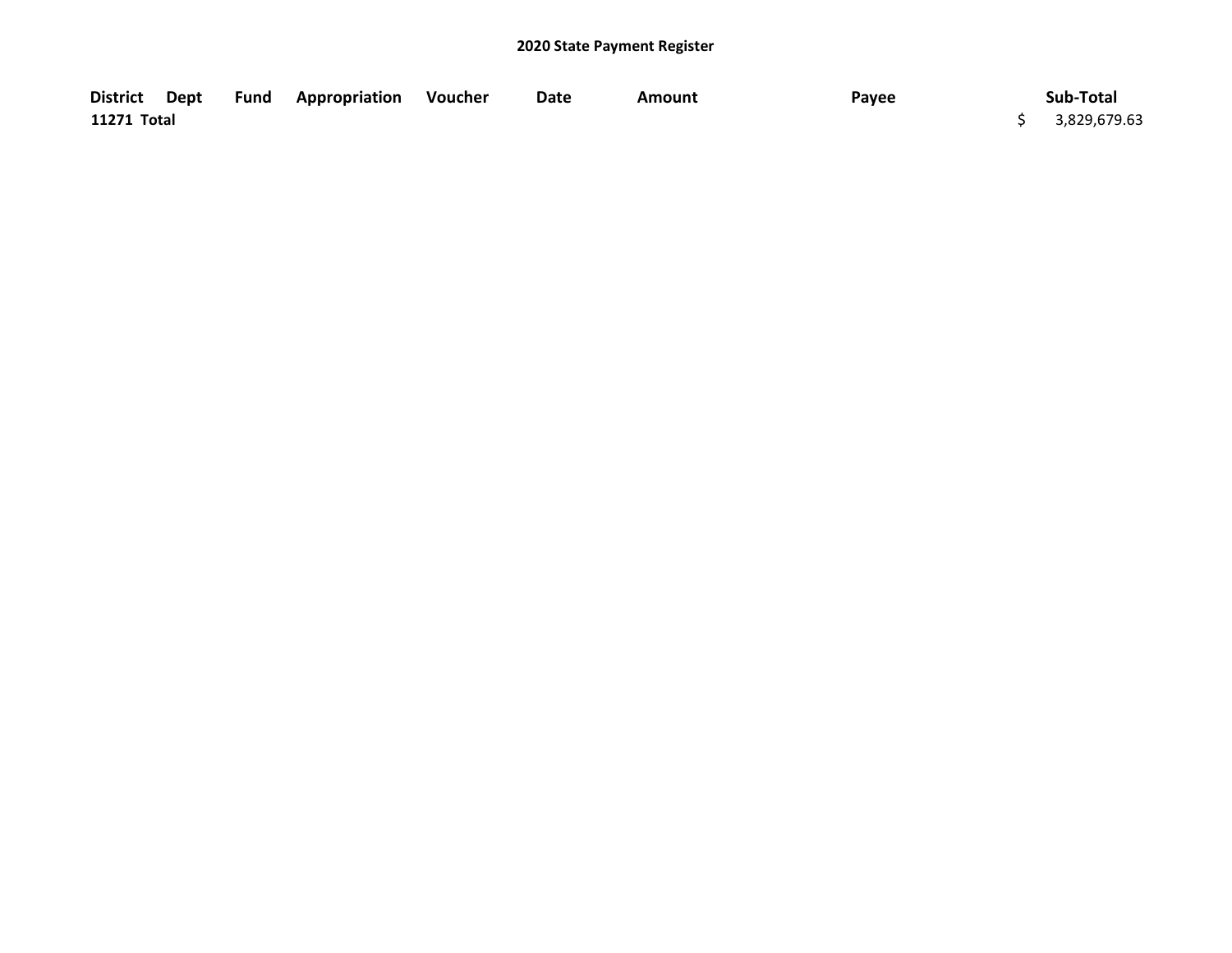| <b>District</b> | <b>Dept</b> | <b>Fund</b> | Appropriation                                                         | Voucher  | <b>Date</b>   | <b>Amount</b> |            | Payee                              | Sub-Total        |
|-----------------|-------------|-------------|-----------------------------------------------------------------------|----------|---------------|---------------|------------|------------------------------------|------------------|
| 11291           |             |             | Dept of Safety & Prof Services - - Fire Dues Distribution             |          |               |               |            |                                    |                  |
| 11291           | 16500       | 10000       | 22500                                                                 | 00035852 | 7/20/2020     | \$            |            | 16,917.11 CITY OF WISCONSIN DELLS  |                  |
| 11291           |             |             | Dept of Safety & Prof Services - - Fire Dues Distribution Total       |          |               |               |            |                                    | \$<br>16,917.11  |
| 11291           |             |             | Dept of Natural Resources - - Aids In Lieu Of Taxes - Gener           |          |               |               |            |                                    |                  |
| 11291           | 37000       | 10000       | 50300                                                                 | 00383925 | 1/21/2020     | \$            |            | 26,096.61 CITY OF WISCONSIN DELLS  |                  |
| 11291           | 37000       | 10000       | 50300                                                                 | 00405432 | 4/21/2020     | \$            |            | 169.42 CITY OF WISCONSIN DELLS     |                  |
| 11291           |             |             | Dept of Natural Resources - - Aids In Lieu Of Taxes - Gener Total     |          |               |               |            |                                    | \$<br>26,266.03  |
| 11291           |             |             | Dept of Natural Resources - - Aids In Lieu Of Taxes - Sum S           |          |               |               |            |                                    |                  |
| 11291           | 37000       | 21200       | 57900                                                                 | 00405431 | 4/21/2020     | - \$          |            | 0.73 CITY OF WISCONSIN DELLS       |                  |
| 11291           |             |             | Dept of Natural Resources - - Aids In Lieu Of Taxes - Sum S Total     |          |               |               |            |                                    | \$<br>0.73       |
| 11291           |             |             | Dept of Natural Resources - - Fin Asst For Responsible Units          |          |               |               |            |                                    |                  |
| 11291           | 37000       | 27400       | 67000                                                                 | 00412631 | 5/29/2020     | - \$          |            | 6,901.51 CITY OF WISCONSIN DELLS   |                  |
| 11291           |             |             | Dept of Natural Resources - - Fin Asst For Responsible Units Total    |          |               |               |            |                                    | \$<br>6,901.51   |
| 11291           |             |             | WI Dept of Transportation - - Trns Aids To Mnc.-Sf                    |          |               |               |            |                                    |                  |
| 11291           | 39500       | 21100       | 19100                                                                 | 00475790 | 1/6/2020      | \$            |            | 123,942.19 CITY OF WISCONSIN DELLS |                  |
| 11291           | 39500       | 21100       | 19100                                                                 | 00505645 | 4/6/2020      | \$            | 123,942.19 | CITY OF WISCONSIN DELLS            |                  |
| 11291           | 39500       | 21100       | 19100                                                                 | 00542637 | 7/6/2020      | \$            |            | 123,942.19 CITY OF WISCONSIN DELLS |                  |
| 11291           | 39500       | 21100       | 19100                                                                 | 00585463 | 10/5/2020     | \$.           |            | 123,942.22 CITY OF WISCONSIN DELLS |                  |
| 11291           |             |             | WI Dept of Transportation - - Trns Aids To Mnc.-Sf Total              |          |               |               |            |                                    | \$<br>495,768.79 |
| 11291           |             |             | Department of Administration - - Federal Aid                          |          |               |               |            |                                    |                  |
| 11291           | 50500       | 10000       | 14200                                                                 | 00134252 | 12/10/2020 \$ |               |            | 9,324.63 CITY OF WISCONSIN DELLS   |                  |
| 11291           |             |             | Department of Administration - - Federal Aid Total                    |          |               |               |            |                                    | \$<br>9,324.63   |
| 11291           |             |             | Elections Commission - - 2018 Hava Election Security                  |          |               |               |            |                                    |                  |
| 11291           | 51000       | 22000       | 18200                                                                 | 00003639 | 6/30/2020     | \$            |            | 2,179.60 CITY OF WISCONSIN DELLS   |                  |
| 11291           |             |             | Elections Commission - - 2018 Hava Election Security Total            |          |               |               |            |                                    | \$<br>2,179.60   |
| 11291           |             |             | Shared Revenue and Tax Relief - - Expenditure Restraint Program       |          |               |               |            |                                    |                  |
| 11291           | 83500       | 10000       | 10100                                                                 | 00067744 | 7/27/2020     | Ŝ.            |            | 146,384.14 CITY OF WISCONSIN DELLS |                  |
| 11291           |             |             | Shared Revenue and Tax Relief - - Expenditure Restraint Program Total |          |               |               |            |                                    | \$<br>146,384.14 |
| 11291           |             |             | Shared Revenue and Tax Relief - - County And Municipal Aid            |          |               |               |            |                                    |                  |
| 11291           | 83500       | 10000       | 10500                                                                 | 00067744 | 7/27/2020     | $\zeta$       |            | 13,363.81 CITY OF WISCONSIN DELLS  |                  |
| 11291           | 83500       | 10000       | 10500                                                                 | 00071708 | 11/16/2020 \$ |               |            | 75,728.24 CITY OF WISCONSIN DELLS  |                  |
| 11291           |             |             | Shared Revenue and Tax Relief - - County And Municipal Aid Total      |          |               |               |            |                                    | \$<br>89,092.05  |
| 11291           |             |             | Shared Revenue and Tax Relief - - Exempt Computer Aid                 |          |               |               |            |                                    |                  |
| 11291           | 83500       | 10000       | 10900                                                                 | 00064925 | 7/27/2020     | \$            |            | 8,843.02 CITY OF WISCONSIN DELLS   |                  |
| 11291           | 83500       | 10000       | 10900                                                                 | 00066963 | 7/27/2020     | \$            |            | 4,433.29 CITY OF WISCONSIN DELLS   |                  |